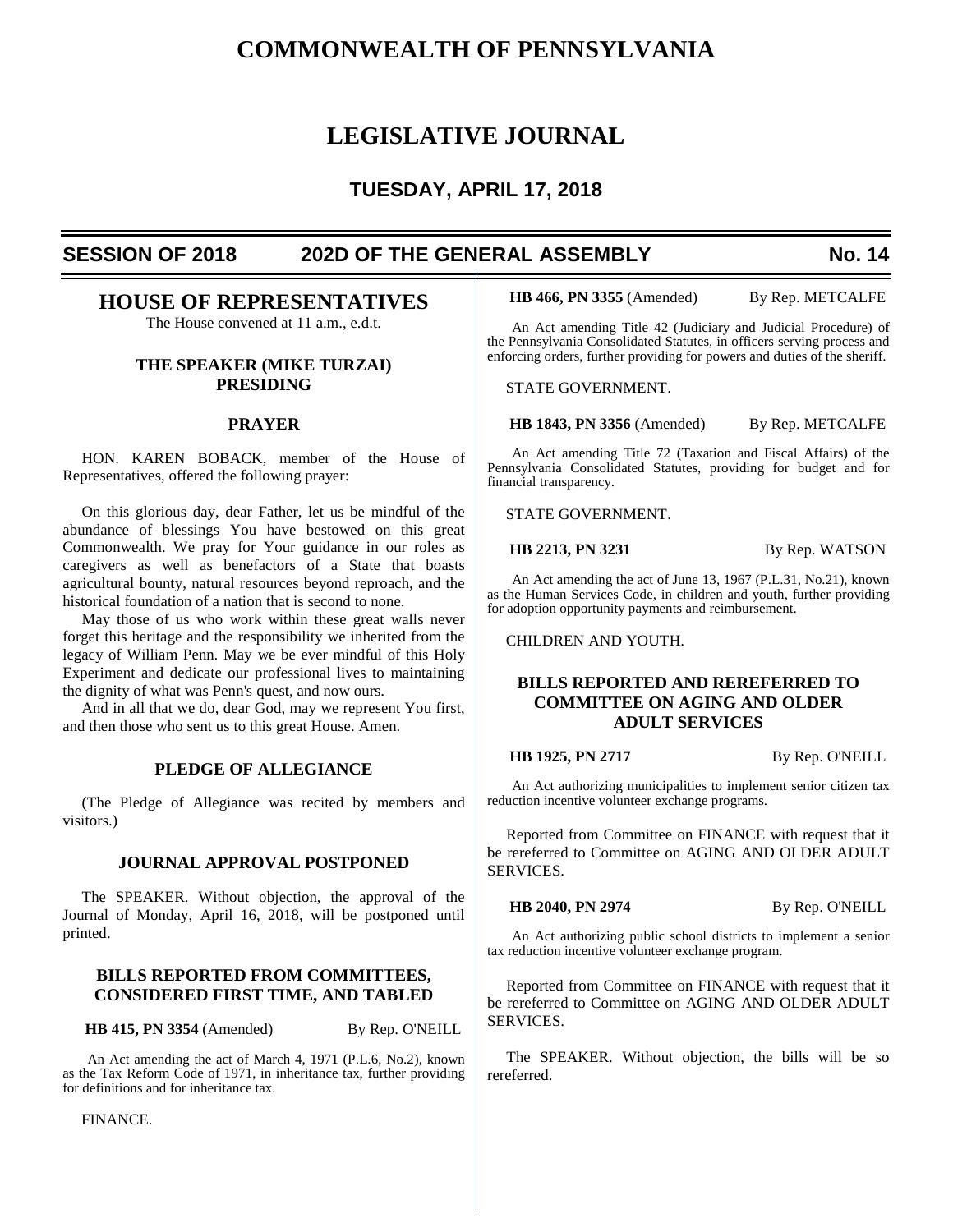### **SENATE MESSAGE**

### HOUSE BILL CONCURRED IN BY SENATE

 The clerk of the Senate, being introduced, returned **HB 1341, PN 2065,** with information that the Senate has passed the same without amendment.

### **SENATE MESSAGE**

#### RECESS RESOLUTION FOR CONCURRENCE

 The clerk of the Senate, being introduced, presented the following extract from the Journal of the Senate, which was read as follows:

#### In the Senate, April 16, 2018

 RESOLVED, (the House of Representatives concurring), Pursuant to Article II, Section 14 of the Pennsylvania Constitution, that when the Senate recesses this week, it reconvene on Monday, April 23, 2018, unless sooner recalled by the President Pro Tempore of the Senate; and be it further

 RESOLVED, Pursuant to Article II, Section 14 of the Pennsylvania Constitution, that when the Senate recesses the week of April 23, 2018, it reconvene on Monday, May 21, 2018, unless sooner recalled by the President Pro Tempore of the Senate; and be it further

 RESOLVED, Pursuant to Article II, Section 14 of the Pennsylvania Constitution, that when the House of Representatives recesses this week, it reconvene on Monday, April 30, 2018, unless sooner recalled by the Speaker of the House of Representatives.; and be it further

 RESOLVED, Pursuant to Article II, Section 14 of the Pennsylvania Constitution, that when the House of Representatives recesses the week of April 30, 2018, it reconvene on Tuesday, May 22, 2018, unless sooner recalled by the Speaker of the House of Representatives.

 Ordered, That the clerk present the same to the House of Representatives for its concurrence.

On the question,

Will the House concur in the resolution of the Senate?

Resolution was concurred in.

Ordered, That the clerk inform the Senate accordingly.

### **BILL SIGNED BY SPEAKER**

 Bill numbered and entitled as follows having been prepared for presentation to the Governor, and the same being correct, the title was publicly read as follows:

### **HB 1341, PN 2065**

An Act amending the act of July 7, 2008 (P.L.654, No.55), known as the Bituminous Coal Mine Safety Act, in emergency medical personnel, further providing for definitions, for emergency medical personnel, for regulations, for continuing training, for certification and for liability.

 Whereupon, the Speaker, in the presence of the House, signed the same.

 The SPEAKER. All members, please take your seats. We have some folks that have traveled some distance to be with us. Thank you.

### **FORMER MEMBER WELCOMED**

 The SPEAKER. Members, we always like to welcome back to the House a former member and great friend to so many of the members here – our good friend, Representative Art Hershey, Chairman Art Hershey, and his lovely wife, Joyce. Representative Hershey served this body from 1982 to 2008, from Chester County, and he is the predecessor of the good man, Representative John Lawrence. Art, we are so glad to have you here today. You were an outstanding member and an outstanding chair. Please stand with your lovely wife, Joyce.

 Many of you may know that Art also chaired the prayer breakfast, I think for at least 2 years, Art, if I am not mistaken. And we met up again today. Art, you are always welcome back. Thanks for being with us, our good friend. Your grandson keeps up the farming, though? Your son keeps up the farming.

Just a great, great man.

### **FILMING PERMISSION**

 The SPEAKER. We are going to let onto the House floor some media. Ryan Brandenberg – I believe I am saying that correctly – from Temple University is going to be taking some still photos.

#### **GUESTS INTRODUCED**

 The SPEAKER. The Sergeants at Arms will open the doors of the House. We are going to do additional guest recognitions, particularly, first, our guest pages who have work to do. They include guest page Daniel Mainieri III. Daniel attends Pennridge High School, and his dad is in the gallery, Dan. And they are the guests of Representative Marguerite Quinn and Representative Craig Staats. Thank you so much for being with us today, Daniel.

 Micah Pepper and Caleb Shuffler; these good gentlemen attend West Shore Christian Academy, and they are the guests of Representative Sheryl Delozier. Thanks for being with us, guys.

 To my left, a guest of Representative Donna Oberlander. She is a recent graduate of Clarion University, Samantha Bonner. Samantha, please stand. Great to have you here today, Samantha.

 Representative Marcy Toepel has students participating in the Montgomery County Community College Legislator Shadowing Program. As I announce your name, please stand: Tori Armstrong, Christine Holland, Allison Kurlak, Mimi Petrova, Naomi Smith, and Fahema Sultana. Thank you so much for being with us today. Thank you.

 To my left, guests of Representative Gene DiGirolamo, and they include Dr. Stephen Medvec, a professor at Holy Family University, and he is here with students Alisia Flemings, Tiana Baldwin, and Jennifer Sanchez. Thank you so much for being with us today. Thank you.

 In the rear of the House – and we are going to need to bring him up to the front – are guests of Representative Topper. Mark Finlay – where is Mark? Mark, please stand. Mark, great to see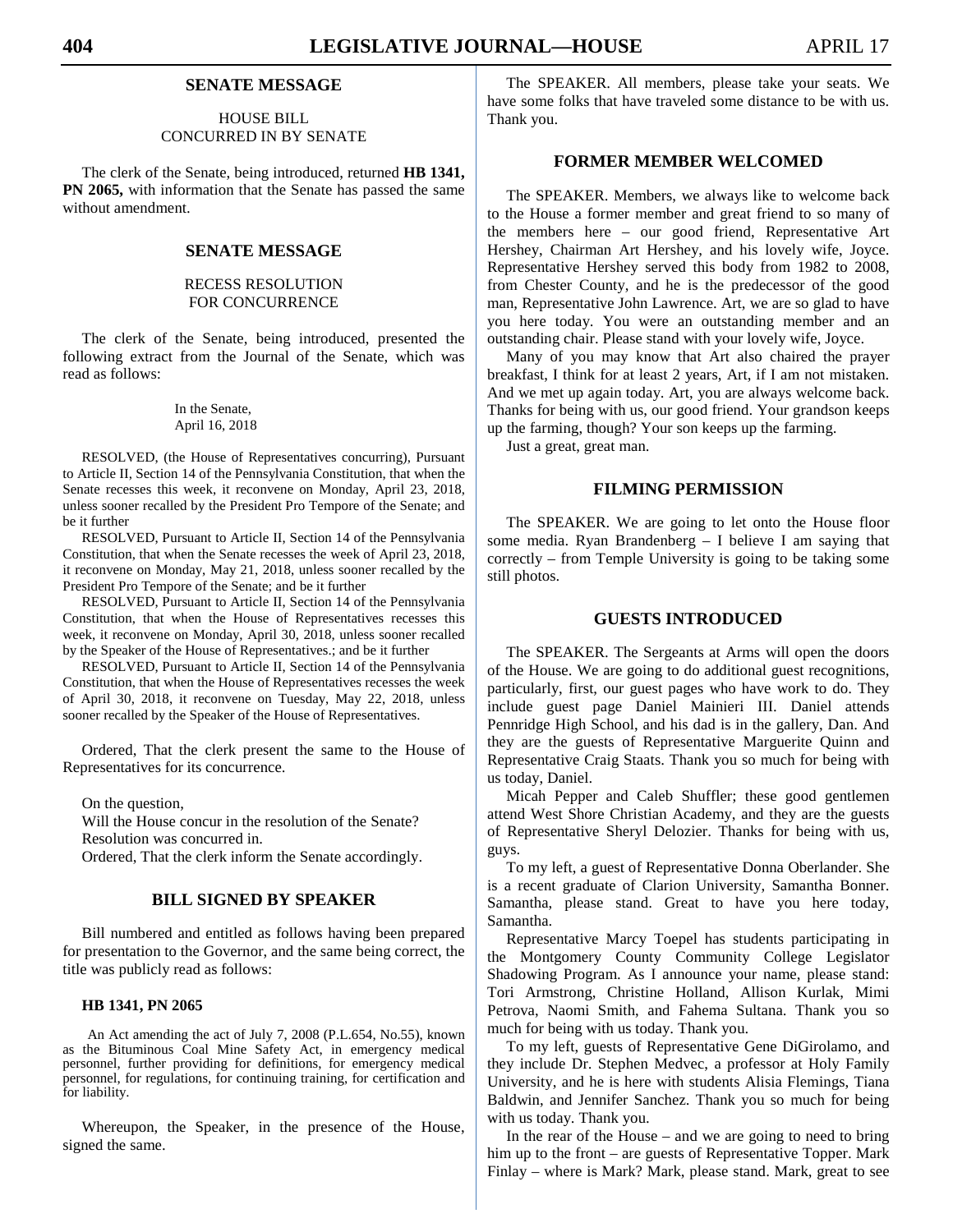you, sir. He spoke at this morning's Commonwealth Prayer Breakfast that was chaired by Representative Harry Readshaw and Representative Jesse Topper, along with Senators DiSanto and Street. This good man is a native of Belfast, Northern Ireland, and he has with him, and if they will please stand, Karen Finley, Rob Fields, David Jackson, and Tyler Jackson. Thank you so much for joining us here today. We are very honored.

 Mark has a very powerful story with respect to the quote, unquote, "troubles" that afflicted Northern Ireland, you know, the religious and cultural strife, and we are very honored that he would be with us today.

 In the rear of the House, we welcome David and Estra Devore. They are participating in the American Cancer Society's Day at the Capitol, and they are guests of Representative Tina Davis. Would you please stand. Oh, they are right back there to my right. Thank you.

 Representative Stephens has some guests with us. Please stand as I announce your name: Tracy Phillips and Richard Phillips, and their children, Avery and Reagan. Please stand. Thank you so much for being with us today.

 Eli Warner, please stand. Eli is shadowing Representative Steve Bloom for the day, and he is a junior at Big Spring High School. Great to see you, Eli. Thank you, buddy.

 In the gallery, so you will have to please stand, are the American Cancer Society Relay Team members from Daniel Boone High School. They are guests of Representative Dave Maloney, and we are so honored. Please stand, that team. Great to have you here. Representative Maloney's son I know was a track and cross-country star. I wonder if any of you ran with him.

 Representative Tarah Toohil has, in the gallery, Lukeman Harvery and Dwendy Johnson. Please stand. Thank you so much for being with us today. Thank you.

### **HAZIM HARDEMAN PRESENTED**

 The SPEAKER. Representative Murt, Representative Thomas, and Representative Vanessa Brown, please come up to the front. Representative Curtis Thomas, Representative Tom Murt, and Representative Vanessa Brown.

 I ask this person to please stand: Hazim Hardeman, please stand. Hazim, can you just please come up here to the rostrum. Just step right up with us. These good individuals are going to tell you all the details. They are going to come right up here. But here is what is so impressive – they are going to give you much of the background – this good man is Temple University's first Rhodes Scholar; Temple University's first Rhodes Scholar.

 None of us gets to meet many Rhodes Scholars in our lives, so we are very honored to have you here, Hazim. And I will turn it over to Representative Vanessa Brown. We have Representative Curtis Thomas and Representative Tom Murt.

Ms. V. BROWN. Thank you, Mr. Speaker.

 I am really excited today. Today we welcome to the House floor Hazim Hardeman, Temple University's first recipient of the Rhodes Scholarship, the oldest and most prestigious international academic award available to students from the United States. Rhodes Scholarships provide all expenses for 2 to 3 years of study at the University of Oxford in England, where Hazim will pursue his master's degree. Hazim is a native North Philadelphian, who group up a few blocks from Temple's main campus. He graduated from the Klein College of Media and Communication magna cum laude of 2017.

 Rhodes Scholars are often chosen in a two-stage process. First, applicants must be endorsed by their college or university, and listen to this: in 2017 more than 2,500 students sought the institution's endorsement; only 866 were endorsed by 299 different colleges and universities. Committees of selection in each of the 16 U.S. scholarship districts then invite the strongest applicants to appear before them for an interview. Only 32 were selected, and Hazim, who resides in the 190th Legislative District, which I represent, is one of them. He was selected not only for his outstanding scholarly achievements, but for his character, his commitment to others and to common good, and his potential for leadership throughout his career.

 Hazim truly represents Pennsylvania's promise. He proves that our students have talent and the desire to succeed. It is our duty, for the sake of our State and our country, to provide them with the resources they need to thrive in school, as citizens, and to our society as a whole.

 Hazim, on behalf of the 190th Legislative District, Representative Tom Murt, and Representative Curtis Thomas, and all of the State House of Representatives of Pennsylvania, I wish you the best. We know that you will make the most out of this new endeavor. This is just the beginning.

 And I could not forgive myself if I did not mention your mom. A shout-out to Hazim's mother, Gwendolyn, for overcoming obstacles and supporting him all the way. And she regrets that she cannot be here. She is in Atlanta taking care of her mother, taking care of her mom, because that is where he gets all that good character and community service.

 Hazim Hardeman, we congratulate you and we will be expecting to celebrate your next achievement back here on the House of Representatives floor. Thank you so much for all that you have contributed to our society, Hazim.

Thank you, Mr. Speaker.

The SPEAKER. Thank you so much.

Representative Murt.

Mr. MURT. Thank you, Mr. Speaker.

 Mr. Speaker, the Rhodes Scholarship is the oldest international fellowship in the world, established after the death of British statesman Cecil Rhodes in 1902. It brings outstanding students from countries around the world to pursue studies in all the fields and academic disciplines available at the University of Oxford, the oldest university in the English-speaking world. Only 32 students from our great nation are chosen, Mr. Speaker, and that is from a pool of more than 1500 undergraduates and recent college graduates. Rhodes Scholars hail from a wide range of academic institutions and from all walks of life, but above all, the selection committees seek applicants who offer the promise of effective service to the world. In that way, Rhodes Scholarships are investments in individuals who bring their expanded academic achievements back to their countries.

 Mr. Speaker, Rhodes Scholars are judged on many standards, including literary and scholastic achievements, the energy used to attain one's talents, devotion to duty, sympathy and empathy for the weak, and the moral force of character and instincts to lead your fellow human beings. Rhodes Scholars are more than academics; they are intellectual talents who demonstrate a concern for others. Mr. Speaker, Hazim Hardeman epitomizes all these traits. He has not only made Philadelphia proud, but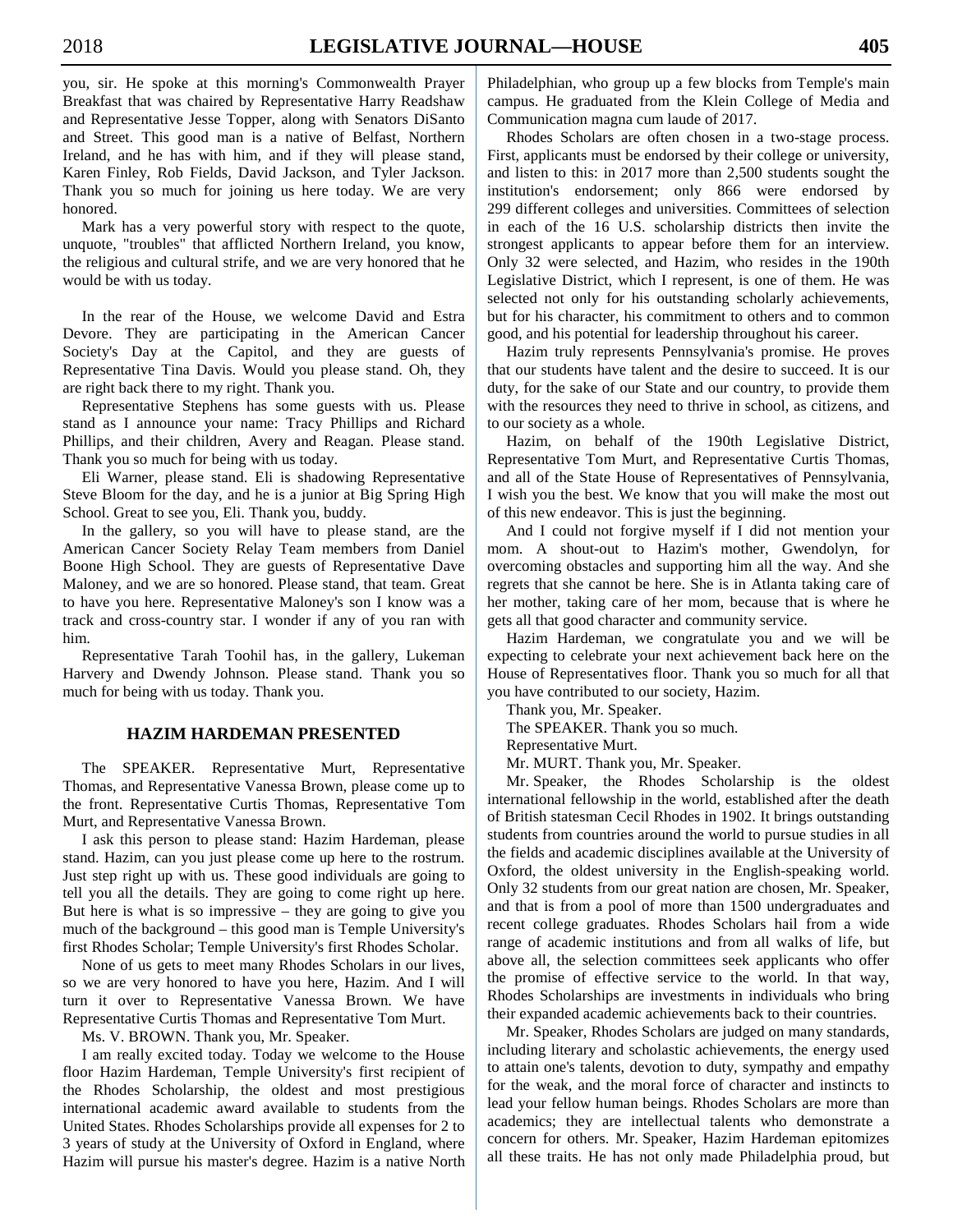the entire Commonwealth, as the first Temple University student to receive this recognition.

 I am proud to stand as a Representative of the State, this legislature, of Temple University, and my caucus to say, Hazim, well done. You have made us proud. God bless you.

The SPEAKER. Representative Thomas.

Mr. THOMAS. Thank you, Mr. Speaker.

 Let me extend my thanks and appreciation to my colleagues and for my colleagues on both sides of the aisle in coming together to salute this young man, Hazim Hardeman. My colleague from the 190th Legislative District acknowledged that Hazim and his family live in her district, but I am here to tell you that Hazim started out, was educated, and became a Rhodes Scholar from the best legislative district in the Commonwealth of Pennsylvania – second to only your own – the 181st Legislative District, which is the home of Temple University and the home of Hazim Hardeman.

 So, young man, I thank you. I thank you for representing Temple University, but more importantly, I thank you for representing North Philadelphia, a place where young people might have struggles but can reach and complete their dreams. And so I say to you, stay strong, hold your head up, and continue to allow excellence to become the hallmark of your education.

Thank you, Mr. Speaker.

 The SPEAKER. Members, if we could give a standing ovation to this good young man, a great role model for so many of our students in Pennsylvania.

## **JEANNETTE SENIOR HIGH SCHOOL FOOTBALL TEAM PRESENTED**

 The SPEAKER. Members, we have a team that has traveled a great distance to be with us today. These young men and coaches in front, and then those that are going to accept the citation behind us, they have traveled from Westmoreland County.

Representative Justin Walsh, the floor is yours, sir.

Mr. WALSH. Thank you, Mr. Speaker.

 Today I am very pleased to be joined on the House floor by the Jeannette Jayhawks Football Team. The team captured the 2017 PIAA Class A State title on December 7 at Hersheypark Stadium. The Jayhawks defeated Homer Center by a score of 42 to 12. This is the second State title in the school's history. The first one happened exactly a decade earlier while being led by current NFL (National Football League) player Terrelle Pryor.

 This year's team compiled an impressive record of 15 wins and 1 loss for the season. It also was the WPIAL Class A Champion. The football team has won the district championship nine times in the school's history, the fourth highest in the WPIAL. Many stars shine bright on the Jayhawks' sidelines this year, including Robert Kennedy. Robert was named the Pennsylvania Football Co-Player of the Year for Class A, as part of the Pennsylvania Football Writers' All-State Team. He was also named "Small School Mr. Pennsylvania Football." He played quarterback, receiver, and defensive back for Jeannette. Another Jayhawk, Jalen Jones, who played defensive lineman, was also named to the All-State Team.

 I am joined on the rostrum today by captains Robert Kennedy, Tre Cunningham, and Ian Smith; head coach Roy Hall; and athletic director Bill Petko.

 Coach Hall has coached with the Jeannette program for 32 years and as head coach for the past nine seasons. Other members of the team are in front of me, as well as four members of the Jeannette School District School Board and the superintendent. I could not be more proud of the Jayhawks' accomplishments.

 Mr. Speaker, I ask my colleagues to join me in honoring these exemplary young athletes.

Thank you, Mr. Speaker.

 The SPEAKER. Thank you very, very much, Representative Walsh.

 What an outstanding team. Great to have you travel all this distance.

### **GUESTS INTRODUCED**

 The SPEAKER. Laura Chisholm of Immaculata University Community Relations is in the gallery. Thank you so much – where is Laura? Thanks for being with us.

 Coach and players and Representative Walsh, if you could just come up front and we will get a team photo for everybody. You could do a group that would just kneel. If the front row could just kneel down. Just take a knee, the front row – or no.

Thank you very much, team. All the best.

 Located in the rear of the House, we welcome Michael Suter. Michael is a student at York College and is with Chairman Stephen Barrar today. Please stand. Thank you so much. It is great to have you here today, Michael.

### **LEAVES OF ABSENCE**

 The SPEAKER. The majority whip requests a leave of absence for Representative Kurt MASSER of Northumberland County for the day. Without objection, that will be granted.

 The minority whip requests leaves of absence for the following members: Representative Tony DeLUCA of Allegheny County for the day, Representative Angel CRUZ of Philadelphia County for the day, and Representative Flo FABRIZIO of Erie County for the day. Without objection, those will be granted.

### **MASTER ROLL CALL**

 The SPEAKER. We are going to move to the master roll. Members, please proceed to vote.

The following roll call was recorded:

#### PRESENT–195

| Barbin      | English    | Kulik     | Readshaw |
|-------------|------------|-----------|----------|
| Barrar      | Evankovich | Lawrence  | Reed     |
| Benninghoff | Evans      | Lewis     | Reese    |
| Bernstine   | Everett    | Longietti | Roae     |
| Bizzarro    | Farry      | Mackenzie | Roe      |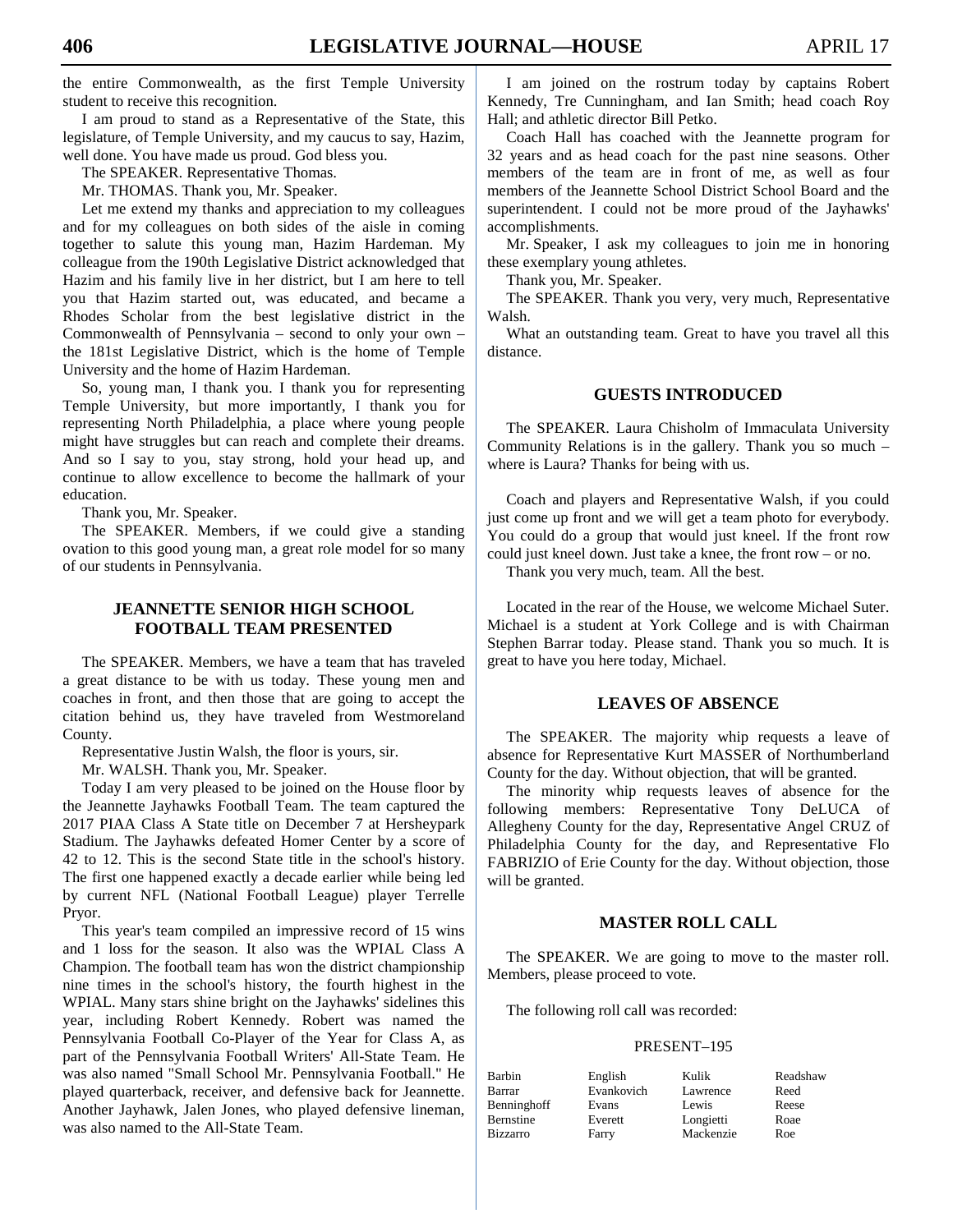# 2018 **LEGISLATIVE JOURNAL—HOUSE 407**

Costa, P.

DeLissio

#### Bloom Fee Madden Roebuck Boback Fitzgerald Maher Rothman<br>Boyle Flynn Mako Rozzi Boyle Flynn Mako Rozzi Bradford Frankel Maloney Ryan Briggs Freeman Markosek Saccone<br>Brown R Fritz Marshall Sainato Fritz Marshall Sainato Brown, V. Gainey Marsico Samuelson<br>Bullock Galloway Matzie Sankey Bullock Galloway Matzie Burns Gillen McCarter Santora<br>Caltagirone Gillespie McClinton Savlor Caltagirone Gillespie McClinton Saylor Carroll Godshall McGinnis Schemel Schlossberg Cephas Greiner Mehaffie Schweyer<br>
Charlton Grove Mentzer Simmons Simmons Christiana Haggerty Metcalfe Sims Comitta Hahn Metzgar Snyder Conklin Hanna Miccarelli Solomon Harkins Corbin Harper Miller, B. Staats Corr Harris, A. Miller, D. Stephens Costa, D. Harris, J. Milne Sturla Cox Helm Mullery Taylor Culver Hennessey Murt Thomas Cutler Hickernell Mustio Tobash Daley Hill Neilson Toepel<br>Davidson Irvin Nelson Toobil Davidson Irvin Nelson Toohil Davis, A. James Nesbit Topper<br>
Davis T. Jozwiak O'Brien Vazque Davis, T. Jozwiak O'Brien Vazquez Dawkins Kampf<br>Day Kaufer Day Kaufer Oberlander Walsh Dean Kauffman Ortitay Ward Deasy Kavulich Pashinski Warner Delozier Keller, F. Petrarca Watson Dermody Keller, M.K. Pickett Wentling<br>Diamond Keller W Pyle Wheatley Keller, W. DiGirolamo Kim Quigley Wheeland<br>Donatucci Kinsey Quinn, C. White Donatucci Kinsey Quinn, C. White<br>
Dowling Kirkland Quinn, M. Young Dowling Kirkland Quinn, M. Youngblood<br>Driscoll Klunk Rabb Zimmerman Zimmerman Dunbar Knowles Rader<br>
Dush Kortz Rapp Dush Kortz Rapp Turzai, Ellis Krueger Ravenstahl Speaker

### ADDITIONS–0

### NOT VOTING–0

#### EXCUSED–5

DeLuca

Emrick

Cruz Fabrizio Gabler Masser

### LEAVES ADDED–6

| Corr      | Dean         | Kim | Thomas |
|-----------|--------------|-----|--------|
| Davis, T. | Keller, M.K. |     |        |

### LEAVES CANCELED–3

DeLuca Keller, M.K. Masser

 The SPEAKER. One hundred and ninety-five members having voted on the master roll, we have a quorum.

### **UNCONTESTED CALENDAR**

### **RESOLUTIONS PURSUANT TO RULE 35**

Mr. CHRISTIANA called up **HR 728, PN 3082,** entitled:

A Resolution recognizing April 17, 2018, as "World Hemophilia Day" in Pennsylvania.

\* \* \*

#### Mr. KINSEY called up **HR 753, PN 3133,** entitled:

A Resolution designating April 17, 2018, as "Tuskegee Airmen Day" in Pennsylvania.

\* \* \*

#### Mr. FREEMAN called up **HR 762, PN 3177,** entitled:

A Resolution recognizing the month of May 2018 as "Bladder Cancer Awareness Month" in Pennsylvania.

\* \* \*

#### Mr. MURT called up **HR 770, PN 3190,** entitled:

A Resolution recognizing the week of April 16 through 22, 2018, as "Shaken Baby Syndrome Awareness Week" in Pennsylvania.

\* \* \*

#### Mr. LONGIETTI called up **HR 783, PN 3221,** entitled:

A Resolution designating the week of April 15 through 21, 2018, as "Pittsburgh Life Sciences Week 2018" in Pennsylvania.

\* \* \*

#### Mr. HEFFLEY called up **HR 786, PN 3234,** entitled:

A Resolution commemorating the 175th anniversary of Carbon County.

\* \* \*

#### Mr. DIAMOND called up **HR 797, PN 3256,** entitled:

A Resolution commemorating the 250th anniversary of the Borough of Myerstown.

\* \* \*

#### Mr. MARSICO called up **HR 803, PN 3262,** entitled:

A Resolution recognizing April 27, 2018, as "Arbor Day," promoting public participation in the celebration and recognizing the value of trees to our environment.

\* \* \*

#### Ms. KRUEGER called up **HR 834, PN 3339,** entitled:

A Resolution designating the month of May 2018 as "Fibromuscular Dysplasia Awareness Month" in Pennsylvania.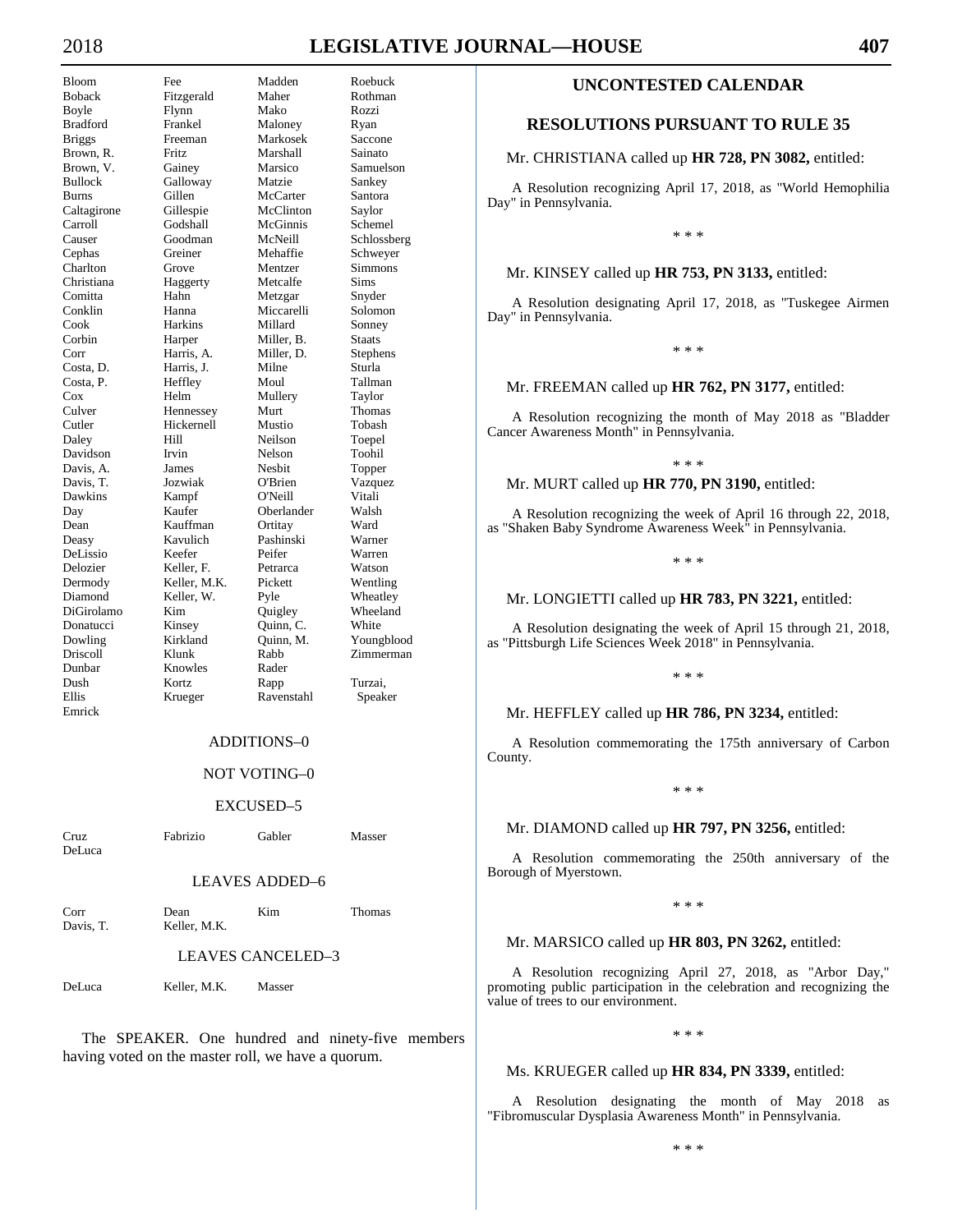### Mr. J. HARRIS called up **HR 835, PN 3340,** entitled:

A Resolution honoring the 40th anniversary of Cheyney University's 1977-1978 men's Division II National Championship Basketball Team.

\* \* \*

#### Mr. GAINEY called up **HR 836, PN 3341,** entitled:

A Resolution recognizing the efforts and contributions that the architectural community and AIA Pennsylvania have made to celebrate and promote equity, diversity and inclusion within the profession of architecture and in workplaces throughout this Commonwealth.

On the question,

Will the House adopt the resolutions?

The following roll call was recorded:

#### YEAS–195

| Barbin          | English      | Kulik      | Readshaw    |
|-----------------|--------------|------------|-------------|
| Barrar          | Evankovich   | Lawrence   | Reed        |
| Benninghoff     | Evans        | Lewis      | Reese       |
| Bernstine       | Everett      | Longietti  | Roae        |
| <b>Bizzarro</b> | Farry        | Mackenzie  | Roe         |
| Bloom           | Fee          | Madden     | Roebuck     |
| <b>Boback</b>   | Fitzgerald   | Maher      | Rothman     |
| Boyle           | Flynn        | Mako       | Rozzi       |
| <b>Bradford</b> | Frankel      | Maloney    | Ryan        |
| <b>Briggs</b>   | Freeman      | Markosek   | Saccone     |
| Brown, R.       | Fritz        | Marshall   | Sainato     |
| Brown, V.       | Gainey       | Marsico    | Samuelson   |
| <b>Bullock</b>  | Galloway     | Matzie     | Sankey      |
| <b>Burns</b>    | Gillen       | McCarter   | Santora     |
| Caltagirone     | Gillespie    | McClinton  | Saylor      |
| Carroll         | Godshall     | McGinnis   | Schemel     |
| Causer          | Goodman      | McNeill    | Schlossberg |
| Cephas          | Greiner      | Mehaffie   | Schweyer    |
| Charlton        | Grove        | Mentzer    | Simmons     |
| Christiana      | Haggerty     | Metcalfe   | Sims        |
| Comitta         | Hahn         | Metzgar    | Snyder      |
| Conklin         | Hanna        | Miccarelli | Solomon     |
| Cook            | Harkins      | Millard    | Sonney      |
| Corbin          | Harper       | Miller, B. | Staats      |
| Corr            | Harris, A.   | Miller, D. | Stephens    |
| Costa, D.       | Harris, J.   | Milne      | Sturla      |
| Costa, P.       | Heffley      | Moul       | Tallman     |
| Cox             | Helm         | Mullery    | Taylor      |
| Culver          | Hennessey    | Murt       | Thomas      |
| Cutler          | Hickernell   | Mustio     | Tobash      |
| Daley           | Hill         | Neilson    | Toepel      |
| Davidson        | Irvin        | Nelson     | Toohil      |
| Davis, A.       | James        | Nesbit     | Topper      |
| Davis, T.       | Jozwiak      | O'Brien    | Vazquez     |
| Dawkins         | Kampf        | O'Neill    | Vitali      |
| Day             | Kaufer       | Oberlander | Walsh       |
| Dean            | Kauffman     | Ortitay    | Ward        |
| Deasy           | Kavulich     | Pashinski  | Warner      |
| DeLissio        | Keefer       | Peifer     | Warren      |
| Delozier        | Keller, F.   | Petrarca   | Watson      |
| Dermody         | Keller, M.K. | Pickett    | Wentling    |
| Diamond         | Keller, W.   | Pyle       | Wheatley    |
| DiGirolamo      | Kim          | Quigley    | Wheeland    |
| Donatucci       | Kinsey       | Quinn, C.  | White       |
| Dowling         | Kirkland     | Quinn, M.  | Youngblood  |
| Driscoll        | Klunk        | Rabb       | Zimmerman   |
| Dunbar          | Knowles      | Rader      |             |
| Dush            | Kortz        | Rapp       | Turzai.     |
| Ellis           | Krueger      | Ravenstahl | Speaker     |
| Emrick          |              |            |             |
|                 |              |            |             |

#### NAYS–0

#### NOT VOTING–0

#### EXCUSED–5

Cruz Fabrizio Gabler Masser DeLuca

 The majority having voted in the affirmative, the question was determined in the affirmative and the resolutions were adopted.

 The SPEAKER. Will the Sergeants at Arms please bring up the Cheyney University Men's Basketball Team, the champions. Can you bring them up to the rostrum? Please come on up to the front. Just come right down the aisle and come right up here.

 Representative Jordan Harris is recognized. Please come up here, Jordan, if you do not mind, Representative Harris.

 After Representative Harris, then I would ask Representative Kinsey and Representative Lewis to please bring their guests from the Tuskegee Airmen. If you could have them ready to come up to the floor. They will come down this side. Come down to my right to come up to the rostrum over here. After we do this presentation here, they will be next.

 Members, please take your seats. These guests have traveled a long distance. Please take your seats.

### **CHEYNEY UNIVERSITY 1977-78 MEN'S BASKETBALL TEAM PRESENTED**

 The SPEAKER. Representative Jordan Harris, the floor is yours, sir.

Representative Harris, please proceed.

Mr. J. HARRIS. Thank you, Mr. Speaker.

 Mr. Speaker, it is my pleasure to stand in this great House to recognize stellar athletes and the anniversary of a culminating moment of their athletic ability. Mr. Speaker, we have the privilege of having Cheyney University as being one of the 14 State-owned and operated universities. As you know, Cheyney University is also the nation's first historically Black college and university.

 Mr. Speaker, 40 years ago the gentlemen behind me did something extraordinary, when in 1978 these gentlemen won the NCAA Division II National Championship. Mr. Speaker, I am so proud to stand here today as a person who supports the great work at Cheyney University to honor them on this momentous occasion of this 40th anniversary.

 So, Mr. Speaker, behind us we have Duane Coleman, Milt Colston, Andrew "Dip" Fields, Jeffrey "White Mouse" Hutcherson, Roger "Bird" Leysath, and Arthur "Suga Bear" Stone. Brother Stone, I will ask you about the "Suga Bear" part a little later. Forty years ago the famed coach of this momentous and amazing team was the great coach that we know as John Chaney, and as you know, John Chaney left Cheyney University and went on to be an awesome coach at Temple University as well.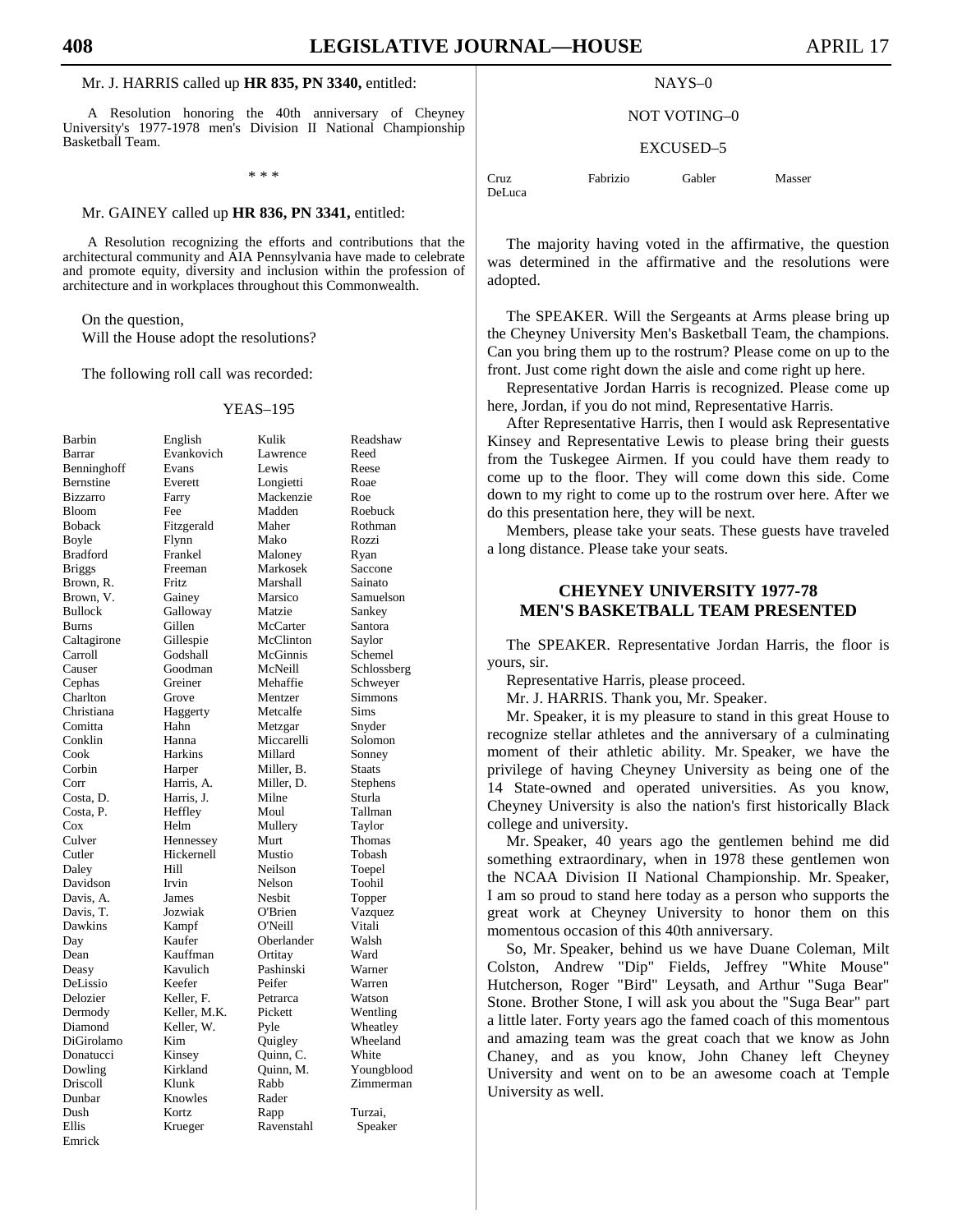So, Mr. Speaker, it is my pleasure to recognize these gentlemen on this great occasion of the 40th anniversary of them winning the NCAA Division II Men's Basketball Championship.

Thank you, Mr. Speaker.

 The SPEAKER. Gentlemen, you are going to have to tell us, who did you beat in the game and where did you play the game? You beat the University of Wisconsin-Green Bay, and they played the game at Southwest Missouri State. And that is really, what an accomplishment, and thank you so much for taking the time to be with us today. The 40th anniversary of the NCAA Division II Champion Basketball Team. Thank you.

 Oh, yes, we also have some guests in the back. Would they please rise, and Representative Harris, will you introduce them.

 Mr. J. HARRIS. Well, I am not going to name everybody, but I will say we have some – everybody in the back, come on, with Cheyney, stand up. All right. All of our friends from Cheyney University. Some of our cheerleaders from that squad are back there. I think they want to give us a cheer. No, you all do not? Okay. All right.

 I do want to make mention of Attorney Michael Coard, who has to be one of the biggest supporters of Cheyney University and has been one of the strongest supporters to keep the university open. Thank you, Attorney Michael Coard.

Thank you, Mr. Speaker.

The SPEAKER. Thank you, Representative Harris.

 To our Sergeants at Arms, if you could bring up the Tuskegee Airmen next.

### **TUSKEGEE AIRMEN PRESENTED**

 The SPEAKER. Representative Kinsey, Representative Lewis, if you will join us right here.

Representative Kinsey, please, the floor is yours.

 Members, if you will please take your seats. These distinguished guests are going to be introduced.

Mr. KINSEY. Thank you, Mr. Speaker.

 Mr. Speaker, no history book or movie can compare with history being made here today. What started as an experiment, simply due to the color of one's skin, became history in the making. Known as the first Black military aviators in the United States Army Corps, these brave African-American military pilots fought courageously in World War II. They fought with distinction in the war abroad, as well as the war at home. These brave men continued to serve their country and their communities despite the adversity that they faced.

 Mr. Speaker, history tells us only a part of this story; 992 pilots trained in Tuskegee, 335 Tuskegee Airmen deployed overseas; 66 pilots killed in action, and 43 pilots were captured as prisoners of war. Mr. Speaker, the Tuskegee Airmen flew over 1500 combat missions, 200 bomber-escort missions, 112 enemy aircrafts were destroyed by them in the air, and an additional 1500 were destroyed on the ground – by this experimental group.

 The Tuskegee Airmen have received numerous awards for their feats, including the Silver Star, 96 Distinguished Flying Crosses, 14 Bronze Stars, 744 Air Medals, 8 Purple Hearts, and the Congressional Gold Medal, which was presented by President George W. Bush in 2007.

 Mr. Speaker, on behalf of Representative Lewis and I, we are honored to present to this august body two of the original Tuskegee Airmen, who are here with us today: Dr. Eugene Richardson, Jr., and Mr. Nathan Thomas. And, Mr. Speaker, we are also joined by members of the Greater Philadelphia chapter of the Tuskegee Airmen, and this is an organization, folks, that helps keep the legacy of the Tuskegee Airmen alive.

 So I want to thank Dr. Richardson and I want to thank Mr. Nathan Thomas for what they have done for our country, what they have done for our communities, and I want to thank the Greater Philadelphia chapter just for keeping the legacy of the Tuskegee Airmen alive.

Thank you, Mr. Speaker.

The SPEAKER. Thank you, Representative Kinsey.

 Representative Freeman has some guests here with him, if he could come down to the rostrum.

### **STATEMENT BY MR. FREEMAN**

 The SPEAKER. Representative Freeman, you may proceed, sir.

Mr. FREEMAN. Thank you, Mr. Speaker.

 Mr. Speaker, I want to thank the members of the House for their unanimous vote in favor of HR 762, which recognizes the month of May as "Bladder Cancer Awareness Month" here in the Commonwealth of Pennsylvania. Over half a million Americans throughout the United States live with bladder cancer, and it is estimated that this year over 4200 Pennsylvanians will be diagnosed with this form of cancer. Bladder cancer affects people of all ages and all backgrounds and is among the top 10 cancers with the highest incidence rates in the United States, with Pennsylvania being ranked sixth in cancers being diagnosed. Military veterans are more likely than nonveterans to be diagnosed with bladder cancer, and even when diagnosed at the same stage as men, women have worse survival rates than men.

 Bladder cancer is one of the most expensive cancers to treat and has a high recurrence rate of approximately anywhere from 50 percent to 80 percent. It is a form of cancer that requires lifelong surveillance due to this high rate of recurrence. However, bladder cancer is treatable, but if the detection and treatment are delayed, the life expectancy of the individual decreases dramatically.

 A lack of awareness about bladder cancer within the medical community and among the general public has limited research advancements for this disease, as no new treatments have been developed for more than 20 years. That is why increased awareness is so critical to promote early diagnosis to ensure higher survival rates and to bolster public support for medical treatment, and hopefully, to generate greater funding for innovative research and development related to diagnostic tools and treatment options.

 In the forefront of raising awareness about bladder cancer is the Bladder Cancer Advocacy Network, whose community of patients, caregivers, and specialists promote greater public awareness of this insidious disease, and through greater awareness, foster hope and support, advocate for funding and research, and perform an essential active role in the fight to end bladder cancer.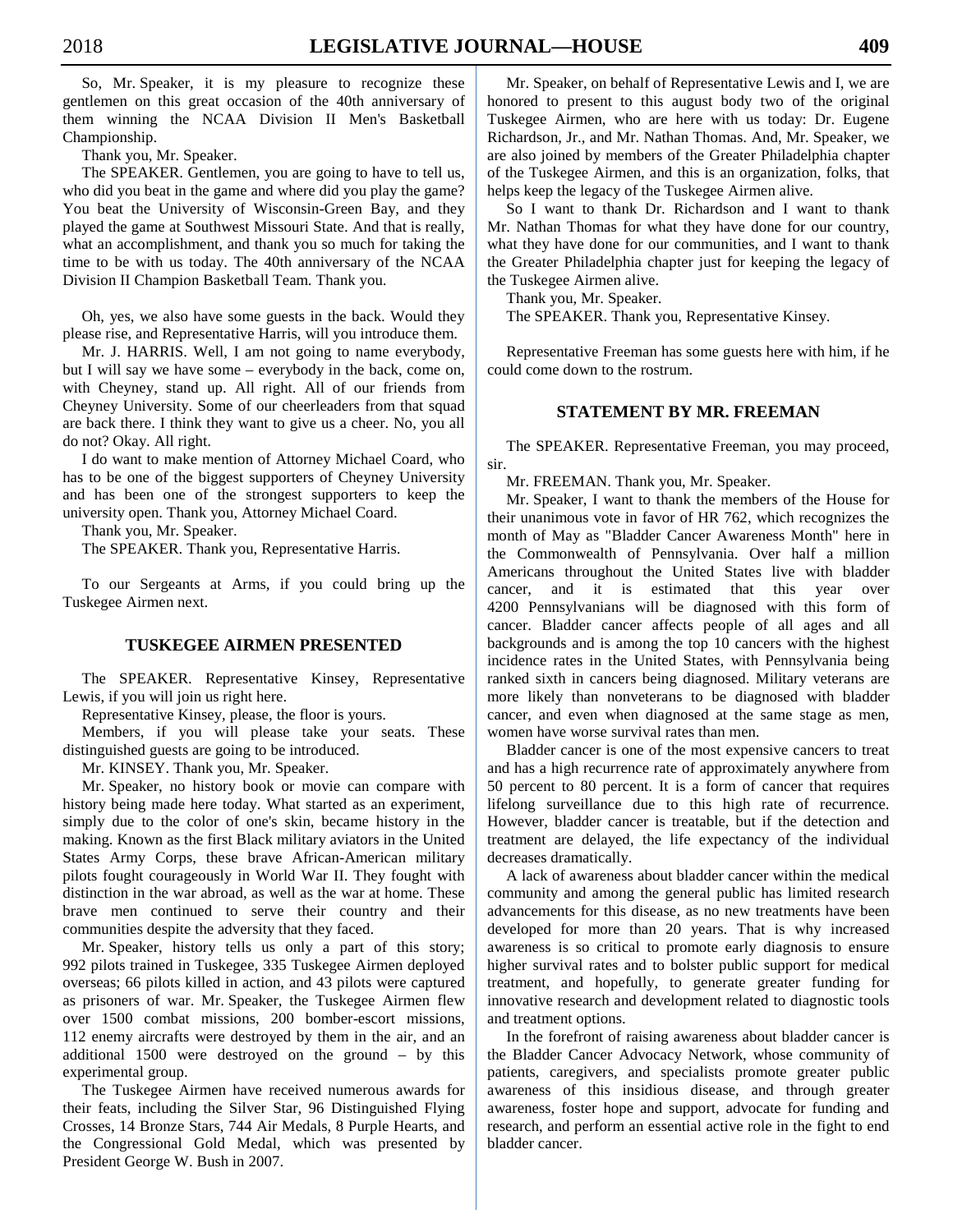With us today are members of the Pennsylvania chapter of the Bladder Cancer Advocacy Network. Each one of them has been touched by the disease. They have either endured it themselves or have experienced seeing their loved ones, friends, or other family members affected by this form of cancer. I would like to take this opportunity to recognize those members of the Bladder Cancer Advocacy Network who are with us here today. They are in the rear of the House. As I call out your name, please stand, and I would ask the members to hold their applause until everyone has been introduced. With us is Marge Coffin, Pennsylvania chapter president; Kyle DeMartyn, chapter vice president; Valerie Walker; Marilyn Sutton; and Tom and Jenifer Donnelly. I would ask the House to please give a warm welcome to our guests.

Thank you. You may be seated.

 We appreciate all the good work that you do in advocating for greater awareness of this terrible disease and on behalf of the work that needs to be done to provide better treatment and a cure. So thank you, and again, my thanks to the members for their support of HR 762.

Thank you, Mr. Speaker.

The SPEAKER. Thank you so much.

 I am a little hesitant, and I hope you will not get upset with me, but who does a better job – who has ever really done a better job, in my humble opinion, at least in my tenure – in the role of Chief Clerk, bringing everybody together, making the operation more efficient and responsive to serve the citizens of the Commonwealth of Pennsylvania, other than our great friend, Dave Reddecliff? And this is a good man who has beaten bladder cancer, and we just love having him here.

 Now, of course, when you have the love of his wonderful wife, Carole, and his three lovely children, Maggie, Hannah, and Andrew, I am sure that helps a lot. But, Dave, we are so glad that you are doing so well. Thank you, my great friend. Thank you.

 And, Representative Freeman, thanks so much for providing us with that awareness.

### **STATEMENT BY MS. KRUEGER**

 The SPEAKER. Representative Krueger-Braneky is here on HR 834, and she has some guests as well.

Representative, you may proceed.

Ms. KRUEGER. Thank you, Mr. Speaker.

 And thank you, colleagues, for your unanimous support of HR 834, recognizing May as "Fibromuscular Dysplasia Awareness Month" in Pennsylvania and for offering support to patients diagnosed with it. Fibromuscular dysplasia is a disease that causes arteries in the body to develop abnormal cells that cause narrowing, aneurysms, and tears, which can cause more serious and deadly situations throughout the body. FMD affects women far more commonly than men, although men and children can be affected with the disease. The cause of FMD is not yet known, and it is difficult to ascertain the number of people who could have the disease because the disease presents itself without symptoms for so long. In fact, many people with FMD are diagnosed by accident through a radiology scan for another problem, which is why it is so important that we do everything we can to bring attention to this disease.

 FMD is most commonly found in the arteries that supply the kidneys and brain with blood. People with FMD have a higher risk for aneurysms. A person with severe FMD may have neurological symptoms involving the facial nerves or suffer a stroke. Recent studies have shown that a high percentage of women who were healthy and who have a sudden tearing of a coronary artery probably have undiagnosed FMD. Once diagnosed, however, there is no cure. Doctors must closely manage the conditions that present due to FMD, but more needs to be done to research this disease, and that is why your support for this resolution is so important.

 Mr. Speaker, I have two special guests here in the back: Trisha Lewis, who is an FMD patient, and her mother, DeeAnne Fickenscher. Can you please greet them? These women from Delaware County brought this disease to my attention, and I have to admit that I had not heard of it before they came to meet with me. These two have made it their job to spread as much awareness as possible about FMD so that more can be done to fight it. Thank you so much for being here. We are all in this fight with you.

 I would also like to mention that the FMD Society of America is one of those great groups working for increased awareness and recordkeeping. It sponsors a registry for FMD to gather information regarding the epidemiology, symptoms, disease extent, treatments, and outcomes of patients who have FMD. Their work is very important and I am proud to honor it with this resolution. Through such work and a growing awareness among all of us, hopefully doctors can find the breakthroughs they need to better diagnose and manage FMD, and better yet, find a cure.

 Thank you again for your unanimous support of this resolution. Thank you, Mr. Speaker.

The SPEAKER. Thank you, Representative.

### **STATEMENT BY MS. TOOHIL**

 The SPEAKER. Members, we are going to be doing remarks on resolutions without guests at the end of the day here for the session day. Representative Toohil, I do believe you have guests, though, with you today, correct?

 Representative Toohil is going to speak on HR 821, which was passed yesterday.

Ms. TOOHIL. Thank you, Mr. Speaker.

 I rise to thank my colleagues for their unanimous support of HR 821, which designates April 2018 as "Donate Life Month" in Pennsylvania. Our guests today are Dwendy Johnson from the Gift of Life Donor Program – they are up in the gallery – and she brings with her Lukeman Harvery.

 Lukeman Harvery has an incredible story. Just 6 months ago today, in October 2017, Lukeman received a lifesaving kidney transplant that transformed his life. That same month, his wife, Carolina, donated her kidney to a young woman she had never met, as part of a paired kidney exchange program to save her husband's life. Now just a few months later, Lukeman is feeling vibrant and healthy after his 3 1/2 year ordeal, and his young family is very happy that he is back and well. Lukeman and Carolina just recently celebrated their 18th wedding anniversary.

 This month we acknowledge the generosity of donors and their families and the continuing need for organ and tissue donation by joining the rest of the nation in celebrating this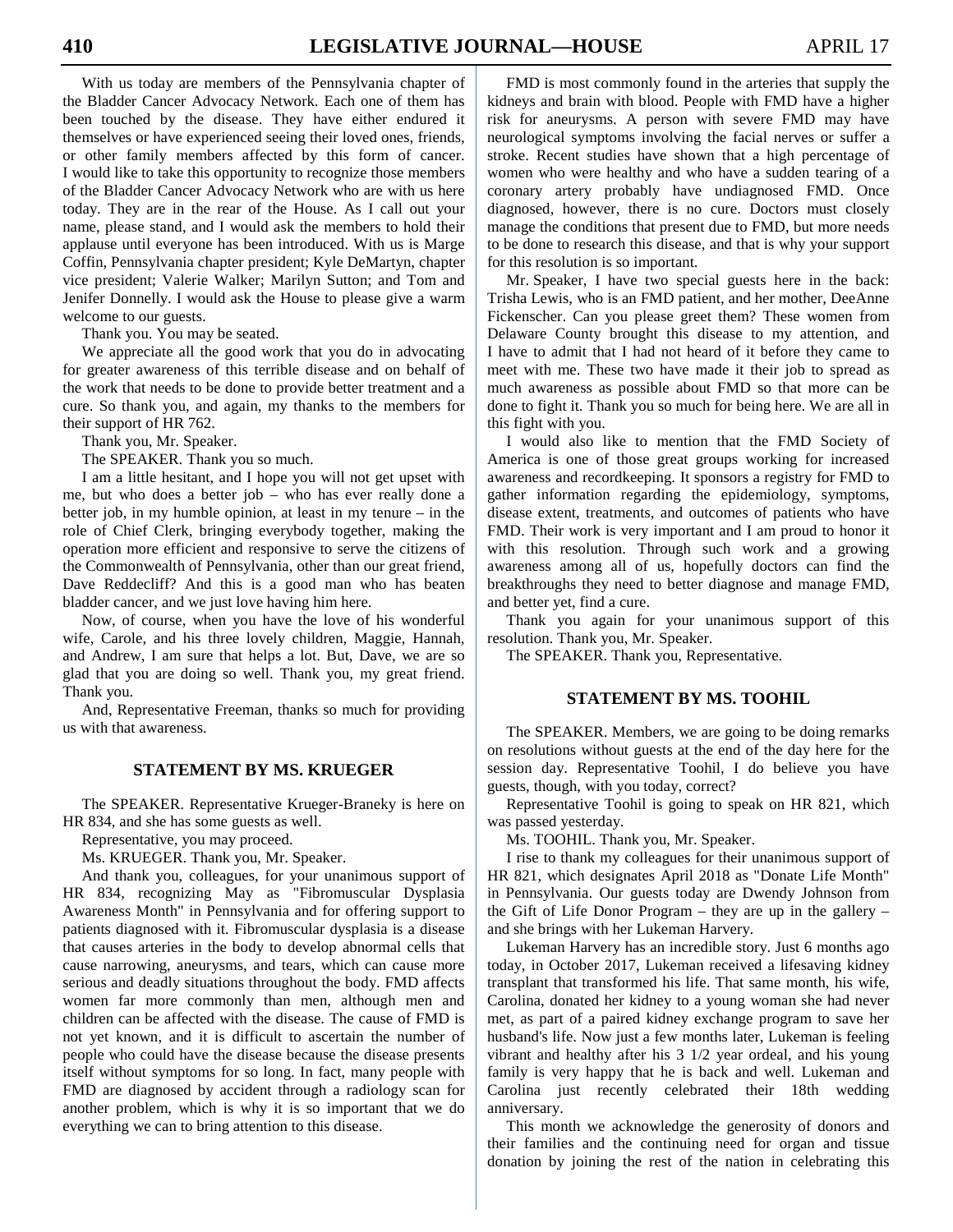month. According to the United Network for Organ Sharing, a record total of 34,768 transplants brought life to patients in 2017, but more than 115,000 men, women, and children still need organ transplants. There is another person being added to the national organ transplant waiting list every 10 minutes. Here in Pennsylvania alone, there are about 8,000 people on the organ list, and on average, every 18 hours one of them will die waiting for a call that never comes.

 The encouraging news is that more people are making the decision to donate life. About 4.7 million Pennsylvanians have said yes to organ and tissue donation by adding the donor designation on their driver's license. More than 138 million Americans are registered donors currently. In addition, Pennsylvania's driver's license and ID cardholders can support organ donation programs with a \$1 donation at the time of application or renewal. To date, nearly \$14 million has been generously donated to the fund.

 I want to thank my colleagues, because through this resolution, we are hoping to continue raising awareness about the great need for donated organs here in Pennsylvania and across the country, and also, we would encourage more members of the public to make this lifesaving decision.

 I would like to thank all of you for your unanimous support of HR 821. Thank you, Mr. Speaker.

 The SPEAKER. Thank you, Representative Toohil, and to your guests, thank you very much for being with us.

### **STATE GOVERNMENT COMMITTEE MEETING**

 The SPEAKER. Chairman Metcalfe has, I believe, a committee announcement.

Mr. METCALFE. Thank you, Mr. Speaker.

 Mr. Speaker, the House State Government Committee will have a voting meeting in room 205 of the Ryan Office Building to consider HB 1642, as well as any other business that may be brought before the committee, Mr. Speaker, and we will have that meeting at 1:30. So 1:30 for the House State Government Committee, in room 205 of the Ryan Office Building, for a voting meeting.

Thank you, Mr. Speaker.

The SPEAKER. Thank you, sir.

 The House State Government Committee will meet in room 205 of the Ryan Office Building at 1:30.

### **ANNOUNCEMENTS BY MR. PASHINSKI**

 The SPEAKER. Representative Pashinski, on unanimous consent.

Mr. PASHINSKI. Thank you very much, Mr. Speaker.

 Just a reminder to all my colleagues, we have the Alliance of Pennsylvania, the fraternals are offering a wonderful lunch on the balcony where the Lieutenant Governor's Office is. The lunch is for all of you. We have over 700,000 Pennsylvanians involved in the good work of the alliances, and 3 major groups – 1 from Philly, 1 from Pittsburgh, and 1 from the northeast. So please, you are all welcome to join in, lunch on the balcony, at adjournment today.

 One last announcement: tomorrow morning the Sportsmen's Caucus will meet in 8E of the East Wing at 7:30.

Thank you very much, Mr. Speaker.

### **APPROPRIATIONS COMMITTEE MEETING**

 The SPEAKER. Representative Stan Saylor, for an Appropriations Committee announcement, the chair of the Appropriations Committee.

Mr. SAYLOR. Thank you, Mr. Speaker.

 The Appropriations Committee will meet at 12:45 in the majority caucus room; again, at 12:45 in the majority caucus room.

 The SPEAKER. The Appropriations Committee will meet at 12:45 in the majority caucus room.

### **REPUBLICAN CAUCUS**

 The SPEAKER. Representative Marcy Toepel, the majority caucus chair, for a caucus announcement.

Mrs. TOEPEL. Thank you, Mr. Speaker.

 Republicans will caucus at 1 o'clock. We would be prepared to return to the floor at 2 o'clock.

### **DEMOCRATIC CAUCUS**

 The SPEAKER. Representative Dan Frankel, the minority caucus chair, for a caucus announcement.

Mr. FRANKEL. Thank you, Mr. Speaker.

 Democrats will caucus at 1 o'clock. Democrats will caucus at 1 o'clock.

#### **RECESS**

 The SPEAKER. Members, we will return to the House floor at 2 p.m., unless sooner recalled by the Speaker. At this time the House will stand in recess.

### **RECESS EXTENDED**

 The time of recess was extended until 2:15 p.m.; further extended until 2:30 p.m.; further extended until 2:45 p.m.

### **AFTER RECESS**

 The time of recess having expired, the House was called to order.

### **BILL REPORTED FROM COMMITTEE, CONSIDERED FIRST TIME, AND TABLED**

**HB 1642, PN 3357** (Amended) By Rep. METCALFE

An Act providing for an inventory of State-owned assets for the development of mobile broadband services in unserved areas and underserved areas of this Commonwealth.

STATE GOVERNMENT.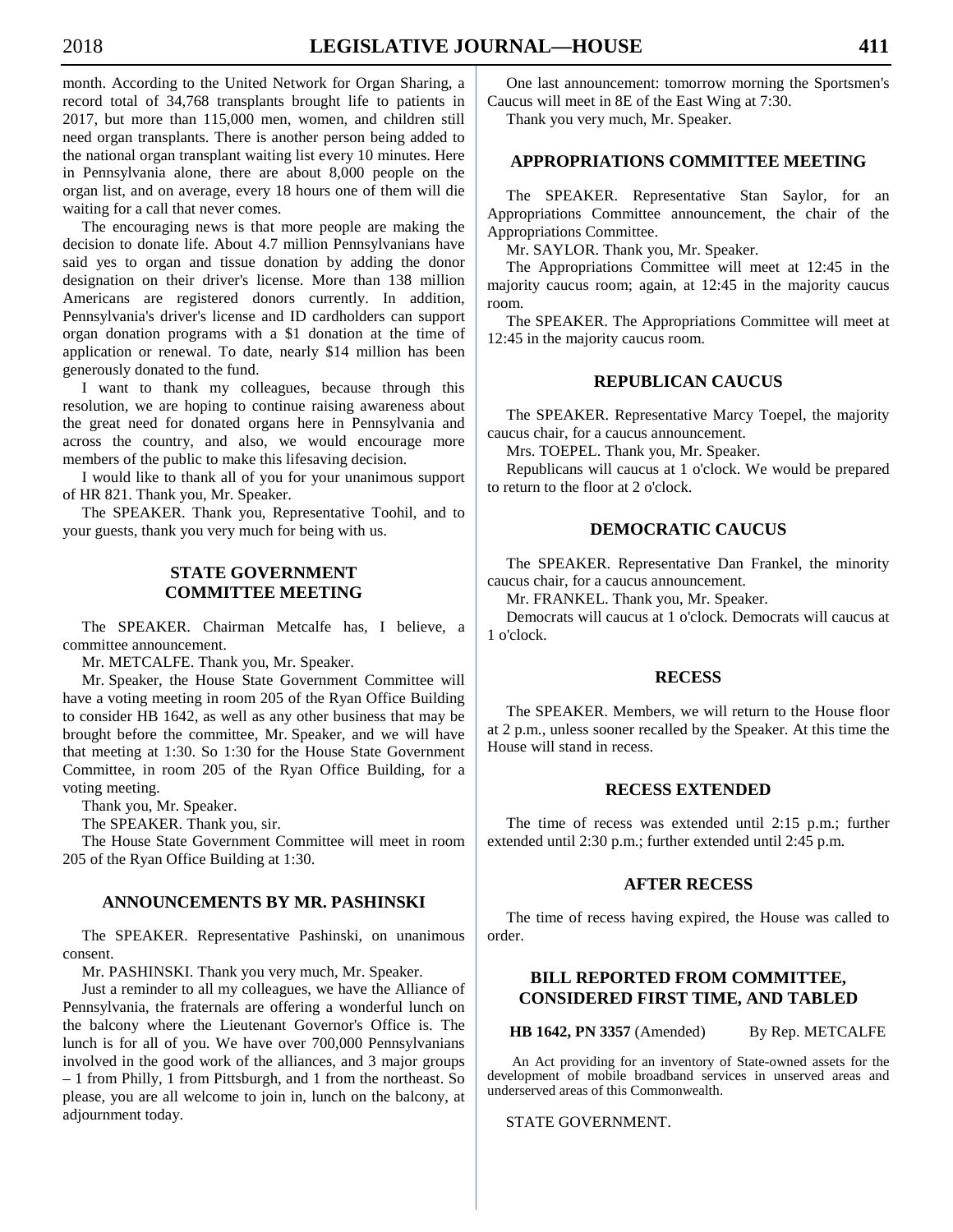### **BILLS REREPORTED FROM COMMITTEE**

**HB 504, PN 3297** By Rep. SAYLOR

An Act amending the act of May 17, 1921 (P.L.789, No.285), known as The Insurance Department Act of 1921, in insurance producers, further providing for definitions and providing for self-service storage insurance.

APPROPRIATIONS.

**HB 1539, PN 3353** By Rep. SAYLOR

An Act amending Title 23 (Domestic Relations) of the Pennsylvania Consolidated Statutes, in standby guardianship, further providing for definitions and for scope and providing for temporary guardianship; in child protective services, further providing for release of information in confidential reports; and making editorial changes.

APPROPRIATIONS.

**HB 2133, PN 3107** By Rep. SAYLOR

An Act establishing the Kinship Caregiver Navigator Program in the Department of Human Services; and providing for kinship caregiver navigator website and for kinship caregiver navigators.

APPROPRIATIONS.

### **BILL SIGNED BY SPEAKER**

 Bill numbered and entitled as follows having been prepared for presentation to the Governor, and the same being correct, the title was publicly read as follows:

#### **SB 936, PN 1281**

An Act amending the act of June 2, 1915 (P.L.736, No.338), known as the Workers' Compensation Act, in liability and compensation, further providing for prescription drugs and the treatment of work-related injuries; and, in procedure, further providing for peer review.

 Whereupon, the Speaker, in the presence of the House, signed the same.

### **LEAVES OF ABSENCE**

 The SPEAKER. Representative Mark KELLER and Representative Michael CORR have both requested to be placed on leave. Without objection, those will be granted.

### **CALENDAR**

### **BILLS ON SECOND CONSIDERATION**

 The House proceeded to second consideration of **HB 2080, PN 3143,** entitled:

An Act making an appropriation from a restricted revenue account within the General Fund to the Office of Small Business Advocate in the Department of Community and Economic Development.

 On the question, Will the House agree to the bill on second consideration? The SPEAKER. I do not see any amendments on that.

 On the question recurring, Will the House agree to the bill on second consideration? Bill was agreed to.

\* \* \*

 The House proceeded to second consideration of **HB 2081, PN 3144,** entitled:

An Act making an appropriation from a restricted revenue account within the General Fund to the Office of Consumer Advocate in the Office of Attorney General.

 On the question, Will the House agree to the bill on second consideration?

The SPEAKER. I do not see any amendments on this bill.

 On the question recurring, Will the House agree to the bill on second consideration? Bill was agreed to.

\* \* \*

 The House proceeded to second consideration of **HB 2082, PN 3325,** entitled:

An Act making appropriations from the Public School Employees' Retirement Fund and from the PSERS Defined Contribution Fund to provide for expenses of the Public School Employees' Retirement Board for the fiscal year July 1, 2018, to June  $30, 2019$ , and for the payment of bills incurred and remaining unpaid at the close of the fiscal year ending June 30, 2018.

 On the question, Will the House agree to the bill on second consideration? Bill was agreed to.

\* \* \*

 The House proceeded to second consideration of **HB 2083, PN 3146,** entitled:

An Act making appropriations from the State Employees' Retirement Fund and from the SERS Defined Contribution Fund to provide for expenses of the State Employees' Retirement Board for the fiscal year July 1, 2018, to June 30, 2019, and for the payment of bills incurred and remaining unpaid at the close of the fiscal year ending June 30, 2018.

 On the question, Will the House agree to the bill on second consideration?

The SPEAKER. I see no amendments on this bill.

On the question recurring,

 Will the House agree to the bill on second consideration? Bill was agreed to.

\* \* \*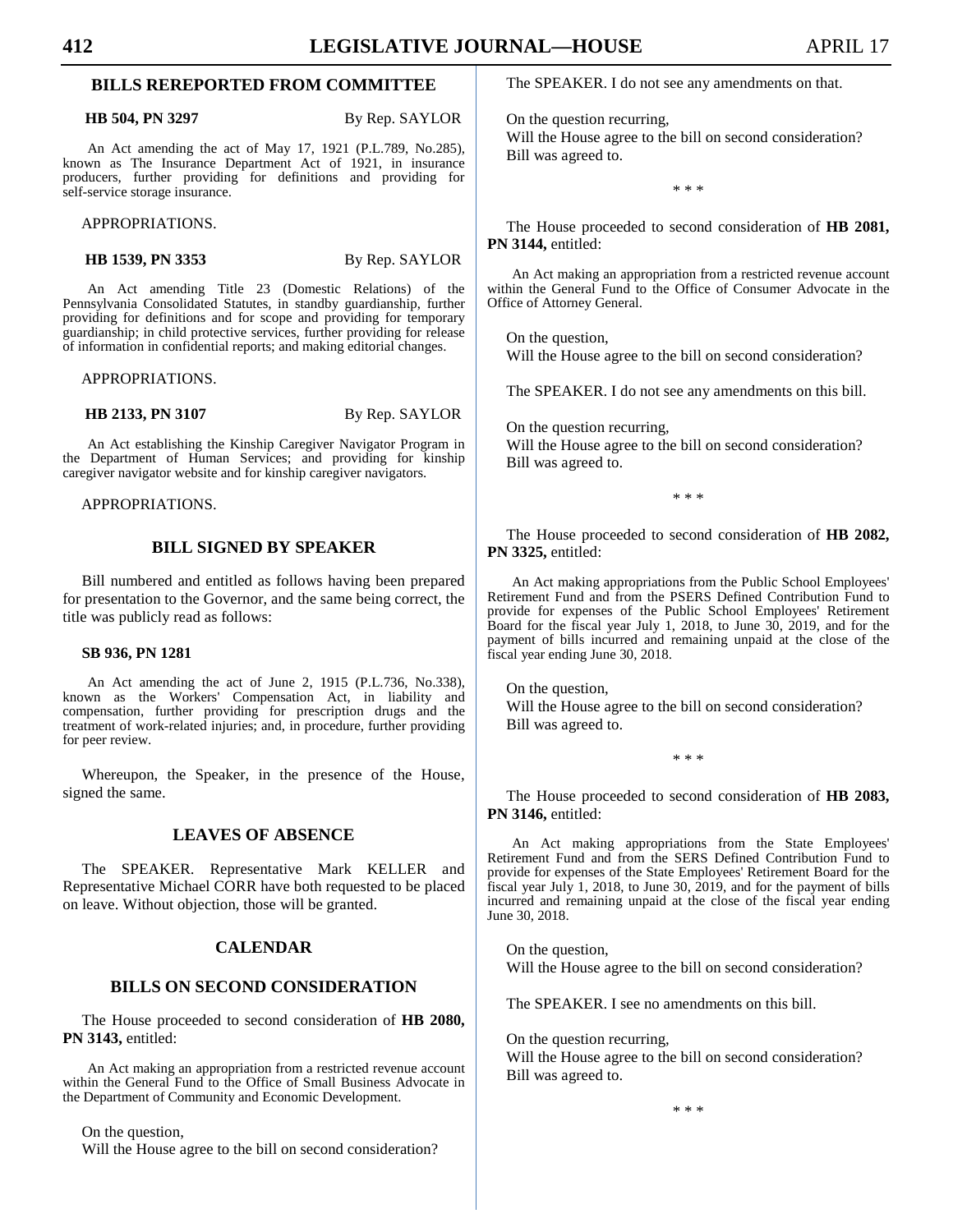The House proceeded to second consideration of **HB 2084, PN 3147,** entitled:

An Act making appropriations from the Philadelphia Taxicab and Limousine Regulatory Fund and the Philadelphia Taxicab Medallion Fund to the Philadelphia Parking Authority for fiscal year July 1, 2018, to June 30, 2019.

On the question,

 Will the House agree to the bill on second consideration? Bill was agreed to.

\* \* \*

 The House proceeded to second consideration of **HB 2085, PN 3148,** entitled:

An Act making appropriations from a restricted revenue account within the General Fund and from Federal augmentation funds to the Pennsylvania Public Utility Commission for the fiscal year July 1, 2018, to June 30, 2019.

On the question,

 Will the House agree to the bill on second consideration? Bill was agreed to.

\* \* \*

 The House proceeded to second consideration of **HB 2086, PN 3326,** entitled:

An Act making appropriations from the restricted revenue accounts within the State Gaming Fund and from the restricted revenue accounts within the Fantasy Contest Fund and Video Gaming Fund to the Attorney General, the Department of Revenue, the Pennsylvania State Police and the Pennsylvania Gaming Control Board for the fiscal year beginning July 1, 2018, to June 30, 2019, and for the payment of bills incurred and remaining unpaid at the close of the fiscal year ending June 30, 2018.

On the question,

 Will the House agree to the bill on second consideration? Bill was agreed to.

\* \* \*

 The House proceeded to second consideration of **HB 2242, PN 3291,** entitled:

A Supplement to the act of April 1, 1863 (P.L.213, No.227), entitled "An act to accept the grant of Public Lands, by the United States, to the several states, for the endowment of Agricultural Colleges," making appropriations for carrying the same into effect; providing for a basis for payments of such appropriations, for a method of accounting for the funds appropriated and for certain fiscal information disclosure; and making an appropriation from a restricted account within the Agricultural College Land Scrip Fund.

On the question,

Will the House agree to the bill on second consideration?

 Ms. **TOOHIL** offered the following amendment No. **A06465:**

Amend Bill, page 1, line 12, by inserting after "1. " (a)

Amend Bill, page 2, by inserting between lines 3 and 4

(b) The appropriation provided in subsection (a) shall be contingent on the university complying with the provisions of this subsection. The university shall waive tuition and fees, including lab fees, for an individual who is 18 years of age, but less than 21 years of age, and meets one of the following requirements:

(1) Has been placed in substitute care as a dependent child at any time while 16 years of age or older.

(2) Has been placed in substitute care and had shared case management through the dependency and delinquency systems.

(3) Has been adopted from the substitute care system as a dependent child.

(4) Has been placed with a permanent legal custodian from substitute care as a dependent child.

(5) Is participating in the tuition and fee waiver program on the individual's 21st birthday, until the individual reaches 23 years of age.

On the question,

Will the House agree to the amendment?

The SPEAKER. Representative Toohil, on the amendment.

### **LEAVES OF ABSENCE CANCELED**

 The SPEAKER. Representative Tony DeLuca is on the House floor and should be placed back on the master roll.

 Representative Kurt Masser is on the House floor and should be placed back on the master roll.

### **CONSIDERATION OF HB 2242 CONTINUED**

### AMENDMENT WITHDRAWN

 The SPEAKER. Representative Toohil, you are recognized. Ms. TOOHIL. Thank you, Mr. Speaker. The amendment is withdrawn. The SPEAKER. Thank you, Representative Toohil.

 On the question recurring, Will the House agree to the bill on second consideration?

 The SPEAKER. I do not see any other amendments on HB 2242.

 On the question recurring, Will the House agree to the bill on second consideration? Bill was agreed to.

\* \* \*

 The House proceeded to second consideration of **HB 2243, PN 3292,** entitled:

A Supplement to the act of July 28, 1966 (3rd Sp.Sess., P.L.87, No.3), known as the University of Pittsburgh–Commonwealth Act, making appropriations for carrying the same into effect; and providing for a basis for payments of such appropriations, for a method of accounting for the funds appropriated and for certain fiscal information disclosure.

 On the question, Will the House agree to the bill on second consideration?

 The SPEAKER. Representative Toohil has amendment 6466. It has been withdrawn.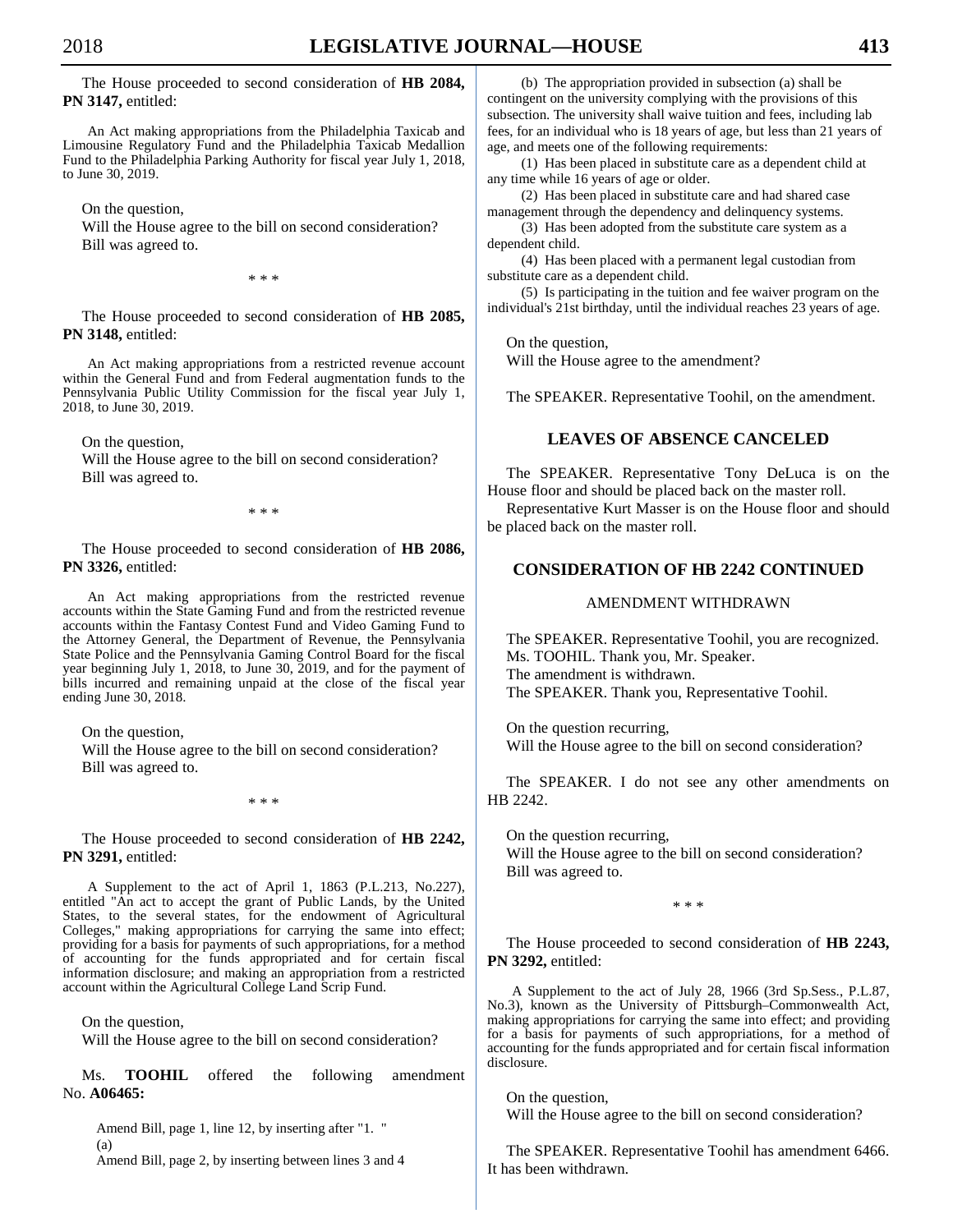I do not see any further amendments on HB 2243.

On the question recurring,

 Will the House agree to the bill on second consideration? Bill was agreed to.

\* \* \*

 The House proceeded to second consideration of **HB 2244, PN 3293,** entitled:

A Supplement to the act of November 30, 1965 (P.L.843, No.355), known as the Temple University–Commonwealth Act, making an appropriation for carrying the same into effect; providing for a basis for payments of such appropriation; and providing a method of accounting for the funds appropriated and for certain fiscal information disclosure.

On the question,

Will the House agree to the bill on second consideration?

 Ms. **TOOHIL** offered the following amendment No. **A06467:**

Amend Bill, page 1, line 23, by inserting after "1. " (a)

Amend Bill, page 1, by inserting after line 27

(b) The appropriation provided in subsection (a) shall be contingent on the university complying with the provisions of this subsection. The university shall waive tuition and fees, including lab fees, for an individual who is 18 years of age, but less than 21 years of age, and meets one of the following requirements:

(1) Has been placed in substitute care as a dependent child at any time while 16 years of age or older.

(2) Has been placed in substitute care and had shared case management through the dependency and delinquency systems.

(3) Has been adopted from the substitute care system as a dependent child.

(4) Has been placed with a permanent legal custodian from substitute care as a dependent child.

(5) Is participating in the tuition and fee waiver program on the individual's 21st birthday, until the individual reaches 23 years of age.

On the question,

Will the House agree to the amendment?

#### AMENDMENT WITHDRAWN

 The SPEAKER. Representative Toohil, on the amendment. Ms. TOOHIL. Thank you, Mr. Speaker.

 All of these amendments are identical and they have been filed annually to these bills.

 There are other States, such as Texas, where children that have fallen into the dependency system, into child welfare, are considered wards of the State. So many of them stay as wards of the State, in foster care, ages 16, 17, 18, all the way until they age out at the age of 21.

 This is a group of students that is very small. Very few of them  $-$  the percentages are low  $-$  in foster care get to graduate high school, get to even apply to college, get to get funding to go to college. And it is very rare, there is about 3 percent of the population that ends up with that dream of the cap and gown with that diploma in their hand crossing that threshold.

 So I would just implore the members of this House, if we could please take this amendment, have a conversation about it, and look at tuition waiver programs for foster children in Pennsylvania. Texas does it and it is very successful, and I would hope that this is something that we can work on a little bit more. We are giving half a billion dollars to these universities, and if there are only 3 percent of these students that are going to be able to attend and graduate, I think it is an investment that is worth talking about and worth making.

Thank you, Mr. Speaker.

The SPEAKER. Thank you. The amendment is withdrawn.

On the question recurring,

 Will the House agree to the bill on second consideration? Bill was agreed to.

\* \* \*

 The House proceeded to second consideration of **HB 2245, PN 3294,** entitled:

A Supplement to the act of July 7, 1972 (P.L.743, No.176), known<br>the Lincoln University-Commonwealth Act, making an as the Lincoln University-Commonwealth Act, making an appropriation for carrying the same into effect; providing for a basis for payments of the appropriation; and providing a method of accounting for the funds appropriated and for certain fiscal information disclosure.

 On the question, Will the House agree to the bill on second consideration?

 The SPEAKER. Representative Toohil has withdrawn her amendment, 6468.

There are no other amendments.

 On the question recurring, Will the House agree to the bill on second consideration? Bill was agreed to.

\* \* \*

 The House proceeded to second consideration of **HB 2246, PN 3295,** entitled:

An Act making appropriations to the Trustees of the University of Pennsylvania.

 On the question, Will the House agree to the bill on second consideration?

The SPEAKER. There is an amendment, amendment 6469. It has been withdrawn by Representative Toohil. I do not see any other amendments.

On the question recurring,

 Will the House agree to the bill on second consideration? Bill was agreed to.

\* \* \*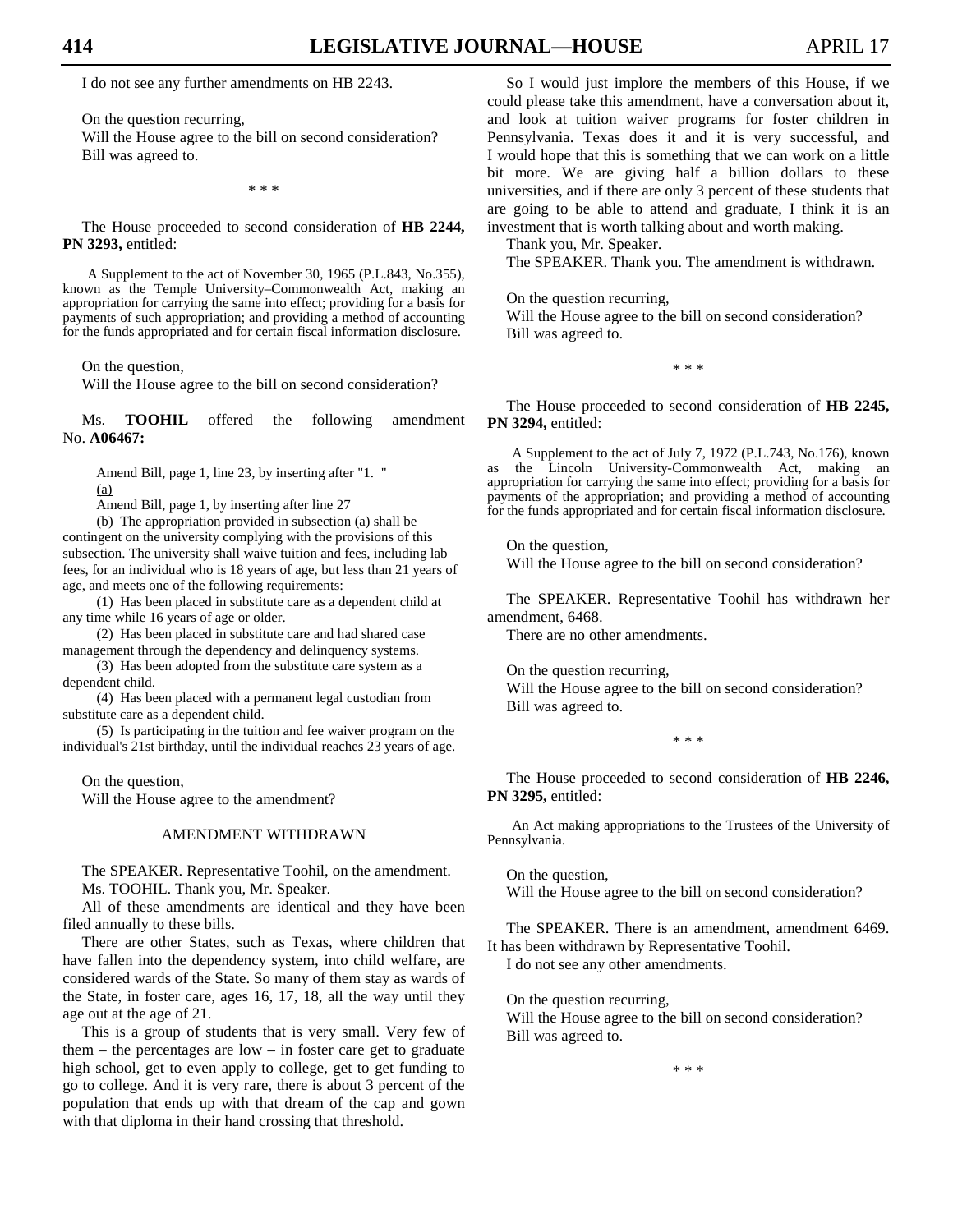The House proceeded to second consideration of **HB 2078, PN 3141,** entitled:

An Act making appropriations from the Professional Licensure Augmentation Account and from restricted revenue accounts within the General Fund to the Department of State for use by the Bureau of Professional and Occupational Affairs in support of the professional licensure boards assigned thereto.

On the question,

 Will the House agree to the bill on second consideration? Bill was agreed to.

### **BILLS ON FINAL PASSAGE**

 The House proceeded to consideration on final passage of **HB 2030, PN 3009,** entitled:

An Act amending Title 8 (Boroughs and Incorporated Towns) of the Pennsylvania Consolidated Statutes, in manufacture and supply of electricity, further providing for specific powers and providing for security deposits, for payment agreements and for restrictions on termination; and making an editorial change.

 On the question recurring, Shall the bill pass finally?

 The SPEAKER. We are going to return to HB 2030, PN 3009.

 Yesterday Representative Harper spoke on the bill, and Representative Freeman was to speak next.

 So Representative Freeman will be recognized on HB 2030, PN 3009, page 16 of today's House calendar.

Mr. FREEMAN. Thank you, Mr. Speaker.

 Mr. Speaker, I rise in opposition to HB 2030 for many of the same reasons that were voiced by Representative Harper yesterday.

 To my mind, this bill is a disservice to the one borough that is affected by this bill, and that borough is Ellwood City. It sets them apart from all the other boroughs that are permitted to use the proceeds from selling electricity to underwrite the costs of their municipal services. That is something that is done in, I believe it is around 30-some boroughs across Pennsylvania and is permitted under the Borough Code. But with this legislation, they are carved out of that possibility of using that. This bill would not allow them to use any of the revenue that is generated through the selling of electricity for general operating. It would be tightly restricted.

 Depriving them of the use of revenue from the selling of electricity to support their general operating expenses means that Ellwood City will see a dramatic increase in their property taxes or a dramatic laying off of essential personnel such as police within that community. It has been estimated that without the revenue that is applied to the general operating fund from the selling of electricity that there would be a cut of roughly \$1.4 million in Ellwood City's budget. That is a 25-percent cut in their operating revenues. That is a tremendous blow to any municipality to try and provide essential services and to operate and function properly.

 If the issue is one of Ellwood City not handling their selling of electricity properly, then what is needed is legislation that would deal with best practices and deal with a proper way of managing how they deal with their electrical selling operation. There are some provisions of that in this bill. But this bill goes a step further in depriving them of using the revenue from the selling of electricity for the general operating, which is so essential to that municipality. This is why the Boroughs Association has come out against this bill. It is why the Pennsylvania State Association – or I am sorry, the Pennsylvania Municipal Electric Association has also come out against this bill.

 I know oftentimes we have a tendency in this place to think, well, it is not my municipality. It is not in my district, therefore, why should I care about this issue? But I think we have an obligation as elected officials setting policy on the State to make sure that we are fair and we are reasonable in the application of that policy, whether it occurs in our district or in anyone else's district. And I really do believe that this is a disservice to Ellwood City. The issue should not be one of taking that revenue stream away for their essential municipal services; it should be reforming how they handle the operation of their selling of electricity in that community, if that is really to get at the crux of the problem.

 So for those reasons I urge the members of this House to vote "no" on HB 2030.

 The SPEAKER. Representative Mark Mustio, on the bill, 2030.

Mr. MUSTIO. Thank you, Mr. Speaker.

I would like to interrogate the maker of the bill, please?

 The SPEAKER. The good gentleman has indicated he will so stand.

Mr. MUSTIO. Thank you.

 I would like to follow up on a comment that was made yesterday. I may have heard it wrong, but there seemed to be an indication that the passage of this legislation and having it signed into law would force all boroughs to increase their property taxes, and I just wanted to get your sense of whether that is in this legislation.

Mr. BERNSTINE. Thank you, Mr. Speaker.

 This legislation, the way it is currently constructed, would only impact one municipality. It would only impact one municipality that sells municipal electric. Additionally, there is absolutely nothing in the legislation that forces the increase of property taxes.

Mr. MUSTIO. Thank you, Mr. Speaker.

I would encourage members to vote in the affirmative.

The SPEAKER. Representative Jim Christiana, on HB 2030.

Mr. CHRISTIANA. Thank you, Mr. Speaker.

 Mr. Speaker, I thank the gentleman from Allegheny County for highlighting a very important point this afternoon, and that is that this bill is narrowly focused. It is narrowly focused to one borough; one borough-run and -operated power company. This bill focuses on one borough-operated electricity supplier. This bill is narrowly focused to address the issue in Beaver and Lawrence Counties.

 The prime sponsor, the prime sponsor should be commended for his decision to shift away from a universal approach, and while that universal approach or a statewide approach may have some merit, a universal approach would have been problematic. It likely would have derailed this bill and it likely would have delayed its passage. And I think the gentleman should be commended for his decision because the people in Beaver and in Lawrence Counties cannot wait any longer.

 The gentleman from Beaver County should also be commended for his approach on this piece of legislation. He has brought labor and industry together – two groups that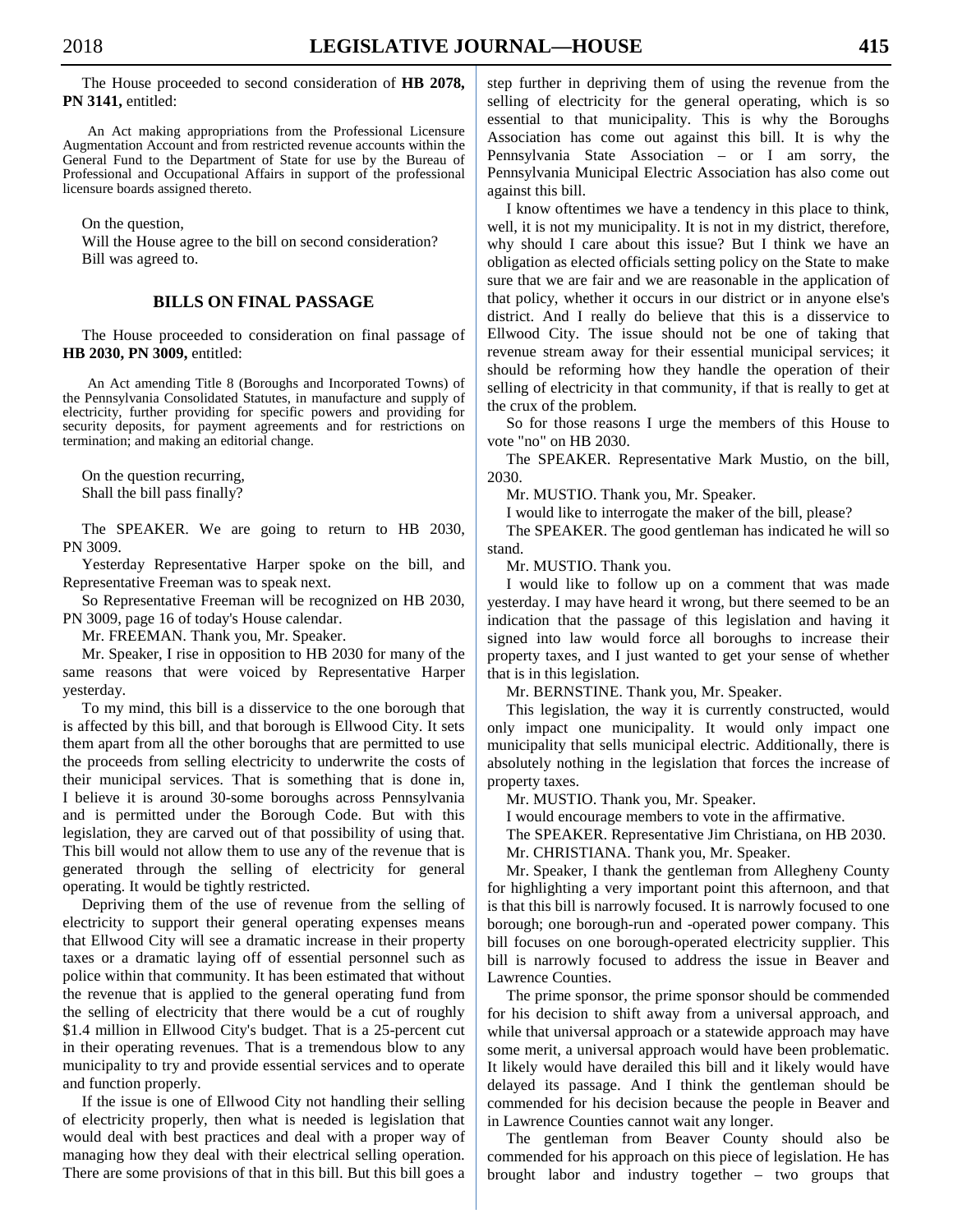traditionally do not see eye to eye on a whole lot of public policy. But the gentleman from Beaver County has gotten labor and industry together to solve this problem. The gentleman has reached across the aisle. He made an offer to the gentlelady from Greene County, who should be also commended for putting partisanship aside to work together to solve this issue. That is a refreshing approach in this chamber, and the gentleman and the gentlelady should be rewarded for that approach in having HB 2030 pass this afternoon.

 The victims, the victims in Beaver and Lawrence Counties, they have looked to their legislator and this legislature for some help. They have suffered from wild electric rates. They have suffered from a lack of regulation, and they look to us for help. They did not look to us without skepticism and cynicism, because I met with these folks. These folks are cynical that we will actually respond and help them. But I think today we have a tremendous opportunity to erase that cynicism away and deliver something that these people desperately need.

 This particular municipal electric company has shown that they cannot regulate themselves. These ratepayers need us to put reasonable parameters in place. The devastating impact they have suffered is the reason that we need to pass HB 2030, and while some people today have focused on the hypothetical consequences of this bill, I ask you to look at the actual consequences of inaction. It will continue the devastation that has been done to these families. These families need predictability and they need reasonable regulations. The gentleman has provided a narrowly focused solution that I think is worthy of our support, and I encourage an affirmative vote for HB 2030.

Thank you, Mr. Speaker.

 On the question recurring, Shall the bill pass finally?

 The SPEAKER. Agreeable to the provisions of the Constitution, the yeas and nays will now be taken.

The following roll call was recorded:

#### YEAS–106

| Barrar           | Farry      | Maher      | Roae            |
|------------------|------------|------------|-----------------|
| Benninghoff      | Fee        | Mako       | Roe             |
| <b>Bernstine</b> | Flynn      | Maloney    | Rothman         |
| <b>Bizzarro</b>  | Fritz      | Marshall   | Ryan            |
| <b>Bloom</b>     | Gillen     | Marsico    | Saccone         |
| <b>Boback</b>    | Gillespie  | Masser     | Sainato         |
| Brown, R.        | Greiner    | McGinnis   | Sankey          |
| Causer           | Grove      | Mentzer    | Santora         |
| Charlton         | Hahn       | Metcalfe   | Saylor          |
| Christiana       | Harkins    | Miccarelli | <b>Simmons</b>  |
| Conklin          | Harris, A. | Millard    | Snyder          |
| Cook             | Heffley    | Milne      | Sonney          |
| Corbin           | Helm       | Moul       | <b>Stephens</b> |
| $\cos$           | Hennessey  | Mustio     | Tallman         |
| Culver           | Hickernell | Nelson     | Taylor          |
| Cutler           | Hill       | O'Neill    | Toepel          |
| Delozier         | Irvin      | Oberlander | Toohil          |
| Diamond          | James      | Ortitay    | Topper          |
| DiGirolamo       | Jozwiak    | Peifer     | Walsh           |
| Dowling          | Kampf      | Pickett    | Ward            |
| Dunbar           | Kaufer     | Pyle       | Warner          |
| Dush             | Keefer     | Quigley    | Watson          |
| Ellis            | Klunk      | Quinn, C.  | Wheeland        |
| Emrick           | Knowles    | Rader      | White           |

| English         | Lawrence   | Rapp           |               |
|-----------------|------------|----------------|---------------|
| Evankovich      | Lewis      | Reed           | Turzai.       |
| Everett         | Mackenzie  | Reese          | Speaker       |
|                 |            |                |               |
|                 |            | <b>NAYS-89</b> |               |
|                 |            |                |               |
| <b>Barbin</b>   | Dermody    | Kortz          | Rabb          |
| Boyle           | Donatucci  | Krueger        | Ravenstahl    |
| <b>Bradford</b> | Driscoll   | Kulik          | Readshaw      |
| <b>Briggs</b>   | Evans      | Longietti      | Roebuck       |
| Brown, V.       | Fitzgerald | Madden         | Rozzi         |
| <b>Bullock</b>  | Frankel    | Markosek       | Samuelson     |
| <b>Burns</b>    | Freeman    | Matzie         | Schemel       |
| Caltagirone     | Gainey     | McCarter       | Schlossberg   |
| Carroll         | Galloway   | McClinton      | Schweyer      |
| Cephas          | Godshall   | McNeill        | <b>Sims</b>   |
| Comitta         | Goodman    | Mehaffie       | Solomon       |
| Costa, D.       | Haggerty   | Metzgar        | <b>Staats</b> |
| Costa, P.       | Hanna      | Miller, B.     | Sturla        |
| Daley           | Harper     | Miller, D.     | Thomas        |
| Davidson        | Harris, J. | Mullery        | Tobash        |
| Davis, A.       | Kauffman   | Murt           | Vazquez       |
| Davis, T.       | Kavulich   | <b>Neilson</b> | Vitali        |
| Dawkins         | Keller, F. | <b>Nesbit</b>  | Warren        |
| Day             | Keller, W. | O'Brien        | Wentling      |
| Dean            | Kim        | Pashinski      | Wheatley      |
| Deasy           | Kinsey     | Petrarca       | Youngblood    |
| DeLissio        | Kirkland   | Ouinn, M.      | Zimmerman     |
| DeLuca          |            |                |               |
|                 |            |                |               |

#### NOT VOTING–0

#### EXCUSED–5

| Corr | Fabrizio | Gabler | Keller, M.K. |
|------|----------|--------|--------------|
| Cruz |          |        |              |

 The majority required by the Constitution having voted in the affirmative, the question was determined in the affirmative and the bill passed finally.

 Ordered, That the clerk present the same to the Senate for concurrence.

\* \* \*

 The House proceeded to consideration on final passage of **HB 2138, PN 3328,** entitled:

An Act amending the act of June 13, 1967 (P.L.31, No.21), known as the Human Services Code, in public assistance, providing for work requirements.

 On the question recurring, Shall the bill pass finally?

 The SPEAKER. We are going to return to Representative Dowling's bill, HB 2138, PN 3328.

 We did have substantial debate on this yesterday. I think I only had two members left to speak. No, one. I only had Representative DeLissio, and then Representative Dowling. Representative DeLissio and Representative Dowling.

 Representative Murt. Representative Murt, you are recognized. Representative Krueger-Braneky is recognized.

 Right now, though, Representative DeLissio. Ms. DeLISSIO. Thank you, Mr. Speaker.

 Mr. Speaker, will the prime sponsor of the bill stand for interrogation?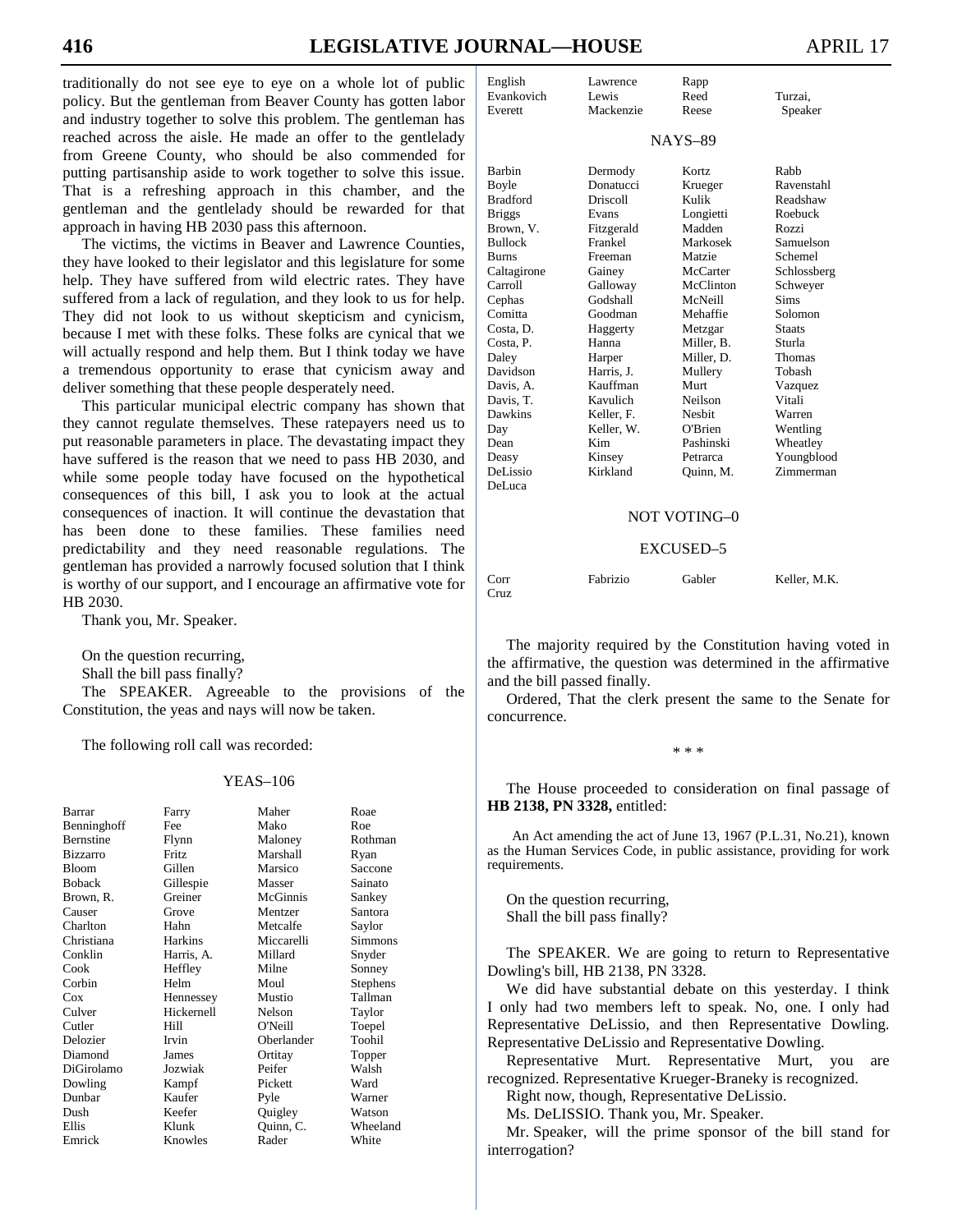The SPEAKER. The good gentleman has indicated he will so stand, and you may proceed, Representative DeLissio.

Ms. DeLISSIO. Thank you, Mr. Speaker.

 Mr. Speaker, I see the language in the bill includes a demonstration program. What is the nature of that demonstration program? Is it time limited? Is the scope limited to only certain individuals?

 Mr. DOWLING. That time discretion, Mr. Speaker, will be left to the department itself and it will be the time limit that we need to apply with the Federal government.

 Ms. DeLISSIO. Could you just say that one more time and maybe just a—

 Mr. DOWLING. The time limit will be left up to the department to determine. Generally, it would be a year timeframe.

Ms. DeLISSIO. A year.

 Mr. DOWLING. But they would be able to decide that timeframe.

Ms. DeLISSIO. Okay. Thank you.

 Another question. I see that the compliance on the citizen consumer is biannual, so that is twice a year. So is that twice a year that an individual citizen would have to file paperwork? Are they just checking in? Do we know the nature of what that biannual check-in is?

 Mr. DOWLING. We do not at this point in time. That would be left to the department through regulation, but you are correct that that would be biannually, twice a year.

 Ms. DeLISSIO. Twice a year. And so if that biannual checkin, if an enrollee had lost hours during a particular week, came below the 20 hours of work or the substitute hours of training, would that disenroll them and make them eligible for the penalty period?

 Mr. DOWLING. Again that would go back to how the regulation is crafted by the Department of Human Services.

 Ms. DeLISSIO. Okay. Do we know, Mr. Speaker, if I understood correctly from yesterday, my notes here say there is about a universe of 400,000 people who this bill might impact, so are we confident that either the work training and/or jobs that are available approximate that same 400,000?

 Mr. DOWLING. If I do understand your question correctly, you are asking, are there enough jobs or training programs available for the 490,000 plus thousand people that this would affect, correct?

Ms. DeLISSIO. Correct. Correct.

 Mr. DOWLING. That is a hard thing to determine offhand but we do believe that either job training programs or the jobs would exist.

 Ms. DeLISSIO. Okay. Do we know, Mr. Speaker, if these jobs are generally anticipated to be minimum-wage jobs versus sustainable-wage jobs?

 Mr. DOWLING. I believe that would depend on the skill level of the applicant that would be applying for the job. The bill itself does not speak to what type of a job, only the minimum number of hours that would need to be required.

 Ms. DeLISSIO. And, Mr. Speaker, does the bill— I can only imagine, particularly for part-time jobs, the nature of those positions, the hours sometimes fluctuate from week to week or perhaps pay period to pay period, if the pay period is a 2-week period. So would an enrollee be penalized if they were anticipating 20 hours but for any number of weeks in their 6-month window before they check in, would they be penalized?

 Mr. DOWLING. Again I think that would go back to the regulations crafted by the Department of Human Services.

 Ms. DeLISSIO. Okay. The age of 6 is in the legislation, saying that there is an exception in place for a caregiver who has a dependent – I forget if it is up to or through the age of 6. Either way, how was that age of 6 arrived at?

 Mr. DOWLING. This would mirror other current work requirements, such as the SNAP (Supplemental Nutrition Assistance Program) work requirements that exist in the Commonwealth. Also, we would presume that a child of that age would be enrolled in a formal educational program such as school – kindergarten or first grade – by that age, allowing additional time for the parent to work.

Ms. DeLISSIO. Appreciate that.

Mr. Speaker, on the bill?

The SPEAKER. You may proceed on the bill.

Ms. DeLISSIO. Thank you.

 Mr. Speaker, I think we had established yesterday that there were no hearings on this, and I am a firm believer in a fairly holistic approach on particularly complex and complicated pieces of legislation that are deemed to be impactful, and this would be one of those pieces of legislation. And I would envision those hearings would have included citizens themselves, as we did when we were holding hearings for Medicaid expansion. Many of those hearings actually included those who earned too much money for straight Medicaid, but did not earn enough money to purchase health insurance in the marketplace. And interestingly enough, Mr. Speaker, many of these 490,000 people are on Medicaid expansion, which means that they earned – earned – too much money for straight Medicaid but they did not earn enough to purchase insurance in the marketplace. So that tells me that they are already employed in varying capacities. So I think hearings that would have included citizens, including my constituents, stakeholders, and the administration, to really understand the nature of the problem and the goal of the legislation probably could have made this piece of legislation a lot more refined than it currently is, as we have heard from some of the answers that were or were not offered a little bit earlier this afternoon here.

 I am also concerned that currently I know my district office and I think many of our district offices are like satellite county assistance offices. Those county offices of the Department of Human Services are beyond overwhelmed. There is a lot of bureaucracy already. I cannot envision where this does not add to that bureaucracy and that I am concerned that somebody could be disenrolled from their health insurance – because this is what these citizens are getting from us, their health insurance – they could be disenrolled from their health insurance because of a lack of paper compliance. Maybe they met and were able to check off every single box and they are in actuality compliant, but on paper, they are not. And I know when somebody is even accidentally disenrolled, the heartache and the headache that that provides to that individual citizen and to a lot of our staff to help unwind that and get that back on track is very difficult to do.

 I am also concerned, Mr. Speaker, that the number of types of jobs and employment that would be available to folks who are receiving their health insurance through Medicaid would have to knit together multiple jobs to make this work. And I tend to be a very realistic person and find it very difficult— Mr. Speaker, I am not sure I can hear myself. I am willing to soldier on here, but I am having trouble hearing myself.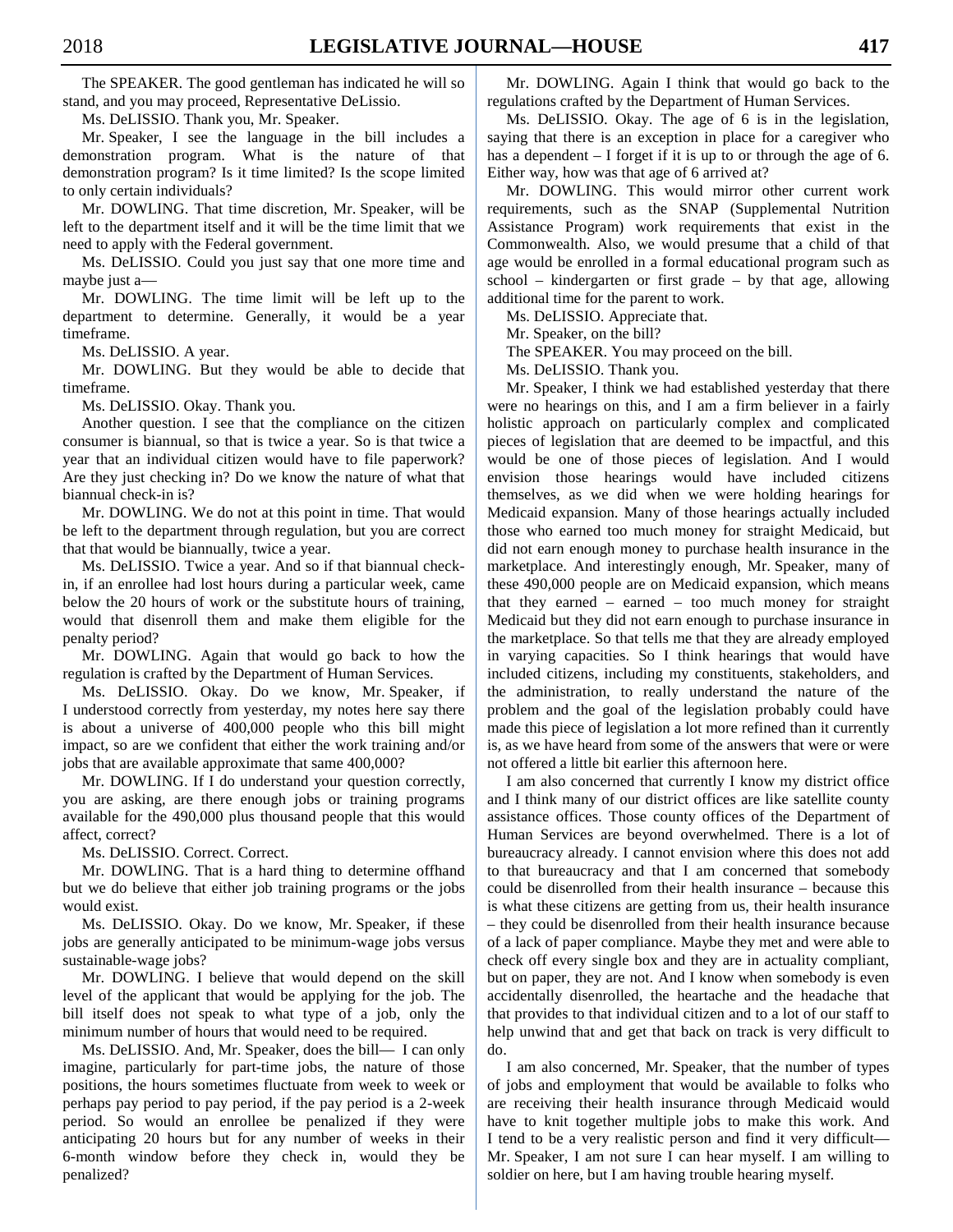The SPEAKER. Members, please take your seats.

Representative DeLissio—

Ms. DeLISSIO. Keep going.

 The SPEAKER. Yeah. Ms. DeLISSIO. Will do.

 The SPEAKER. Stay right, you know, oftentimes you can get everybody's attention if you, you know, just hit the points.

Ms. DeLISSIO. Okay.

The SPEAKER. Could everybody please take your seats.

Ms. DeLISSIO. Well, here is the—

The SPEAKER. Wait. Hold on. Hold on.

 Members, please take your seats. Members, please take your seats. Members, please take your seats. Staff members, please take your seats. Any conversations, off the floor.

You may proceed.

Ms. DeLISSIO. Thank you, Mr. Speaker.

 Mr. Speaker, I just want to say that I am not against, theoretically, the idea and the concept of work requirements. I am against the process that brought this bill to the floor here today for final passage. My concerns include things like the amount of bureaucracy that we are going to ask a citizen to go through in order to maintain that health insurance. If that hiccups anywhere along the way and they trip the penalty even inadvertently – I can use myself as an example. I did not know that on May 5, 2016, I was going to get a diagnosis of breast cancer. That can happen to any of us at any time, and if that occurred during this penalty window when a citizen is uninsured, I cannot even imagine the devastation that that would create and cause in that individual's life.

 So for all of the reasons and the answers to the questions that I heard, I will be a "no" vote, and I urge my colleagues to perhaps rerefer this bill back to a committee so that we can hold hearings and make this a better bill. Thank you.

The SPEAKER. Representative Tom Murt.

Mr. MURT. Thank you, Mr. Speaker.

 Mr. Speaker, I commend my colleague from Fayette and Somerset Counties for offering HB 2138, and I agree that many of the beneficiaries of medical assistance benefit from employment or community engagement; however, it is my considerate opinion that HB 2138 is misguided.

 Mr. Speaker, we all want people to take jobs that will pull their families out of poverty and expand their future employment options. But the work requirements articulated in this bill will morph into counterproductive, highly complex bean-counting exercises that block, rather than enhance, the pursuit of self-sufficiency.

 Mr. Speaker, I think it is important that we face a few realities and facts. First of all, the majority of those receiving assistance already work. Mr. Speaker, they are what we call the working poor. That means that both parents work, many times more than one job, to pay bills, to pay for child care, and to support their families. Mr. Speaker, nearly 8 in 10 nondisabled, nonelderly adults live in families where at least one member works, and 60 percent work themselves. Of those who are not working, more than one-third reported illness or disability as the primary reason for not working, and another 30 percent cited caretaking obligations as an impediment to work and employment – underscoring the need for the child-care subsidy, by the way.

 The truth is that medical assistance helps the poor to get and keep good jobs. They are already looking for work and medical assistance makes it easier for them to do so.

 Mr. Speaker, in the past, the vast majority of people subject to a work retirement remained poor and some became even poorer as they grabbed whatever job they could, and not necessarily one with room for growth or improvement. And let me remind you of another reality. The poor want to work at least as much as anyone else because, Mr. Speaker, you simply cannot survive and raise children on SNAP, housing, or health subsidies.

 I certainly support the concept of effective employment to help our poor rise out of poverty, but, Mr. Speaker, it is my opinion that HB 2138 will not accomplish this objective. Thank you.

The SPEAKER. Representative Krueger-Braneky.

Ms. KRUEGER. Thank you, Mr. Speaker.

 I rise today in opposition to HB 2138 because this bill will cause Pennsylvanians to lose their health care.

 Let us talk about exactly who the adults are who are nondisabled and currently receiving Medicaid benefits. They include survivors of domestic violence; individuals caring for someone with a substance abuse disorder or a mental health crisis or intellectual disability; they include pregnant women and those caring for infants and young children; they include individuals experiencing homelessness; individuals in school; individuals awaiting a Federal determination of disability, which can take up to 2 years; they include people who have finally been able to get the opioid treatment they need; young children; and most of our seniors in nursing homes.

 Now, yes, potentially under this bill some of those people could be exempted from the work requirements, but they would have to prove that they are exempt and so many of these people are in crisis and have so many issues to worry about. And there is the very real chance that they could actually lose their health care if they make a mistake on a form or get buried in paperwork or did not fully understand the process.

 Now, Mr. Speaker, I know that all of us have helped constituents navigate through hellish government bureaucracy. We have had constituents who did everything right but somehow got tied up in red tape with a State department entity. Having this legislation pass will tie up people, and some of them will lose their health care.

 Furthermore, this bill sets up big government bureaucracy that is expensive. The cost to set it up alone is nearly \$800 million and the Federal government is not going to pay for those costs. Now, I do not know about you, but I want less government bureaucracy, not more, and I am certainly not in favor of creating more red tape that will hurt our seniors, will hurt people who are in addiction treatment, and hurt people with special needs. I strongly oppose this bill.

Thank you, Mr. Speaker.

The SPEAKER. Thank you.

 Representative Tim Hennessey. Waives off. Tim Hennessey waives off.

 Representative Dowling. Unless there is another speaker, it is Representative Dowling, and then we will proceed to a vote. The maker of the bill.

Mr. DOWLING. Thank you, Mr. Speaker.

 As we know, many Medicaid recipients are working, but as our data shows us, nearly half of—

The SPEAKER. Please suspend.

 Members, please take your seats. Members, please take your seats.

You may proceed, sir.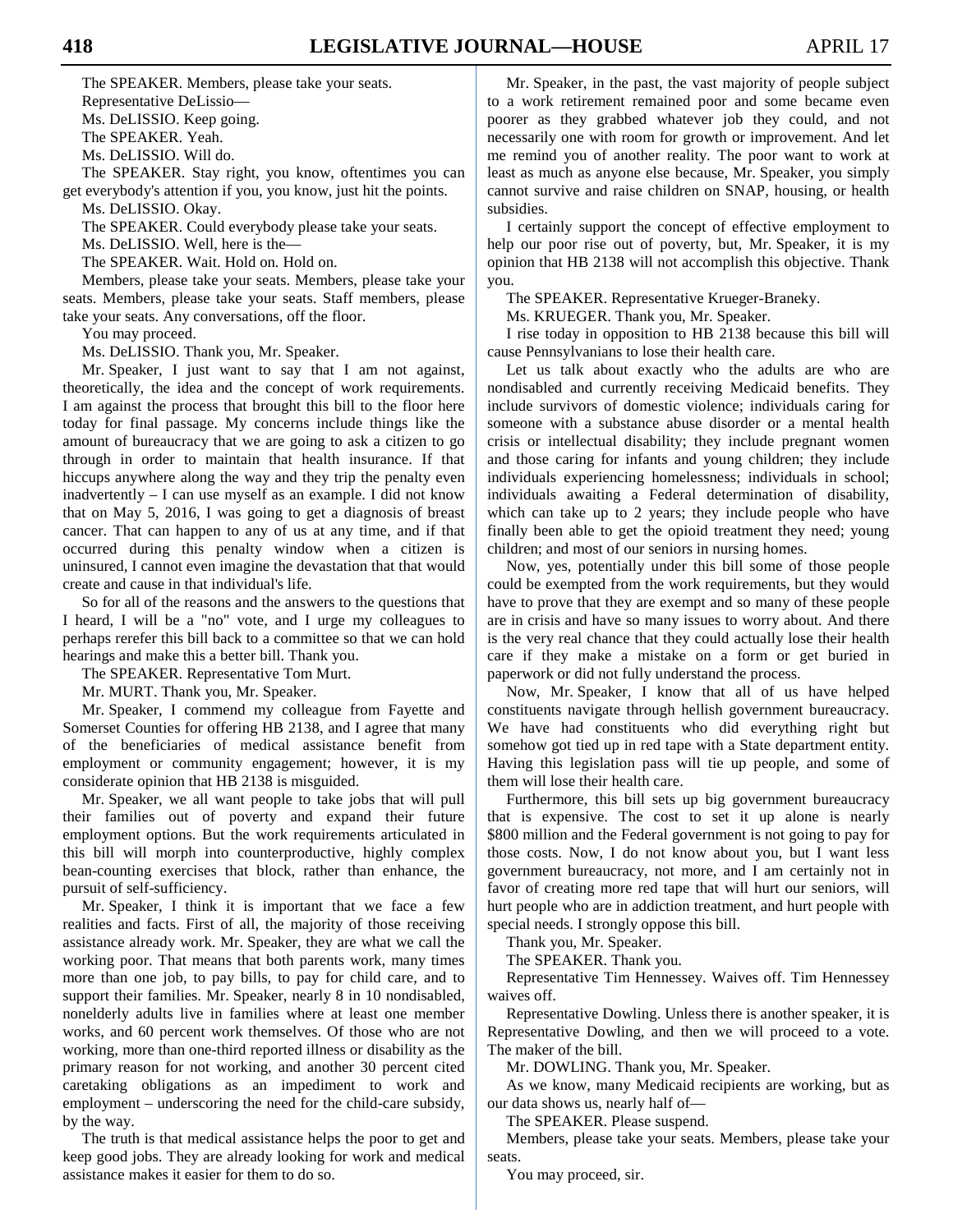### Mr. DOWLING. Thank you, Mr. Speaker.

 As we know, many Medicaid recipients are working, but half of healthy adults are not. That is a problem, because we know that the best pathway out of poverty is work. The 40th President of our United States, Ronald Reagan, said in 1968, "We should measure welfare's success by how many people leave welfare, not by how many" people "are added." Welfare's purpose should be to eliminate, as far as possible, the need for its very own existence. It would be wrong to allow people to languish in a broken system simply because we do not have the political will to fix it. We must recognize that promoting work is key to raising incomes and persevering through our resources that people need the most.

 This bill is ensuring that government funds – which are taxpayer dollars paid by hardworking Pennsylvania families and are not limited – are available to those who truly need them. It is important to remember that under this bill, only able-bodied adults would be subject to these work or educational requirements. It has already been stated that we have built exceptions into this piece of legislation which will protect those who need Medicaid the most. Here are the specific exemptions so that the intentional misinformation by some groups can stop. The exemptions are: those attending high school full-time; someone receiving temporary or long-term disability benefits; anyone under 20 years of age or those who are 65 and older; pregnant women; those who receive SSI (supplemental security income); individuals residing in a mental health or correctional institute; residents experiencing a crisis, serious medical condition, or temporary condition which prohibits employment, such as domestic violence or a substance abuse disorder; those persons acting as a primary caregiver to a dependent under 6 years of age or is permanently disabled; and primary caregivers of terminally ill hospice patients.

 I, like every other member of this chamber – even those who are not listening – want to see Pennsylvanians living prosperous and fulfilling lives, but this will not happen when they are dependent on the government. A part-time work requirement is critical to helping individuals obtain a higher quality of work. We know that prioritizing work will create better lives for thousands throughout our Commonwealth. The goal of this bill is one that we all share: to help individuals rise up out of poverty and achieve independence from government aid.

 I would ask very sincerely that my colleagues give a "yes" vote to this critical piece of legislation. Thank you, Mr. Speaker.

 On the question recurring, Shall the bill pass finally?

 The SPEAKER. Agreeable to the provisions of the Constitution, the yeas and nays will now be taken.

The following roll call was recorded:

#### YEAS–115

| Barrar        | Greiner    | McGinnis   | Rothman        |
|---------------|------------|------------|----------------|
| Benninghoff   | Grove      | Mehaffie   | Ryan           |
| Bernstine     | Hahn       | Mentzer    | Saccone        |
| <b>Bloom</b>  | Harper     | Metcalfe   | Sankey         |
| <b>Boback</b> | Harris, A. | Metzgar    | Santora        |
| Brown, R.     | Heffley    | Miccarelli | Saylor         |
| <b>Burns</b>  | Helm       | Millard    | Schemel        |
| Causer        | Hennessey  | Miller, B. | <b>Simmons</b> |
| Charlton      | Hickernell | Milne      | Snyder         |
| Christiana    | Hill       | Moul       | Sonney         |

| Cook            | Irvin      | Mullery        | Staats      |
|-----------------|------------|----------------|-------------|
| Corbin          | James      | Mustio         | Stephens    |
| Cox             | Jozwiak    | Nelson         | Tallman     |
| Culver          | Kampf      | Nesbit         | Taylor      |
| Cutler          | Kaufer     | O'Neill        | Tobash      |
| Day             | Kauffman   | Oberlander     | Toepel      |
| Delozier        | Keefer     | Ortitay        | Toohil      |
| Diamond         | Keller, F. | Peifer         | Topper      |
| Dowling         | Klunk      | Petrarca       | Walsh       |
| Dunbar          | Knowles    | Pickett        | Ward        |
| Dush            | Lawrence   | Pyle           | Warner      |
| Ellis           | Lewis      | Quigley        | Watson      |
| Emrick          | Mackenzie  | Ouinn, C.      | Wentling    |
| English         | Maher      | Rader          | Wheeland    |
| Evankovich      | Mako       | Rapp           | White       |
| Everett         | Maloney    | Reed           | Zimmerman   |
| Fee             | Marshall   | Reese          |             |
| Fritz.          | Marsico    | Roae           | Turzai.     |
| Gillen          | Masser     | Roe            | Speaker     |
| Gillespie       |            |                |             |
|                 |            |                |             |
|                 |            | <b>NAYS-80</b> |             |
| <b>Barbin</b>   | Deasy      | Harris, J.     | Pashinski   |
| <b>Bizzarro</b> | DeLissio   | Kavulich       | Quinn, M.   |
| Boyle           | DeLuca     | Keller, W.     | Rabb        |
| Bradford        | Dermody    | Kim            | Ravenstahl  |
| <b>Briggs</b>   | DiGirolamo | Kinsey         | Readshaw    |
| Brown, V.       | Donatucci  | Kirkland       | Roebuck     |
| Bullock         | Driscoll   | Kortz          | Rozzi       |
| Caltagirone     | Evans      | Krueger        | Sainato     |
| Carroll         | Farry      | Kulik          | Samuelson   |
| Cephas          | Fitzgerald | Longietti      | Schlossberg |
| Comitta         | Flynn      | Madden         | Schweyer    |
| Conklin         | Frankel    | Markosek       | Sims        |
| Costa, D.       | Freeman    | Matzie         | Solomon     |
| Costa, P.       | Gainey     | McCarter       | Sturla      |
| Daley           | Galloway   | McClinton      | Thomas      |
| Davidson        | Godshall   | McNeill        | Vazquez     |
| Davis, A.       | Goodman    | Miller, D.     | Vitali      |
| Davis. T.       | Haggerty   | Murt           | Warren      |
| Dawkins         | Hanna      | Neilson        | Wheatley    |
| Dean            | Harkins    | O'Brien        | Youngblood  |

#### NOT VOTING–0

#### EXCUSED–5

| Corr | Fabrizio | Gabler | Keller, M.K. |
|------|----------|--------|--------------|
| Cruz |          |        |              |

 The majority required by the Constitution having voted in the affirmative, the question was determined in the affirmative and the bill passed finally.

 Ordered, That the clerk present the same to the Senate for concurrence.

### **BILLS ON SECOND CONSIDERATION**

 The House proceeded to second consideration of **SB 180, PN 1532,** entitled:

An Act amending Title 20 (Decedents, Estates and Fiduciaries) of the Pennsylvania Consolidated Statutes, in ownership of property and legal title and equitable estate, further providing for right to dispose of a decedent's remains; in health care, further providing for example; and, in anatomical gifts, further providing for definitions, providing for scope, further providing for persons who may execute anatomical gift, for persons who may become donees and purposes for which anatomical gifts may be made, for manner of executing anatomical gifts, for rights and duties at death, for requests for anatomical gifts, for use of driver's license or identification card to indicate organ or tissue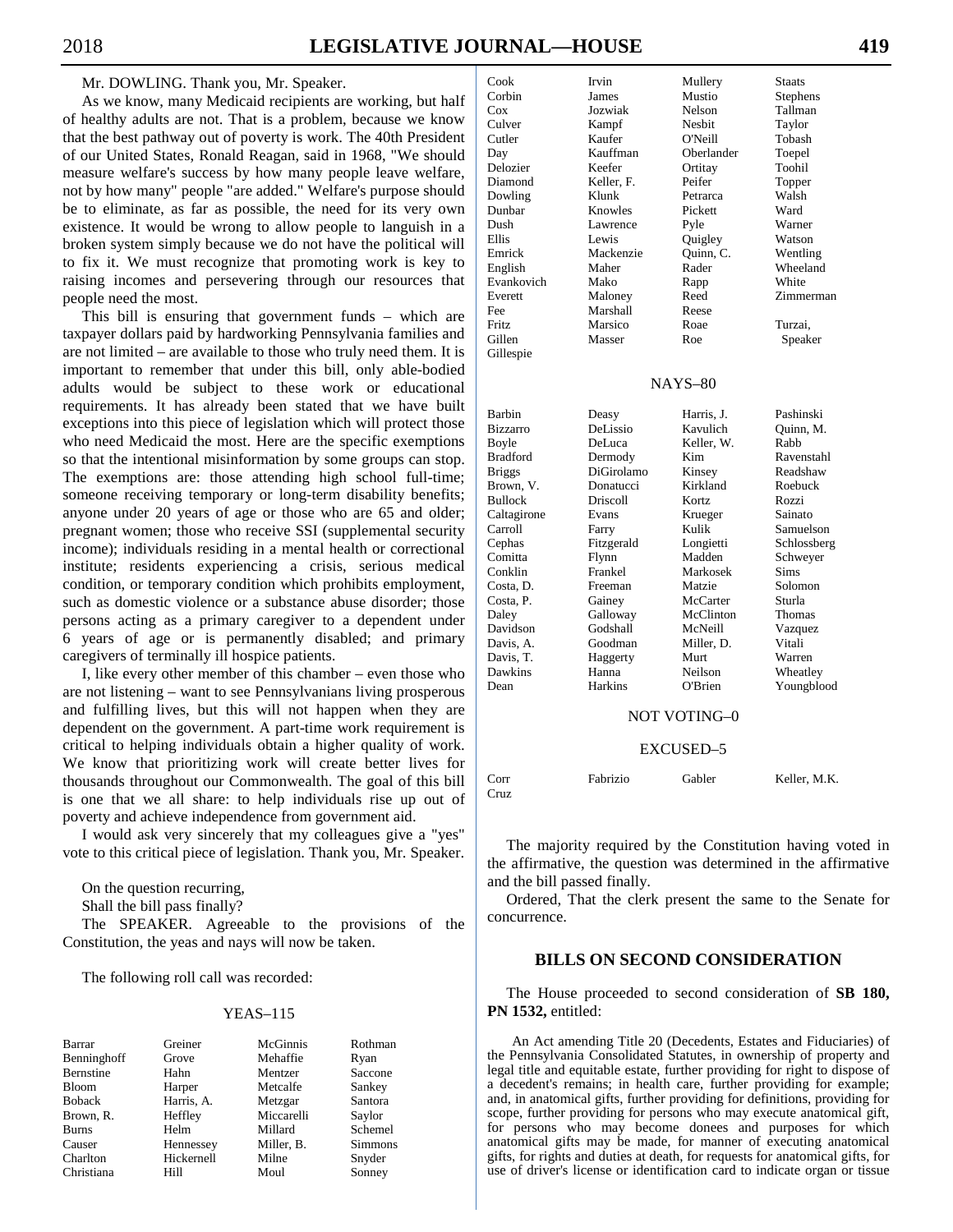donation, for The Governor Robert P. Casey Memorial Organ and Tissue Donation Awareness Trust Fund contributions, for The Governor Robert P. Casey Memorial Organ and Tissue Donation Awareness Trust Fund, for confidentiality requirement and for prohibited activities, providing for promotion of organ and tissue donation, establishing the Donate Life PA Registry, providing for facilitation of anatomical gift from decedent whose death is under investigation, for collaboration among departments and organ procurement organizations, for requirements for physician and nurse training relative to organ and tissue donation and recovery, for Department of Transportation, for Department of Corrections, for study of organ procurement organizations and for relation to Electronic Signatures in Global and National Commerce Act, repealing provisions relating to corneal transplants and providing for vascularized composite allografts.

On the question,

Will the House agree to the bill on second consideration?

 The SPEAKER. The first amendments that I see are Representative Toohil's amendments. I believe they are 6108 and 6109. Have they been withdrawn? They have been withdrawn.

 Representative Petrarca has quite a few amendments. I am going to see if he has withdrawn any. Representative Petrarca, are you withdrawing any of your amendments? Representative Petrarca?

 And then, I believe, the first amendment we are going to do is Representative Cutler's, 6502.

 And, Representative Petrarca, if you could let us know if any of the amendments are being withdrawn.

### **LEAVES OF ABSENCE**

 The SPEAKER. Representative Curtis THOMAS has requested to be placed on leave, and Representative Tina DAVIS has requested to be placed on leave. Without objection, those will be granted.

### **CONSIDERATION OF SB 180 CONTINUED**

One the question recurring,

Will the House agree to the bill on second consideration?

 Mr. **CUTLER** offered the following amendment No. **A06502:**

Amend Bill, page 1, line 30, by inserting after "EXAMPLE;" and,

Amend Bill, page 2, line 15, by inserting after

"INVESTIGATION,"

 for notification by coroners and medical examiners to district attorneys, for discretionary notification by coroner or medical examiner,

Amend Bill, page 2, line 16, by inserting after

"ORGANIZATIONS,"

 for information relative to organ and tissue donation, Amend Bill, page 50, line 20, by striking out "305(D)(2)" and

inserting

305(a), (a.1) and (d)(2)

Amend Bill, page 50, by inserting between lines 22 and 23

(a) General rule.–Except as specified in subsection (a.1), the determination of the final disposition of a decedent's remains shall be as set forth in this section unless otherwise specifically provided by waiver and agreement of the person entitled to make such determination under this section, subject to the provisions of a valid

will executed by the decedent and [section] sections 8611(a) (relating to persons who may execute anatomical gift) and 8654(1) (relating to requirement of explicit, specific and separate authorization).

(a.1) Exception for members of the armed forces.–The determination of the final disposition of a decedent's remains shall be as set forth in this section unless otherwise specifically provided by a DD Form 93 executed later in time than a valid will executed by the decedent or a waiver and agreement of the person entitled to make such determination under this section, subject to the provisions of [section] sections 8611(a) and 8654(1).

Amend Bill, page 75, lines 22 and 23, by striking out "DISTRICT ATTORNEY OR A LAW ENFORCEMENT OFFICER NOTIFIES THE ORGAN PROCUREMENT ORGANIZATION THAT THE"

Amend Bill, page 96, lines 10 through 30; page 97, lines 1 through 23; by striking out all of said lines on said pages and inserting (a.1) Informational insert.–The following apply:

(1) Within 180 days of the effective date of this subsection, the Department of Transportation shall furnish an informational insert about organ donation, tissue donation and donation of vascularized composite allografts to each applicant for a renewal driver's license or identification card at the time of renewal.

(2) The informational insert shall explain:

(i) that under Pennsylvania law, donation of organs, tissues and vascularized composite allografts is a voluntary act;

(ii) the difference between organs, tissues and vascularized composite allografts;

(iii) that under Pennsylvania law, explicit and specific consent is needed to donate a vascularized composite allograft;

(iv) that under Pennsylvania law, the request for a vascularized composite allograft must be made separately from a request for organs and tissues;

(v) that the organ donor designation on the driver's license authorizes the individual to donate organs and tissue and does not authorize the individual to donate a vascularized composite allograft;

(vi) that more information about organ donation, tissue donation and donation of vascularized composite allografts, including information about the procedure for recovering organs and other parts of the body and information about being declared dead through brain death and dead by lack of cardiac function, can be found on the Department of Transportation's publicly accessible Internet website; and

(vii) that, before deciding whether to have an organ donor designation placed on the driver's license, the individual may consult with the individual's physician, attorney or clergy.

(3) The Governor Robert P. Casey Memorial Organ and Tissue Donation Awareness Trust Fund shall reimburse the Department of Transportation for the costs incurred in the development and implementation of the informational insert program.

Amend Bill, page 116, lines 5 through 9, by striking out the comma in line 5 and all of lines 6 through 9 and inserting

 and the applicable designated organ procurement organization at the hospital, during a reasonable time consistent with organ donation and preservation of forensic evidence. In addition, the forensic pathologist may participate as part of the medical advisory group by appearing in person at the hospital, by telephone or through electronic means.

Amend Bill, page 116, line 19, by inserting after "DENIAL." The statement shall be provided to the designated organ procurement organization upon request.

Amend Bill, page 116, by inserting between lines 29 and 30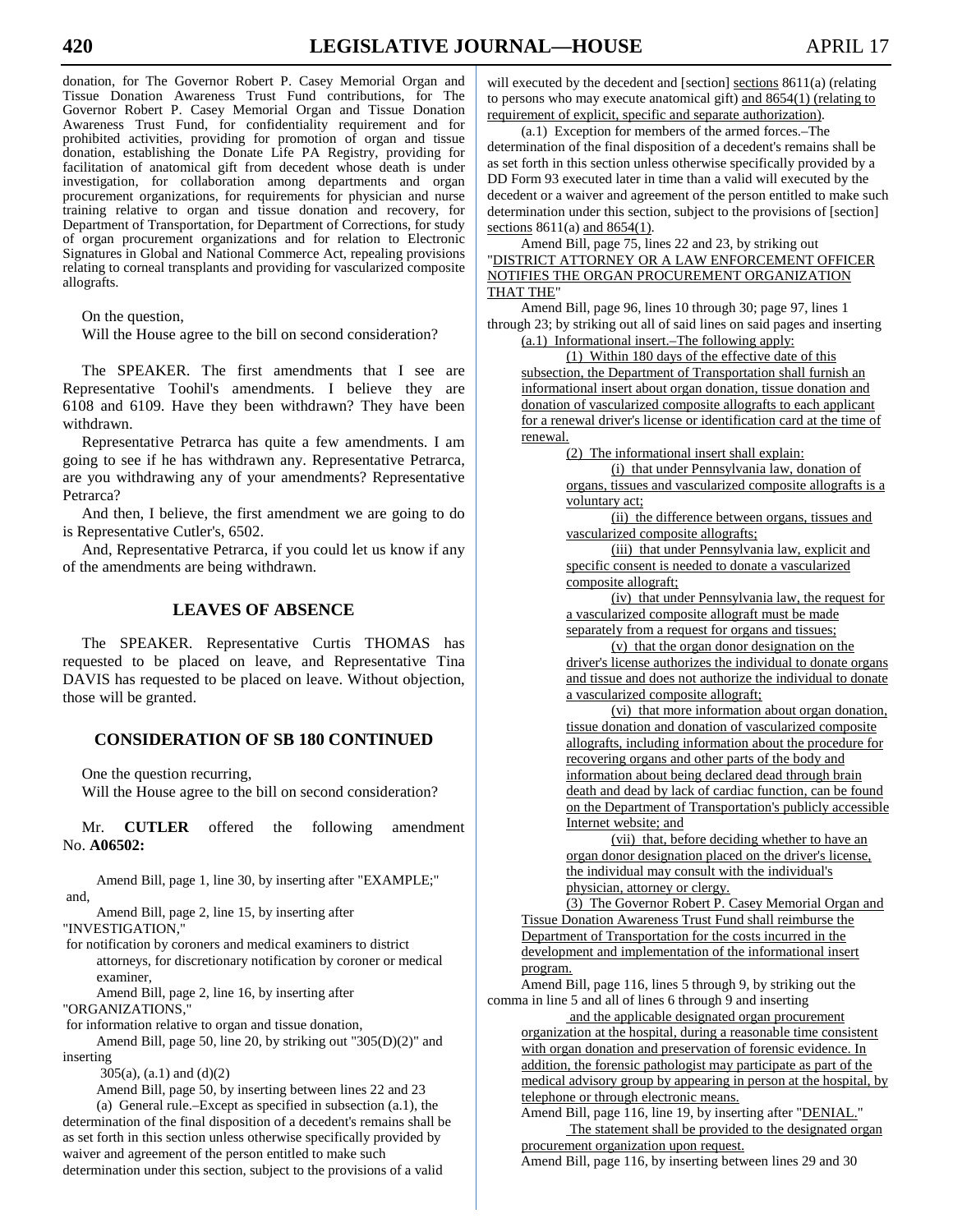§ 8626.1. Notification by coroners and medical examiners to district attorneys.

(a) Applicability.–This section shall apply in all cases when the coroner or medical examiner:

(1) must determine the cause of death and whether the death may have resulted from criminal acts or criminal neglect; and

(2) is not the coroner or medical examiner of the county in which the cause precipitating the death of the individual is believed to have occurred.

(b) Procedure.–The coroner or medical examiner specified in subsection (a)(2) shall notify the coroner or medical examiner of the county in which the cause precipitating the death of the individual is believed to have occurred. After receiving the notification, the coroner or medical examiner shall notify or cause to be notified the district attorney of the county in which the cause precipitating the death of the individual is believed to have occurred.

§ 8626.2. Discretionary notification by coroner or medical examiner. (a) Notification.–Except as set forth in subsection (b), a coroner or medical examiner or designee may notify the applicable designated organ procurement organization of a person's death outside the hospital for the purpose of facilitating recovery of tissues for transplant.

(b) Exception.–Notification shall not apply if:

(1) the person was admitted to the hospital at or around the time of death; or

(2) the notification to the coroner or medical examiner occurred more than 18 hours following the estimated time of the person's death.

Amend Bill, page 117, by inserting between lines 16 and 17 § 8627.1. Information relative to organ and tissue donation.

(a) Model curriculum.–Within nine months of the effective date of this section, the Department of Education, in consultation with the designated organ procurement organizations, shall develop and post on the Department of Education's publicly accessible Internet website a model curriculum regarding organ donation for students in grades 9 through 12 which public and nonpublic schools may use to provide instruction. The form and content of the model curriculum regarding organ donation shall be determined by the Department of Education. The model curriculum shall do all of the following, at a minimum:

(1) Provide a comprehensive, scientific overview of anatomical donation, its history and scientific advancement. (2) Fully address the risks and benefits of and the myths and misunderstandings regarding organ and tissue donation.

(3) Explain the options available to minors and adults, including the option of designating oneself as an organ and tissue donor and the option of not designating oneself as an organ donor.

(b) Materials.–Within nine months of the effective date of this section, the Department of Education shall make related instructional materials available on the Department of Education's publicly accessible Internet website to public and nonpublic schools educating students in grades 9 through 12. The General Assembly shall encourage public and nonpublic schools to use the instructional materials. Nothing in this subsection shall be construed to require public or nonpublic schools to use the instructional materials.

(c) Parental option.–A minor enrolled in a public or nonpublic school shall be permitted to opt out of receiving instruction or materials relating to anatomical donation as provided under this section if the minor's parent or guardian has provided written notice to the school.

(d) Institutions of higher education.–

(1) Beginning with the 2018-2019 school year, each public institution of higher education in this Commonwealth may provide, in collaboration with the designated organ procurement organizations, information to its students, either through student health services or as part of the curriculum, which:

(i) provides a comprehensive, scientific overview of anatomical donation, its history and scientific advancement; and

(ii) addresses the risks and benefits of and the myths and misunderstandings about anatomical donation. (2) Beginning with the 2019-2020 school year, each private institution of higher education in this Commonwealth may provide, in collaboration with the designated organ procurement organizations, information to its students, either through student health services or as part of the curriculum, which:

(i) provides a comprehensive, scientific overview of anatomical donation, its history and scientific advancement; and

(ii) addresses the risks and benefits of and the myths and misunderstandings about anatomical donation.

Amend Bill, page 121, by inserting between lines 19 and 20 8657.1. Notification by coroners and medical examiners to district

attorneys. Amend Bill, page 126, lines 14 through 16, by striking out "DISTRICT ATTORNEY OR A LAW ENFORCEMENT" in line 14,

all of line 15 and "THE" in line 16

Amend Bill, page 129, lines 16 through 19, by striking out ", THE FORENSIC PATHOLOGIST, IF AVAILABLE," in line 16 and all of lines 17 through 19 and inserting

 and the applicable designated organ procurement organization at the hospital, during a reasonable time consistent with donation and preservation of forensic evidence. In addition, the forensic pathologist may participate as part of the medical advisory group by appearing in person at the hospital, by telephone or through electronic means.

Amend Bill, page 129, line 29, by inserting after "DENIAL." The statement shall be provided to the designated organ procurement organization upon request.

Amend Bill, page 130, by inserting between lines 9 and 10 § 8657.1. Notification by coroners and medical examiners to district

attorneys.

(a) Applicability.–This section shall apply in all cases when the coroner or medical examiner:

(1) must determine the cause of death and whether the death may have resulted from criminal acts or criminal neglect; and

(2) the coroner or medical examiner is not the coroner or medical examiner of the county in which the cause precipitating the death of the individual is believed to have occurred.

(b) Procedure.–The coroner or medical examiner specified in subsection (a)(2) shall notify the coroner or medical examiner of the county in which the cause precipitating the death of the individual is believed to have occurred. After receiving the notification, the coroner or medical examiner shall notify or cause to be notified the district attorney of the county in which the cause precipitating the death of the individual is believed to have occurred.

Amend Bill, page 138, by inserting between lines 19 and 20 (ii) The addition of 20 Pa.C.S.  $§ 8613(i)$ .

Amend Bill, page 138, line 20, by striking out "(II)" and inserting (iii)

Amend Bill, page 138, line 21, by striking out "(III)" and inserting

(iv)

Amend Bill, page 138, line 22, by striking out "(IV)" and inserting

(v)

Amend Bill, page 138, by inserting between lines 22 and 23 (vi) The addition of 20 Pa.C.S. § 8626.1.

(vii) The addition of 20 Pa.C.S. § 8627.1.

Amend Bill, page 138, line 23, by striking out "(V)" and inserting (viii)

Amend Bill, page 138, line 24, by striking out "(VI)" and inserting

 $(ix)$ 

Amend Bill, page 138, line 25, by striking out "(VII)" and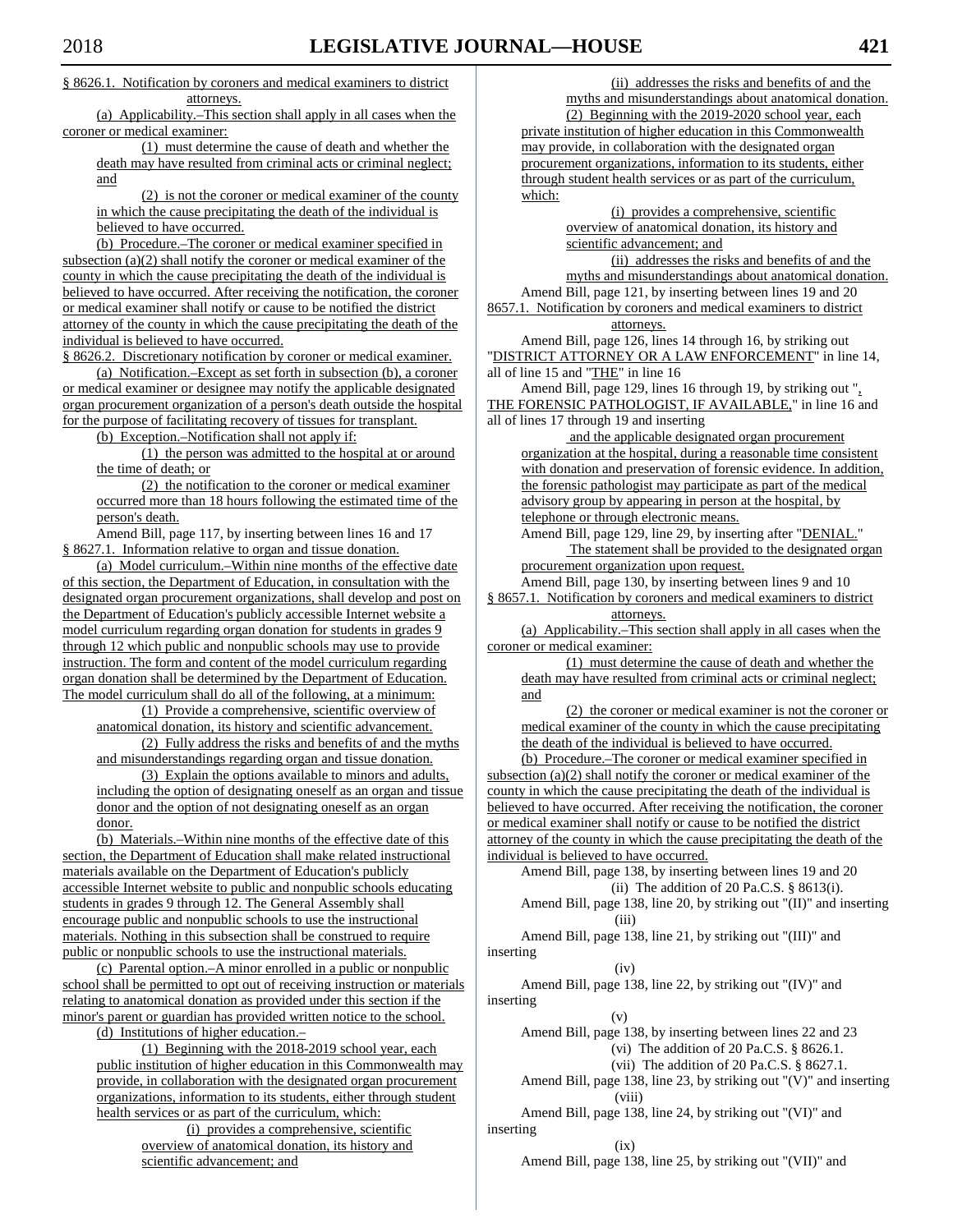inserting

Amend Bill, page 138, line 26, by striking out "(VIII)" and inserting

 $(xi)$ 

(x)

 On the question, Will the House agree to the amendment?

### **LEAVE OF ABSENCE CANCELED**

 The SPEAKER. Representative Mark Keller is on the House floor and should be placed back on the master roll.

### **CONSIDERATION OF SB 180 CONTINUED**

 The SPEAKER. Representative Cutler, on the amendment, sir.

Mr. CUTLER. Thank you, Mr. Speaker.

 Mr. Speaker, this amendment is a result of discussions with PennDOT, the Department of Health, the District Attorneys Association, as well as some previous agreed-to language that was left out of the amendment that was offered in committee. Specifically it would strike "DISTRICT ATTORNEY OR A LAW ENFORCEMENT OFFICER" so that a rape crisis counselor or sheriff can also notify the OPO (organ procurement organization) that the surrogate decisionmaker is the subject of the PFA (protection from abuse) order. It also renames the pamphlets as requested by PennDOT into an "informational insert."

 And three, it provides that the forensic pathologist, when serving as part of the medical advisory group, may be available in person, on the phone, or through other electronic means.

 The fourth change is, it provides in a case of a suspicious death, which was an instance that came up during a hearing on this particular bill in one of its prior iterations where an individual was injured in one county but perhaps expires in another, it clarifies who has jurisdiction in that scenario as well as provides a procedure for coroners to use regarding deaths that occur outside of the hospital with respect to notifying the organ procurement organizations at the discretion of the coroner so that they can obtain tissue.

 And finally, it provides the Department of Education to provide a model curriculum on its Web site, which was the subject of two of the previously withdrawn amendments by our gentlelady colleague.

The SPEAKER. Thank you, Representative Cutler.

Representative McCarter, on the amendment, sir.

Mr. PETRARCA. Thank you, Mr. Speaker.

I appreciate the gentleman's work on this. However, as he—

 The SPEAKER. Representative Petrarca, please suspend just for a moment.

### **PARLIAMENTARY INQUIRY**

 The SPEAKER. Representative McCarter, on the amendment.

 Mr. McCARTER. Mr. Speaker, I am trying to understand, we have SB 180 up on the board but I believe we are talking about SB 108. Is that correct?

The SPEAKER. No, SB 180; 180.

 Mr. McCARTER. But the Cutler amendment was on SB 108, or did he take another number?

 The SPEAKER. It must be. We are not doing SB 108 right now. He does have an amendment on that.

Mr. McCARTER. All right. Thank you.

 The SPEAKER. You are correct. But we are not on that bill. Mr. McCARTER. Thank you very much.

The SPEAKER. Yeah. SB 180, PN 1532, amendment 6502.

### **LEAVES OF ABSENCE**

 The SPEAKER. Representative Madeleine DEAN has requested to be placed on leave. Without objection, that will be granted.

 Representative Patty KIM has requested to be placed on leave. Without objection, that will be granted.

### **CONSIDERATION OF SB 180 CONTINUED**

 The SPEAKER. Representative Petrarca, I apologize for interrupting. You may proceed on amendment 6502.

Mr. PETRARCA. Thank you, Mr. Speaker.

 As I was saying, I appreciate the work that the gentleman who proposed the current amendment has done on organ donation, and as he started his remarks, he said that this amendment came as a result of discussions with Pennsylvania's two organ procurement organizations, the Department of Transportation and also the Department of Health. What he did not say was that our two organ procurement organizations, Gift of Life in Philadelphia and CORE (Center for Organ Recovery and Education) in Pittsburgh, oppose this amendment. The Department of Transportation opposes this amendment. The Department of Health opposes this amendment.

 As we have been negotiating this bill and trying to pass an update to our organ donation law for 4 or 5 years in Pennsylvania, we have gone through a number of changes, and as the bill, SB 180, came out of Judiciary a few weeks ago, it was substantially amended. And that amendment to SB 180 in committee has caused a number of problems that again led to a number of groups not supporting the legislation. In committee when it was changed, the amendments in committee added language to reflect that where conflict exists between an advance directive or similar document and a donor designation on a driver's license, that limitations to donation always supersede the donor designation, regardless of which was executed more recently. What that means is, if someone in Pennsylvania 10 years, 20 years ago decided that they did not want to be an organ donor and then subsequently decided that they do want to be an organ donor, that denial, that language from, again, 10, 20 years ago, where they decided not to be a donor, will always be controlling. It, again, certainly takes away the wishes of Pennsylvanians and the wishes of those who wish to be organ donors.

 In committee, the legislation removed the requirement that coroners and medical examiners refer potential tissue donors in accordance with mutually agreed upon protocols. That was added in committee – again a major bone of contention. This amendment does not, does not fix that.

 In committee, the requirement was removed that all donations be referred through the federally regulated system. This amendment does not correct that.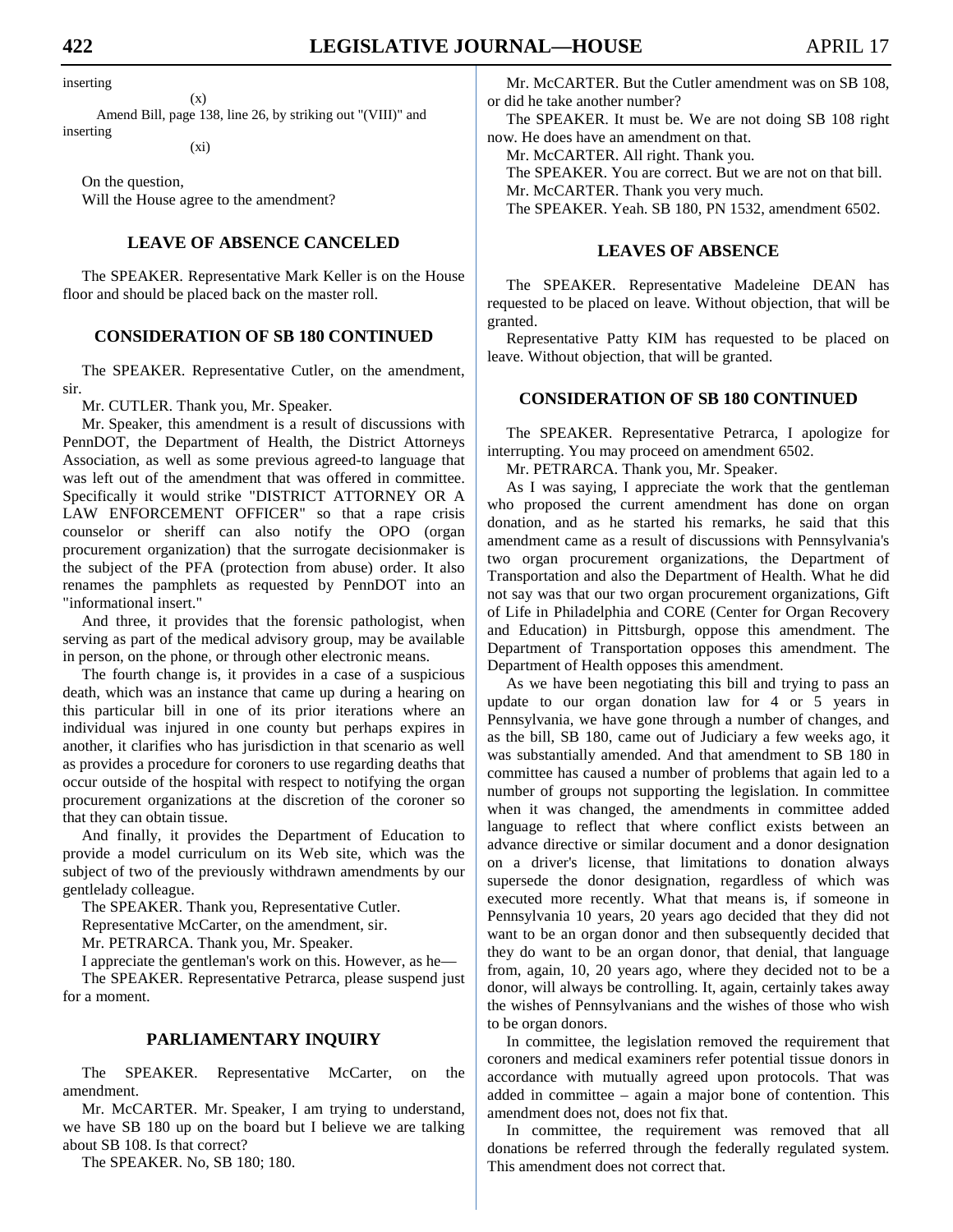And in committee, where SB 180 changed the \$1 checkoff on vehicle registrations and driver's licenses, it allowed it to go from \$1 to \$3. That was changed in committee. This amendment does not correct that. Our organ donor fund in Pennsylvania, which receives money through these checkoffs, is in bad fiscal shape. Without changes to that designation allowing a voluntary \$3 checkoff, that fund will be insolvent in a few years.

 And the Pennsylvania organ donation law, as you may know, has been around for a number of years. It has been model legislation nationally, even internationally. We were certainly a leader in organ donation in Pennsylvania but we are on the verge of losing that status, in my opinion. And again, when our organ procurement organizations in Pennsylvania say that this legislation as amended in committee, and even with this amendment, will set organ donation back in Pennsylvania 10 or 20 years, it is certainly a compelling statement.

With all of the opposition to this amendment  $-$  as I said, the Department of Transportation, the Department of Health, and our two organ procurement organizations – I ask that this amendment not be adopted, and hopefully other amendments offered later will correct some of this language and make this the bill it should be.

Thank you, Mr. Speaker. I ask for a "no" vote.

 The SPEAKER. Representative Kerry Benninghoff, on the amendment.

Mr. BENNINGHOFF. Thank you, Mr. Speaker.

 I would ask the members to support the Cutler amendment. I know not everyone has been directly involved with this, but Representative Cutler and I have met with many interested parties over the last year and a half trying to make some corrections. This specific amendment is to address a lot of those more minor concerns that were raised. We have met repetitively for as last 8, 9, 10 months with the organ procurement organizations. I would ask you to support this.

 I do agree with the previous gentleman speaking: Pennsylvania is the number one leading State in the nation for organ procurement and has been for the last 10 years. We are trying to strike a balance. I think this amendment helps address any concerns that had been raised in the many, many, meetings that we have had with all the different interested parties.

 I would ask our members to please support the Cutler amendment. Thank you, Mr. Speaker.

 The SPEAKER. Representative Cutler, you may proceed, sir. Mr. CUTLER. Thank you, Mr. Speaker.

 Very briefly, I just wanted to provide some clarification on one of the prior speaker's comments. I believe the gentleman from Westmoreland was referencing the amendment that was actually accepted in committee. This amendment does in fact correct some of the issues that were raised after the amendment in committee, and I would like to provide that clarification, specifically the information that PennDOT requested as well as the district attorneys. Additionally, I recognize that while it does not bring everybody completely on board, I do think it improves the underlying bill and would certainly appreciate a "yes" vote.

On the question recurring,

Will the House agree to the amendment?

The following roll call was recorded:

### YEAS–125

| Barbin           | Fritz        | Maloney        | Roae        |
|------------------|--------------|----------------|-------------|
| Barrar           | Gillen       | Marshall       | Roe         |
| Benninghoff      | Gillespie    | Marsico        | Rothman     |
| <b>Bernstine</b> | Godshall     | Masser         | Rozzi       |
| <b>Bloom</b>     | Greiner      | McGinnis       | Ryan        |
| <b>Boback</b>    | Grove        | Mehaffie       | Saccone     |
| Brown, R.        | Hahn         | Mentzer        | Sankey      |
| Causer           | Harkins      | Metcalfe       | Santora     |
| Charlton         | Harper       | Metzgar        | Saylor      |
| Christiana       | Harris, A.   | Miccarelli     | Schemel     |
| Conklin          | Heffley      | Millard        | Simmons     |
| Cook             | Helm         | Miller, B.     | Sonney      |
| Corbin           | Hennessey    | Milne          | Staats      |
| Costa, D.        | Hickernell   | Moul           | Stephens    |
| $\cos$           | Hill         | Murt           | Tallman     |
| Culver           | Irvin        | Mustio         | Taylor      |
| Cutler           | James        | Nelson         | Tobash      |
| Day              | Jozwiak      | Nesbit         | Toepel      |
| Deasy            | Kampf        | O'Neill        | Toohil      |
| Delozier         | Kaufer       | Oberlander     | Topper      |
| Diamond          | Kauffman     | Ortitay        | Walsh       |
| DiGirolamo       | Keefer       | Peifer         | Ward        |
| Dowling          | Keller, F.   | Pickett        | Warner      |
| Dunbar           | Keller, M.K. | Pyle           | Watson      |
| Dush             | Klunk        | Quigley        | Wentling    |
| Ellis            | Knowles      | Quinn, C.      | Wheeland    |
| Emrick           | Kulik        | Quinn, M.      | White       |
| English          | Lawrence     | Rader          | Zimmerman   |
| Evankovich       | Lewis        | Rapp           |             |
| Everett          | Mackenzie    | Readshaw       | Turzai,     |
| Farry            | Maher        | Reed           | Speaker     |
| Fee              | Mako         | Reese          |             |
|                  |              | <b>NAYS-67</b> |             |
|                  |              |                |             |
| <b>Bizzarro</b>  | DeLuca       | Kinsey         | Rabb        |
| Boyle            | Dermody      | Kirkland       | Ravenstahl  |
| <b>Bradford</b>  | Donatucci    | Kortz          | Roebuck     |
| <b>Briggs</b>    | Driscoll     | Krueger        | Sainato     |
| Brown, V.        | Evans        | Longietti      | Samuelson   |
| <b>Bullock</b>   | Fitzgerald   | Madden         | Schlossberg |
| Burns            | Flynn        | Markosek       | Schweyer    |
| Caltagirone      | Frankel      | Matzie         | Sims        |
| Carroll          | Freeman      | McCarter       | Snyder      |
| Cephas           | Gainey       | McClinton      | Solomon     |
| Comitta          | Galloway     | McNeill        | Sturla      |
| Costa, P.        | Goodman      | Miller, D.     | Vazquez     |
| Daley            | Haggerty     | Mullery        | Vitali      |
| Davidson         | Hanna        | Neilson        | Warren      |
| Davis, A.        | Harris, J.   | O'Brien        | Wheatley    |
| Dawkins          | Kavulich     | Pashinski      | Youngblood  |
| DeLissio         | Keller, W.   | Petrarca       |             |
|                  |              |                |             |

### NOT VOTING–0

#### EXCUSED–8

| Corr | Davis. T. | Fabrizio | Kim           |
|------|-----------|----------|---------------|
| Cruz | Dean      | Gabler   | <b>Thomas</b> |

 The majority having voted in the affirmative, the question was determined in the affirmative and the amendment was agreed to.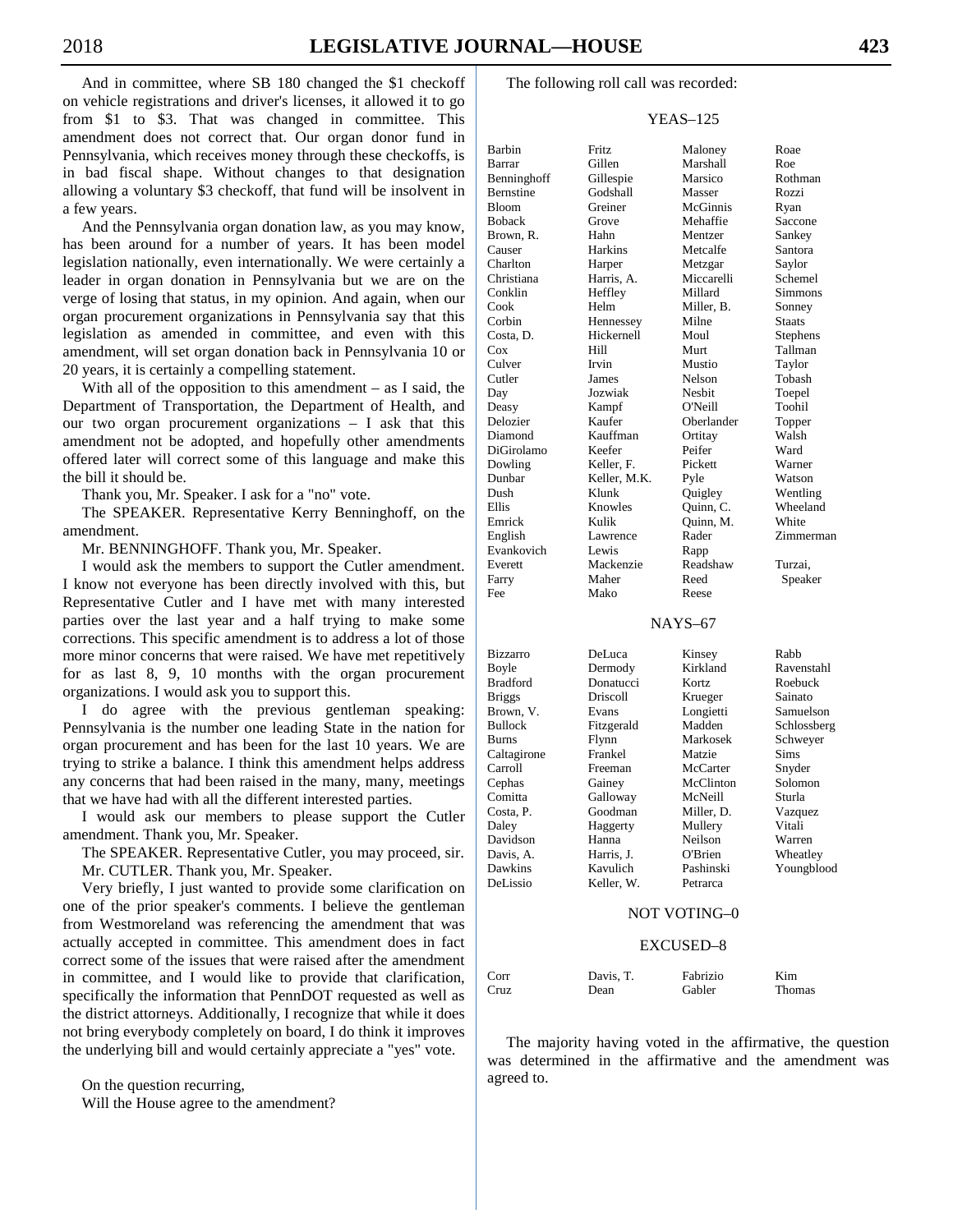On the question,

 Will the House agree to the bill on second consideration as amended?

 The SPEAKER. Representative Petrarca has withdrawn these amendments: 6093, 6108, 6109, 6283, 6284, 6296, 6297, 6298, 6299, 6300, 6301, 6302, 6303, 6304, 6305, 6306, 6307, and 6309.

 I believe the remaining amendments are two, 6308 and 6816. What is the third one? Representative Petrarca, just give me the third one that you have. Amendment 6094? Representative Petrarca, I have 6308 and I have 6816. Do you want to offer 6094 as well? And is that replacing another amendment? Okay. So amendments 6094, 6308, and 6816.

 At this time we are going to call up amendment 6094. The clerk will read a summary of 6094 for us, amendment 6094.

 Sir, that is a replacement amendment. We do not have a summary for that amendment. I do not mind calling it. It is perfectly okay, but we do not have it. We do not have a printed version for 6094, so we will call up amendment 6308. And the clerk will read a summary of 6308. We are over on 6094. We are on 6308.

On the question recurring,

 Will the House agree to the bill on second consideration as amended?

 Mr. **PETRARCA** offered the following amendment No. **A06308:** 

Amend Bill, page 87, line 4, by striking out all of said line and inserting

(b) Referrals.–

(1) If an organ procurement organization

Amend Bill, page 87, by inserting between lines 11 and 12

(2) The following shall apply to coroners and medical examiners:

> (i) except as set forth in subparagraph (ii), a coroner or medical examiner shall notify the applicable designated organ procurement organization of a person's death in accordance with a mutually agreed-upon protocol. Notification shall be made in a timely manner to ensure that examination, evaluation and ascertainment of donor status as set forth in subsection (d) can be completed within a time frame compatible with the recovery of tissues for transplant; and

(ii) notification under this paragraph shall not be made if:

> (A) the decedent was admitted to the hospital at or around the time of death; or

> (B) the notification to the coroner or medical examiner occurred more than 18 hours following the estimated time of the decedent's death.

On the question,

Will the House agree to the amendment?

 The SPEAKER. On the amendment, the Chair recognizes Representative Petrarca.

Mr. PETRARCA. Thank you, Mr. Speaker.

 This amendment requires that in event that someone does die outside of a hospital, that their wishes will still be certainly respected. It requires that a coroner or medical examiner alert an organ procurement organization of the death of someone, which will allow the process to begin if the decedent wished to be an organ donor.

 This will affect tissue donations, and I ask for your affirmative vote. Thank you.

 The SPEAKER. Representative Cutler, on the amendment, please.

Mr. CUTLER. Thank you, Mr. Speaker.

 Mr. Speaker, I would urge a "no" vote on this amendment for the following reasons. Specifically, the amendment that we just adopted does partially deal with deaths outside of the hospital specific to tissue recovery, and while that amendment made it discretionary in regards to the coroners and any ongoing investigations, my reading of this amendment would make it mandatory, and therefore, this prior proposal through some of the discussions with stakeholders was not accepted.

I would urge a "no" vote. Thank you.

 The SPEAKER. Representative Petrarca, for a second time on the amendment.

Mr. PETRARCA. Thank you. Thank you, Mr. Speaker.

 I think it is important that we require medical examiners and coroners to carry out the wishes of the deceased when it comes to tissue donation, and again, this is an amendment that is supported by our organ procurement organizations.

I ask for your affirmative vote. Thank you.

 On the question recurring, Will the House agree to the amendment?

The following roll call was recorded:

#### YEAS–68

| Bizzarro       | DeLuca       | Kinsey          | Rabb          |
|----------------|--------------|-----------------|---------------|
| Boyle          | Dermody      | Kirkland        | Ravenstahl    |
| Bradford       | Donatucci    | Kortz           | Roebuck       |
| <b>Briggs</b>  | Driscoll     | Krueger         | Rozzi         |
| Brown, V.      | Evans        | Longietti       | Sainato       |
| <b>Bullock</b> | Fitzgerald   | Madden          | Samuelson     |
| <b>Burns</b>   | Flynn        | Markosek        | Schlossberg   |
| Caltagirone    | Frankel      | Matzie          | Schweyer      |
| Carroll        | Freeman      | McCarter        | Sims          |
| Cephas         | Gainey       | McClinton       | Snyder        |
| Comitta        | Galloway     | McNeill         | Solomon       |
| Costa, P.      | Goodman      | Miller, D.      | Sturla        |
| Daley          | Haggerty     | Mullery         | Vazquez       |
| Davidson       | Hanna        | Neilson         | Vitali        |
| Davis, A.      | Harris, J.   | O'Brien         | Warren        |
| Dawkins        | Kavulich     | Pashinski       | Wheatley      |
| DeLissio       | Keller, W.   | Petrarca        | Youngblood    |
|                |              | <b>NAYS-124</b> |               |
|                |              |                 |               |
| Barbin         | <b>Fritz</b> | Maloney         | Reese         |
| Barrar         | Gillen       | Marshall        | Roae          |
| Benninghoff    | Gillespie    | Marsico         | Roe           |
| Bernstine      | Godshall     | Masser          | Rothman       |
| Bloom          | Greiner      | McGinnis        | Ryan          |
| Boback         | Grove        | Mehaffie        | Saccone       |
| Brown, R.      | Hahn         | Mentzer         | Sankey        |
| Causer         | Harkins      | Metcalfe        | Santora       |
| Charlton       | Harper       | Metzgar         | Saylor        |
| Christiana     | Harris, A.   | Miccarelli      | Schemel       |
| Conklin        | Heffley      | Millard         | Simmons       |
| Cook           | Helm         | Miller, B.      | Sonney        |
| Corbin         | Hennessey    | Milne           | <b>Staats</b> |
| Costa, D.      | Hickernell   | Moul            | Stephens      |
| Cox            | Hill         | Murt            | Tallman       |

Culver Irvin Mustio Taylor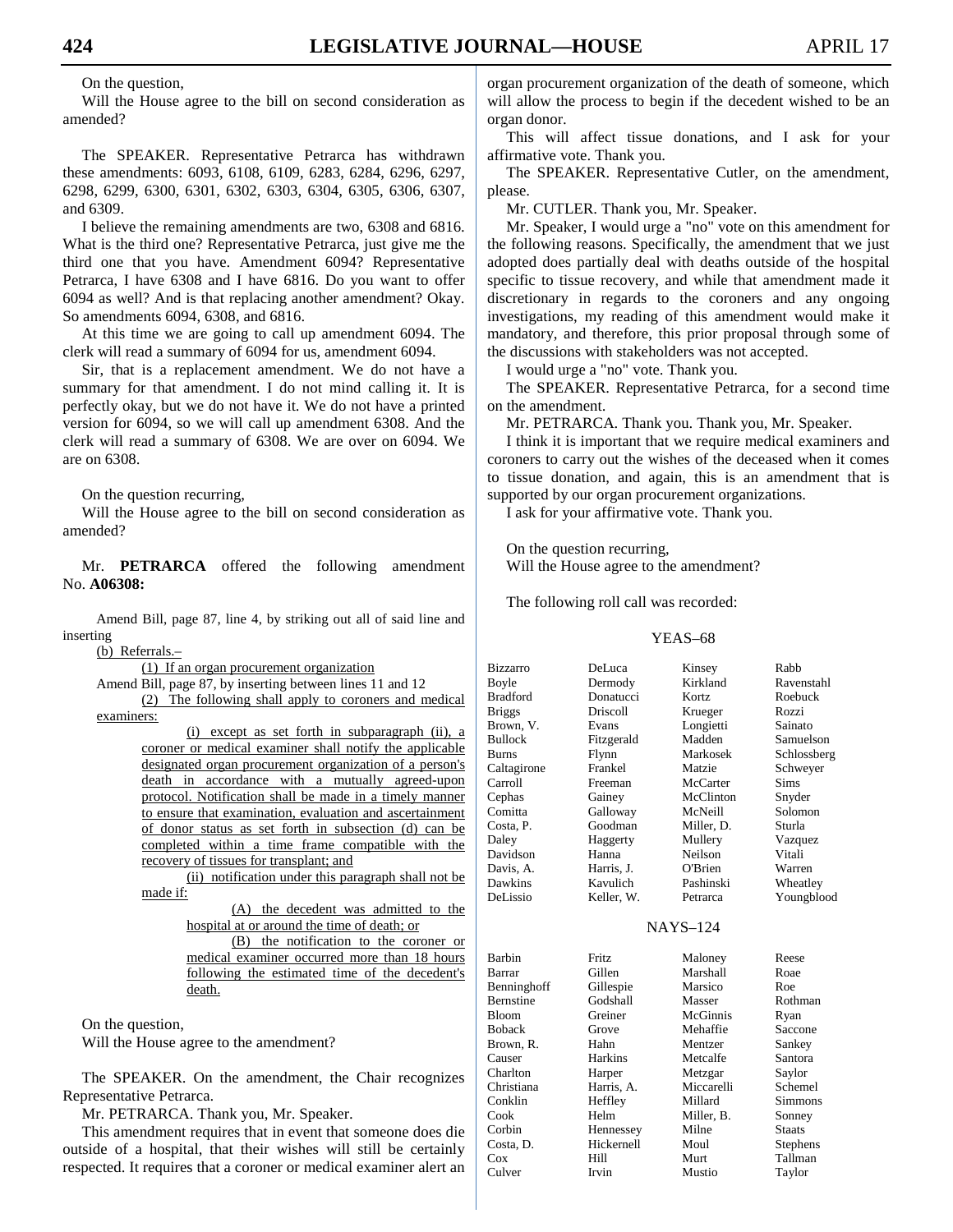# 2018 **LEGISLATIVE JOURNAL—HOUSE 425**

| Cutler     | James        | Nelson     | Tobash    |
|------------|--------------|------------|-----------|
| Day        | Jozwiak      | Nesbit     | Toepel    |
| Deasy      | Kampf        | O'Neill    | Toohil    |
| Delozier   | Kaufer       | Oberlander | Topper    |
| Diamond    | Kauffman     | Ortitay    | Walsh     |
| DiGirolamo | Keefer       | Peifer     | Ward      |
| Dowling    | Keller, F.   | Pickett    | Warner    |
| Dunbar     | Keller, M.K. | Pyle       | Watson    |
| Dush       | Klunk        | Quigley    | Wentling  |
| Ellis      | Knowles      | Ouinn, C.  | Wheeland  |
| Emrick     | Kulik        | Ouinn, M.  | White     |
| English    | Lawrence     | Rader      | Zimmerman |
| Evankovich | Lewis        | Rapp       |           |
| Everett    | Mackenzie    | Readshaw   | Turzai.   |
| Farry      | Maher        | Reed       | Speaker   |
| Fee        | Mako         |            |           |
|            |              |            |           |

### NOT VOTING–0

#### EXCUSED–8

| Corr | Davis, T. | Fabrizio | Kim           |
|------|-----------|----------|---------------|
| Cruz | Dean      | Gabler   | <b>Thomas</b> |

 Less than the majority having voted in the affirmative, the question was determined in the negative and the amendment was not agreed to.

### On the question recurring,

 Will the House agree to the bill on second consideration as amended?

 The SPEAKER. Representative Petrarca is calling up amendment 6856, and that replaces amendment 6816. So, members, on your screens, you should be looking for 6856.

On the question recurring,

 Will the House agree to the bill on second consideration as amended?

 Mr. **PETRARCA** offered the following amendment No. **A06856:**

Amend Bill, page 3, lines 2 through 14 (A06502), by striking out all of said lines and inserting

Amend Bill, page 115, lines 22 through 30; page 116, lines 1 through 29; by striking out all of said lines on said pages and inserting § 8626. Facilitation of anatomical gift from decedent whose death is under investigation.

(a) Applicability of section.–This section shall apply in all cases when the coroner or medical examiner must determine the cause of death and whether the death may have resulted from criminal acts or criminal neglect.

(b) Protocol.–

(1) Coordination shall be as follows:

(i) Upon identification of a prospective donor, the designated organ procurement organization shall, within a reasonable time, notify the coroner or medical examiner of the county in which the prospective donor is located.

(ii) Upon notification under subparagraph (i), a coroner or medical examiner intending to investigate the death of a prospective donor shall, to the extent applicable and reasonable under the circumstances:

(A) Notify the coroner or medical examiner of the county in which the cause precipitating the death of the prospective donor is

believed to have occurred, and the coroner or medical examiner shall notify the district attorney of the county in accordance with internal county protocols.

(B) Notify the applicable organ procurement organization of any change in jurisdiction.

(iii) An organ procurement organization shall in all cases cooperate with the coroner or medical examiner in order to facilitate the preservation and collection of forensic evidence. An organ procurement organization shall not move or cause to be moved a prospective donor without authorization of the coroner or medical examiner having jurisdiction. Upon request, an organ procurement organization shall provide or assist the coroner or medical examiner in obtaining:

(A) Medical records.

(B) Photographs.

tissue.

(C) Specimens, including blood and

(D) Laboratory and diagnostic test results.

(E) Any other available information.

(iv) If applicable, the coroner or medical examiner shall timely notify the organ procurement organization of any additional requests from the coroner, medical examiner or district attorney of the county where the cause of death is believed to have occurred, including scheduling the recovery procedure to permit attendance of the organ procurement organization where the scheduling can be done in a time frame consistent with facilitating anatomical donation.

(v) Notwithstanding the provisions of 18 Pa.C.S. Ch. 91 (relating to criminal history record information), a coroner or medical examiner shall, upon request, release to the organ procurement organization the name, contact information and available medical and social history of a decedent whose death is under investigation. The information provided under this subparagraph shall be exempt from the act of February 14, 2008 (P.L.6, No.3), known as the Right-to-Know Law.

(2) If a coroner or medical examiner has jurisdiction in the case of a prospective organ donor, the coroner or medical examiner shall have the final authority to disallow an anatomical gift and the following shall apply:

> (i) Where a prospective donor or their next of kin has authorized a donation via a will, advanced medical directive, driver's license designation or other legal means, if the coroner or medical examiner is considering denying recovery of one or more organs intended for transplant or therapy, the coroner or medical examiner shall notify the applicable organ procurement organization.

> (ii) The coroner or medical examiner and the applicable organ procurement organization shall seek to agree to limitations to the donation that address the investigative needs of the coroner or medical examiner.

> (iii) If the coroner or medical examiner is considering a complete denial of all organs intended for transplant or therapy, the following shall apply:

(A) The coroner, medical examiner or a qualified designee, such as a forensic pathologist, shall attend a meeting at the hospital coordinated by the organ procurement organization with the appropriate clinical team members made available by the organ procurement organization to review the case and available testing and diagnostic information.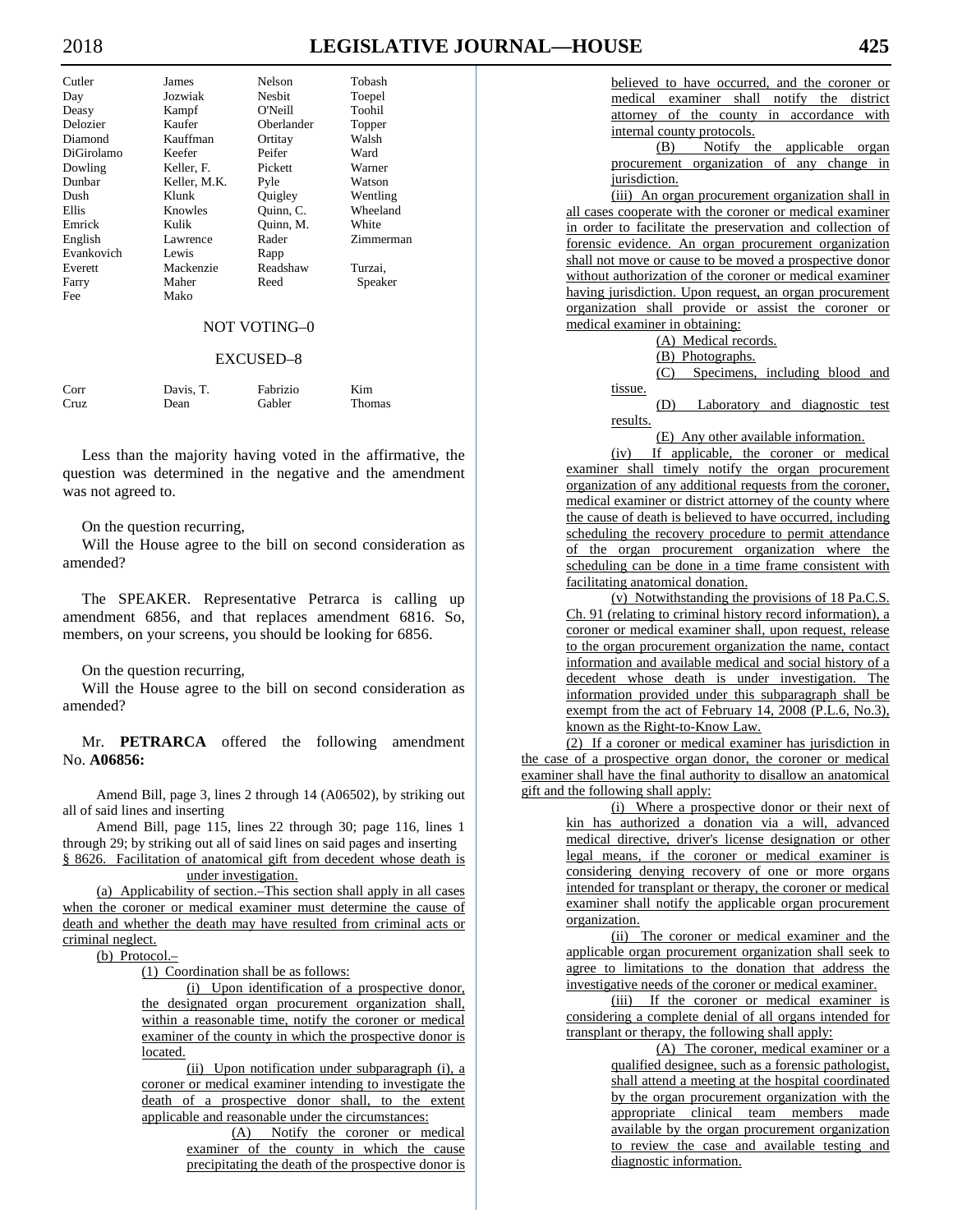(B) The organ procurement organization shall use the organization's best efforts to schedule the meeting under clause (A) at the time reasonably requested by the coroner or medical examiner.

(C) If after reviewing the case, the coroner or medical examiner or a designee of the coroner or medical examiner in attendance still intends to make a complete denial of recovery, the coroner or medical examiner or the designee of the coroner or medical examiner shall attend the recovery procedure to visualize the organs before withholding organs intended for transplant or therapy.

(D) The coroner, medical examiner or the designee of the coroner or medical examiner in attendance may deny removal of an organ only based on accepted forensic standards related to the determination of the cause, manner and mechanism of death of the donor and the impact of organ removal on the donor.

(E) If the coroner, medical examiner or the designee of the coroner or medical examiner denies removal of an organ, the coroner or medical examiner shall provide the designated organ procurement organization a written explanation of the reason for determining that the removal of the organ may interfere with or impede the investigation of the cause, manner and mechanism of death. Information provided under this clause shall be exempt from the Rightto-Know Law.

(F) Removal of an organ may not occur if the coroner or medical examiner or the designee of the coroner or medical examiner has denied removal of that organ in accordance with this section.

(G) The applicable organ procurement organization shall reimburse the coroner or medical examiner for the reasonable costs of attendance at the recovery procedure.

(3) If requested by the coroner, medical examiner or district attorney, the physician recovering an organ under this section shall provide a report and, if necessary, be available to provide testimony in any proceeding, detailing the condition of the organ and the recovery procedure. Reasonable costs associated with a physician or technician providing testimony under this section shall be paid by the designated organ procurement organization. A report prepared under this subsection shall be exempt from the Right-to-Know Law.

(4) The requirements of this section shall be performed in a manner and time frame consistent with anatomical donation.

On the question,

Will the House agree to the amendment?

 The SPEAKER. On the amendment, Representative Petrarca is recognized.

Mr. PETRARCA. Thank you, Mr. Speaker.

 This amendment will put into place a procedure for law enforcement, coroners, hospitals, and organ procurement organizations to follow when a decedent or their family has expressed a wish to donate but the coroner needs to investigate. Again, this amendment is about honoring personal choice. The courts, medical examiners, and forensic pathologists in Pennsylvania have acknowledged that organ donation is not incompatible with an investigation regarding a possible suspicious death. This amendment ensures that every precaution is taken to preserve evidence and make the evidence available for court while still preserving the rights of people to choose what happens to their bodies after death.

 In Pennsylvania since 2014, we have had, I believe, 44 organ donation denials. That is more than New York, New Jersey, Maryland, West Virginia, Delaware, Connecticut, Vermont, New Hampshire, and Massachusetts combined. Each denial, each denial potentially, potentially stops eight organ donations.

 What this amendment does, we had a problem in Pennsylvania with the Coroners Association and the way that organs are denied. In Pennsylvania currently, a coroner can pick up the phone, say denied, and a donation will not occur. In Pennsylvania under current law, coroners have the ability to deny an organ donation depending on the circumstances of the case.

 What this amendment asks for is for a coroner to come to a hospital before denial – or send a qualified designee – view the body, discuss the issues with a clinical team member, and it still allows a coroner to deny an organ donation; however, if they do that, it requires that they give reasons in writing for the denial. I think it is an absolute commonsense approach to dealing with these situations. Certainly, it is not a heavy burden on our coroners in Pennsylvania.

 Once again, accepted by our organ procurement organizations and supported by them, and I ask for this, again, commonsense amendment to be adopted. Thank you.

 The SPEAKER. Representative Cutler, on the amendment, please.

 I apologize. Representative Ron Marsico, on the amendment, please.

Mr. MARSICO. Thank you, Mr. Speaker.

 I rise to oppose this amendment. This just got on the screen about a half an hour ago, and I just want to ask the members to oppose this. The coroners are opposing this as well. You know, this is our fourth session dealing with this type of legislation, and we wanted to get the coroners on board and it took about 7 or 8 years to get them and the D.A.s on board, and so with that, we finally did. So we are at the point now where we are looking for them to support this, and they do without this amendment.

So I ask the members to oppose this amendment. Thank you.

 The SPEAKER. Representative Benninghoff, on the amendment, sir.

Mr. BENNINGHOFF. Thank you, Mr. Speaker.

 I, too, would ask the members to not support this. This very issue is what stopped this bill when we were about 2 yards in front of the goal line last year to get it done. The coroners – for those who were not coroners; I happen to be a former one – are duly elected to be impartial objective entities. They are your voice if something happens to one of you or your family members, and they make decisions both medically and legally. We cannot take that authority away from them. They are working very cooperatively, for the most part, across the Commonwealth, and this would interrupt that.

I would ask for a "no" vote. Thank you.

 The SPEAKER. Representative Petrarca, for the second time.

 Mr. PETRARCA. To say that we are close to the finish line on passing an organ donation bill is one thing, but do you not think that when we pass a bill, we should actually improve a situation? You know, again, we were a leader in organ donation.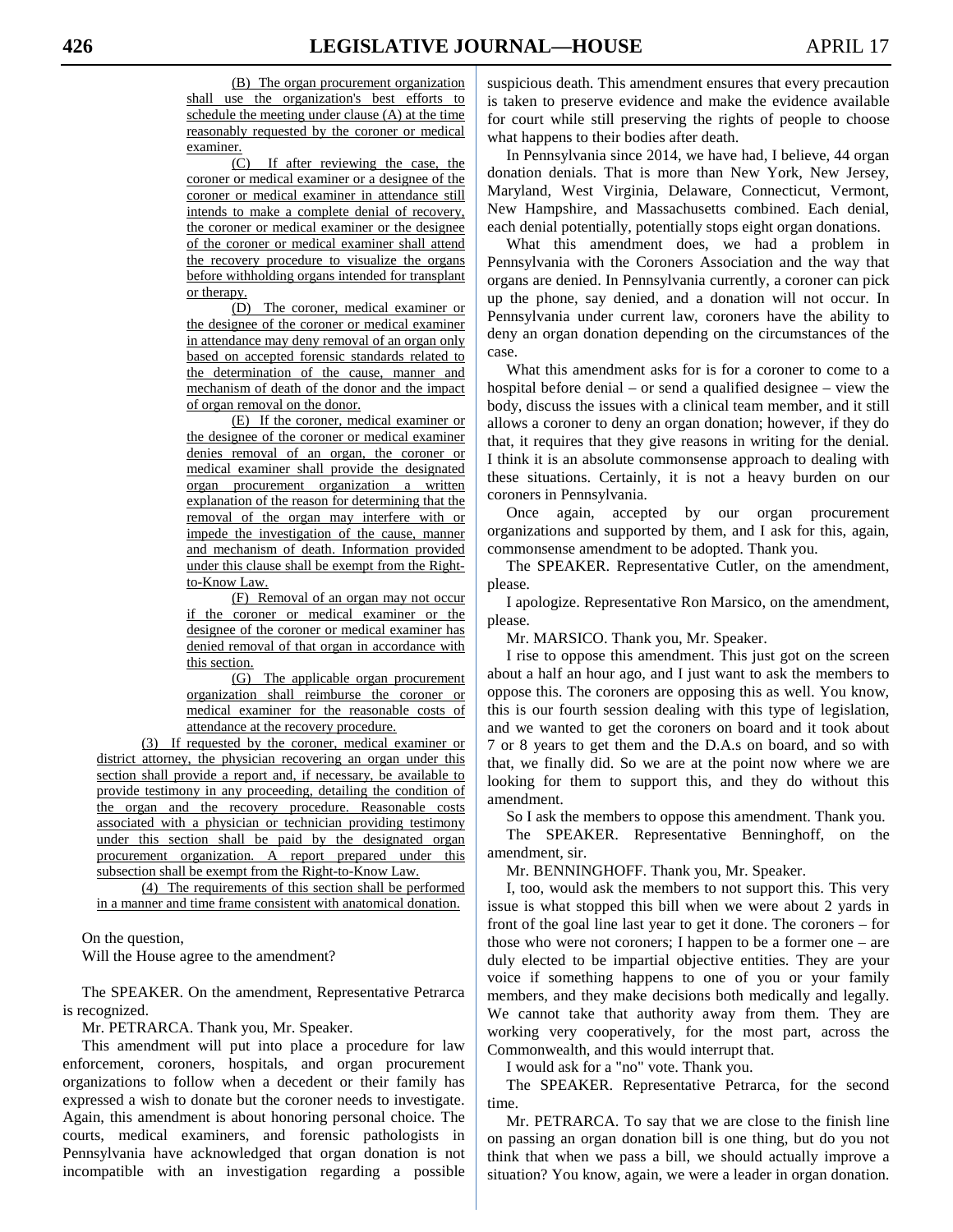We are one of, I think, one or two States that have not adopted the Uniform Anatomical Gift Act. We are going to pass a bill with  $-$  if we do not adopt some of these amendments  $-$  we are going to pass a bill that no one in the organ procurement world supports. So what are we accomplishing? To say that the coroners are in agreement with this bill or this bill as it stands now, I can understand that, because this bill does not change anything about what a coroner has to do. And, again, do you not think we have a problem in Pennsylvania when we have more denials here than most of the States on the eastern seaboard combined in the last 3, 4, 5, 10 years?

 We obviously have a problem. What this amendment asks the coroners to do is more than reasonable. We have tried to negotiate with them for 4 or 5 years. Again, it is more than reasonable. It is not that much of an ask, and I think we owe it to the families who have lost loved ones who are upset that organs cannot be donated, and we certainly owe it to the people on our organ donor list in Pennsylvania, those folks that are dying at least one a day in our State.

 Again, it is not a big ask of coroners. I think it is more than reasonable. I certainly ask for your affirmative vote. Thank you.

 On the question recurring, Will the House agree to the amendment?

The following roll call was recorded:

### YEAS–70

| 1 LAJ-70         |                 |                 |             |
|------------------|-----------------|-----------------|-------------|
| Barbin           | DeLuca          | Kirkland        | Ravenstahl  |
| <b>Bizzarro</b>  | Dermody         | Kortz           | Roebuck     |
| Boyle            | Donatucci       | Krueger         | Rozzi       |
| <b>Bradford</b>  | <b>Driscoll</b> | Longietti       | Sainato     |
| <b>Briggs</b>    | Evans           | Madden          | Samuelson   |
| Brown, V.        | Fitzgerald      | Markosek        | Schlossberg |
| <b>Bullock</b>   | Flynn           | Matzie          | Schweyer    |
| Burns            | Frankel         | McCarter        | Sims        |
| Caltagirone      | Freeman         | McClinton       | Snyder      |
| Carroll          | Gainey          | McNeill         | Solomon     |
| Cephas           | Galloway        | Miller, D.      | Sturla      |
| Comitta          | Goodman         | Mullery         | Toohil      |
| Costa. P.        | Haggerty        | Neilson         | Vazquez     |
| Daley            | Hanna           | O'Brien         | Vitali      |
| Davidson         | Harris. J.      | Pashinski       | Warren      |
| Davis, A.        | Kavulich        | Petrarca        | Wheatley    |
| Dawkins          | Keller. W.      | Rabb            | Youngblood  |
| DeLissio         | Kinsey          |                 |             |
|                  |                 |                 |             |
|                  |                 | <b>NAYS-122</b> |             |
|                  |                 |                 |             |
| Barrar           | Fritz           | Mako            | Reed        |
| Benninghoff      | Gillen          | Maloney         | Reese       |
| <b>Bernstine</b> | Gillespie       | Marshall        | Roae        |
| <b>Bloom</b>     | Godshall        | Marsico         | Roe         |
| <b>Boback</b>    | Greiner         | Masser          | Rothman     |
| Brown, R.        | Grove           | McGinnis        | Ryan        |
| Causer           | Hahn            | Mehaffie        | Saccone     |
| Charlton         | Harkins         | Mentzer         | Sankey      |
| Christiana       | Harper          | Metcalfe        | Santora     |
| Conklin          | Harris, A.      | Metzgar         | Saylor      |
| Cook             | Heffley         | Miccarelli      | Schemel     |
| Corbin           | Helm            | Millard         | Simmons     |
| Costa, D.        | Hennessey       | Miller, B.      | Sonney      |
| Cox              | Hickernell      | Milne           | Staats      |
| Culver           | Hill            | Moul            | Stephens    |
| Cutler           | Irvin           | Murt            | Tallman     |
| Day              | James           | Mustio          | Taylor      |
| Deasy            | Jozwiak         | Nelson          | Tobash      |
| Delozier         | Kampf           | Nesbit          | Toepel      |
| Diamond          | Kaufer          | O'Neill         | Topper      |

| DiGirolamo                | Kauffman     | Oberlander | Walsh     |  |
|---------------------------|--------------|------------|-----------|--|
| Dowling                   | Keefer       | Ortitay    | Ward      |  |
| Dunbar                    | Keller, F.   | Peifer     | Warner    |  |
| Dush                      | Keller, M.K. | Pickett    | Watson    |  |
| <b>Ellis</b>              | Klunk        | Pyle       | Wentling  |  |
| Emrick                    | Knowles      | Quigley    | Wheeland  |  |
| English                   | Kulik        | Ouinn, C.  | White     |  |
| Evankovich                | Lawrence     | Ouinn, M.  | Zimmerman |  |
| Everett                   | Lewis        | Rader      |           |  |
| Farry                     | Mackenzie    | Rapp       | Turzai,   |  |
| Fee                       | Maher        | Readshaw   | Speaker   |  |
| NOT VOTING-0<br>EXCUSED-8 |              |            |           |  |
| Corr                      | Davis, T.    | Fabrizio   | Kim       |  |

Cruz Dean Gabler Thomas

 Less than the majority having voted in the affirmative, the question was determined in the negative and the amendment was not agreed to.

#### On the question recurring,

 Will the House agree to the bill on second consideration as amended?

 The SPEAKER. Representative Petrarca, do you have another amendment you wish to call up? We do not have anything for 6094. We now have it. I apologize. We did not have it earlier.

#### On the question recurring,

 Will the House agree to the bill on second consideration as amended?

 Mr. **PETRARCA** offered the following amendment No. **A06094:**

Amend Bill, page 1, lines 26 through 30; page 2, lines 1 through 23; by striking out all of said lines on said pages and inserting

Amending Title 20 (Decedents, Estates and Fiduciaries) of the Pennsylvania Consolidated Statutes, in health care, further providing for example; in anatomical gifts, further providing for definitions, for persons who may execute anatomical gift, for persons who may become donees and purposes for which anatomical gifts may be made, for manner of executing anatomical gifts, for amendment or revocation of gift, for rights and duties at death, for requests for anatomical gifts, for use of driver's license or identification card to indicate organ or tissue donation, for The Governor Robert P. Casey Memorial Organ and Tissue Donation Awareness Trust Fund contributions, for The Governor Robert P. Casey Memorial Organ and Tissue Donation Awareness Trust Fund, for confidentiality requirement and for prohibited activities, providing for promotion of organ and tissue donation, establishing the Donate Life PA Registry and providing for facilitation of anatomical gift from decedent whose death is under investigation, for collaboration among departments and organ procurement organizations, for information relative to organ and tissue donation, for requirements for physician and nurse training relative to organ and tissue donation and recovery, for Department of Transportation, for Department of Corrections, for uniformity of application and construction and for relation to Electronic Signatures in Global and National Commerce Act; and repealing provisions relating to corneal transplants.

Amend Bill, page 50, lines 20 through 30; pages 51 through 138,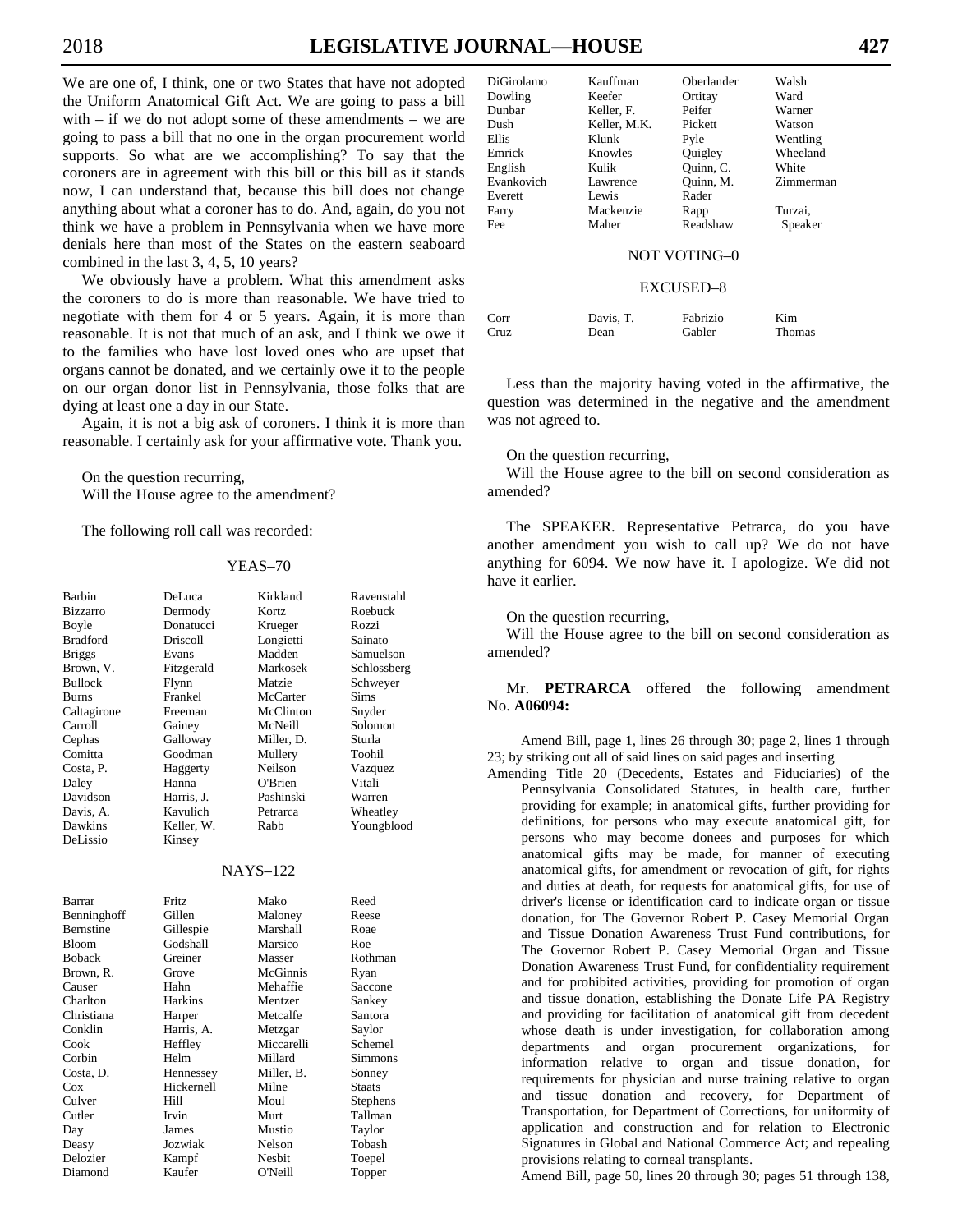lines 1 through 30; by striking out all of said lines on said pages and inserting

Section 1. Section 5471 of Title 20 of the Pennsylvania Consolidated Statutes is amended to read:

§ 5471. Example.

The following is an example of a document that combines a living will and health care power of attorney:

DURABLE HEALTH CARE POWER OF ATTORNEY AND HEALTH CARE TREATMENT INSTRUCTIONS (LIVING WILL)

PART I

INTRODUCTORY REMARKS ON HEALTH CARE DECISION MAKING

You have the right to decide the type of health care you want.

Should you become unable to understand, make or communicate decisions about medical care, your wishes for medical treatment are most likely to be followed if you express those wishes in advance by:

> (1) naming a health care agent to decide treatment for you; and

> (2) giving health care treatment instructions to your health care agent or health care provider.

An advance health care directive is a written set of instructions expressing your wishes for medical treatment. It may contain a health care power of attorney, where you name a person called a "health care agent" to decide treatment for you, and a living will, where you tell your health care agent and health care providers your choices regarding the initiation, continuation, withholding or withdrawal of life-sustaining treatment and other specific directions.

You may limit your health care agent's involvement in deciding your medical treatment so that your health care agent will speak for you only when you are unable to speak for yourself or you may give your health care agent the power to speak for you immediately. This combined form gives your health care agent the power to speak for you only when you are unable to speak for yourself. A living will cannot be followed unless your attending physician determines that you lack the ability to understand, make or communicate health care decisions for yourself and you are either permanently unconscious or you have an end-stage medical condition, which is a condition that will result in death despite the introduction or continuation of medical treatment. You, and not your health care agent, remain responsible for the cost of your medical care.

If you do not write down your wishes about your health care in advance, and if later you become unable to understand, make or communicate these decisions, those wishes may not be honored because they may remain unknown to others.

A health care provider who refuses to honor your wishes about health care must tell you of its refusal and help to transfer you to a health care provider who will honor your wishes.

You should give a copy of your advance health care directive (a living will, health care power of attorney or a document containing both) to your health care agent, your physicians, family members and others whom you expect would likely attend to your needs if you become unable to understand, make or communicate decisions about medical care. If your health care wishes change, tell your physician and write a new advance health care directive to replace your old one. It is important in selecting a health care agent that you choose a person you trust who is likely to be available in a medical situation where you cannot make decisions for yourself. You should inform that person that you have appointed him or her as your health care agent and discuss your beliefs and values with him or her so that your health care agent will understand your health care objectives.

You may wish to consult with knowledgeable, trusted

individuals such as family members, your physician or clergy when considering an expression of your values and health care wishes. You are free to create your own advance health care directive to convey your wishes regarding medical treatment. The following form is an example of an advance health care directive that combines a health care power of attorney with a living will.

#### NOTES ABOUT THE USE OF THIS FORM

If you decide to use this form or create your own advance health care directive, you should consult with your physician and your attorney to make sure that your wishes are clearly expressed and comply with the law.

If you decide to use this form but disagree with any of its statements, you may cross out those statements.

You may add comments to this form or use your own form to help your physician or health care agent decide your medical care.

This form is designed to give your health care agent broad powers to make health care decisions for you whenever you cannot make them for yourself. It is also designed to express a desire to limit or authorize care if you have an end-stage medical condition or are permanently unconscious. If you do not desire to give your health care agent broad powers, or you do not wish to limit your care if you have an end-stage medical condition or are permanently unconscious, you may wish to use a different form or create your own. YOU SHOULD ALSO USE A DIFFERENT FORM IF YOU WISH TO EXPRESS YOUR PREFERENCES IN MORE DETAIL THAN THIS FORM ALLOWS OR IF YOU WISH FOR YOUR HEALTH CARE AGENT TO BE ABLE TO SPEAK FOR YOU IMMEDIATELY. In these situations, it is particularly important that you consult with your attorney and physician to make sure that your wishes are clearly expressed.

This form allows you to tell your health care agent your goals if you have an end-stage medical condition or other extreme and irreversible medical condition, such as advanced Alzheimer's disease. Do you want medical care applied aggressively in these situations or would you consider such aggressive medical care burdensome and undesirable?

You may choose whether you want your health care agent to be bound by your instructions or whether you want your health care agent to be able to decide at the time what course of treatment the health care agent thinks most fully reflects your wishes and values.

If you are a woman and diagnosed as being pregnant at the time a health care decision would otherwise be made pursuant to this form, the laws of this Commonwealth prohibit implementation of that decision if it directs that life-sustaining treatment, including nutrition and hydration, be withheld or withdrawn from you, unless your attending physician and an obstetrician who have examined you certify in your medical record that the life-sustaining treatment:

(1) will not maintain you in such a way as to permit the continuing development and live birth of the unborn child;

(2) will be physically harmful to you; or

(3) will cause pain to you that cannot be alleviated by medication.

A physician is not required to perform a pregnancy test on you unless the physician has reason to believe that you may be pregnant.

Pennsylvania law protects your health care agent and health care providers from any legal liability for following in good faith your wishes as expressed in the form or by your health care agent's direction. It does not otherwise change professional standards or excuse negligence in the way your wishes are carried out. If you have any questions about the law, consult an attorney for guidance.

This form and explanation is not intended to take the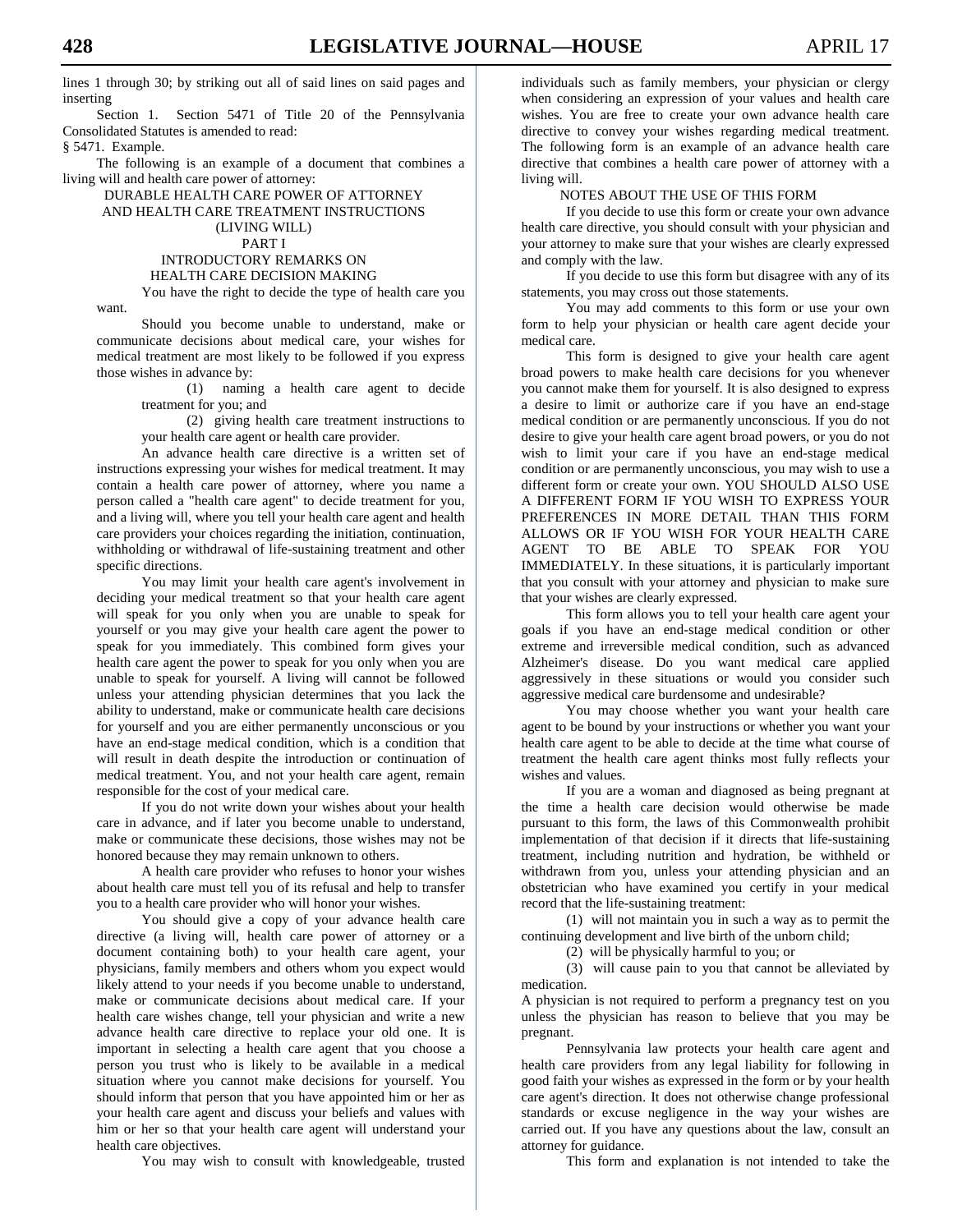place of specific legal or medical advice for which you should rely upon your own attorney and physician. PART II

### DURABLE HEALTH CARE POWER OF ATTORNEY

I,........................, of.................... County, Pennsylvania, appoint the person named below to be my health care agent to make health and personal care decisions for me.

Effective immediately and continuously until my death or revocation by a writing signed by me or someone authorized to make health care treatment decisions for me, I authorize all health care providers or other covered entities to disclose to my health care agent, upon my agent's request, any information, oral or written, regarding my physical or mental health, including, but not limited to, medical and hospital records and what is otherwise private, privileged, protected or personal health information, such as health information as defined and described in the Health Insurance Portability and Accountability Act of 1996 (Public Law 104-191, 110 Stat. 1936), the regulations promulgated thereunder and any other State or local laws and rules. Information disclosed by a health care provider or other covered entity may be redisclosed and may no longer be subject to the privacy rules provided by 45 C.F.R. Pt. 164.

The remainder of this document will take effect when and only when I lack the ability to understand, make or communicate a choice regarding a health or personal care decision as verified by my attending physician. My health care agent may not delegate the authority to make decisions.

MY HEALTH CARE AGENT HAS ALL OF THE FOLLOWING POWERS SUBJECT TO THE HEALTH CARE TREATMENT INSTRUCTIONS THAT FOLLOW IN PART III (CROSS OUT ANY POWERS YOU DO NOT WANT TO GIVE YOUR HEALTH CARE AGENT):

1. To authorize, withhold or withdraw medical care and surgical procedures.

2. To authorize, withhold or withdraw nutrition (food) or hydration (water) medically supplied by tube through my nose, stomach, intestines, arteries or veins.

3. To authorize my admission to or discharge from a medical, nursing, residential or similar facility and to make agreements for my care and health insurance for my care, including hospice and/or palliative care.

4. To hire and fire medical, social service and other support personnel responsible for my care.

5. To take any legal action necessary to do what I have directed.

6. To request that a physician responsible for my care issue a do-not-resuscitate (DNR) order, including an out-ofhospital DNR order, and sign any required documents and consents.

APPOINTMENT OF HEALTH CARE AGENT

I appoint the following health care agent:

Health Care Agent:...................................

(Name and

relationship)

Address:.............................................

..................................................... Telephone Number: Home............. Work............ E-mail:..............................................

IF YOU DO NOT NAME A HEALTH CARE AGENT, HEALTH CARE PROVIDERS WILL ASK YOUR FAMILY OR AN ADULT WHO KNOWS YOUR PREFERENCES AND VALUES FOR HELP IN DETERMINING YOUR WISHES FOR TREATMENT. NOTE THAT YOU MAY NOT APPOINT YOUR DOCTOR OR OTHER HEALTH CARE PROVIDER AS YOUR HEALTH CARE AGENT UNLESS RELATED TO YOU BY BLOOD, MARRIAGE OR ADOPTION.

> If my health care agent is not readily available or if my health care agent is my spouse and an action for divorce

is filed by either of us after the date of this document, I appoint the person or persons named below in the order named. (It is helpful, but not required, to name alternative health care agents.) First Alternative Health Care Agent:.................

 (Name and relationship) Address:............................................. ..................................................... Telephone Number: Home............. Work............ E-mail:.............................................. Second Alternative Health Care Agent:................ (Name and relationship) Address:............................................. ..................................................... Telephone Number: Home............. Work............ E-mail:.............................................. GUIDANCE FOR HEALTH CARE AGENT (OPTIONAL)

GOALS If I have an end-stage medical condition or other extreme irreversible medical condition, my goals in making medical decisions are as follows (insert your personal priorities such as comfort, care, preservation of mental function,

etc.):................................................... .........................................................

.........................................................

#### SEVERE BRAIN DAMAGE OR BRAIN DISEASE

If I should suffer from severe and irreversible brain damage or brain disease with no realistic hope of significant recovery, I would consider such a condition intolerable and the application of aggressive medical care to be burdensome. I therefore request that my health care agent respond to any intervening (other and separate) life-threatening conditions in the same manner as directed for an end-stage medical condition or state of permanent unconsciousness as I have indicated below.

Initials..............I agree Initials..............I disagree PART III

# HEALTH CARE TREATMENT INSTRUCTIONS IN THE EVENT

### OF END-STAGE MEDICAL CONDITION OR PERMANENT UNCONSCIOUSNESS (LIVING WILL)

The following health care treatment instructions exercise my right to make my own health care decisions. These instructions are intended to provide clear and convincing evidence of my wishes to be followed when I lack the capacity to understand, make or communicate my treatment decisions:

IF I HAVE AN END-STAGE MEDICAL CONDITION (WHICH WILL RESULT IN MY DEATH, DESPITE THE INTRODUCTION OR CONTINUATION OF MEDICAL TREATMENT) OR AM PERMANENTLY UNCONSCIOUS SUCH AS AN IRREVERSIBLE COMA OR AN IRREVERSIBLE VEGETATIVE STATE AND THERE IS NO REALISTIC HOPE OF SIGNIFICANT RECOVERY, ALL OF THE FOLLOWING APPLY (CROSS OUT ANY TREATMENT INSTRUCTIONS WITH WHICH YOU DO NOT AGREE):

1. I direct that I be given health care treatment to relieve pain or provide comfort even if such treatment might shorten my life, suppress my appetite or my breathing, or be habit forming.

2. I direct that all life prolonging procedures be withheld or withdrawn. (You may wish to consult with your physician and attorney about your wish to withdraw life prolonging measures in order to determine whether your designated choices regarding end-of-life care are compatible with anatomical donation. In order to donate an organ, your body may need to be maintained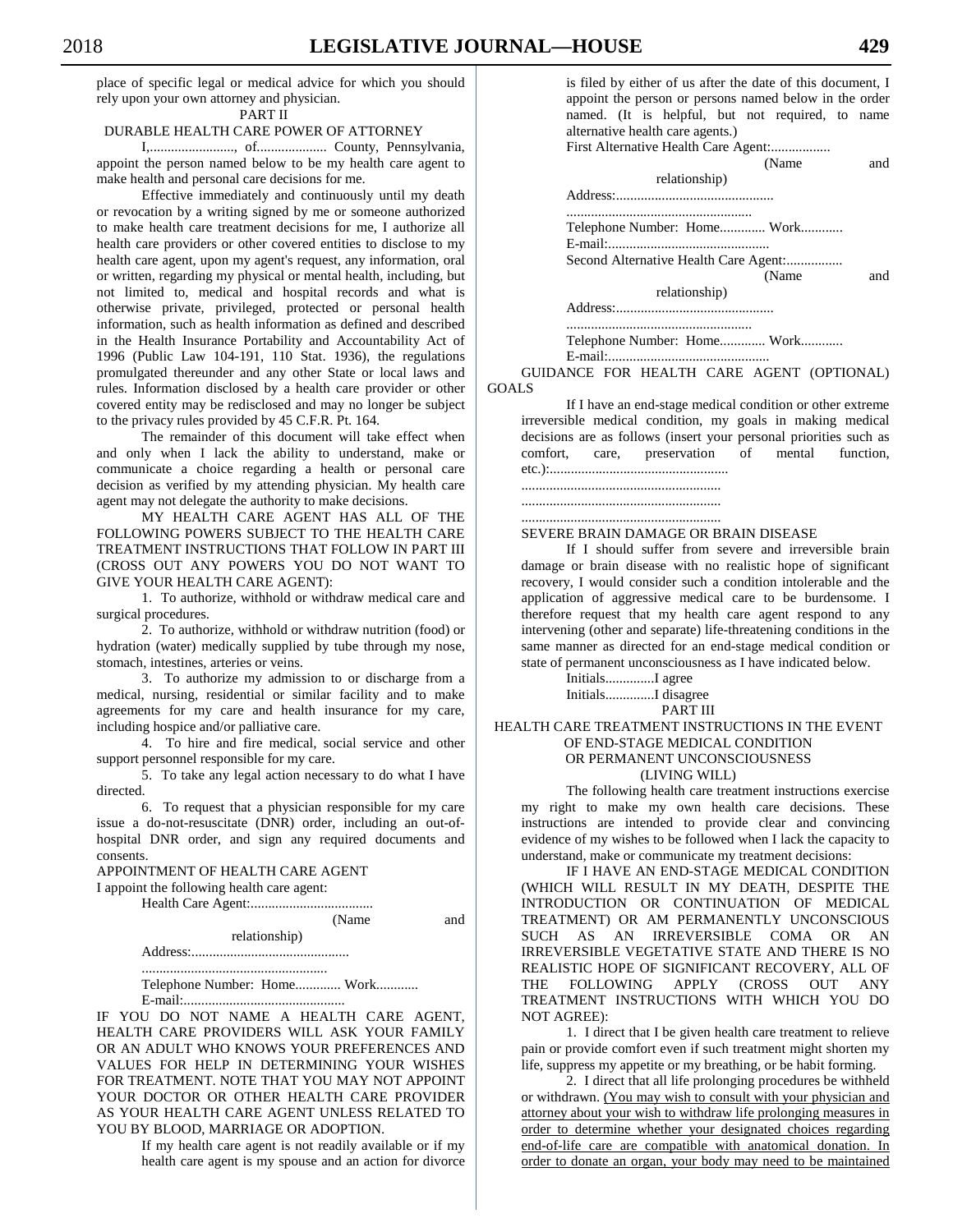on artificial support after you have been declared dead in order to facilitate anatomical donation.)

3. I specifically do not want any of the following as life prolonging procedures: (If you wish to receive any of these treatments, write "I do want" after the treatment)

| heart-lung resuscitation (CPR)            |
|-------------------------------------------|
| mechanical ventilator (breathing machine) |
|                                           |
|                                           |
|                                           |
|                                           |
|                                           |
|                                           |

Please indicate whether you want nutrition (food) or hydration (water) medically supplied by a tube into your nose, stomach, intestine, arteries, or veins if you have an end-stage medical condition or are permanently unconscious and there is no realistic hope of significant recovery. (Initial only one statement.)

#### TUBE FEEDINGS

........I want tube feedings to be given

OR

NO TUBE FEEDINGS

........I do not want tube feedings to be given. HEALTH CARE AGENT'S USE OF INSTRUCTIONS (INITIAL ONE OPTION ONLY).

........My health care agent must follow these instructions. OR

........These instructions are only guidance.

| My health care agent shall have final say |
|-------------------------------------------|
| and may override any of my instructions.  |
| (Indicate)<br>any                         |
|                                           |

If I did not appoint a health care agent, these instructions shall be followed.

..............................................

#### LEGAL PROTECTION

Pennsylvania law protects my health care agent and health care providers from any legal liability for their good faith actions in following my wishes as expressed in this form or in complying with my health care agent's direction. On behalf of myself, my executors and heirs, I further hold my health care agent and my health care providers harmless and indemnify them against any claim for their good faith actions in recognizing my health care agent's authority or in following my treatment instructions.

#### ANATOMICAL DONATION

(If you wish to be an organ donor, it may be necessary to maintain your body on artificial support in order to facilitate anatomical donation.)

### ORGAN DONATION (INITIAL ONE OPTION ONLY.)

........I consent to donate my organs and tissues at the

time of my death for the purpose of transplant, medical study or education. (Insert any limitations you desire on donation of specific organs or tissues or uses for donation of organs and tissues.)

OR

........I do not consent to donate my organs [or],

tissues [at the time of my death.] or any other part of my body. This provision shall also serve as a revocation of any prior decision I have made to donate organs, tissues or any part of my body in a prior document, including a driver's license, will, power of attorney or other document.

SIGNATURE..................................................

Having carefully read this document, I have signed it

this.......day of............., 20..., revoking all previous health care powers of attorney and health care treatment instructions.

#### (SIGN FULL NAME HERE FOR HEALTH CARE POWER OF ATTORNEY AND HEALTH CARE TREATMENT INSTRUCTIONS)

WITNESS:........................

WITNESS:.......................

...........................................................

Two witnesses at least 18 years of age are required by Pennsylvania law and should witness your signature in each other's presence. A person who signs this document on behalf of and at the direction of a principal may not be a witness. (It is preferable if the witnesses are not your heirs, nor your creditors, nor employed by any of your health care providers.)

#### NOTARIZATION (OPTIONAL)

(Notarization of document is not required by Pennsylvania law, but if the document is both witnessed and notarized, it is more likely to be honored by the laws of some other states.)

On this..........day of .............., 20...., before me personally appeared the aforesaid declarant and principal, to me known to be the person described in and who executed the foregoing instrument and acknowledged that he/she executed the same as his/her free act and deed.

IN WITNESS WHEREOF, I have hereunto set my hand and affixed my official seal in the County of............., State of.............. the day and year first above written.

#### .............................. .......................... Notary Public My commission expires

Section 1.1. The definitions of "advisory committee," "bank or storage facility," "decedent" and "organ procurement organization" in section 8601 of Title 20 are amended and the section is amended by adding definitions to read:

§ 8601. Definitions.

The following words and phrases when used in this chapter shall have the meanings given to them in this section unless the context clearly indicates otherwise: \* \* \*

"Adult." An individual who is at least 18 years of age.

"Advance health care directive." As defined in section 5422 (relating to definitions).

"Advisory committee." The Organ and Tissue Donation Advisory Committee established under section 8622 (relating to The Governor Robert P. Casey Memorial Organ and Tissue Donation Awareness Trust Fund).

"Agent." Any of the following:

(1) A health care agent authorized to make health care decisions on a principal's behalf under Subchapter C of Chapter 54 (relating to health care agents and representatives).

(2) An individual expressly authorized to make an anatomical gift on a principal's behalf by any other record signed by the principal.

"Anatomical gift." A donation of all or part of a human body to take effect after the donor's death for the purpose of transplantation, therapy, research or education.

["Bank or storage facility." A facility licensed, accredited or approved under the laws of any state for storage of human bodies or parts thereof.]

\* \* \* "Decedent." [A deceased individual, including a stillborn infant or fetus.] A deceased individual whose body or part is or may be the source of an anatomical gift. The term includes a stillborn infant and, subject to restrictions imposed by other laws, a fetus. The term does not include a blastocyst, embryo or fetus that is the subject of an induced abortion.

"Document of gift." A donor card or other record used to make, amend or revoke an anatomical gift. The term includes a statement or symbol on a driver's license or identification card or in a donor registry.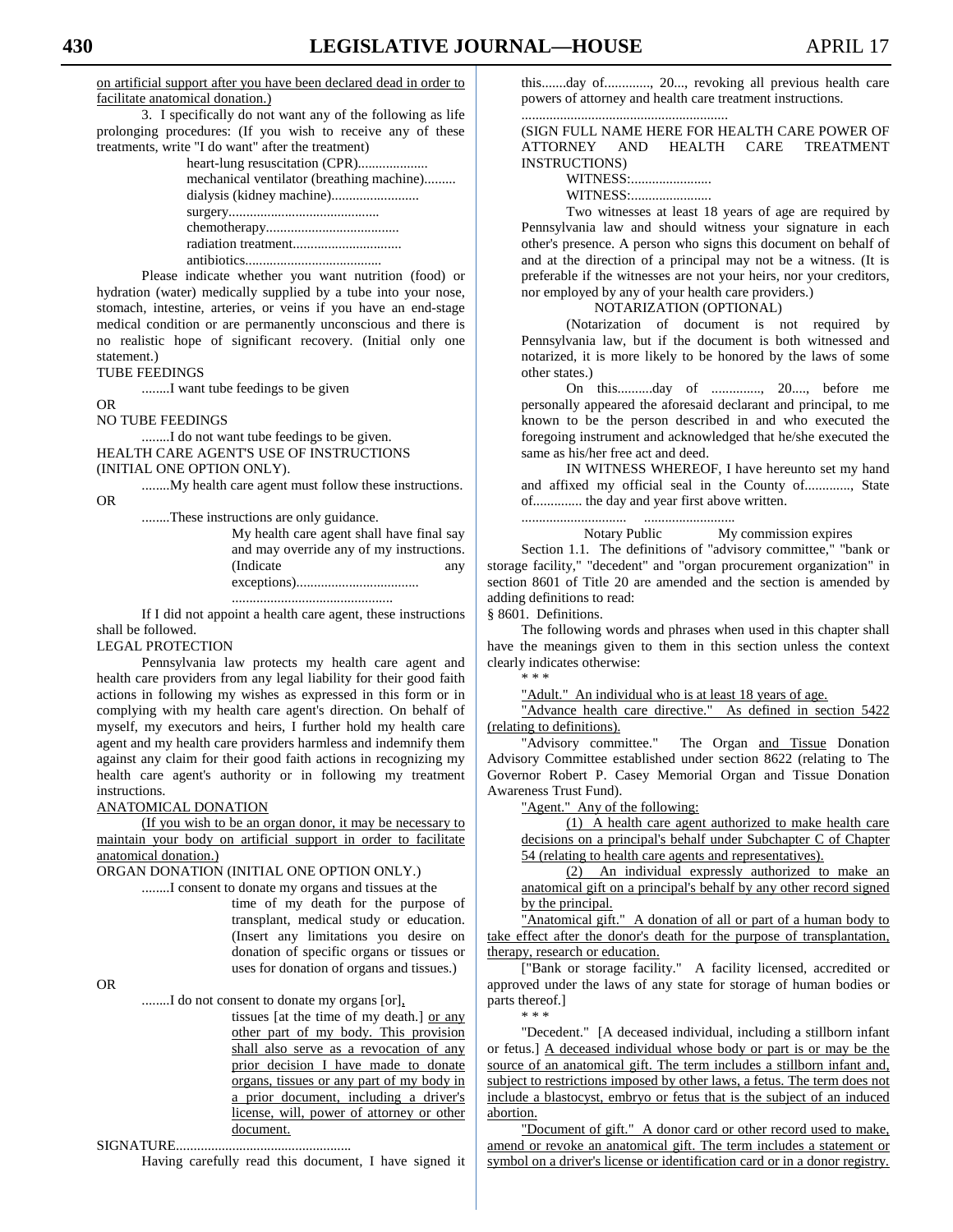"Donate Life PA Registry." That subset of persons in the Department of Transportation's driver's license and photo identification card database who have elected to include the donor designation on their record. This term shall not refer to a separate database.

#### \* \* \*

"Donor registry." A database which contains records of anatomical gifts. The term includes the Donate Life PA Registry.

"Eye bank." A person that is licensed, accredited or regulated under Federal or State law to engage in the recovery, screening, testing, processing, storage or distribution of human eyes or portions of human eyes.

\* \* \*

"Hospital administrator." Any individual appointed by a hospital's governing body to act on its behalf in the overall management of the hospital. The term includes a designee of the individual who is authorized by the hospital to exercise supervisory authority.

"Know." To have actual knowledge. When the word "known" is used as an adjective to modify a term, the meaning is that there is actual knowledge about the modified term.

"Minor." An individual who is under 18 years of age.

"Organ." A human organ as defined in 42 CFR 121.2 (relating to definitions).

"Organ procurement organization." An organization [that meets the requirements of section 371 of the Public Health Service Act (58 Stat. 682, 42 U.S.C. § 273)] designated for the region by the Secretary of Health and the Secretary of Human Services as an organ procurement organization.

\* \* \*

"Person authorized or obligated to dispose of a decedent's body." Any of the following, without regard to order of priority:

(1) A coroner or medical examiner having jurisdiction over the decedent's body.

(2) A warden or director of a correctional facility where the decedent was incarcerated.

(3) A hospital administrator of the hospital where the decedent's death was pronounced.

(4) Any other person authorized or under obligation to dispose of the decedent's body.

\* \* \*

"Procurement organization." An organ procurement organization, eye bank or tissue bank.

"Program coordinator." The Organ and Tissue Donation Awareness Program Coordinator established in section 8622 (relating to The Governor Robert P. Casey Memorial Organ and Tissue Donation Awareness Trust Fund).

"Prospective donor." A person who is dead or whose death is imminent and has been determined by an organ procurement organization to have a part that could be medically suitable for transplantation, therapy, research or education.

"Reasonably available." Able to be contacted by a procurement organization with reasonable effort and willing and able to exercise the decision to refuse or to authorize anatomical donation in a timely manner consistent with existing medical criteria necessary to make an anatomical gift.

"Recipient." An individual into whose body a decedent's part has been or is intended to be transplanted.

"Record." Information that is inscribed on a tangible medium or that is stored in an electronic or other medium and is retrievable in perceivable form.

"Recovery procedure." The process of removing cells, tissues and organs from a donor.

"Refusal." A writing or record signed by an individual expressly refusing to make any anatomical gifts of their body or part.

\* \* \*

"Tissue." A portion of the human body other than an organ or an eye. The term does not include blood, unless the blood is donated for the purpose of research or education.

"Tissue bank." A person that is licensed, accredited or regulated under Federal or State law to engage in the recovery, screening, testing, processing, storage or distribution of tissue. \* \* \*

Section 2. Sections 8611(a), (b) and (c) of Title 20 are amended and the section is amended by adding subsections to read:

§ 8611. Persons who may execute anatomical gift.

(a) General rule.–Any individual of sound mind and 18 years of age or more may give all or any part of his body for any purpose specified in section 8612 (relating to persons who may become donees; purposes for which anatomical gifts may be made), the gift to take effect upon death. [Any agent acting under a power of attorney which authorizes the agent to make anatomical gifts may effectuate a gift for any purpose specified in section 8612.] Any individual who is a minor and 16 years of age or older may effectuate a gift for any purpose specified in section 8612, provided parental or guardian consent is deemed given. Parental or guardian consent shall be noted on the minor's donor card, application for the donor's learner's permit or driver's license or other document of gift. A gift of the whole body shall be invalid unless made in writing at least 15 days prior to the date of death or consent is obtained from the legal next of kin. Where there are adult children of the deceased who are not children of the surviving spouse, their consent shall also be required for a gift of the whole body for anatomical study.

(b) [Others entitled] Entitled to donate anatomy of decedent.– [Any] Subject to subsection (b.1), any of the following persons who are reasonably available, in order of priority stated, when persons in prior classes are not reasonably available at the time of death, and in the absence of [actual notice of contrary indications] known objections by the decedent or [actual notice of opposition] by a member of [the same or] a prior class, may give all or any part of the decedent's body for any purpose specified in section 8612:

 $(1)$  The spouse.

(2) An adult son or daughter.

(3) Either parent.

(4) An adult brother or sister.

(5) A guardian of the person of the decedent at the time of his death.

(6) Any other person authorized or under obligation to dispose of the body.]

(1) An agent of the decedent at the time of death.

(2) The spouse of the decedent, unless an action for divorce is pending.

(3) An adult child of the decedent.

(4) A parent of the decedent.

(5) An adult sibling of the decedent.

(6) An adult grandchild of the decedent.

(7) A grandparent of the decedent.

(8) Any other person related to the decedent by blood, marriage or adoption.

(9) A guardian of the person of the decedent.

(10) A person authorized or obligated to dispose of the decedent's body.

(b.1) Anatomical gifts prohibited in certain circumstances.–An anatomical gift may not be made by a person set forth in subsection (b) if, before an incision has been made to remove a part from the prospective donor's body or before invasive procedures have begun to prepare an intended recipient, any of the following apply:

(1) The district attorney notifies the organ procurement organization that the person is a suspect or a person of interest in causing the disease, illness, injury or condition of the decedent.

(2) The district attorney or a law enforcement officer notifies the organ procurement organization that the person is the subject of a protection from abuse order, an order issued under 42 Pa.C.S. Ch. 62A (relating to protection of victims of sexual violence or intimidation) or a similar order from a court that was issued to the decedent.

(3) The district attorney or a law enforcement officer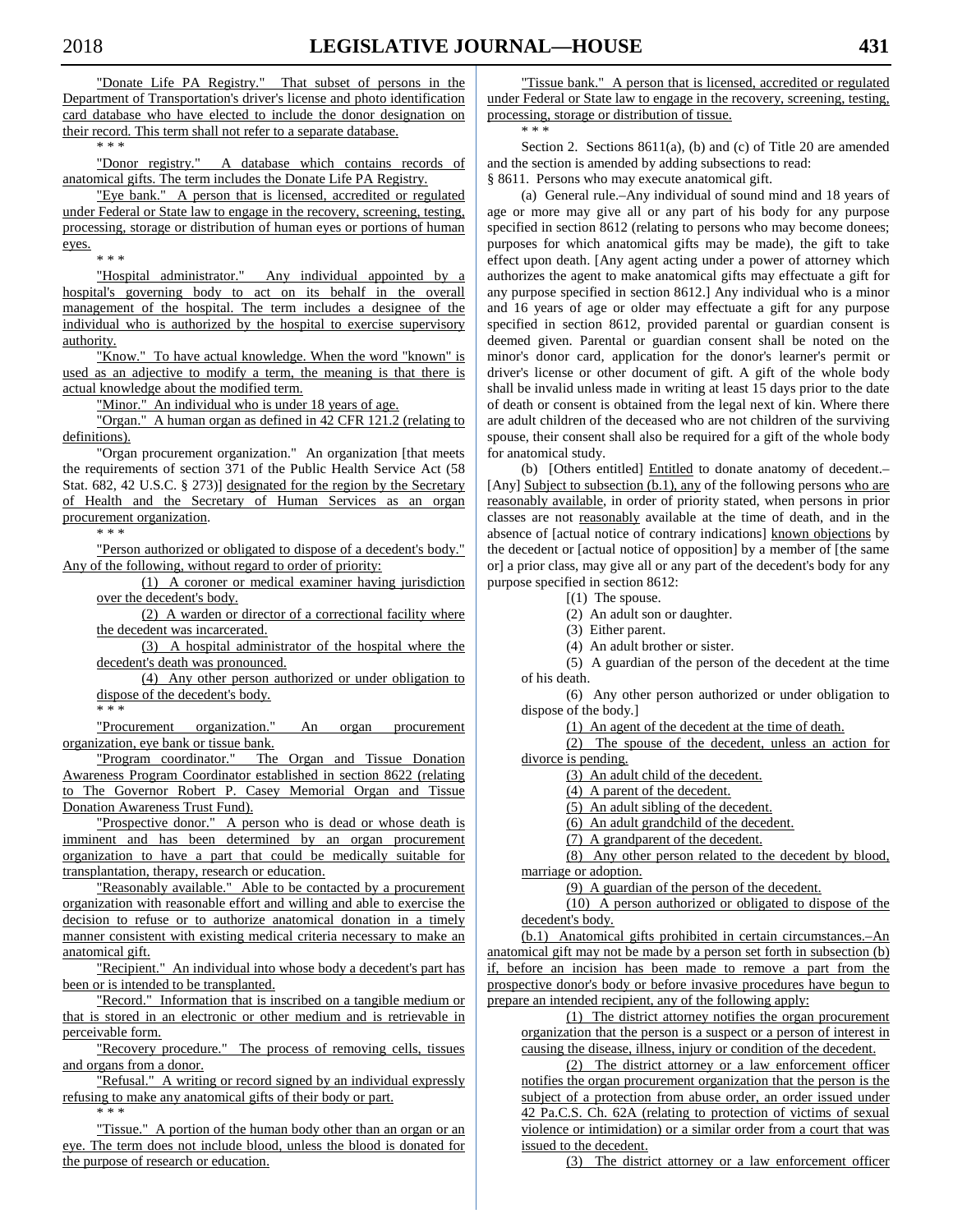notifies the organ procurement organization that the person has been arrested or detained in connection with the condition of the decedent.

(b.2) Documentation required.–The organ procurement organization shall document the steps taken to contact any of the persons in subsection (b). Such documentation shall be maintained by the organ procurement organization for a minimum of six years.

(b.3) No obligation to make gift.–A person described in subsection (b)(2), (3), (4), (5), (6), (7), (8), (9) or (10) may not have a legal obligation to consent to making a gift of the decedent's body or part of the body.

(c) Donee not to accept in certain cases.–[If the]

(1) The donee may not accept a gift under any of the following circumstances:

> (i) The donee [has actual notice of contrary indications] knows of an objection by the decedent [or].

(ii) The donee knows that a gift by a member of a class is opposed by a reasonably available member of [the same or] a prior class[, the donee shall not accept the gift].

(iii) The donee knows that a gift by a member of a class is opposed by at least 50% of the reasonably available members of the same class.

(2) The persons authorized by subsection (b) may make the gift after or immediately before death.

\* \* \*

Section 3. Section 8612 of Title 20 is amended to read:

§ 8612. Persons who may become donees; purposes for which anatomical gifts may be made.

[The following persons may become donees of gifts of bodies or parts thereof for any of the purposes stated:

(1) Any hospital, surgeon or physician for medical or dental education, research, advancement of medical or dental science, therapy or transplantation.

(2) Any accredited medical or dental school, college or university for education, research, advancement of medical or dental science or therapy.

(3) Any bank or storage facility for medical or dental education, research, advancement of medical or dental science, therapy or transplantation.

(4) Any specified individual for therapy or transplantation needed by him.

(5) The board.]

law.

(a) Donees.–An anatomical gift may be made to any of the following persons named in the document of gift:

(1) If for research or education, any of the following:

(i) A hospital.

(ii) An accredited medical school, dental school, college or university.

(iii) The board.

(iv) An organ procurement organization.

(v) Any other appropriate person as permitted by

(2) Subject to subsection (b), an individual designated by the person making the anatomical gift if the individual is the recipient of the part.

(3) An eye bank or tissue bank.

(4) An organ procurement organization.

(b) Directed donation.–If an anatomical gift to an individual under subsection (a)(2) cannot be transplanted into the individual, the part shall pass in accordance with subsection (c) if authorized by the person making the anatomical gift.

(c) Organ for transplant or therapy.–An anatomical gift of an organ for transplantation or therapy, other than an anatomical gift under subsection (a)(2), shall pass to the organ procurement organization.

(d) Default.–If the intended purpose or recipient of an anatomical gift is not known, the following shall apply:

(1) If the part is an eye, the gift shall pass to the appropriate eye bank.

(2) If the part is tissue, the gift shall pass to the appropriate tissue bank.

(3) If the part is an organ, the gift shall pass to the appropriate organ procurement organization.

(4) If the gift is of the decedent's entire body, the gift shall pass to the board.

(e) Multiple purposes.–If there is more than one purpose of an anatomical gift set forth in the document of gift but the purposes are not set forth in any priority, the gift shall be used for transplantation or therapy, if suitable and enumerated in the document of gift, and shall pass to the appropriate organ procurement organization. If the gift cannot be used for transplantation or therapy, the gift may be used for other lawful purposes enumerated in the document of gift.

(f) Unspecified purpose.–If an anatomical gift is made in a document of gift that does not name a person described in subsection (a) and does not identify the purpose of the gift, the gift may be used only for transplantation or therapy, and the gift shall pass in accordance with subsection (d).

(g) Effect of gift.–An anatomical gift of a part is neither a refusal to give another part nor a limitation on the making of an anatomical gift of another part or making an anatomical gift for another purpose at a later time by the donor or another person.

Section 4. Sections 8613(b), (d) and (e) and 8615 heading of Title 20 are amended and the sections are amended by adding subsections to read:

§ 8613. Manner of executing anatomical gifts. \* \* \*

(b) Gifts by other documents.–[A gift of all or part of the body under section 8611(a) may also be made by document other than a will.] An anatomical gift may be made by other document, including by authorizing a statement or symbol indicating that the donor has made an anatomical gift, which shall be recorded in a donor registry or on the donor's driver's license or identification card. The gift becomes effective upon the death of the donor. The document, which may be a card designed to be carried on the person, must be signed by the donor [in the presence of two witnesses who must sign the document in his presence]. If the donor is mentally competent to signify his desire to sign the document but is physically unable to do so, the document may be signed for him by another at his direction and in his presence in the presence of two witnesses who must sign the document in his presence. Delivery of the document of gift during the donor's lifetime is not necessary to make the gift valid. If an anatomical gift is indicated on a driver's license or an identification card, the anatomical gift is not invalidated by revocation, suspension, expiration or cancellation of:

(1) the driver's license under 75 Pa.C.S. Ch. 15 (relating

to licensing of drivers); or

(2) the identification card by the Department of Transportation.

\* \* \*

[(d) Designation of person to carry out procedures.– Notwithstanding section 8616(b) (relating to rights and duties at death), the donor may designate in his will, card or other document of gift the surgeon or physician to carry out the appropriate procedures. In the absence of a designation or if the designee is not available, the donee or other person authorized to accept the gift may employ or authorize any surgeon or physician for the purpose, or, in the case of a gift of eyes, he may employ or authorize a person who is a funeral director licensed by the State Board of Funeral Directors, an eye bank technician or medical student, if the person has successfully completed a course in eye enucleation approved by the State Board of Medical Education and Licensure, or an eye bank technician or medical student trained under a program in the sterile technique for eye enucleation approved by the State Board of Medical Education and Licensure to enucleate eyes for an eye bank for the gift after certification of death by a physician. A qualified funeral director, eye bank technician or medical student acting in accordance with the terms of this subsection shall not have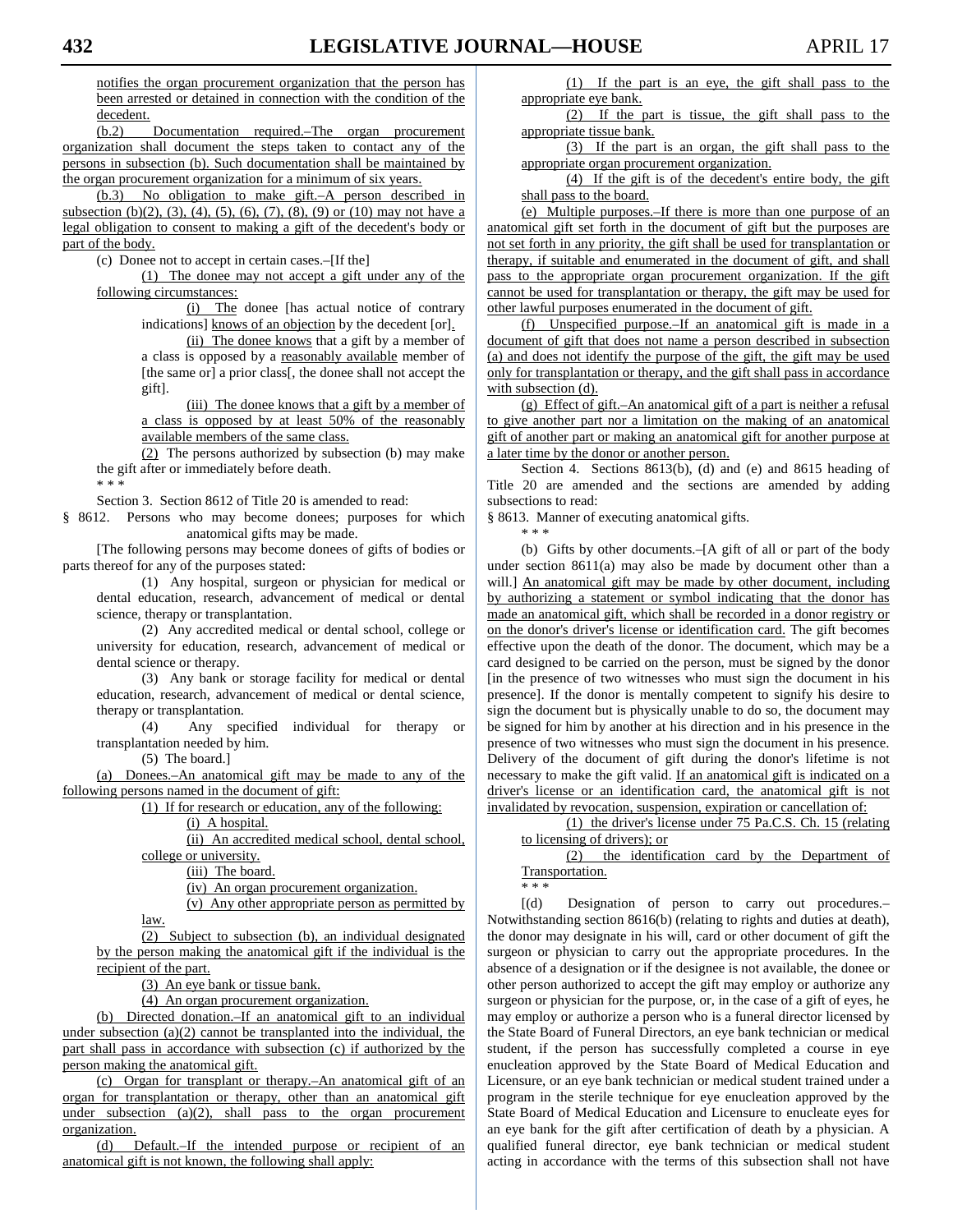any liability, civil or criminal, for the eye enucleation.]

(d.1) Reliance.–A person may rely on a document of gift or amendment thereto as being valid unless that person knows that it was not validly executed or was revoked.

(e) Consent not necessary.–[If a donor card, donor driver's license, living will, durable power of attorney or other document of gift evidencing a gift of organs or tissue has been executed,]

(1) Subject to paragraph (2), a donor's gift of all or any part of the individual's body, including a designation in a registry on a driver's license or identification card, donor card, advance health care directive, will or other document of gift, may not be revoked by the next-of-kin or other persons identified in section 8611(b). The consent of any person [designated in section 8611(b)] at the time of the donor's death or immediately thereafter is not necessary to render the gift valid and effective.

(2) An agent, only if expressly authorized in writing in a power of attorney, advance directive, health care power of attorney or other document to override the decedent's instructions on the making of an anatomical gift, may revoke the decedent's gift. \* \* \*

(g) Validity.–A document of gift is valid if executed in accordance with:

(1) this chapter;

or

(2) the law of the state or country where it was executed;

(3) the law of the state or country where, at the time of execution of the document of gift, the person making the anatomical gift:

(i) is domiciled; (ii) has a place of residence; or

(iii) is a citizen.

(h) Choice of law.–If a document of gift is valid under this section, the law of this Commonwealth governs interpretation of the document.

(i) Rights and protections for an individual with a disability.–

(1) An individual who is in need of an anatomical gift shall not be deemed ineligible to receive an anatomical gift solely because of the individual's physical or mental disability, except to the extent that the physical or mental disability has been found by a physician or surgeon following an individualized evaluation of the individual to be medically significant to the provision of the anatomical gift. If an individual has the necessary support system to assist the individual in complying with posttransplant medical requirements, an individual's inability to independently comply with the posttransplant medical requirements shall not be deemed to be medically significant.

(2) As used in this section, the term "disability" shall have the same meaning as in the Americans with Disabilities Act of 1990 (Public Law 101-336, 104 Stat. 327).

§ 8615. Amendment [or], revocation or refusal of gift. \* \* \*

(d) Revocation by other authorized person.–Subject to subsection (e), an anatomical gift by a person authorized under section 8611(b) (relating to persons who may execute anatomical gift) may be amended or revoked orally or in a record by that person or by a majority of the reasonably available members of a prior class.

(e) Effectiveness of revocation.–A revocation made under this chapter shall take effect if, before an incision has been made to remove a part from the donor's body or before invasive procedures have begun to prepare the recipient, the applicable organ procurement organization, transplant hospital or physician or technician knows of the revocation.

(f) Revocation not a refusal.–A revocation made under this chapter shall not be considered a known objection or refusal to make a gift of one's body or a part of one's body nor a prohibition against a person described in section 8611(b) making such gift.

(g) Refusal.–An individual's unrevoked refusal to make an anatomical gift of the individual's body or part bars all other persons from making an anatomical gift of the individual's body or part.

Section 5. Sections 8616(b), (c) and (d), 8617, 8619, 8621, 8622, 8623 and 8624 of Title 20 are amended to read:

§ 8616. Rights and duties at death.

\* \* \*

(b) Physicians.–The time of death shall be determined by a physician who tends the donor at his death or, if none, the physician who certifies the death. [The physician or person who certifies death or any of his professional partners or associates shall not participate in the procedures for removing or transplanting a part.]

(c) Certain liability limited.–[A] The following shall apply:

(1) Except as provided under paragraph (2), a person who acts in good faith in accordance with the terms of this subchapter or with the anatomical gift laws of another state or a foreign country [is not] shall not be liable for damages in any civil action or subject to prosecution in any criminal proceeding for [his] the person's act.

(2) The immunity from civil liability provided under paragraph (1) shall not extend to an act or omission resulting from gross negligence, recklessness or intentional misconduct of the person.

(3) Neither a person making an anatomical gift nor a donor's estate shall be liable for injury or damage that results from the making or use of the anatomical gift. In determining whether an anatomical gift has been made, amended or revoked under this chapter, a person may rely upon a representation of an individual listed under section 8611(b) regarding the individual's relationship to the donor or prospective donor unless the person knows that the representation is untrue.

(d) Law on autopsies applicable.–[The] Subject to sections 8617 (relating to requests for anatomical gifts) and 8626 (relating to facilitation of anatomical gift from decedent whose death is under investigation), the provisions of this subchapter are subject to the laws of this Commonwealth prescribing powers and duties with respect to autopsies. Notwithstanding 18 Pa.C.S. Ch. 91 (relating to criminal history record information), an organ procurement organization is authorized to obtain a copy of an autopsy report in a timely fashion upon request and payment of reasonable copying fees.

§ 8617. Requests for anatomical gifts.

[(a) Procedure.–On or before the occurrence of each death in an acute care general hospital, the hospital shall make contact with the regional organ procurement organization in order to determine the suitability for organ, tissue and eye donation for any purpose specified under this subchapter. This contact and the disposition shall be noted on the patient's medical record.

(b) Limitation.–If the hospital administrator or his designee has received actual notice of opposition from any of the persons named in section 8611(b) (relating to persons who may execute anatomical gift) and the decedent was not in possession of a validly executed donor card, the gift of all or any part of the decedent's body shall not be requested.

(c) Donor card.–Notwithstanding any provision of law to the contrary, the intent of a decedent to participate in an organ donor program as evidenced by the possession of a validly executed donor card, donor driver's license, living will, durable power of attorney or other document of gift shall not be revoked by any member of any of the classes specified in section 8611(b).

(d) Identification of potential donors.–Each acute care general hospital shall develop within one year of the date of final enactment of this section, with the concurrence of the hospital medical staff, a protocol for identifying potential organ and tissue donors. It shall require that, at or near the time of every individual death, all acute care general hospitals contact by telephone their regional organ procurement organization to determine suitability for organ, tissue and eye donation of the individual in question. The person designated by the acute care general hospital to contact the organ procurement organization shall have the following information available prior to making the contact:

(1) The patient's identifier number.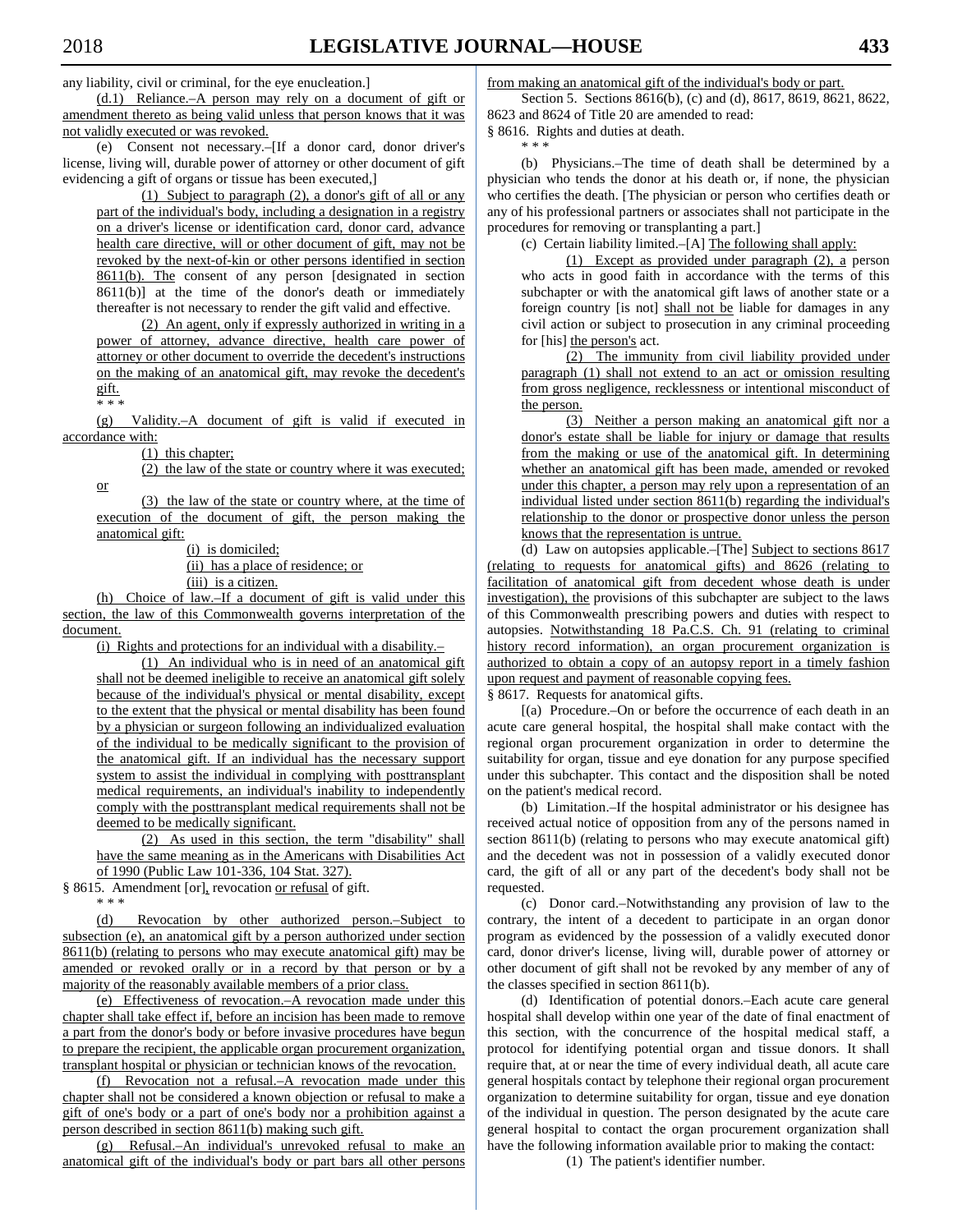- (2) The patient's age.
- (3) The cause of death.
- (4) Any past medical history available.

The organ procurement organization, in consultation with the patient's attending physician or his designee, shall determine the suitability for donation. If the organ procurement organization in consultation with the patient's attending physician or his designee determines that donation is not appropriate based on established medical criteria, this shall be noted by hospital personnel on the patient's record, and no further action is necessary. If the organ procurement organization in consultation with the patient's attending physician or his designee determines that the patient is a suitable candidate for anatomical donation, the acute care general hospital shall initiate a request by informing the persons and following the procedure designated under section 8611(b) of the option to donate organs, tissues or eyes. The person initiating the request shall be an organ procurement organization representative or a designated requestor. The organ procurement organization representative or designated requestor shall ask persons pursuant to section 8611(b) whether the deceased was an organ donor. If the person designated under section 8611(b) does not know, then this person shall be informed of the option to donate organs and tissues. The protocol shall encourage discretion and sensitivity to family circumstances in all discussions regarding donations of tissue or organs. The protocol shall take into account the deceased individual's religious beliefs or nonsuitability for organ and tissue donation.

(e) Tissue procurement.–

(1) The first priority use for all tissue shall be transplantation.

(2) Upon Department of Health approval of guidelines pursuant to subsection  $(f)(1)(ii)$ , all acute care general hospitals shall select at least one tissue procurement provider. A hospital shall notify the regional organ procurement organization of its choice of tissue procurement providers. If a hospital chooses more than one tissue procurement provider, it may specify a rotation of referrals by the organ procurement organization to the designated tissue procurement providers.

(3) Until the Department of Health has approved guidelines pursuant to subsection  $(f)(1)(ii)$ , tissue referrals at each hospital shall be rotated in a proportion equal to the average rate of donors recovered among the tissue procurement providers at that hospital during the two-year period ending August 31, 1994.

(4) The regional organ procurement organization, with the assistance of tissue procurement providers, shall submit an annual report to the General Assembly on the following:

(i) The number of tissue donors.

(ii) The number of tissue procurements for transplantation.<br>(iii)

The number of tissue procurements recovered for research by each tissue procurement provider operating in this Commonwealth.

(f) Guidelines.–

(1) The Department of Health, in consultation with organ procurement organizations, tissue procurement providers and the Hospital Association of Pennsylvania, donor recipients and family appointed pursuant to section 8622(c)(3) (relating to The Governor Robert P. Casey Memorial Organ and Tissue Donation Awareness Trust Fund) shall, within six months of the effective date of this chapter, do all of the following:

> (i) Establish guidelines regarding efficient procedures facilitating the delivery of anatomical gift donations from receiving hospitals to procurement providers.

> (ii) Develop guidelines to assist hospitals in the selection and designation of tissue procurement providers.

(2) Each organ procurement organization and each tissue procurement provider operating within this Commonwealth shall,

within six months of the effective date of this chapter, file with the Department of Health, for public review, its operating protocols.]

(a) Procedure.–

(1) A hospital located in this Commonwealth shall notify the applicable designated organ procurement organization or a third party designated by that organization of an individual whose death is imminent or who has died in the hospital. Notification shall be made in a timely manner to ensure that examination, evaluation and ascertainment of donor status as set forth in subsection (d) may be completed within a time frame compatible with the donation of organs and tissues for transplant. The notification shall be made without regard to whether the person has executed an advance directive for health care.

(2) The following shall apply to coroners and medical examiners:

> (i) Except as set forth in subparagraph (ii), a coroner or medical examiner shall notify the applicable designated organ procurement organization of a person's death in accordance with a mutually agreed-upon protocol. Notification shall be made in a timely manner to ensure that examination, evaluation and ascertainment of donor status as set forth in subsection (d) can be completed within a time frame compatible with the recovery of tissues for transplant.

> (ii) Notification under this paragraph shall not be made if:

> > (A) the decedent was admitted to the hospital at or around the time of death; or

> > (B) the notification to the coroner or medical examiner occurred more than 18 hours following the estimated time of the decedent's death.

(b) Referrals.–If an organ procurement organization receives a referral of an individual whose death is imminent or who has died, the organ procurement organization shall make a reasonable search of the records of the Donate Life PA Registry or the applicable State donor registry that it knows exists for the geographic area in which the individual resided or resides in order to ascertain whether the individual has made an anatomical gift.

(c) Document of gift.–

(1) If the referred patient has a document of gift, including registration with the Donate Life PA Registry, the procurement organization representative or the designated requestor shall attempt to notify a person listed in section 8611(b) (relating to persons who may execute anatomical gift) of the gift.

(2) If no document of gift is known to the procurement organization representative or the designated requestor, one of these two individuals shall ask the persons listed in section 8611(b) whether the decedent had a validly executed document of gift. If there is no evidence of an anatomical gift by the decedent, the procurement organization representative or the designated requestor shall notify a person listed in section 8611(b) of the option to donate organs and tissues. The notification shall be performed in accordance with a protocol that encourages discretion and sensitivity to family circumstances in all discussions regarding donations of tissue or organs. The protocol shall take into account the decedent's religious beliefs or nonsuitability for organ and tissue donation.

(3) The hospital administrator or that person's designated representative shall indicate in the medical record of the decedent and the following information shall be communicated by the hospital administrator or a designee to the organ procurement organization:

(i) whether or not a document of gift is known to exist or whether a gift was made;

(ii) if a gift was made, the name of the person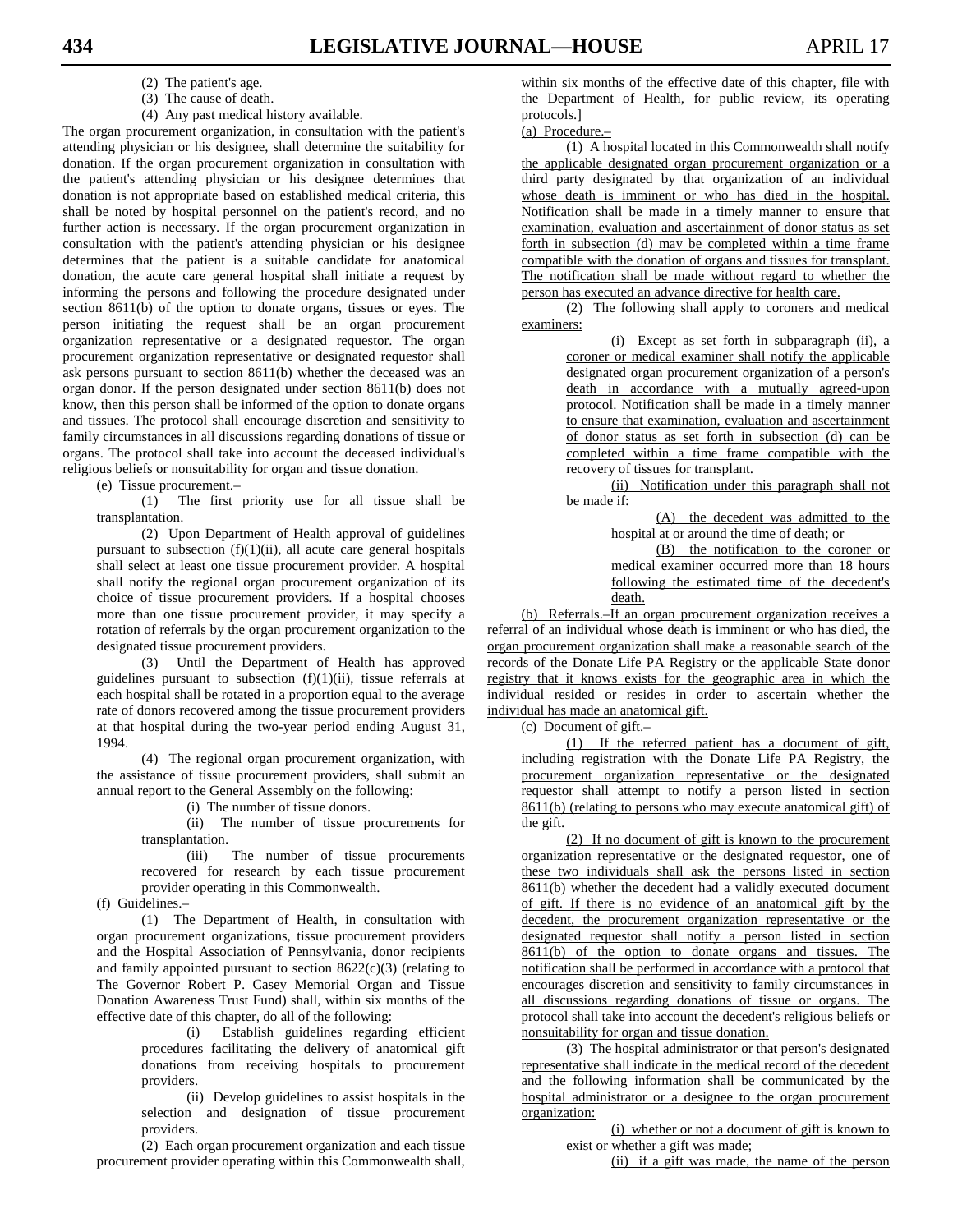granting the gift and that person's relationship to the decedent; and

(iii) whether the decedent executed an advance directive, a living will, a power of attorney, a health care power of attorney or another document, including a donot-resuscitate order, evidencing an intention to limit, withdraw or withhold life-sustaining measures. The hospital administrator or the decedent's representative shall:

> (A) Make a notation in the decedent's medical record whether the decedent indicated in a living will, power of attorney, health care power of attorney, will or other document evidencing an intention to either limit the anatomical gifts of the decedent or to deny making or refusing to make an anatomical gift.

> (B) Indicate in the decedent's medical record if the decedent amended or revoked an anatomical gift.

(d) Testing.–

(1) This subsection shall apply if:

(i) a hospital refers an individual who is dead or whose death is imminent to an organ procurement organization;

(ii) the organ procurement organization determines, based upon a medical record review, that the individual may be a prospective donor; and

(iii) the decedent has not refused to make a gift under section 8613 (relating to manner of executing anatomical gifts).

(2) If the requirements of paragraph (1) are met, the following shall apply:

(i) The organ procurement organization may conduct a blood or tissue test or minimally invasive examination which is reasonably necessary to evaluate the medical suitability of a part that is or may be the subject of an anatomical gift. Specific consent to testing or examination under this subparagraph shall not be required. The results of tests and examinations under this subparagraph shall be used or disclosed only:

> (A) to evaluate medical suitability for donation and to facilitate the donation process; and

(B) as required or permitted by law.

(ii) The hospital may not withdraw or withhold any measures which are necessary to maintain the medical suitability of the part until the organ procurement organization has:

> (A) had the opportunity to advise the applicable persons as set forth in section 8611(b) of the option to make an anatomical gift and has received or been denied authorization to proceed with recovery of the part; or

(B) has ascertained that the individual made a gift or expressed a known objection to making a gift.

(e) Testing after death.–After a donor's death, a person to whom an anatomical gift may pass under section 8612 (relating to persons who may become donees; purposes for which anatomical gifts may be made) may conduct a test or examination which is reasonably necessary to evaluate the medical suitability of the body or part for its intended purpose.

(f) Scope.–An examination conducted under this section may include copying of records necessary to determine the medical suitability of the body or part. This subsection includes medical, dental and other health-related records.

(f.1) Recipients.–

(1) Subject to the provisions of this chapter, the rights of

the person to whom a part passes under section 8612 shall be superior to the rights of all others with respect to the part. The person may accept or reject an anatomical gift in whole or in part.

(2) Subject to the terms of the document of gift and this chapter, a person that accepts an anatomical gift of an entire body may allow embalming, burial or cremation and the use of remains in a funeral service. If the gift is of a part, the person to whom the part passes under section 8612, upon the death of the donor and before embalming, burial or cremation, shall cause the part to be removed without unnecessary mutilation.

(3) An organ procurement organization and other people involved in the organ donation process shall limit the testing and examination of the prospective donor authorized under this section to comply with any limitation expressed by the individual with respect to the part of the body to donate.

(f.2) Physicians.–

(1) Neither the physician who attends the decedent at death nor the physician who determines the time of the decedent's death may participate in the procedures for removing or transplanting a part from the decedent.

(2) Subject to paragraph (1), a physician or technician may remove a donated part from the body of a donor that the physician or technician is qualified to remove.

(f.3) Coordination of procurement and use.–

(1) A hospital shall enter into agreements or affiliations with organ procurement organizations for coordination of procurement and use of anatomical gifts.

(2) A person, including a coroner or medical examiner, that seeks to facilitate the making of an anatomical gift for the purposes of transplantation or therapy from a decedent who was not a hospital patient at the time of death shall notify the applicable designated organ procurement organization at or around the time of the person's death in order to allow that organization to evaluate the potential donation and, if applicable, coordinate the donation process.

(g) Death record review.–

(1) The Department of Health shall make annual death record reviews at acute care general hospitals to determine their compliance with subsection (d).

(2) To conduct a review of an acute care general hospital, the following apply:

> (i) The [Department of Health] department shall select to carry out the review the Commonwealthlicensed organ procurement organization designated by the [Health Care Financing Administration] Centers for Medicare and Medicaid Services for the region within which the acute care general hospital is located. For an organ procurement organization to be selected under this subparagraph, the organization must not operate nor have an ownership interest in an entity which provides all of the functions of a tissue procurement provider.

> (ii) If there is no valid selection under subparagraph (i) or if the organization selected under subparagraph (i) is unwilling to carry out the review, the department shall select to carry out the review any other Commonwealth-licensed organ procurement organization. For an organ procurement organization to be selected under this subparagraph, the organization must not operate nor have an ownership interest in an entity which provides all of the functions of a tissue procurement provider.

> (iii) If there is no valid selection under subparagraph (ii) or if the organization selected under subparagraph (ii) is unwilling to carry out the review, the department shall carry out the review using trained department personnel.

> (3) There shall be no cost assessed against a hospital for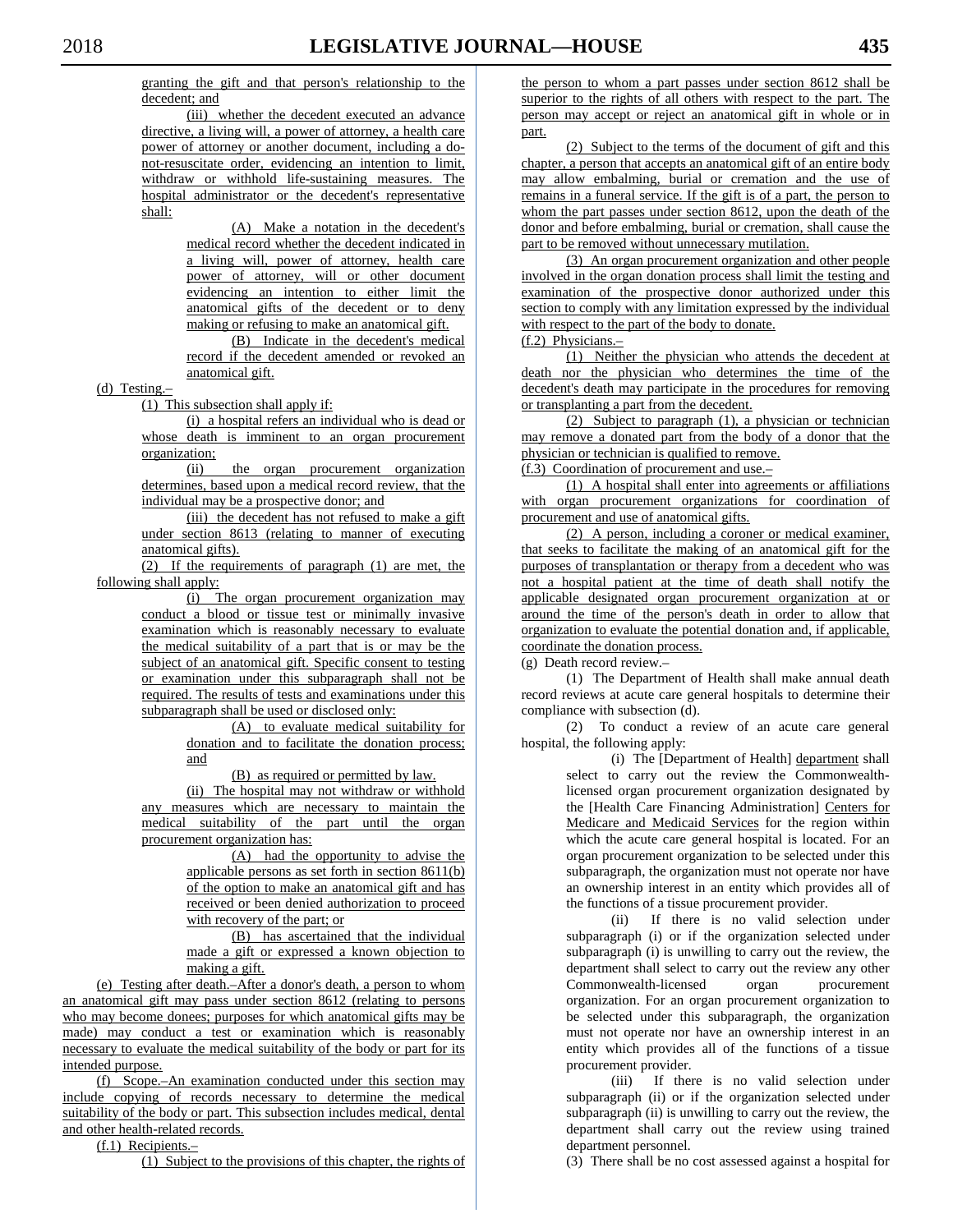a review under this subsection.

(4) If the department finds, on the basis of a review under this subsection, that a hospital is not in compliance with subsection (d), the department may impose an administrative fine of up to \$500 for each instance of noncompliance. A fine under this paragraph is subject to 2 Pa.C.S. Ch. 5 Subch. A (relating to practice and procedure of Commonwealth agencies) and Ch. 7 Subch. A (relating to judicial review of Commonwealth agency action). Fines collected under this paragraph shall be deposited into the fund.

(5) An organ procurement organization may, upon request and payment of associated fees, obtain certified copies of death records of a donor from the Division of Vital Records of the department.

(h) Definitions.–As used in this section, the following words and phrases shall have the meanings given to them in this subsection:

"Designated requestor." A hospital employee completing a course offered by [an] a designated organ procurement organization on how to approach potential donor families and request organ or tissue donation.

"Noncompliance." Any failure on the part of a hospital to contact an organ procurement organization as required under subsection (d).

§ 8619. Use of driver's license or identification card to indicate organ or tissue donation.

(a) General rule.–The Department of Transportation shall redesign the driver's license and identification card application system to process requests for information regarding consent of the individual to organ or tissue donation. The following question shall be asked on both the application for a driver's license or identification card and on the organ donor designation at a photo center:

Pennsylvania strongly supports organ and tissue donation because of its life-saving and life-enhancing opportunities.

Do you wish to have the organ donor designation printed on your driver's license?

Only an affirmative response of an individual shall be noted on the front of the driver's license or identification card and shall clearly indicate the individual's intent to donate his organs or tissue. [A notation on an individual's driver's license or identification card that he intends to donate his organs or tissue is deemed sufficient to satisfy all requirements for consent to organ or tissue donation.] The department shall record and store all donor designations in the Donate Life PA Registry. Subject to a decedent's wishes as expressed in a document listed under sections 8613(e)(2) (relating to manner of executing anatomical gifts) and  $8617(c)(3)(iii)$  (relating to requests for anatomical gifts), a notation on an individual's driver's license or identification card that the individual intends to donate the individual's organs or tissue or the recorded and stored designation in the Donate Life PA Registry is deemed sufficient to satisfy all requirements for consent to organ or tissue donation. The recorded and stored designation is not a public record subject to disclosure as defined in section 102 of the act of February 14, 2008 (P.L.6, No.3), known as the Right-to-Know Law. Authorization for donation of vascularized composite allografts, including face and hand transplants, shall be subject to the requirements set forth in Federal law, regulations and standards.

(b) Electronic access.–The organ procurement organizations designated by the Federal Government in the Commonwealth of Pennsylvania as part of the nationwide organ procurement network [may] shall be given 24-hour-a-day electronic access to information necessary to confirm an individual's organ donor status through the Department of Transportation's driver licensing database. Necessary information shall include the individual's name, address, date of birth, driver's license number and organ donor status. Notwithstanding 75 Pa.C.S. § 6114 (relating to limitation on sale, publication and disclosure of records), the Department of Transportation is authorized to provide the organ procurement organizations, after a written agreement between the Department of Transportation and the organ

procurement organizations is first obtained, with the foregoing information. The organ procurement organization shall not use such information for any purpose other than to confirm an individual's organ donor status at or near or after an individual's death. The organ procurement organizations shall not be assessed the fee for such information prescribed by 75 Pa.C.S. § 1955(a) (relating to information concerning drivers and vehicles).

§ 8621. The Governor Robert P. Casey Memorial Organ and Tissue Donation Awareness Trust Fund contributions.

(a) Driver's license.–

(1) Beginning as soon as practicable, but no later than [January 1, 1995] 10 months after the effective date of this paragraph, the Department of Transportation shall provide an applicant for an original or renewal driver's license or identification card the opportunity to make a contribution of [\$1] \$3 to the fund. The contribution shall be added to the regular fee for an original or renewal driver's license or identification card. One contribution may be made for each issuance or renewal of a license or identification card. Contributions shall be used exclusively for the purposes set out in section 8622 (relating to The Governor Robert P. Casey Memorial Organ and Tissue Donation Awareness Trust Fund).

(2) The Department of Transportation shall monthly determine the total amount designated under this section and shall report that amount to the State Treasurer, who shall transfer that amount to The Governor Robert P. Casey Memorial Organ and Tissue Donation Awareness Trust Fund.

(3) The Governor Robert P. Casey Memorial Organ and Tissue Donation Awareness Trust Fund shall reimburse the Department of Transportation for the costs incurred in the initial development and implementation of the contribution program, as well as any additional costs that may arise from changes that are agreed to by both the Department of Transportation and the advisory committee.

(b) Vehicle registration.–[The]

(1) Beginning as soon as practicable, but no later than 10 months after the effective date of this paragraph, the Department of Transportation shall provide an applicant for a renewal vehicle registration the opportunity to make a contribution of [\$1] \$3 to The Governor Robert P. Casey Memorial Organ and Tissue Donation Awareness Trust Fund. The contribution shall be added to the regular fee for a renewal of a vehicle registration. One contribution may be made for each renewal vehicle registration. Contributions shall be used exclusively for the purposes described in section 8622.

(2) The Department of Transportation shall monthly determine the total amount designated under this section and shall report that amount to the State Treasurer, who shall transfer that amount to The Governor Robert P. Casey Memorial Organ and Tissue Donation Awareness Trust Fund.

(3) The Governor Robert P. Casey Memorial Organ and Tissue Donation Awareness Trust Fund shall reimburse the [department for the initial costs incurred in the development and implementation of the contribution program under this subsection.] Department of Transportation for the costs incurred in the initial development and implementation of the contribution program, as well as any additional costs that may arise from changes that are agreed to by both the Department of Transportation and the advisory committee.

(4) The General Fund shall reimburse the Department of Transportation for the actual annual operating costs of the program for vehicle registrations as described in this subsection. [subject to the following limits: For the first fiscal year during which this subsection is effective, the General Fund shall reimburse the Department of Transportation for the actual operating costs of the program in this subsection up to a maximum of \$100,000. For each fiscal year thereafter, the General Fund shall reimburse the Department of Transportation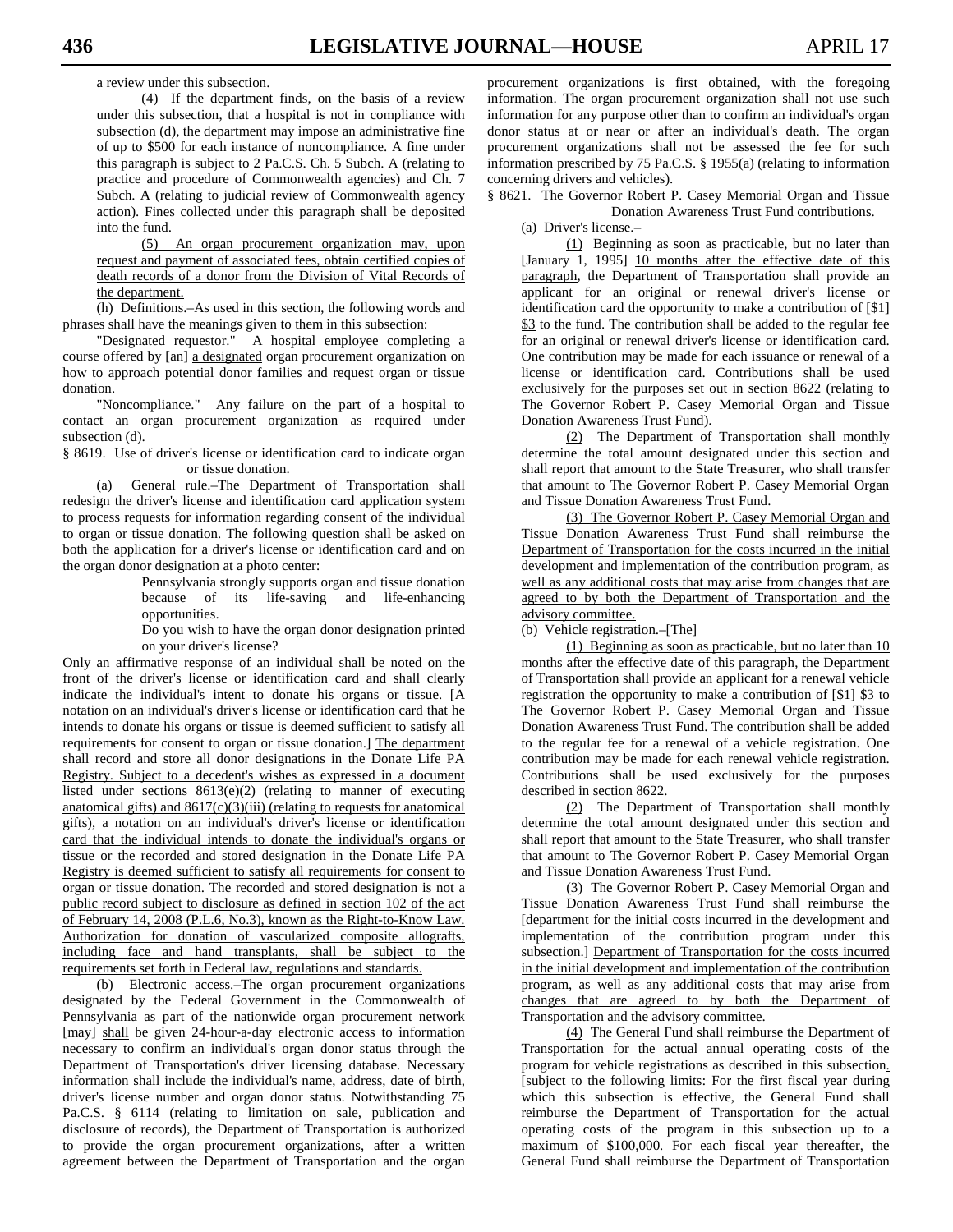for the actual operating costs of the program in this subsection in an amount not to exceed the prior year's actual operating costs on a full fiscal year basis plus 3%. The amounts approved by the Governor as necessary are hereby appropriated from the General Fund for this purpose.]

(c) Internet website.–The following shall become effective within one year of the effective date of this subsection:

(1) The official publicly accessible Internet website of the Department of Transportation shall provide links through which persons may electronically make voluntary contributions of at least \$1 to the fund. At a minimum, the links shall be provided in accordance with subsection (a)(1) and subsection  $(b)(1)$ .

(2) The Department of Health shall provide detailed information on its official publicly accessible Internet website, written in nonlegal terms, in both English and Spanish, about organ donation, including:

(i) The laws of this Commonwealth.

(ii) The risks and benefits of organ donation.

(iii) The laws of this Commonwealth regarding living wills, advance directives, do-not-resuscitate orders and other documents which can be used to provide, limit or deny making an anatomical donation.

(iv) A description regarding:

(A) the procedure used by hospitals and organ procurement organizations to ask family members if the decedent will be an organ donor;

(B) if the decedent may be or is an organ donor, the types of tests that will be performed on the decedent and the procedure used to harvest organs, tissues and eyes, including any differences in the procedure used to harvest organs; and

(C) brain death and cardiac death.

(v) A statement that a person may consult with the person's physician or attorney before making the decision to make an anatomical gift.

(vi) A statement indicating that if the person intends to withhold or withdraw life-sustaining measures through an advance directive, living will or other document, such choices for their end-of-life care may be incompatible with organ donation.

(3) The Department of Health shall provide the material listed in paragraph (2) in written form, in both English and Spanish, at all driver's license centers across this Commonwealth. Additionally, the department shall provide such materials upon request, including the request of another agency of the Commonwealth.

§ 8622. The Governor Robert P. Casey Memorial Organ and Tissue Donation Awareness Trust Fund.

(a) Establishment.–All contributions received by the Department of Transportation under section 8621 (relating to The Governor Robert P. Casey Memorial Organ and Tissue Donation Awareness Trust Fund contributions) [and the Department of Revenue under section 8618 (relating to voluntary contribution system)] and the Department of Health under section 8617 (relating to requests for anatomical gifts) shall be deposited into a special fund in the State Treasury to be known as The Governor Robert P. Casey Memorial Organ and Tissue Donation Awareness Trust Fund, which is hereby established.

(b) Appropriation.–All moneys deposited in the fund and interest which accrues from those funds are appropriated on a continuing basis subject to the approval of the Governor to compensate the Department of Transportation, the Department of Health and the Department of Revenue for actual costs related to implementation of this chapter, including all costs of the Organ and Tissue Donation Advisory Committee created in subsection  $[(c)]$   $(c,1)$ . Any remaining funds are appropriated subject to the approval of the Governor for the following purposes:

(1) [10%] Ten percent of the total fund may be expended annually by the Department of Health for reasonable hospital and other medical expenses, funeral expenses and incidental expenses incurred by the donor or donor's family in connection with making [a vital organ donation] an organ or tissue donation, along with programming, to provide support services to organ and tissue donors and their families, such as bereavement counseling services. Such expenditures shall not exceed \$3,000 per donor and shall only be made directly to the funeral home, hospital or other service provider related to the donation. No part of the fund shall be transferred directly to the donor's family, next of kin or estate. The advisory committee shall develop procedures, including the development of a pilot program, necessary for effectuating the purposes of this paragraph.

(2) [50%] Fifty percent may be expended for grants to certified organ procurement organizations for the development and implementation of organ donation awareness programs in this Commonwealth. The Department of Health shall develop and administer this grant program, which is hereby established.

(3) [15%] Fifteen percent may be expended by the Department of Health, in cooperation with certified organ procurement organizations, for the Project-Make-A-Choice program, which shall include information pamphlets designed by the Department of Health relating to organ donor awareness and the laws regarding organ donation, public information and public education about contributing to the fund when obtaining or renewing a driver's license and when completing a State individual income tax return form. The Project-Make-A-Choice program shall also provide the web address and a link for the Department of Health's publicly accessible Internet website under section 8621(c)(2) (relating to The Governor Robert P. Casey Memorial Organ and Tissue Donation Awareness Trust Fund contributions) and a statement that detailed information about organ donation can be found on the Department of Health's publicly accessible Internet website.

(4) [25%] Twenty-five percent may be expended by the Department of Education for the implementation of organ donation awareness programs in the secondary schools in this Commonwealth.

[(c) Advisory committee.–The Organ Donation Advisory Committee is hereby established, with membership as follows:

(1) Two representatives of organ procurement organizations.

(2) Two representatives of tissue procurement providers.

(3) Six members representative of organ, tissue and eye recipients, families of recipients and families of donors.

(4) Three representatives of acute care hospitals.

(5) One representative of the Department of Health.

(6) One representative of eye banks.

All members shall be appointed by the Governor. Appointments shall be made in a manner that provides representation of the northwest, north central, northeast, southwest, south central and southeast regions of this Commonwealth. Members shall serve five-year terms. The Governor may reappoint advisory committee members for successive terms. Members of the advisory committee shall remain in office until a successor is appointed and qualified. If vacancies occur prior to completion of a term, the Governor shall appoint another member in accordance with this subsection to fill the unexpired term. The advisory committee shall meet at least biannually to review progress in the area of organ and tissue donation in this Commonwealth, recommend education and awareness training programs, recommend priorities in expenditures from the fund and advise the Secretary of Health on matters relating to administration of the fund. The advisory committee shall recommend legislation as it deems necessary to fulfill the purposes of this chapter. The advisory committee shall submit a report concerning its activities and progress to the General Assembly within 30 days prior to the expiration of each legislative session. The Department of Health shall reimburse members of the advisory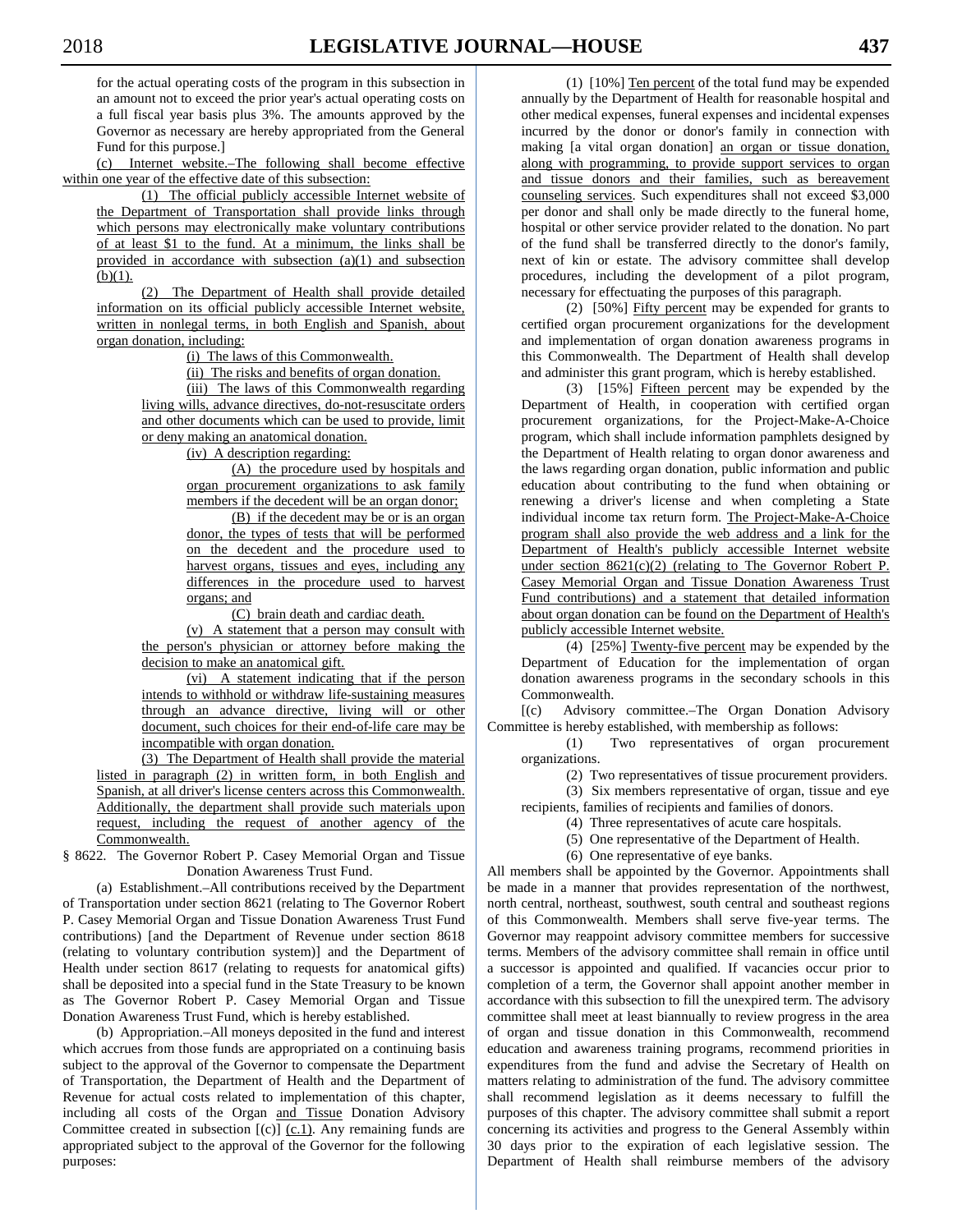committee for all necessary and reasonable travel and other expenses incurred in the performance of their duties under this section.]

(c.1) Advisory committee.– (1) The Organ and Tissue Donation Advisory Committee is established. Each member shall be appointed by the Governor. Membership shall be as follows:

(i) The Secretary of Education or a designee.

(ii) The Secretary of Health or a designee.

(iii) The Secretary of Transportation or a designee

(iv) The Secretary of the Commonwealth or a designee.

(v) One representative from each designated organ procurement organization.

(vi) Two representatives of tissue procurement providers.

(vii) Six members representative of:

(A) organ, tissue and eye recipients;

(B) families of recipients;

(C) donors; and

(D) families of donors.

(viii) Two representatives of acute care hospitals which are:

(A) licensed in this Commonwealth; and (B) members of the Statewide association representing the interests of hospitals

throughout this Commonwealth.

(ix) One representative of eye banks.

(x) One representative of community health organizations.

(xi) One elected county coroner of this Commonwealth.

(2) A member under paragraph  $(1)(i)$ ,  $(ii)$ ,  $(iii)$  and  $(iv)$ shall serve ex officio.

(3) For a member under paragraph  $(1)(v)$ ,  $(vi)$ ,  $(vii)$ , (viii),  $(ix)$ ,  $(x)$  and  $(xi)$ , the following apply:

(i) Members shall be appointed in a manner which reflects geographic diversity. Input on the selection of the representatives under paragraph  $(1)(viii)$ shall be sought from the Statewide association referred to in paragraph  $(1)(viii)(B)$ .

(ii) The members shall serve five-year terms.

(iii) The Governor may reappoint an advisory committee member for successive terms.

(iv) A member shall remain in office until a successor is appointed and qualified.

(v) If a vacancy occurs prior to completion of a term, the Governor shall appoint a member to fill the unexpired term in the same manner as the vacating member was appointed.

(4) The advisory committee shall meet at least biannually to do all of the following:

> (i) Review progress in the area of organ and tissue donation in this Commonwealth.

> (ii) Recommend education and awareness training programs.

> (iii) Recommend priorities in expenditures from the fund.

> (iv) Advise the Secretary of Health on matters relating to administration of the fund.

> (v) Recommend legislation as necessary to fulfill the purposes of this chapter.

(5) The advisory committee shall submit a report concerning its activities and progress to the Secretary of the Senate and the Chief Clerk of the House of Representatives by October 31 of each even-numbered year. A final written report under this section shall be adopted at a public meeting. The report shall be a public record under the act of February 14, 2008 (P.L.6, No.3), known as the Right-to-Know Law.

(6) The Department of Health shall reimburse members of the advisory committee only for necessary and reasonable travel and other expenses incurred in the performance of their duties under this subsection.

(d) Reports.–The Department of Health, the Department of Transportation and the Department of Education shall submit an annual report to the General Assembly on expenditures of fund moneys and any progress made in [reducing the number of potential donors who were not identified] increasing the number of donor designations.

[(e) Definition.–As used in this section, the term "vital organ" means a heart, lung, liver, kidney, pancreas, small bowel, large bowel or stomach for the purpose of transplantation.]

(f) Lead Commonwealth agency.–

(1) The Department of Health shall be the lead Commonwealth agency responsible for promoting organ and tissue donation in this Commonwealth and shall coordinate activities among other collaborating Commonwealth agencies.

(2) Within the Department of Health there is established a full-time position of Organ and Tissue Donation Awareness Program Coordinator. The following shall apply:

(i) The Department of Health shall be reimbursed by The Governor Robert P. Casey Memorial Organ and Tissue Donation Awareness Trust Fund for the actual cost of the program coordinator position.

(ii) The program coordinator has the following powers and duties:

(A) Assist in administration of the fund.

(B) Serve as a full-time liaison to the advisory committee and assist the advisory committee in program development, projects, funding proposals and priorities.

(C) Serve as liaison with other Commonwealth agencies. This clause shall include working with the Department of Transportation to ensure that driver's license centers promote organ and tissue donation and comply with agreed-upon arrangements to display information and materials.

(D) Assist designated organ procurement organizations in their collaborations with other Commonwealth agencies.

(E) Provide input to designated organ procurement organizations regarding training of individuals performing notifications under section 8617(c). Such training shall encourage discretion and sensitivity to family circumstances and the circumstances of the potential donor's death in all discussions regarding donations of tissue or organs and take into account the potential donor's religious beliefs or donor's religious beliefs or nonsuitability for organ and tissue donation.

(F) Assist in resolving issues that may arise in hospitals in this Commonwealth

regarding donation.

§ 8623. Confidentiality requirement.

[The identity of the donor and of the recipient may not be communicated unless expressly authorized by the recipient and next of kin of the decedent.]

(a) General rule.–Except as provided in subsection (b), no procurement organization may divulge any individually identifiable information acquired in the course of performing its responsibilities under this chapter except for the purposes of facilitating organ, eye or tissue donation and transplantation or as otherwise required under applicable laws.

(b) Donors and recipients.–A procurement organization may communicate individually identifiable information of the donor and recipient if expressly authorized by: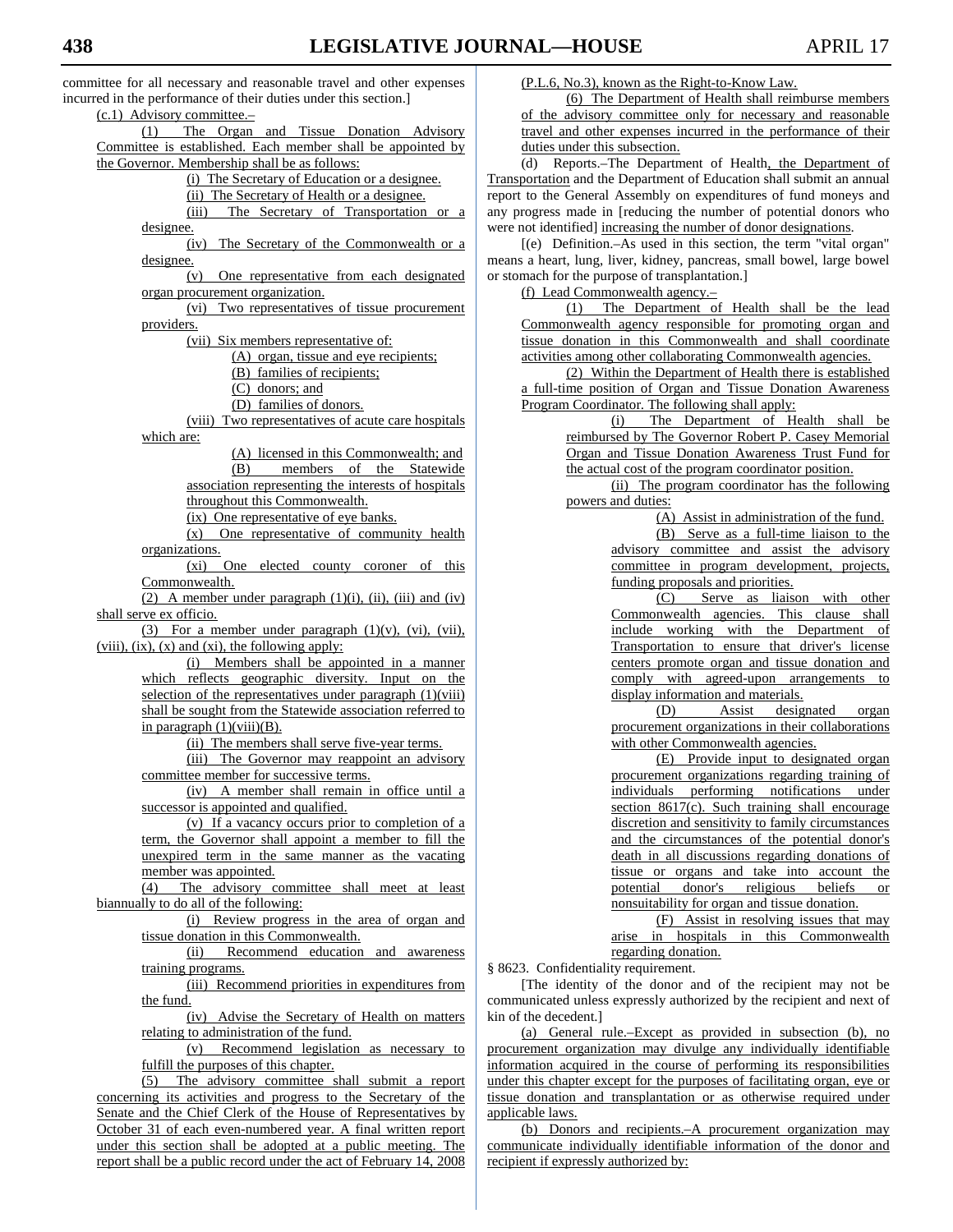(1) the recipient; and

(2) if the donor is alive, the donor, or if the donor is deceased, the next of kin of the donor.

§ 8624. Prohibited activities.

[(a) Affiliates.–No organ procurement organization selected by the Department of Health under section 8617(g) (relating to requests for anatomical gifts) to conduct annual death reviews may use that review authority or any powers or privileges granted thereby to coerce or attempt to coerce a hospital to select the organization or any tissue procurement provider contractually affiliated with the organization as a designated tissue procurement provider under section 8617(e).

(b) Unfair acts.–No organ procurement organization or tissue procurement provider may disparage the services or business of other procurement providers by false or misleading representations of fact, engage in any other fraudulent conduct to influence the selection by a hospital of a qualified tissue procurement provider nor engage in unlawful competition or discrimination. This subsection is not intended to restrict or preclude any organ procurement organization or tissue procurement provider from marketing or promoting its services in the normal course of business.]

(c) Procurement organizations.–

(1) A procurement organization shall not do any of the following:

> (i) Disparage the services or business of another procurement organization by false or misleading representations of fact.

> (ii) Engage in fraudulent conduct to influence the selection by a hospital of a tissue bank or eye bank.

> (iii) Engage in unlawful competition or discrimination.

(2) This subsection is not intended to restrict or preclude an organ procurement organization from marketing or promoting its services in the normal course of business.

(d) Funeral establishments.–

(1) Except as set forth in paragraph (2), a funeral director or a funeral establishment shall not:

(i) remove body parts from a corpse;

(ii) permit others to remove body parts from a corpse; or

(iii) use funeral establishment facilities to remove body parts from a corpse.

(2) Paragraph (1) shall not apply as follows:

(i) Removal is permissible if it is:

(A) necessary to perform embalming or other services in preparation for burial or cremation; and

(B) authorized in writing by a family member, guardian or other person responsible for disposition of the body.

(ii) Notwithstanding any other provision of law, if a donation is authorized under this chapter, a designated organ procurement organization and a Pennsylvania nonprofit eye bank accredited by the Eye Bank Association of America may recover donated ocular tissue, including the whole eye, cornea and sclera, and associated blood specimens at a funeral establishment.

(3) If a funeral director is notified by a person authorized to make donations under this chapter that the person wishes to donate body parts from a corpse within the funeral director's custody, the funeral director shall immediately notify the organ procurement organization designated to serve that region. Section 6. Title 20 is amended by adding sections to read:

§ 8625. Promotion of organ and tissue donation; Donate Life PA Registry established.

(a) Promotion.–The Department of Transportation shall ensure access by residents of this Commonwealth to an Internet-based interface which promotes organ and tissue donation and enables

residents 18 years of age or older who hold a Pennsylvania driver's license or identification card to register as donors and have that designation immediately integrated into the current database maintained by the Department of Transportation.

(b) Paper form.–

(1) Within one year of the effective date of this section, the department shall establish a system which allows individuals who have been issued a driver's license or identification card to add their donor designation to the Donate Life PA Registry by submitting a form to the department.

(2) Registration shall be provided at no cost to the registrant.

(c) Donate Life PA Registry; name.–That portion of the database maintained by the department for recording donor designations and Internet-based interface established in this section shall be known as the Donate Life PA Registry.

(d) Form and content.–The form and content of the Internetbased interface shall be determined and maintained by the Department of Transportation, after consulting with the designated organ procurement organizations.

(e) Effect.–Registration by a donor shall constitute sufficient authorization to donate organs and tissues for transplantation and therapy. Authorization of another person shall not be necessary to effectuate the anatomical gift.

(f) Technology.–An information technology system adopted by the Department of Transportation after the effective date of this section shall continue to accommodate the inclusion of donor designation information into the database and the ongoing operation of the Donate Life PA Registry.

§ 8626. Facilitation of anatomical gift from decedent whose death is under investigation.

(a) Coordination.–

(1) Upon identification of a prospective donor, the designated organ procurement organization shall, within a reasonable time, notify the coroner or medical examiner of the county in which the prospective donor is located.

(2) Upon notification as described in paragraph (1), a coroner or medical examiner intending to investigate a prospective donor's death shall, to the extent applicable and reasonable under the circumstances:

(i) Notify the coroner or medical examiner of the county in which the cause precipitating the prospective donor's death is believed to have occurred, who shall then cause the district attorney of the county to be notified in accordance with internal county protocols.

(ii) Notify the applicable organ procurement organization of any change in jurisdiction.

(3) Organ procurement organizations shall in all cases cooperate with the coroner or medical examiner in order to facilitate the preservation and collection of forensic evidence. Organ procurement organizations shall not move or cause to be moved a prospective donor without authorization of the coroner or medical examiner having jurisdiction. Upon request, an organ procurement organization shall provide or assist the coroner or medical examiner in obtaining:

(i) Medical records.

(ii) Photographs.

(iii) Specimens, including blood and tissue.

(iv) Laboratory and diagnostic test results.

(v) Any other available information.

(4) If applicable, the coroner or medical examiner shall timely notify the organ procurement organization of any additional requests from the coroner, medical examiner or district attorney of the county where the cause of death is believed to have occurred, including scheduling the recovery procedure to permit their attendance where the scheduling can be done in a time frame consistent with facilitating anatomical donation.

(5) Notwithstanding the provisions of 18 Pa.C.S. Ch. 91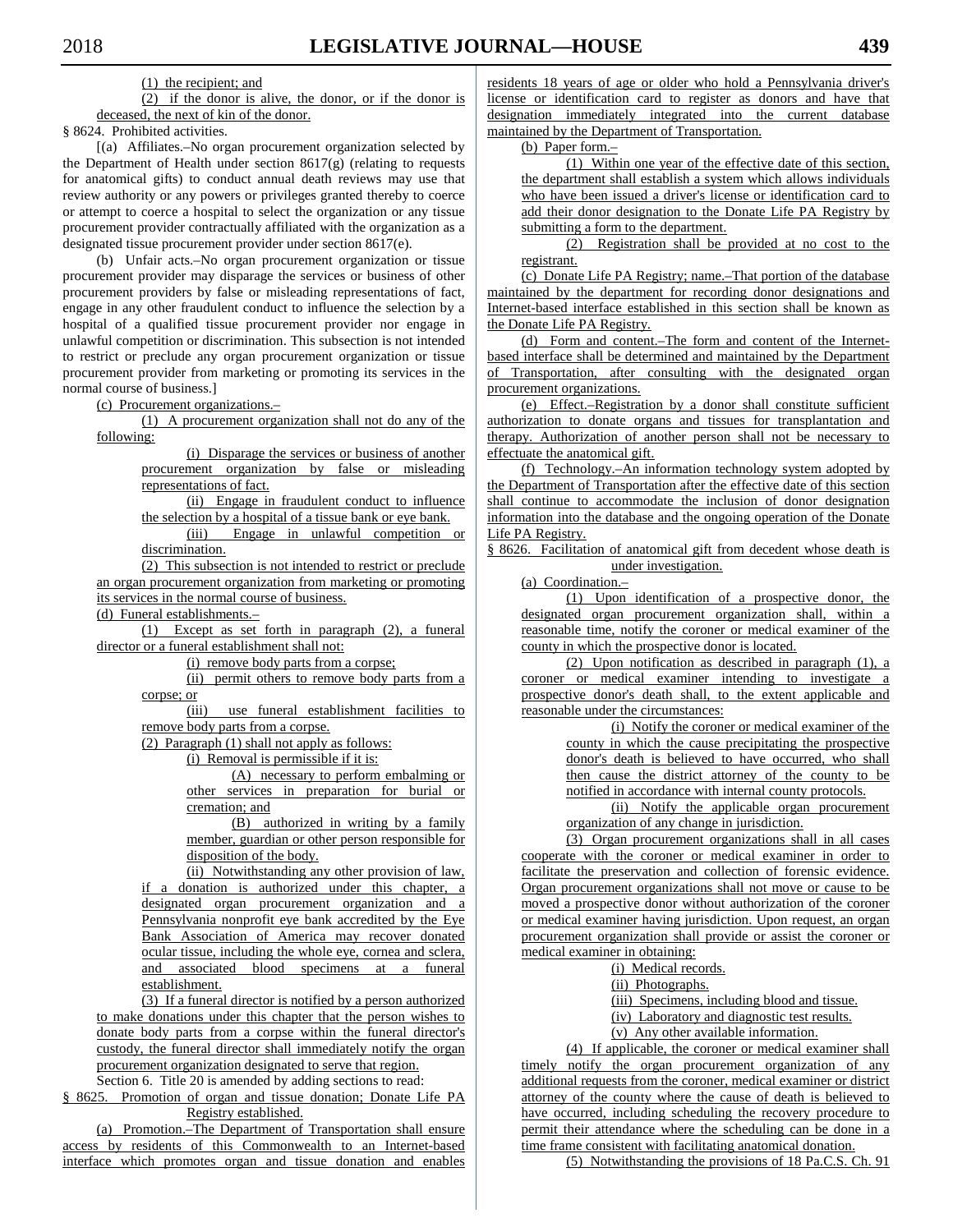(relating to criminal history record information), a coroner or medical examiner shall, upon request, release to the organ procurement organization the name, contact information and available medical and social history of a decedent whose death is under investigation. The information provided under this paragraph shall be exempt from the act of February 14, 2008

(P.L.6, No.3), known as the Right-to-Know Law.

(b) Facilitation of donation.–If a coroner or medical examiner has jurisdiction in the case of a prospective organ donor, the coroner or medical examiner shall have the final authority to disallow an anatomical gift and the following shall apply:

(1) If the coroner or medical examiner is considering denying recovery of one or more organs intended for transplant or therapy, the coroner or medical examiner shall notify the applicable organ procurement organization.

(2) The coroner or medical examiner and the applicable organ procurement organization shall seek to agree to limitations to the donation that address the needs of the coroner or medical examiner.

(3) If a limitation to the donation that addresses a need of the coroner or medical examiner cannot be reached, the coroner, medical examiner or the coroner's or medical examiner's designee shall attend the organ recovery procedure. The following shall apply:

> (i) The organ procurement organization shall use the organization's best efforts to schedule the recovery procedure at the time reasonably requested by the coroner or medical examiner.

> (ii) The coroner or medical examiner or the coroner's or medical examiner's designee in attendance may deny removal of an organ if, in the individual's judgment, the removal of the organ may interfere with or impede the investigation of the cause, manner and mechanism of death of the donor.

> (iii) For the denial of removal of an organ to be valid, the coroner, medical examiner or the coroner's or medical examiner's designee must be in attendance at the recovery procedure. Attendance must be in-person or, if in-person attendance is not possible in a time frame consistent with facilitating donation and if available, by electronic communication which includes a live visual depiction of the recovery procedure.

> (iv) If the coroner, medical examiner or the coroner's or medical examiner's designee denies removal of an organ, the coroner or medical examiner shall provide to the designated organ procurement organization a written explanation of the reason for determining that the removal of the organ may interfere with or impede the investigation of the cause, manner and mechanism of death. Information provided under this paragraph shall be exempt from the Right-to-Know Law.

> (v) Removal of an organ may not occur if the coroner or medical examiner or the coroner's or medical examiner's designee has denied removal of that organ in accordance with this section.

> (vi) The applicable organ procurement organization shall reimburse the coroner or medical examiner for the reasonable costs of attendance at the recovery procedure.

(c) Report.–If requested by the coroner, medical examiner or district attorney, the physician recovering an organ under this section shall provide a report and, if necessary, be available to provide testimony in any proceeding, detailing the condition of the organ and the recovery procedure. Reasonable costs associated with a physician or technician's providing testimony under this section shall be paid by the designated organ procurement organization. A report prepared under this subsection shall be exempt from the Right-to-Know Law.

(d) Timing.–The requirements of this section shall be performed

in a manner and time frame consistent with anatomical donation.

§ 8627. Collaboration among departments and organ procurement organizations.

(a) Mandatory.–

(1) For purposes of the ongoing development and implementation of the Donate Life PA Registry, the Department of Transportation shall collaborate with the designated organ procurement organizations in applying for Federal or private grants recommended by the organ procurement organizations.

(2) The Department of Transportation, in consultation with designated organ procurement organizations, shall establish an annual education program for photo license technicians of the Department of Transportation.

(b) Discretionary.–Other Commonwealth agencies may collaborate with the designated organ procurement organizations in applying for Federal or private grants recommended by the organ procurement organizations.

§ 8628. Information relative to organ and tissue donation.

(a) Curriculum.–The Department of Education, in consultation with the designated organ procurement organizations, shall review the Commonwealth's educational curriculum framework to ensure that information about organ donation is included in the standards for students in grades 9 through 12 beginning with the 2016-2017 school year. The form and content of the curriculum regarding organ donation shall be determined by the Department of Education.

(b) Goals.–The goals of the standards shall be to:

(1) Provide a comprehensive, scientific overview of anatomical donation, its history and scientific advancement.

(2) Fully address the risks and benefits of and the myths and misunderstandings regarding organ and tissue donation.

(3) Explain the options available to minors and adults, including the option of designating oneself as an organ and tissue donor and the option of not designating oneself as an organ donor.

(c) Materials.–The Department of Education shall make related instructional materials available to public and nonpublic schools educating students in grades 9 through 12. The General Assembly shall encourage nonpublic schools to use the instructional materials. Nothing in this subsection shall be construed to require nonpublic schools to use the instructional materials.

(c.1) Parental option.–A minor enrolled in a public or nonpublic school may be permitted to opt out of receiving instruction or materials relating to anatomical donation as provided under this section if the minor's parent or guardian has provided written notice to the school.

(d) Institutions of higher education.–

(1) Beginning with the 2017-2018 school year, each public institution of higher education in this Commonwealth may provide, in collaboration with the designated organ procurement organizations, information to its students, either through student health services or as part of the curriculum, which:

> (i) provides a comprehensive, scientific overview of anatomical donation, its history and scientific advancement; and

> (ii) addresses the risks and benefits of and the myths and misunderstandings about anatomical donation.

(2) Beginning with the 2017-2018 school year, each private institution of higher education in this Commonwealth may provide, in collaboration with the designated organ procurement organizations, information to its students, either through student health services or as part of the curriculum, which:

> (i) provides a comprehensive, scientific overview of anatomical donation, its history and scientific advancement; and

(ii) addresses the risks and benefits of and the myths and misunderstandings about anatomical donation.

§ 8629. Requirements for physician and nurse training relative to organ and tissue donation and recovery.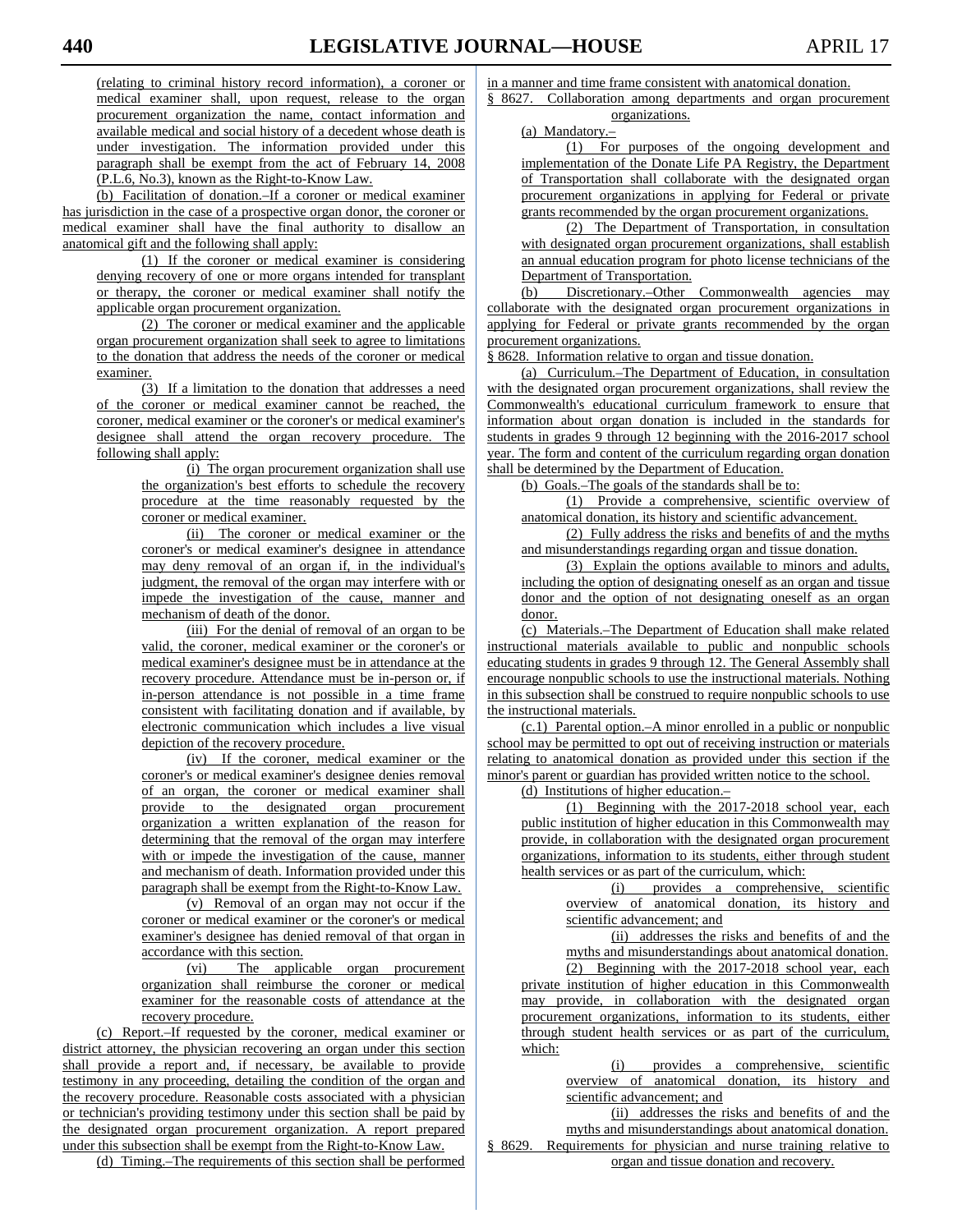The State Board of Medicine, the State Board of Osteopathic Medicine and the State Board of Nursing shall promulgate regulations requiring physicians, osteopathic physicians and professional nurses to complete a two-hour course on organ and tissue donation and recovery designed to address the clinical aspects of the donation and recovery process as a condition of the license renewal for their first renewal after the effective date of this section.

§ 8629.1. Department of Transportation.

The following shall apply:

(1) The Secretary of Transportation shall publish notice in the Pennsylvania Bulletin of the completion of the Department of Transportation's:

(i) Internet website;

(ii) establishment of the Donate Life PA registry; and

(iii) establishment of the links to enable donation of money under section 8621 (relating to The Governor Robert P. Casey Memorial Organ and Tissue Donation Awareness Trust Fund contributions).

(2) Until the notice under paragraph (1) is published, the Secretary of Transportation shall issue a statement every 60 days to the chairperson and minority chairperson of the Judiciary Committee of the Senate and the chairperson and minority chairperson of the Judiciary Committee of the House of Representatives regarding the steps taken by the department to complete the requirements of paragraph  $(1)$ .

§ 8629.2. Department of Corrections.

The Department of Corrections shall, in consultation with an organ procurement organization, provide information to or make information available about anatomical donation to inmates in State Correctional Institutions. The information shall be provided or made available annually and shall include topics under section  $8621(c)(2)$ (relating to The Governor Robert P. Casey Memorial Organ and Tissue Donation Awareness Trust Fund contributions).

§ 8630. Uniformity of application and construction.

In applying and construing the provisions of this chapter, consideration shall be given to the need to promote uniformity of the law with respect to its subject matter among those states which enact a uniform act.

§ 8631. Relation to Electronic Signatures in Global and National Commerce Act.

This chapter modifies, limits and supersedes the Electronic Signatures in Global and National Commerce Act (Public Law 106- 229, 15 U.S.C. § 7001 et seq.). This chapter shall not modify, limit or supersede section 101(c) of the Electronic Signatures in Global and National Commerce Act or authorize electronic delivery of any of the notices described in section 103(b) of the Electronic Signatures in Global and National Commerce Act.

Section 7. Subchapter C of Chapter 86 of Title 20 is repealed:

#### [SUBCHAPTER C CORNEAL TRANSPLANTS

Sec.

8641. Removal of corneal tissue permitted under certain circumstances.

8642. Limitation of liability.

§ 8641. Removal of corneal tissue permitted under certain circumstances.

(a) General rule.–On a request from an authorized official of an eye bank for corneal tissue, a coroner or medical examiner may permit the removal of corneal tissue if all of the following apply:

(1) The decedent from whom the tissue is to be removed died under circumstances requiring an inquest.

(2) The coroner or medical examiner has made a reasonable effort to contact persons listed in section 8611 (relating to persons who may execute anatomical gift).

(3) No objection by a person listed in section 8611 is known by the coroner or medical examiner.

(4) The removal of the corneal tissue will not interfere

with the subsequent course of an investigation or autopsy or alter the decedent's postmortem facial appearance.

(b) Definition.–As used in this section, the term "eye bank" means a nonprofit corporation chartered under the laws of this Commonwealth to obtain, store and distribute donor eyes to be used by physicians or surgeons for corneal transplants, research or other medical purposes and the medical activities of which are directed by a physician or surgeon in this Commonwealth.

§ 8642. Limitation of liability.

A person who acts in good faith in accordance with the provisions of this subchapter shall not be subject to criminal or civil liability arising from any action taken under this subchapter. The immunity provided by this section shall not extend to persons if damages result from the gross negligence, recklessness or intentional misconduct of the person.]

Section 8. This act shall take effect as follows:

(1) The addition of 20 Pa.C.S. § 8629.1 shall take effect immediately.

(2) This section shall take effect immediately.

(3) The remainder of this act shall take effect upon publication of the notice under 20 Pa.C.S. § 8629.1.

On the question.

Will the House agree to the amendment?

 The SPEAKER. On the amendment, Representative Petrarca, you may proceed.

Mr. PETRARCA. Thank you, Mr. Speaker.

 What this amendment does – again, the goal of this amendment – this amendment reestablishes SB 180 and my companion bill in the House, HB 30, in their close-to-original forms, and the goal of those pieces of legislation was to save lives by increasing organ availability in Pennsylvania.

 This amendment, and those bills, establish comprehensive framework for public education, clarifies methods of making an anatomical donation, updates current law to reflect best practices consistent with the Uniform Anatomical Gift Act; again, that has been developed in almost every State and will again ensure more organs per donation in Pennsylvania. I would appreciate an affirmative vote. And supported by our organ procurement organizations and the Department of Health. Thank you.

 The SPEAKER. Representative Cutler, on the amendment, sir.

Mr. CUTLER. Thank you, Mr. Speaker.

 Mr. Speaker, while this amendment is in its original form, that unfortunately comes with it all of the issues that were raised throughout the prior sessions related to many of the amendments that have been offered, and quite frankly, had buried the bill in prior sessions. Specifically, the term "organ" actually includes the VCAs (vascularized composite allografts), or the composite allografts – hands, face transplants – as per Federal regulation that is also looped into this. The existing law regarding revocation, existing State law regarding revocation would no longer be valid; instead, a written refusal would need to be obtained.

 Additionally, there were questions regarding informed consent and the starting of medical testing for individuals and the question of whether or not and when that should happen. The Department of Health would host a Web site about organ donation, and finally, it would require the coroners to attend physically in the operating room.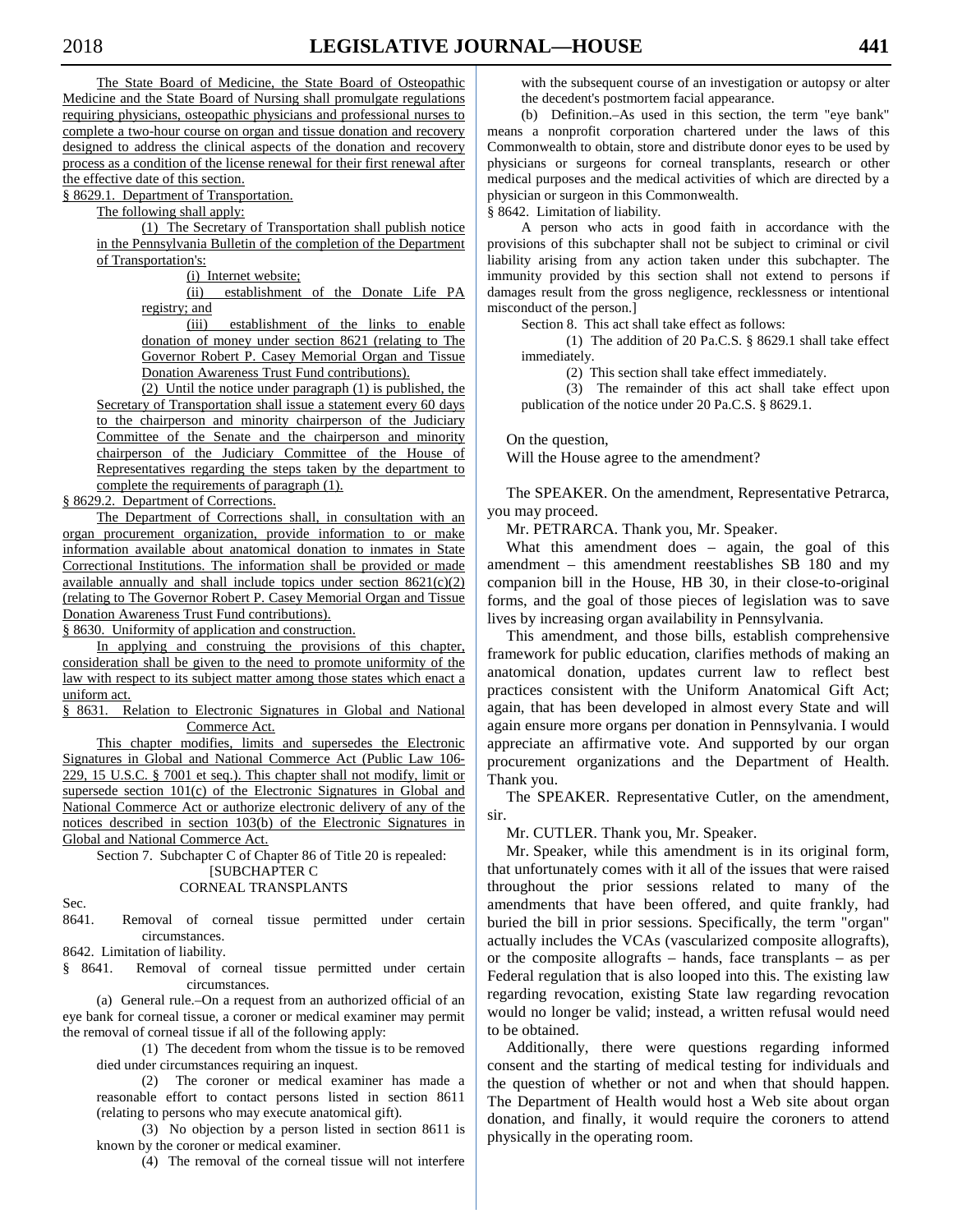Mr. Speaker, that was specifically rejected by voting down some of the prior amendments. I would urge the members to do the same for this one for the following reasons. The goal for me when I began this endeavor as a coprime sponsor of HB 30 was to increase organ donation. For those of you who might not know, I had an uncle who received a kidney transplant. Keeping the goal of increased organ donation in mind led me to the decision that we had to be pragmatic about many of the issues in the underlying bill.

 I believe that the Republican Policy chair, myself, and many of the stakeholders, through our discussion, have improved the original bill, and unfortunately, this proposal would undo many of those previously agreed-to issues, so I would urge a "no" vote.

 The SPEAKER. Representative, do you wish to go a second time?

Representative Petrarca.

 Mr. PETRARCA. Again, Mr. Speaker, if we pass legislation related to organ donation, we should try to make a situation better in Pennsylvania. Again, this legislation, the legislation that is contained in this amendment is supported. We have worked on this for a number of years and a number of changes have been reflected in this legislation.

 Again, it is supported by our organ donation professionals in Pennsylvania. We have worked out, worked through issues with the victim advocates in Pennsylvania. We have worked through issues with religious groups. We have worked through issues with the District Attorneys Association. This is the legislation, again, that the Department of Health supports. This is the legislation that the organ donation community supports, and without this amendment, the legislation that we may pass in this chamber again will set organ donation back. So just to say we have done something on organ donation that does not improve our status or the law in Pennsylvania is basically not worth the paper it is written on.

So I ask for an affirmative vote. Thank you.

 On the question recurring, Will the House agree to the amendment?

The following roll call was recorded:

#### YEAS–68

| Barbin          | DeLuca     | Kinsey     | Rabb        |
|-----------------|------------|------------|-------------|
| <b>Bizzarro</b> | Dermody    | Kirkland   | Ravenstahl  |
| Boyle           | Donatucci  | Kortz      | Roebuck     |
| <b>Bradford</b> | Driscoll   | Krueger    | Rozzi       |
| <b>Briggs</b>   | Evans      | Longietti  | Sainato     |
| <b>Bullock</b>  | Fitzgerald | Madden     | Samuelson   |
| Burns           | Flynn      | Markosek   | Schlossberg |
| Caltagirone     | Frankel    | Matzie     | Schwever    |
| Carroll         | Freeman    | McCarter   | <b>Sims</b> |
| Cephas          | Gainey     | McClinton  | Snyder      |
| Comitta         | Galloway   | McNeill    | Solomon     |
| Costa, P.       | Goodman    | Miller, D. | Sturla      |
| Daley           | Haggerty   | Mullery    | Vazquez     |
| Davidson        | Hanna      | Neilson    | Vitali      |
| Davis, A.       | Harris, J. | O'Brien    | Warren      |
| Dawkins         | Kavulich   | Pashinski  | Wheatley    |
| DeLissio        | Keller, W. | Petrarca   | Youngblood  |

#### NAYS–124

| Barrar        | <b>Fritz</b>   | Maloney       | Reese          |
|---------------|----------------|---------------|----------------|
| Benninghoff   | Gillen         | Marshall      | Roae           |
| Bernstine     | Gillespie      | Marsico       | Roe            |
| Bloom         | Godshall       | Masser        | Rothman        |
| <b>Boback</b> | Greiner        | McGinnis      | Ryan           |
| Brown, R.     | Grove          | Mehaffie      | Saccone        |
| Brown, V.     | Hahn           | Mentzer       | Sankey         |
| Causer        | <b>Harkins</b> | Metcalfe      | Santora        |
| Charlton      | Harper         | Metzgar       | Saylor         |
| Christiana    | Harris, A.     | Miccarelli    | Schemel        |
| Conklin       | Heffley        | Millard       | <b>Simmons</b> |
| Cook          | Helm           | Miller, B.    | Sonney         |
| Corbin        | Hennessey      | Milne         | <b>Staats</b>  |
| Costa, D.     | Hickernell     | Moul          | Stephens       |
| Cox           | Hill           | Murt          | Tallman        |
| Culver        | Irvin          | Mustio        | Taylor         |
| Cutler        | James          | Nelson        | Tobash         |
| Day           | Jozwiak        | <b>Nesbit</b> | Toepel         |
| Deasy         | Kampf          | O'Neill       | Toohil         |
| Delozier      | Kaufer         | Oberlander    | Topper         |
| Diamond       | Kauffman       | Ortitay       | Walsh          |
| DiGirolamo    | Keefer         | Peifer        | Ward           |
| Dowling       | Keller, F.     | Pickett       | Warner         |
| Dunbar        | Keller, M.K.   | Pyle          | Watson         |
| Dush          | Klunk          | Quigley       | Wentling       |
| Ellis         | Knowles        | Quinn, C.     | Wheeland       |
| Emrick        | Kulik          | Quinn, M.     | White          |
| English       | Lawrence       | Rader         | Zimmerman      |
| Evankovich    | Lewis          | Rapp          |                |
| Everett       | Mackenzie      | Readshaw      | Turzai,        |
| Farry         | Maher          | Reed          | Speaker        |
| Fee           | Mako           |               |                |
|               |                |               |                |

#### NOT VOTING–0

#### EXCUSED–8

| Corr | Davis, T. | Fabrizio | Kim           |
|------|-----------|----------|---------------|
| Cruz | Dean      | Gabler   | <b>Thomas</b> |

 Less than the majority having voted in the affirmative, the question was determined in the negative and the amendment was not agreed to.

On the question recurring,

 Will the House agree to the bill on second consideration as amended?

 The SPEAKER. Members, we do not see any further amendments to SB 180, PN 1532. If I am mistaken, please correct me and call it to my attention at this time.

Okay. There are no further amendments.

On the question recurring,

 Will the House agree to the bill on second consideration as amended?

Bill as amended was agreed to.

The SPEAKER. The bill as amended will be reprinted.

\* \* \*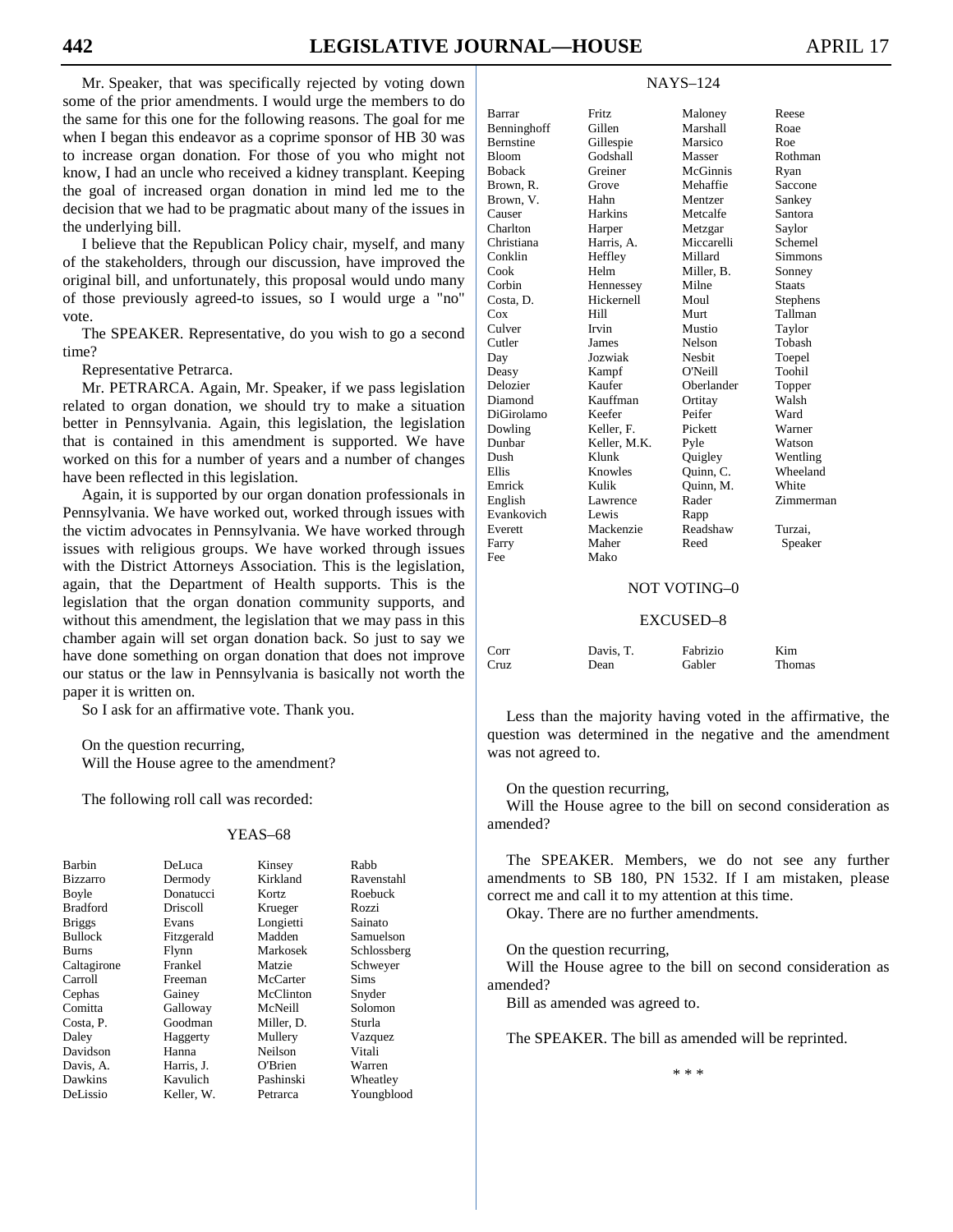The House proceeded to second consideration of **SB 108, PN 1529,** entitled:

An Act amending Title 20 (Decedents, Estates and Fiduciaries) of the Pennsylvania Consolidated Statutes, in anatomical gifts, further providing for manner of executing anatomical gifts.

On the question,

Will the House agree to the bill on second consideration?

 The SPEAKER. Okay. My understanding is that there are three amendments filed. Representative Cutler has amendment 6500, Representative Petrarca has amendments 6281 and 6317. Are those amendments withdrawn, Representative Petrarca? That one is withdrawn? The other one is withdrawn. Okay. Representative Cutler, are you— Okay. So amendment 6281 is withdrawn and amendment 6317 is going to be called up.

On the question recurring,

Will the House agree to the bill on second consideration?

 Mr. **PETRARCA** offered the following amendment No. **A06317:**

Amend Bill, page 1, line 3, by striking out the period after "gifts" and inserting

 and for Governor Robert P. Casey Memorial Organ and Tissue Donation Awareness Trust Fund contributions.

Amend Bill, page 2, by inserting between lines 21 and 22

Section 2. Section 8621 of Title 20 is amended to read:

§ 8621. The Governor Robert P. Casey Memorial Organ and Tissue Donation Awareness Trust Fund contributions.

(a) Driver's license.–Beginning as soon as practicable, but no later than January 1, 1995, the Department of Transportation shall provide an applicant for an original or renewal driver's license or identification card the opportunity to make a contribution of [\$1] \$3 to the fund. The contribution shall be added to the regular fee for an original or renewal driver's license or identification card. One contribution may be made for each issuance or renewal of a license or identification card. Contributions shall be used exclusively for the purposes set out in section 8622 (relating to The Governor Robert P. Casey Memorial Organ and Tissue Donation Awareness Trust Fund). The Department of Transportation shall monthly determine the total amount designated under this section and shall report that amount to the State Treasurer, who shall transfer that amount to The Governor Robert P. Casey Memorial Organ and Tissue Donation Awareness Trust Fund.

(b) Vehicle registration.–The Department of Transportation shall provide an applicant for a renewal vehicle registration the opportunity to make a contribution of [\$1] \$3 to The Governor Robert P. Casey Memorial Organ and Tissue Donation Awareness Trust Fund. The contribution shall be added to the regular fee for a renewal of a vehicle registration. One contribution may be made for each renewal vehicle registration. Contributions shall be used exclusively for the purposes described in section 8622. The Department of Transportation shall monthly determine the total amount designated under this section and shall report that amount to the State Treasurer, who shall transfer that amount to The Governor Robert P. Casey Memorial Organ and Tissue Donation Awareness Trust Fund. The Governor Robert P. Casey Memorial Organ and Tissue Donation Awareness Trust Fund shall reimburse the department for the initial costs incurred in the development and implementation of the contribution program under this subsection. The General Fund shall reimburse the Department of Transportation for the actual annual operating costs of the program for vehicle registrations as described in this subsection subject to the following limits: For the first fiscal year during which this subsection is effective, the General Fund shall reimburse the Department of Transportation for the actual operating costs of the program in this subsection up to a maximum of \$100,000. For each fiscal year thereafter, the General Fund shall reimburse the Department of Transportation for the actual operating costs of the program in this subsection in an amount not to exceed the prior year's actual operating costs on a full fiscal year basis plus 3%. The amounts approved by the Governor as necessary are hereby appropriated from the General Fund for this purpose.

Amend Bill, page 2, line 22, by striking out "2" and inserting 3

Amend Bill, page 2, line 22, by striking out "immediately." and inserting

as follows:

(1) The amendment of 20 Pa.C.S. § 8621 shall take effect in 60 days.

(2) The remainder of this act shall take effect immediately.

On the question,

Will the House agree to the amendment?

 The SPEAKER. Representative Petrarca, on the amendment, please.

Mr. PETRARCA. Thank you, Mr. Speaker.

 Again this amendment was drafted to deal with the financial difficulty that the organ donor trust fund is experiencing at this time. The goal of this amendment is to allow the \$1 checkoff on vehicle registrations and driver's licenses to be changed to \$3 for voluntary donation.

 The SPEAKER. Representative Cutler, on the amendment, sir.

Representative Benninghoff, on the amendment.

Mr. BENNINGHOFF. Thank you, Mr. Speaker.

 In the essence of harmony, we will stand and support this amendment.

 On the question recurring, Will the House agree to the amendment?

The following roll call was recorded:

#### YEAS–192

| Barbin           | Evankovich | Lewis      | Readshaw      |
|------------------|------------|------------|---------------|
| Barrar           | Evans      | Longietti  | Reed          |
| Benninghoff      | Everett    | Mackenzie  | Reese         |
| <b>Bernstine</b> | Farry      | Madden     | Roae          |
| <b>Bizzarro</b>  | Fee        | Maher      | Roe           |
| <b>Bloom</b>     | Fitzgerald | Mako       | Roebuck       |
| <b>Boback</b>    | Flynn      | Maloney    | Rothman       |
| Boyle            | Frankel    | Markosek   | Rozzi         |
| <b>Bradford</b>  | Freeman    | Marshall   | Ryan          |
| <b>Briggs</b>    | Fritz      | Marsico    | Saccone       |
| Brown, R.        | Gainey     | Masser     | Sainato       |
| Brown, V.        | Galloway   | Matzie     | Samuelson     |
| <b>Bullock</b>   | Gillen     | McCarter   | Sankey        |
| Burns            | Gillespie  | McClinton  | Santora       |
| Caltagirone      | Godshall   | McGinnis   | Saylor        |
| Carroll          | Goodman    | McNeill    | Schemel       |
| Causer           | Greiner    | Mehaffie   | Schlossberg   |
| Cephas           | Grove      | Mentzer    | Schweyer      |
| Charlton         | Haggerty   | Metcalfe   | Simmons       |
| Christiana       | Hahn       | Metzgar    | Sims          |
| Comitta          | Hanna      | Miccarelli | Snyder        |
| Conklin          | Harkins    | Millard    | Solomon       |
| Cook             | Harper     | Miller, B. | Sonney        |
| Corbin           | Harris, A. | Miller, D. | <b>Staats</b> |
| Costa, D.        | Harris, J. | Milne      | Stephens      |
| Costa. P.        | Hefflev    | Moul       | Sturla        |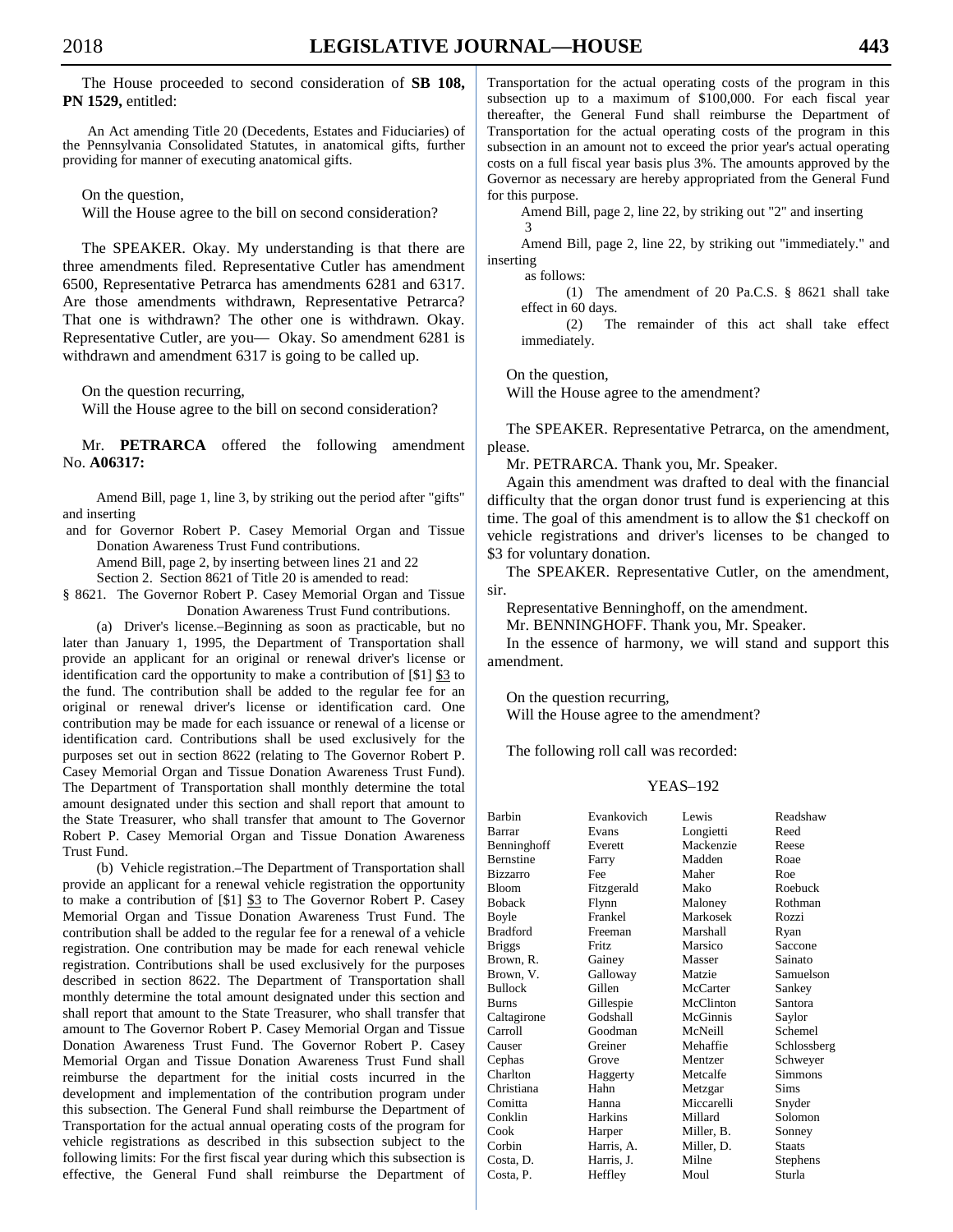# **444 LEGISLATIVE JOURNAL—HOUSE** APRIL 17

| Cox        | Helm         | Mullery      | Tallman    |
|------------|--------------|--------------|------------|
| Culver     | Hennessey    | Murt         | Taylor     |
| Cutler     | Hickernell   | Mustio       | Tobash     |
| Daley      | Hill         | Neilson      | Toepel     |
| Davidson   | Irvin        | Nelson       | Toohil     |
| Davis, A.  | James        | Neshit       | Topper     |
| Dawkins    | Jozwiak      | O'Brien      | Vazquez    |
| Day        | Kampf        | O'Neill      | Vitali     |
| Deasy      | Kaufer       | Oberlander   | Walsh      |
| DeLissio   | Kauffman     | Ortitay      | Ward       |
| Delozier   | Kavulich     | Pashinski    | Warner     |
| DeLuca     | Keefer       | Peifer       | Warren     |
| Dermody    | Keller, F.   | Petrarca     | Watson     |
| Diamond    | Keller, M.K. | Pickett      | Wentling   |
| DiGirolamo | Keller, W.   | Pyle         | Wheatley   |
| Donatucci  | Kinsey       | Quigley      | Wheeland   |
| Dowling    | Kirkland     | Ouinn, C.    | White      |
| Driscoll   | Klunk        | Ouinn, M.    | Youngblood |
| Dunbar     | Knowles      | Rabb         | Zimmerman  |
| Dush       | Kortz        | <b>Rader</b> |            |
| Ellis      | Krueger      | Rapp         | Turzai,    |
| Emrick     | Kulik        | Ravenstahl   | Speaker    |
| English    | Lawrence     |              |            |
|            |              |              |            |

#### NAYS–0

#### NOT VOTING–0

#### EXCUSED–8

| Corr | Davis. T. | Fabrizio | Kim    |
|------|-----------|----------|--------|
| Cruz | Dean      | Gabler   | Thomas |

 The majority having voted in the affirmative, the question was determined in the affirmative and the amendment was agreed to.

On the question,

 Will the House agree to the bill on second consideration as amended?

 The SPEAKER. Representative Cutler calls up amendment 6500. It is withdrawn. Amendment 6500 is withdrawn. There are no further amendments on SB 108, PN 1529.

On the question recurring,

 Will the House agree to the bill on second consideration as amended?

Bill as amended was agreed to.

The SPEAKER. The bill as amended will be reprinted.

\* \* \*

 The House proceeded to second consideration of **HB 638, PN 3164,** entitled:

An Act amending the act of June 3, 1937 (P.L.1333, No.320), known as the Pennsylvania Election Code, in district election officers, further providing for election officers to be sworn; in dates of elections and primaries and special elections, further providing for affidavits of candidates; in nomination of candidates, further providing for petition may consist of several sheets and affidavit of circulator, for affidavits of candidates, for examination of nomination petitions, certificates and papers and return of rejected nomination petitions, certificates and papers, for vacancy in party nomination by failure to pay filing fee or for failure to file loyalty oath, for affidavits of candidates, for filling of certain vacancies in public office by means of nomination certificates and nomination papers and for substituted nominations to fill certain

vacancies for a November election; in ballots, further providing for form and printing of ballots; in returns of primaries and elections, further providing for manner of computing irregular ballots; replacing references to "justice of the peace" with "magisterial district judge"; and removing references to the "Traffic Court of Philadelphia."

On the question,

 Will the House agree to the bill on second consideration? Bill was agreed to.

### **SUPPLEMENTAL CALENDAR A**

### **BILLS ON THIRD CONSIDERATION**

 The House proceeded to third consideration of **HB 1539, PN 3353,** entitled:

An Act amending Title 23 (Domestic Relations) of the Pennsylvania Consolidated Statutes, in standby guardianship, further providing for definitions and for scope and providing for temporary guardianship; in child protective services, further providing for release of information in confidential reports; and making editorial changes.

 On the question, Will the House agree to the bill on third consideration? Bill was agreed to.

(Bill analysis was read.)

 The SPEAKER. This bill has been considered on three different days and agreed to and is now on final passage.

The question is, shall the bill pass finally?

 Agreeable to the provisions of the Constitution, the yeas and nays will now be taken.

The following roll call was recorded:

#### YEAS–192

| Barbin          | Evankovich   | Lewis      | Readshaw      |
|-----------------|--------------|------------|---------------|
| Barrar          | Evans        | Longietti  | Reed          |
| Benninghoff     | Everett      | Mackenzie  | Reese         |
| Bernstine       | Farry        | Madden     | Roae          |
| <b>Bizzarro</b> | Fee          | Maher      | Roe           |
| Bloom           | Fitzgerald   | Mako       | Roebuck       |
| <b>Boback</b>   | Flynn        | Maloney    | Rothman       |
| Boyle           | Frankel      | Markosek   | Rozzi         |
| <b>Bradford</b> | Freeman      | Marshall   | Ryan          |
| Briggs          | <b>Fritz</b> | Marsico    | Saccone       |
| Brown, R.       | Gainey       | Masser     | Sainato       |
| Brown, V.       | Galloway     | Matzie     | Samuelson     |
| Bullock         | Gillen       | McCarter   | Sankey        |
| <b>Burns</b>    | Gillespie    | McClinton  | Santora       |
| Caltagirone     | Godshall     | McGinnis   | Saylor        |
| Carroll         | Goodman      | McNeill    | Schemel       |
| Causer          | Greiner      | Mehaffie   | Schlossberg   |
| Cephas          | Grove        | Mentzer    | Schwever      |
| Charlton        | Haggerty     | Metcalfe   | Simmons       |
| Christiana      | Hahn         | Metzgar    | Sims          |
| Comitta         | Hanna        | Miccarelli | Snyder        |
| Conklin         | Harkins      | Millard    | Solomon       |
| Cook            | Harper       | Miller, B. | Sonney        |
| Corbin          | Harris, A.   | Miller, D. | <b>Staats</b> |
| Costa, D.       | Harris, J.   | Milne      | Stephens      |
| Costa, P.       | Heffley      | Moul       | Sturla        |
| Cox             | Helm         | Mullery    | Tallman       |
| Culver          | Hennessey    | Murt       | Taylor        |
| Cutler          | Hickernell   | Mustio     | Tobash        |
| Daley           | Hill         | Neilson    | Toepel        |
| Davidson        | Irvin        | Nelson     | Toohil        |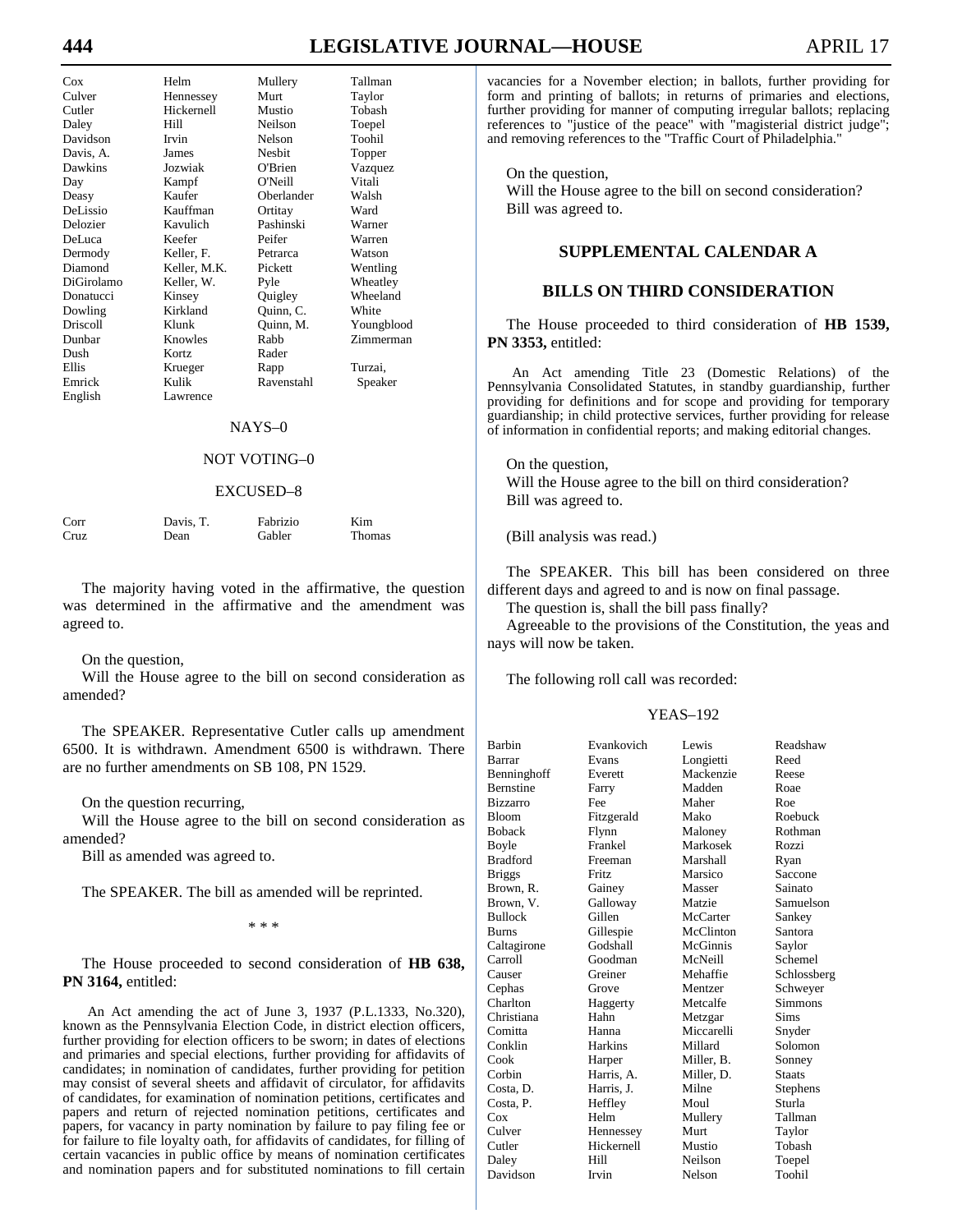# 2018 **LEGISLATIVE JOURNAL—HOUSE 445**

| Davis, A.  |
|------------|
| Dawkins    |
| Day        |
| Deasy      |
| DeLissio   |
| Delozier   |
| DeLuca     |
| Dermody    |
| Diamond    |
| DiGirolamo |
| Donatucci  |
| Dowling    |
| Driscoll   |
| Dunbar     |
| Dush       |
| Ellis      |
| Emrick     |
| English    |

Jozwiak O'Brien Vazquez<br>Kampf O'Neill Vitali O'Neill Kaufer Oberlander Walsh Kauffman Ortitay Ward Kavulich Pashinski Warner Keefer Peifer Warren Keller, F. Petrarca Watson<br>Keller, M.K. Pickett Wentling Keller, M.K. Pickett Keller, W. Pyle Wheatley Kinsey Quigley Wheeland<br>
Kirkland Quinn, C. White Quinn, C. Klunk Quinn, M. Youngblood<br>Knowles Rabb Zimmerman Kortz Rader Ellis Krueger Rapp Turzai, Kulik Ravenstahl Speaker Lawrence

#### NAYS–0

Zimmerman

James Nesbit Topper

#### NOT VOTING–0

#### EXCUSED–8

| Corr | Davis, T. | Fabrizio | Kim           |
|------|-----------|----------|---------------|
| Cruz | Dean      | Gabler   | <b>Thomas</b> |

 The majority required by the Constitution having voted in the affirmative, the question was determined in the affirmative and the bill passed finally.

 Ordered, That the clerk present the same to the Senate for concurrence.

\* \* \*

 The House proceeded to third consideration of **HB 2133, PN 3107,** entitled:

An Act establishing the Kinship Caregiver Navigator Program in the Department of Human Services; and providing for kinship caregiver navigator website and for kinship caregiver navigators.

#### On the question,

 Will the House agree to the bill on third consideration? Bill was agreed to.

(Bill analysis was read.)

 The SPEAKER. This bill has been considered on three different days and agreed to and is now on final passage.

The question is, shall the bill pass finally?

 Agreeable to the provisions of the Constitution, the yeas and nays will now be taken.

The following roll call was recorded:

#### YEAS–190

| Barbin          | English    | Lawrence  | Readshaw |
|-----------------|------------|-----------|----------|
| Barrar          | Evankovich | Lewis     | Reed     |
| Benninghoff     | Evans      | Longietti | Reese    |
| Bernstine       | Everett    | Mackenzie | Roae     |
| <b>Bizzarro</b> | Farry      | Madden    | Roe      |
| <b>Bloom</b>    | Fee        | Maher     | Roebuck  |
| <b>Boback</b>   | Fitzgerald | Mako      | Rothman  |
| Boyle           | Flynn      | Maloney   | Rozzi    |
| <b>Bradford</b> | Frankel    | Markosek  | Ryan     |

| Briggs      | Freeman      | Marshall   | Saccone        |
|-------------|--------------|------------|----------------|
| Brown, R.   | <b>Fritz</b> | Marsico    | Sainato        |
| Brown, V.   | Gainey       | Masser     | Samuelson      |
| Bullock     | Galloway     | Matzie     | Sankey         |
| Burns       | Gillen       | McCarter   | Santora        |
| Caltagirone | Gillespie    | McClinton  | Saylor         |
| Carroll     | Godshall     | McNeill    | Schemel        |
| Causer      | Goodman      | Mehaffie   | Schlossberg    |
| Cephas      | Greiner      | Mentzer    | Schweyer       |
| Charlton    | Grove        | Metcalfe   | <b>Simmons</b> |
| Christiana  | Haggerty     | Metzgar    | Sims           |
| Comitta     | Hahn         | Miccarelli | Snyder         |
| Conklin     | Hanna        | Millard    | Solomon        |
| Cook        | Harkins      | Miller, B. | Sonney         |
| Corbin      | Harper       | Miller, D. | <b>Staats</b>  |
| Costa, D.   | Harris, A.   | Milne      | Stephens       |
| Costa, P.   | Harris, J.   | Moul       | Sturla         |
| $\cos$      | Heffley      | Mullery    | Tallman        |
| Culver      | Helm         | Murt       | Taylor         |
| Cutler      | Hennessey    | Mustio     | Tobash         |
| Daley       | Hickernell   | Neilson    | Toepel         |
| Davidson    | Hill         | Nelson     | Toohil         |
| Davis, A.   | Irvin        | Nesbit     | Topper         |
| Dawkins     | James        | O'Brien    | Vazquez        |
| Day         | Jozwiak      | O'Neill    | Vitali         |
| Deasy       | Kampf        | Oberlander | Walsh          |
| DeLissio    | Kaufer       | Ortitay    | Ward           |
| Delozier    | Kauffman     | Pashinski  | Warner         |
| DeLuca      | Kavulich     | Peifer     | Warren         |
| Dermody     | Keefer       | Petrarca   | Watson         |
| Diamond     | Keller, M.K. | Pickett    | Wentling       |
| DiGirolamo  | Keller, W.   | Pyle       | Wheatley       |
| Donatucci   | Kinsey       | Quigley    | Wheeland       |
| Dowling     | Kirkland     | Quinn, C.  | White          |
| Driscoll    | Klunk        | Quinn, M.  | Youngblood     |
| Dunbar      | Knowles      | Rabb       | Zimmerman      |
| Dush        | Kortz        | Rader      |                |
| Ellis       | Krueger      | Rapp       | Turzai,        |
| Emrick      | Kulik        | Ravenstahl | Speaker        |
|             |              |            |                |

### NAYS–2

Keller, F. McGinnis

#### NOT VOTING–0

#### EXCUSED–8

| Corr | Davis. T. | Fabrizio | Kim    |
|------|-----------|----------|--------|
| Cruz | Dean      | Gabler   | Thomas |

 The majority required by the Constitution having voted in the affirmative, the question was determined in the affirmative and the bill passed finally.

 Ordered, That the clerk present the same to the Senate for concurrence.

### **STATEMENT BY MRS. WATSON**

 The SPEAKER. The Chair recognizes Representative Kathy Watson, chair of the Children and Youth Committee, on unanimous consent.

Mrs. WATSON. Thank you, Mr. Speaker.

 I wanted to take a moment, if I might, Mr. Speaker, first to thank you for your affirmative vote. I also want to thank my good friend and colleague, Representative Pashinski.

 Mr. Speaker, you all know I have said many times that children are not born into this world already with their voting card that they are an "R" or a "D," and their problems have nothing really to do political. Well, Representative Pashinski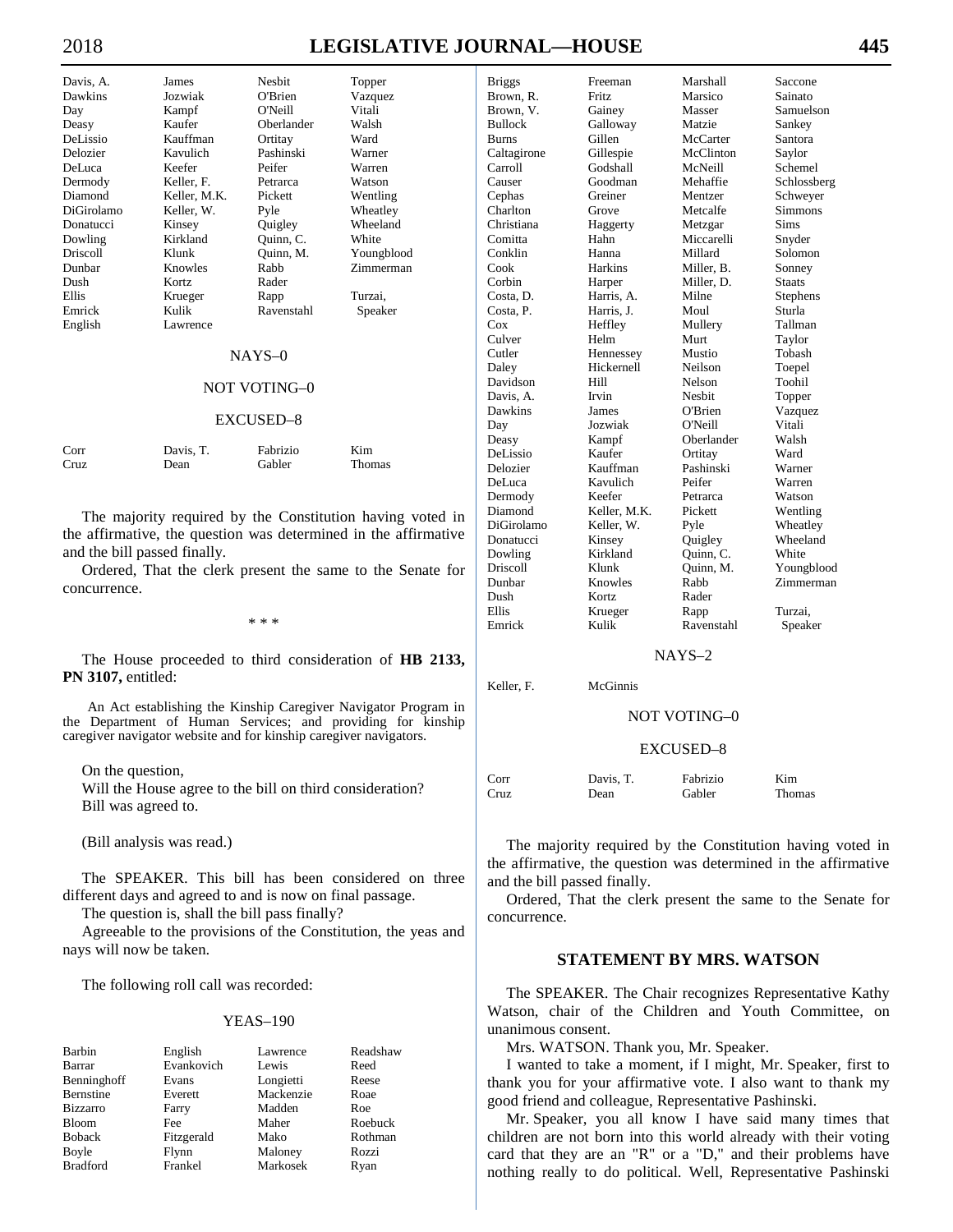and I both agree with that and so we have worked together on a number of issues related to children. Most important, Mr. Speaker, I believe you will also have a resolution, Mr. Speaker, later, but that is, we have a whole new phenomenon that you and I are living and that is called grandfamilies.

 We have many people – perhaps in your family, perhaps a neighbor, someone you know at your church – but people who are grandparents now raising grandchildren due largely to the opioid crisis, alcohol addiction, all of those. Many of you, or some of you, may have grown up with your grandparents raising you, and they did a good job, no question about it, and they did not get a lot of help. But if you think back, life was a little easier than it is now and there has been a vast change from generation to generation in how children are raised in the Commonwealth. So this helps grandparents. They have asked for help and yet they are proud people. Some of you might be old enough to be grandparents and you know very well that you do not like to ask for help; you like to handle it within in your family, but you do need some.

 This navigator program will allow grandparents to either go online or talk to a live person to help them locally – what would be available to them, what could they do? Please remember, these folks are not part of our children and youth system because they have two great fears. First fear is that their grandchildren will be taken away, and you know the second fear – well, it is not a fear; it is really a feeling – I never ask anybody for help.

 Finally, Mr. Speaker, I would be remiss if I did not thank another member, who I believe stood up yesterday, who started the concept of kinship care, and under her bill, if you are in the foster care system, you can apply for "kinship care," and it is a legal definition and you get some help. She started the ball rolling, but sadly, it has even gone further than our good friend Rosita Youngblood thought back in 2003. She did not foresee that we would also involve opioid addiction; we would have more grandfamilies than we have ever had in the Commonwealth of Pennsylvania.

 So I thank those people, Mr. Speaker, with your indulgence. I thank you for the passage. This is a series of three bills and I would suggest to you, Mr. Speaker, that before I leave – November 30, not before – but in any event, Mr. Speaker, you might see another grandparent bill that helps them too. Thank you very much.

The SPEAKER. Thank you, Madam Chair.

### **BILL ON THIRD CONSIDERATION**

 The House proceeded to third consideration of **HB 504, PN 3297,** entitled:

An Act amending the act of May 17, 1921 (P.L.789, No.285), known as The Insurance Department Act of 1921, in insurance producers, further providing for definitions and providing for selfservice storage insurance.

 On the question, Will the House agree to the bill on third consideration? Bill was agreed to.

(Bill analysis was read.)

 The SPEAKER. This bill has been considered on three different days and agreed to and is now on final passage.

The question is, shall the bill pass finally?

 Agreeable to the provisions of the Constitution, the yeas and nays will now be taken.

The following roll call was recorded:

### YEAS–192

| Barbin          | Evankovich   | Lewis      | Readshaw    |
|-----------------|--------------|------------|-------------|
| Barrar          | Evans        | Longietti  | Reed        |
| Benninghoff     | Everett      | Mackenzie  | Reese       |
| Bernstine       | Farry        | Madden     | Roae        |
| <b>Bizzarro</b> | Fee          | Maher      | Roe         |
| Bloom           | Fitzgerald   | Mako       | Roebuck     |
| Boback          | Flynn        | Maloney    | Rothman     |
| Boyle           | Frankel      | Markosek   | Rozzi       |
| Bradford        | Freeman      | Marshall   | Ryan        |
| <b>Briggs</b>   | Fritz        | Marsico    | Saccone     |
| Brown, R.       | Gainey       | Masser     | Sainato     |
| Brown, V.       | Galloway     | Matzie     | Samuelson   |
| Bullock         | Gillen       | McCarter   | Sankey      |
| Burns           | Gillespie    | McClinton  | Santora     |
| Caltagirone     | Godshall     | McGinnis   | Saylor      |
| Carroll         | Goodman      | McNeill    | Schemel     |
| Causer          | Greiner      | Mehaffie   | Schlossberg |
| Cephas          | Grove        | Mentzer    | Schweyer    |
| Charlton        | Haggerty     | Metcalfe   | Simmons     |
| Christiana      | Hahn         | Metzgar    | Sims        |
| Comitta         | Hanna        | Miccarelli | Snyder      |
| Conklin         | Harkins      | Millard    | Solomon     |
| Cook            | Harper       | Miller, B. | Sonney      |
| Corbin          | Harris, A.   | Miller, D. | Staats      |
| Costa, D.       | Harris, J.   | Milne      | Stephens    |
| Costa, P.       | Heffley      | Moul       | Sturla      |
| Cox             | Helm         | Mullery    | Tallman     |
| Culver          | Hennessey    | Murt       | Taylor      |
| Cutler          | Hickernell   | Mustio     | Tobash      |
| Daley           | Hill         | Neilson    | Toepel      |
| Davidson        | Irvin        | Nelson     | Toohil      |
| Davis, A.       | James        | Nesbit     | Topper      |
| Dawkins         | Jozwiak      | O'Brien    | Vazquez     |
| Day             | Kampf        | O'Neill    | Vitali      |
| Deasy           | Kaufer       | Oberlander | Walsh       |
| DeLissio        | Kauffman     | Ortitay    | Ward        |
| Delozier        | Kavulich     | Pashinski  | Warner      |
| DeLuca          | Keefer       | Peifer     | Warren      |
| Dermody         | Keller, F.   | Petrarca   | Watson      |
| Diamond         | Keller, M.K. | Pickett    | Wentling    |
| DiGirolamo      | Keller, W.   | Pyle       | Wheatley    |
| Donatucci       | Kinsey       | Quigley    | Wheeland    |
| Dowling         | Kirkland     | Quinn, C.  | White       |
| Driscoll        | Klunk        | Quinn, M.  | Youngblood  |
| Dunbar          | Knowles      | Rabb       | Zimmerman   |
| Dush            | Kortz        | Rader      |             |
| Ellis           | Krueger      | Rapp       | Turzai.     |
| Emrick          | Kulik        | Ravenstahl | Speaker     |
| English         | Lawrence     |            |             |

### NAYS–0

#### NOT VOTING–0

#### EXCUSED–8

| Corr | Davis, T. | Fabrizio | Kim    |
|------|-----------|----------|--------|
| Cruz | Dean      | Gabler   | Thomas |

 The majority required by the Constitution having voted in the affirmative, the question was determined in the affirmative and the bill passed finally.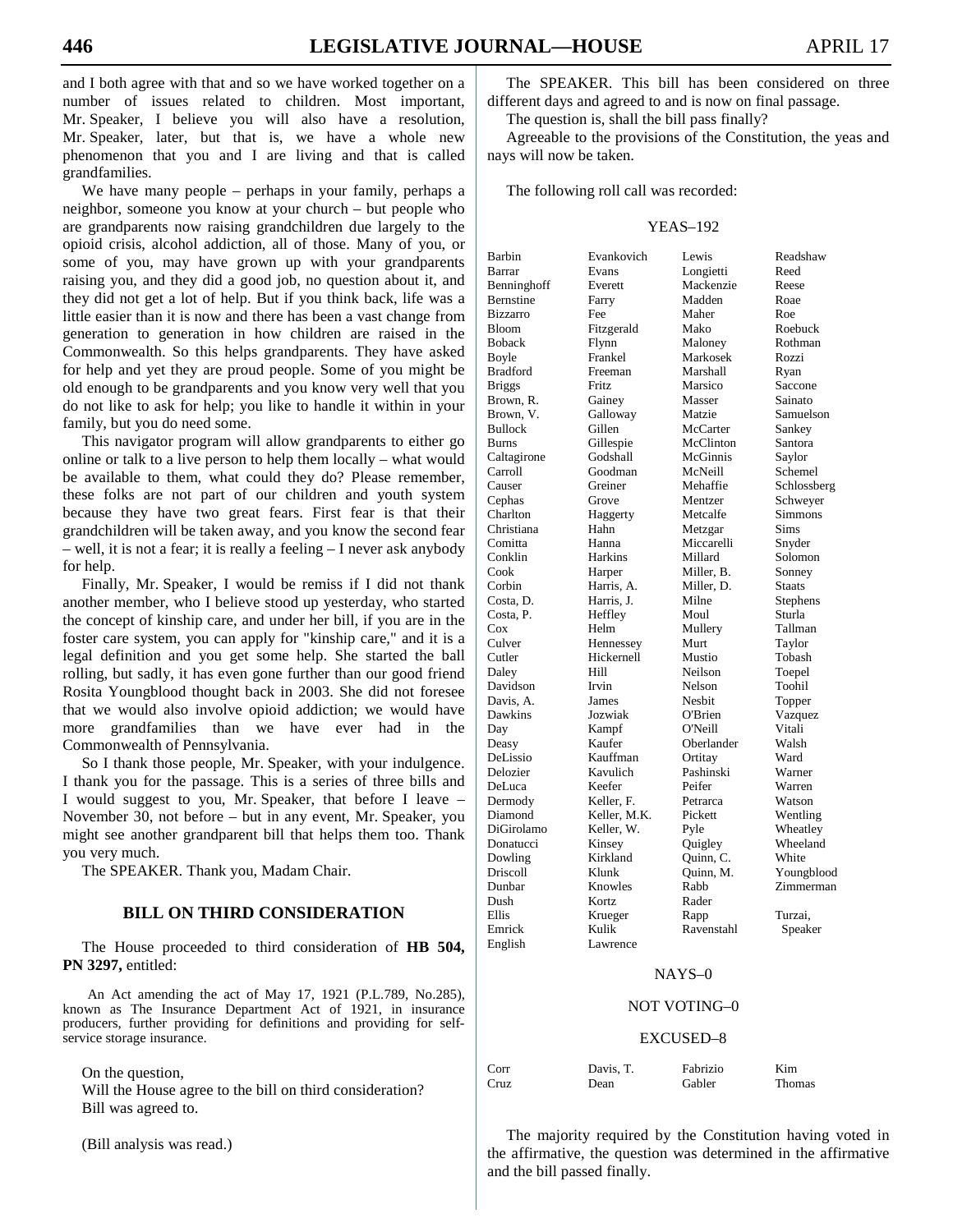Ordered, That the clerk present the same to the Senate for concurrence.

### **CALENDAR CONTINUED**

### **RESOLUTIONS**

#### Mr. D. MILLER called up **HR 76, PN 427,** entitled:

A Concurrent Resolution declaring that the General Assembly of the Commonwealth of Pennsylvania is opposed to the enactment and enforcement of a State law, under a Federal mandate, that requires the suspension or revocation, or the delay of issuance or reinstatement, of the driver's license of an individual convicted of a violation of the Controlled Substances Act or another drug offense; urging the Governor to submit a written certification stating the Governor's opposition to the State law along with this resolution to the United States Secretary of Transportation; and accordingly preventing the United States Secretary of Transportation from withholding a specified percentage of Federal transportation apportionments under 23 U.S.C. 159.

 On the question, Will the House adopt the resolution?

### **MOTION TO RECOMMIT**

 The SPEAKER. Will Tallman, on the resolution. Representative Will Tallman, on the resolution.

 Mr. TALLMAN. Mr. Speaker, I would like to make a motion.

The SPEAKER. Yes, sir. You may.

 Mr. TALLMAN. I would like to refer this bill to the State Government Committee.

 The SPEAKER. Yes, sir. Members, this is a House resolution and it has been moved to recommit this to State Government. On the move, and then I have to call others on this as well.

 On the question, Will the House agree to the motion?

 The SPEAKER. Representative Tallman, do you want to speak on your motion?

Mr. TALLMAN. Briefly. Thank you, Mr. Speaker.

 Just quickly, three of us voted "no" yesterday on a very similar piece of legislation, and I find it problematic that we are concealing wrongdoing and there should be consequences to wrongdoing. Thank you.

 The SPEAKER. Representative Taylor, on the resolution, sir. Mr. TAYLOR. Thank you, Mr. Speaker.

 I would oppose the motion. This resolution was vetted in the House Transportation Committee. It is the result of an extensive hearing that we had on this matter and it deals with license suspension in this Commonwealth with the premise being that license suspensions have become a penalty for a whole variety of things that have nothing to do with driving. Drivers throughout Pennsylvania are not insured. We are trying to give people the opportunity to bring them back. This resolution just gives notification to the Federal government that we are doing so.

 So I think this was properly vetted in the appropriate committee and I am going to ask the members to oppose this motion.

The SPEAKER. Representative Bill Keller.

Mr. W. KELLER. Thank you, Mr. Speaker.

 I would just like to point out that yesterday we passed HB 163, which would have no effect if we do not pass HR 76. This is a companion bill to that bill, on which we had extensive hearings. We only had three negative votes on the House bill. The House bill has no effect if we do not do HR 76.

 The whole time we had hearings on this, everybody was saying, this is a good idea. We cannot have one without the other. Transportation Committee has done their job on this bill. I do not think it should go to another committee after we have done all the work on this. Please vote "yes" on HR 76.

Thank you, Mr. Speaker.

 The SPEAKER. So, Representative Keller, you are opposed to recommitting it to State Government, correct?

 Mr. W. KELLER. Yes, I am opposed to recommitting. Thank you, Mr. Speaker.

#### MOTION WITHDRAWN

The SPEAKER. Representative Tallman.

 Mr. TALLMAN. On advice, I am going to withdraw the motion.

The SPEAKER. Thank you, sir. The motion is withdrawn.

 On the question recurring, Will the House adopt the resolution?

The following roll call was recorded:

#### YEAS–189

| <b>Barbin</b>    | English      | Kulik      | Ravenstahl    |
|------------------|--------------|------------|---------------|
| Barrar           | Evankovich   | Lawrence   | Readshaw      |
| Benninghoff      | Evans        | Lewis      | Reed          |
| <b>Bernstine</b> | Everett      | Longietti  | Reese         |
| <b>Bizzarro</b>  | Farry        | Mackenzie  | Roe           |
| <b>Bloom</b>     | Fee          | Madden     | Roebuck       |
| <b>Boback</b>    | Fitzgerald   | Maher      | Rothman       |
| Boyle            | Flynn        | Mako       | Rozzi         |
| <b>Bradford</b>  | Frankel      | Maloney    | Ryan          |
| <b>Briggs</b>    | Freeman      | Markosek   | Saccone       |
| Brown, R.        | <b>Fritz</b> | Marshall   | Sainato       |
| Brown, V.        | Gainey       | Marsico    | Samuelson     |
| <b>Bullock</b>   | Galloway     | Masser     | Sankey        |
| <b>Burns</b>     | Gillen       | Matzie     | Santora       |
| Caltagirone      | Gillespie    | McCarter   | Saylor        |
| Carroll          | Godshall     | McClinton  | Schemel       |
| Causer           | Goodman      | McGinnis   | Schlossberg   |
| Cephas           | Greiner      | McNeill    | Schweyer      |
| Charlton         | Grove        | Mehaffie   | Simmons       |
| Christiana       | Haggerty     | Mentzer    | Sims          |
| Comitta          | Hahn         | Metzgar    | Snyder        |
| Conklin          | Hanna        | Miccarelli | Solomon       |
| Cook             | Harkins      | Millard    | Sonney        |
| Corbin           | Harper       | Miller, B. | <b>Staats</b> |
| Costa, D.        | Harris, A.   | Miller, D. | Stephens      |
| Costa, P.        | Harris, J.   | Milne      | Sturla        |
| Cox              | Heffley      | Moul       | Taylor        |
| Culver           | Helm         | Mullery    | Tobash        |
| Cutler           | Hennessey    | Murt       | Toepel        |
| Daley            | Hickernell   | Mustio     | Toohil        |
| Davidson         | Hill         | Neilson    | Topper        |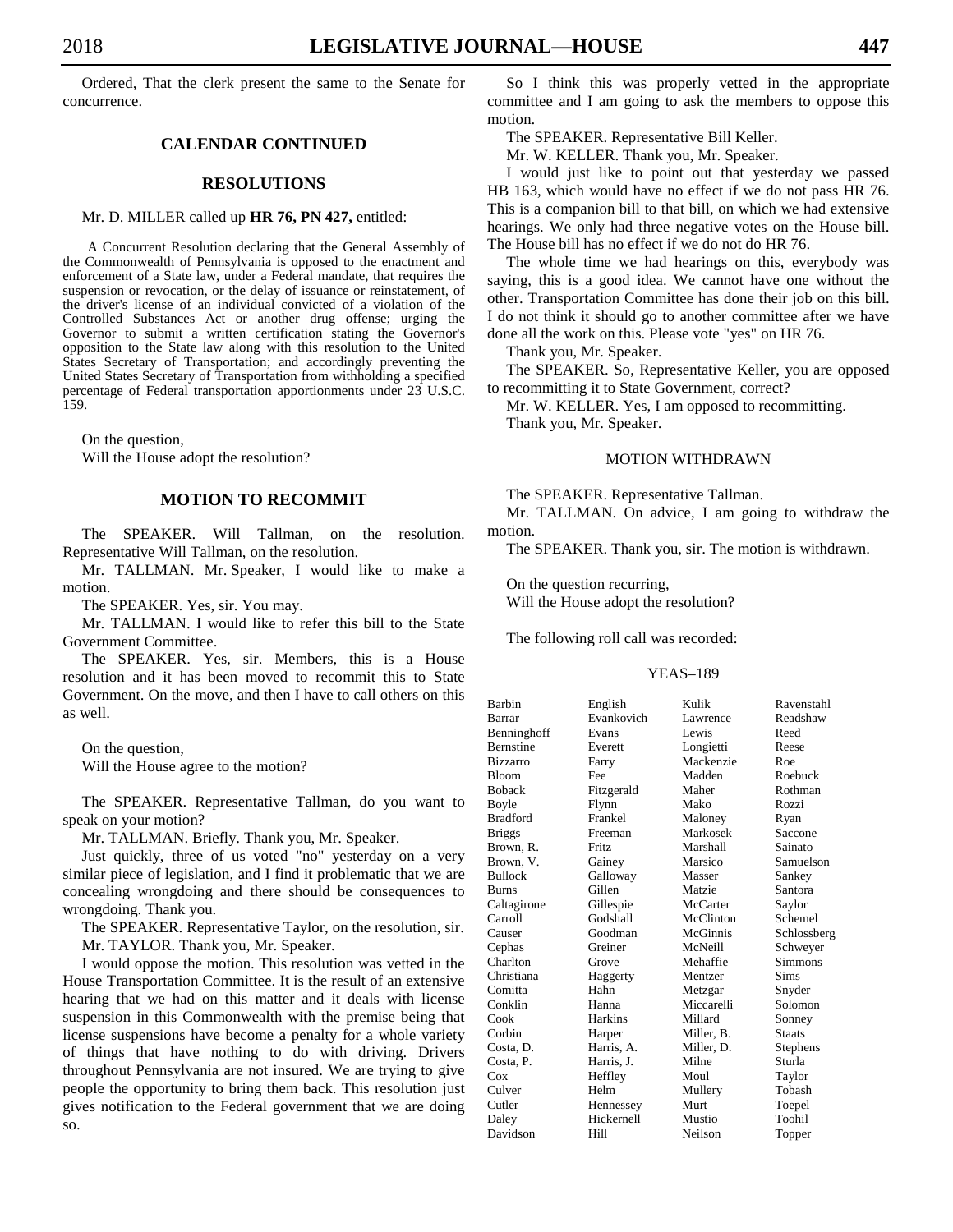# **448 LEGISLATIVE JOURNAL—HOUSE** APRIL 17

| Davis, A.  | Irvin        | Nelson        | Vazquez    |
|------------|--------------|---------------|------------|
| Dawkins    | James        | <b>Nesbit</b> | Vitali     |
| Day        | Jozwiak      | O'Brien       | Walsh      |
| Deasy      | Kampf        | O'Neill       | Ward       |
| DeLissio   | Kaufer       | Oberlander    | Warner     |
| Delozier   | Kauffman     | Ortitay       | Warren     |
| DeLuca     | Kavulich     | Pashinski     | Watson     |
| Dermody    | Keefer       | Peifer        | Wentling   |
| Diamond    | Keller, F.   | Petrarca      | Wheatley   |
| DiGirolamo | Keller, M.K. | Pickett       | Wheeland   |
| Donatucci  | Keller, W.   | Pyle          | White      |
| Dowling    | Kinsey       | Quigley       | Youngblood |
| Driscoll   | Kirkland     | Quinn, C.     | Zimmerman  |
| Dunbar     | Klunk        | Quinn, M.     |            |
| Dush       | Knowles      | Rabb          | Turzai,    |
| Ellis      | Kortz        | Rader         | Speaker    |
| Emrick     | Krueger      | Rapp          |            |
|            |              | $NAYS-3$      |            |
| Metcalfe   | Roae         | Tallman       |            |
|            |              | NOT VOTING-0  |            |
|            |              | EXCUSED-8     |            |
|            |              |               |            |
| Corr       | Davis. T.    | Fabrizio      | Kim        |

 The majority of the members elected to the House having voted in the affirmative, the question was determined in the affirmative and the resolution was adopted.

Cruz Dean Gabler Thomas

 Ordered, That the clerk present the same to the Senate for concurrence.

 The SPEAKER. Representative Gainey and Representative Murt are― There are no further— We may have one other vote. I know. I apologize. Representative Pashinski is busy.

\* \* \*

### Mr. PASHINSKI called up **HR 390, PN 1989**, entitled:

A Resolution directing the Joint State Government Commission to study the trend of grandfamilies in Pennsylvania and report its findings and recommendations to the General Assembly.

On the question,

Will the House adopt the resolution?

 The SPEAKER. Are the amendments withdrawn? Representative Watson has amendment 6370 and Representative Conklin has amendment 6503. Are they withdrawn? Withdrawn. Okay. So Representative Watson's is withdrawn, 6370. Representative Conklin, is your amendment withdrawn? Withdrawn. Okay. Amendment 6503 on a resolution about grandfamilies, a study, on a trend of grandfamilies, and we have a resolution and an amendment.

 On the question recurring, Will the House adopt the resolution?

 Mr. **CONKLIN** offered the following amendment No. **A06503:**

Amend Resolution, page 3, by inserting between lines 15 and 16 (1) The Department of Human Services of the Commonwealth.

(2) The Department of Aging of the Commonwealth.

Amend Resolution, page 3, line 16, by striking out "(1)" and inserting

 (3) Amend Resolution, page 3, line 18, by striking out "(2)" and inserting

Amend Resolution, page 3, line 20, by striking out "(3)" and inserting

(5)

(4)

Amend Resolution, page 3, line 21, by striking out "(4)" and inserting (6)

 On the question, Will the House agree to the amendment?

 The SPEAKER. On the amendment, please, Representative Conklin, you may proceed.

 Mr. CONKLIN. Sorry for the confusion, Mr. Speaker. That is an agreed-to amendment. It is just to clean a couple of things up.

 The SPEAKER. Representative Pashinski, on the amendment, sir. Where is Representative Pashinski? My understanding is, he is in agreement with the amendment.

 On the question recurring, Will the House agree to the amendment?

The following roll call was recorded:

#### YEAS–186

| Barbin           | Emrick     | Kulik      | Readshaw      |
|------------------|------------|------------|---------------|
| Barrar           | English    | Lawrence   | Reed          |
| Benninghoff      | Evans      | Lewis      | Reese         |
| <b>Bernstine</b> | Everett    | Longietti  | Roe           |
| Bizzarro         | Farry      | Mackenzie  | Roebuck       |
| <b>Bloom</b>     | Fee        | Madden     | Rothman       |
| <b>Boback</b>    | Fitzgerald | Maher      | Rozzi         |
| Boyle            | Flynn      | Mako       | Ryan          |
| <b>Bradford</b>  | Frankel    | Maloney    | Saccone       |
| <b>Briggs</b>    | Freeman    | Markosek   | Sainato       |
| Brown, R.        | Fritz      | Marshall   | Samuelson     |
| Brown, V.        | Gainey     | Marsico    | Sankey        |
| <b>Bullock</b>   | Galloway   | Masser     | Santora       |
| <b>Burns</b>     | Gillen     | Matzie     | Saylor        |
| Caltagirone      | Gillespie  | McCarter   | Schemel       |
| Carroll          | Godshall   | McClinton  | Schlossberg   |
| Causer           | Goodman    | McNeill    | Schweyer      |
| Cephas           | Greiner    | Mehaffie   | Simmons       |
| Charlton         | Grove      | Mentzer    | Sims          |
| Christiana       | Haggerty   | Metzgar    | Snyder        |
| Comitta          | Hahn       | Miccarelli | Solomon       |
| Conklin          | Hanna      | Millard    | Sonney        |
| Cook             | Harkins    | Miller, B. | <b>Staats</b> |
| Corbin           | Harper     | Miller, D. | Stephens      |
| Costa, D.        | Harris, A. | Milne      | Sturla        |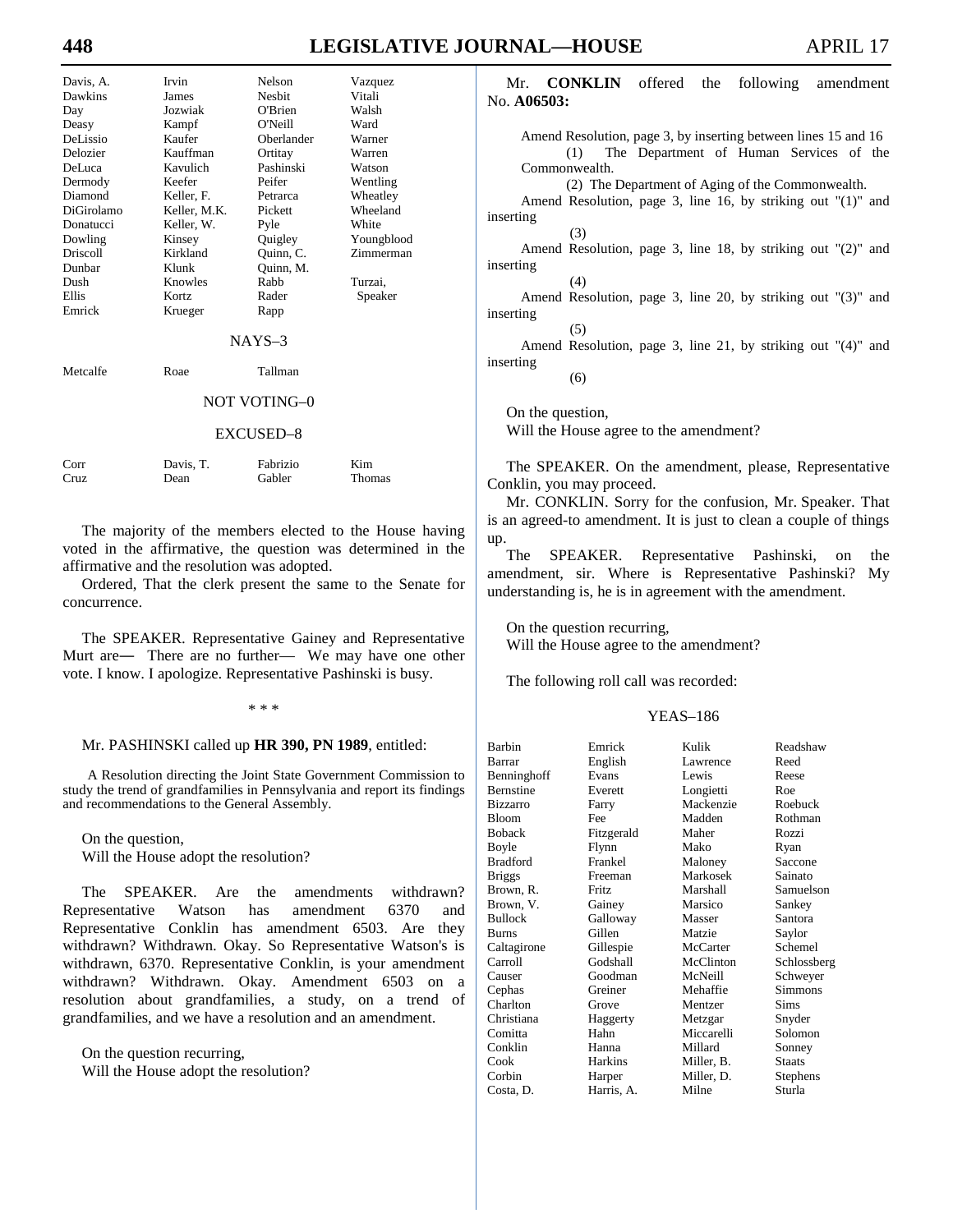# 2018 **LEGISLATIVE JOURNAL—HOUSE 449**

| Costa, P.                | Harris, J.           | Moul       | Tallman    |  |
|--------------------------|----------------------|------------|------------|--|
| $\cos$                   | Heffley              | Mullery    | Taylor     |  |
| Culver                   | Helm                 | Murt       | Tobash     |  |
| Cutler                   | Hennessey            | Mustio     | Toepel     |  |
| Daley                    | Hickernell           | Neilson    | Toohil     |  |
| Davidson                 | Hill                 | Nelson     | Topper     |  |
| Davis. A.                | Irvin                | Neshit     | Vazquez    |  |
| Dawkins                  | James                | O'Brien    | Vitali     |  |
| Day                      | Jozwiak              | O'Neill    | Walsh      |  |
| Deasy                    | Kampf                | Oberlander | Ward       |  |
| DeLissio                 | Kaufer               | Ortitay    | Warner     |  |
| Delozier                 | Kauffman             | Pashinski  | Warren     |  |
| DeLuca                   | Kavulich             | Peifer     | Watson     |  |
| Dermody                  | Keefer               | Petrarca   | Wentling   |  |
| Diamond                  | Keller, M.K.         | Pickett    | Wheatley   |  |
| DiGirolamo               | Keller, W.           | Pyle       | Wheeland   |  |
| Donatucci                | Kinsey               | Quigley    | White      |  |
| Dowling                  | Kirkland             | Quinn, C.  | Youngblood |  |
| <b>Driscoll</b>          | Klunk                | Ouinn, M.  | Zimmerman  |  |
| Dunbar                   | Knowles              | Rabb       |            |  |
| Dush                     | Kortz                | Rader      | Turzai,    |  |
| Ellis                    | Krueger              | Ravenstahl | Speaker    |  |
|                          |                      | $NAYS-6$   |            |  |
| Evankovich<br>Keller, F. | McGinnis<br>Metcalfe | Rapp       | Roae       |  |
| NOT VOTING-0             |                      |            |            |  |
|                          |                      | EXCUSED-8  |            |  |
| Corr                     | Davis, T.            | Fabrizio   | Kim        |  |
| Cruz                     | Dean                 | Gabler     | Thomas     |  |

 The majority having voted in the affirmative, the question was determined in the affirmative and the amendment was agreed to.

 On the question, Will the House adopt the resolution as amended?

 The SPEAKER. The amendment is adopted. So we have the resolution in front us. Now, keep in mind, we can go to vote on this resolution. It will be amended by 6503. I know on your screens, you will not have the resolution as amended, but we can go to a vote on the resolution as amended.

 On the question recurring, Will the House adopt the resolution as amended?

The following roll call was recorded:

### YEAS–187

| Barbin           | English    | Kulik     | Readshaw  |
|------------------|------------|-----------|-----------|
| Barrar           | Evankovich | Lawrence  | Reed      |
| Benninghoff      | Evans      | Lewis     | Reese     |
| <b>Bernstine</b> | Everett    | Longietti | Roe       |
| <b>Bizzarro</b>  | Farry      | Mackenzie | Roebuck   |
| <b>Bloom</b>     | Fee        | Madden    | Rothman   |
| <b>Boback</b>    | Fitzgerald | Maher     | Rozzi     |
| Boyle            | Flynn      | Mako      | Ryan      |
| <b>Bradford</b>  | Frankel    | Maloney   | Saccone   |
| <b>Briggs</b>    | Freeman    | Markosek  | Sainato   |
| Brown, R.        | Fritz      | Marshall  | Samuelson |
| Brown, V.        | Gainey     | Marsico   | Sankey    |
| <b>Bullock</b>   | Galloway   | Masser    | Santora   |
| Burns            | Gillen     | Matzie    | Saylor    |
| Caltagirone      | Gillespie  | McCarter  | Schemel   |

| Carroll                | Godshall     | McClinton        | Schlossberg |
|------------------------|--------------|------------------|-------------|
| Causer                 | Goodman      | McNeill          | Schweyer    |
| Cephas                 | Greiner      | Mehaffie         | Simmons     |
| Charlton               | Grove        | Mentzer          | Sims        |
| Christiana             | Haggerty     | Miccarelli       | Snyder      |
| Comitta                | Hahn         | Millard          | Solomon     |
| Conklin                | Hanna        | Miller, B.       | Sonney      |
| Cook                   | Harkins      | Miller, D.       | Staats      |
| Corbin                 | Harper       | Milne            | Stephens    |
| Costa, D.              | Harris, A.   | Moul             | Sturla      |
| Costa, P.              | Harris. J.   | Mullery          | Tallman     |
| Cox                    | Heffley      | Murt             | Taylor      |
| Culver                 | Helm         | Mustio           | Tobash      |
| Cutler                 | Hennessey    | Neilson          | Toepel      |
| Daley                  | Hickernell   | Nelson           | Toohil      |
| Davidson               | Hill         | <b>Nesbit</b>    | Topper      |
| Davis, A.              | Irvin        | O'Brien          | Vazquez     |
| Dawkins                | James        | O'Neill          | Vitali      |
| Day                    | Jozwiak      | Oberlander       | Walsh       |
| Deasy                  | Kampf        | Ortitay          | Ward        |
| DeLissio               | Kaufer       | Pashinski        | Warner      |
| Delozier               | Kauffman     | Peifer           | Warren      |
| DeLuca                 | Kavulich     | Petrarca         | Watson      |
| Dermody                | Keefer       | Pickett          | Wentling    |
| Diamond                | Keller, M.K. | Pyle             | Wheatley    |
| DiGirolamo             | Keller, W.   | Quigley          | Wheeland    |
| Donatucci              | Kinsey       | Quinn, C.        | White       |
| Dowling                | Kirkland     | Ouinn, M.        | Youngblood  |
| Driscoll               | Klunk        | Rabb             | Zimmerman   |
| Dunbar                 | Knowles      | Rader            |             |
| Dush                   | Kortz        | Rapp             | Turzai,     |
| Ellis                  | Krueger      | Ravenstahl       | Speaker     |
| Emrick                 |              |                  |             |
|                        |              | $NAYS-5$         |             |
| Keller, F.<br>McGinnis | Metcalfe     | Metzgar          | Roae        |
|                        |              | NOT VOTING-0     |             |
|                        |              | <b>EXCUSED-8</b> |             |
|                        |              |                  |             |

| Corr | Davis. T. | Fabrizio | Kim           |
|------|-----------|----------|---------------|
| Cruz | Dean      | Gabler   | <b>Thomas</b> |

 The majority having voted in the affirmative, the question was determined in the affirmative and the resolution as amended was adopted.

\* \* \*

Mrs. HILL called up **HR 431, PN 2268**, entitled:

A Resolution urging the Auditor General to conduct an audit of the Department of Education's administration of the Educational Technology Fund and to report the findings of the audit to the House of Representatives.

 On the question, Will the House adopt the resolution?

 The SPEAKER. I do see an amendment. Here is what the resolution does: it urges the Auditor General – urges – the Auditor General "to conduct an audit of the Department of Education's administration of the Educational Technology Fund and to report the findings of the audit to the House of Representatives."

 Representative McCarter has an amendment, 6289. Sir, are you proceeding with that amendment?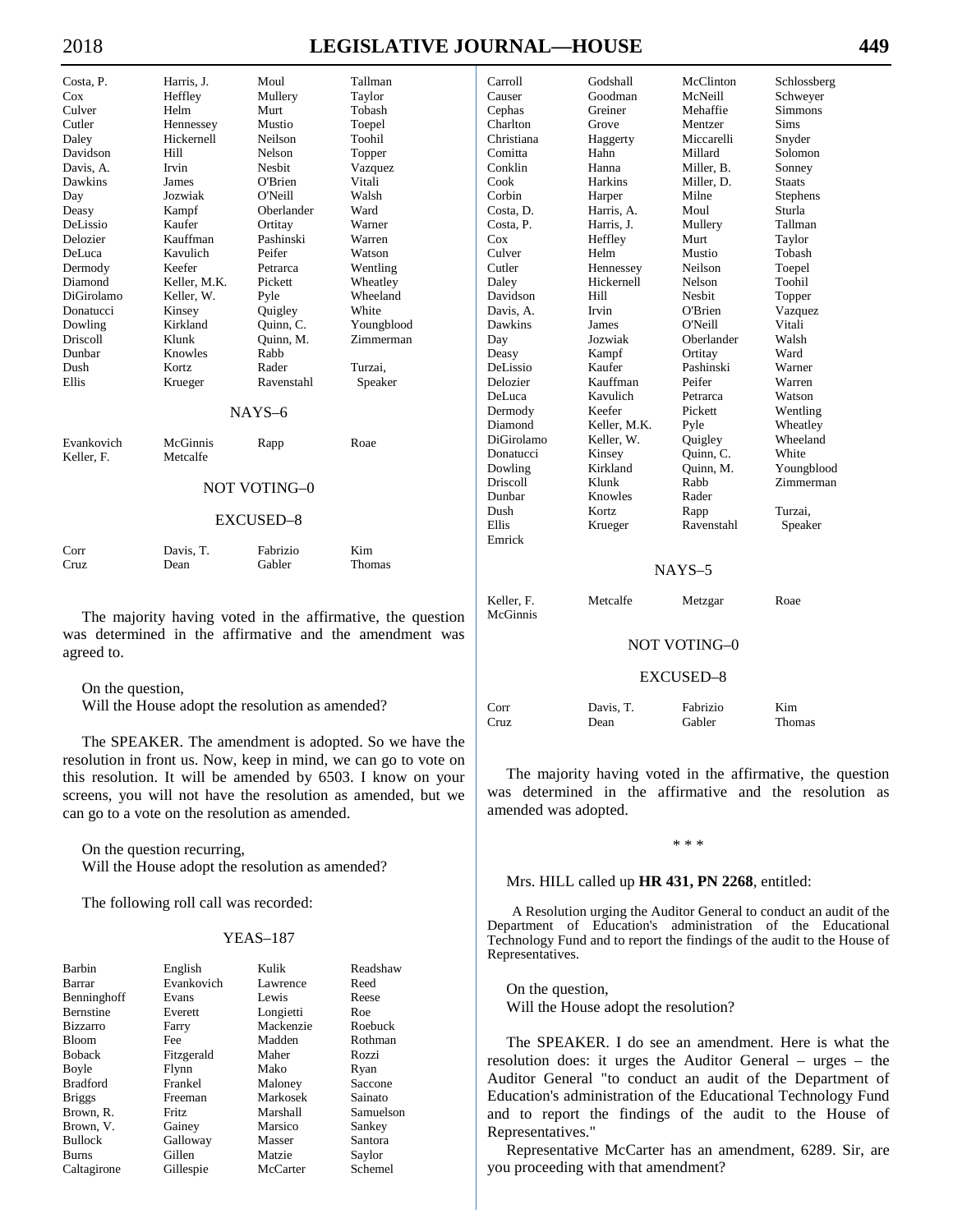Mr. McCARTER. I would like to speak to it first, Mr. Speaker, before I withdraw it.

 On the question recurring, Will the House adopt the resolution?

 Mr. **McCARTER** offered the following amendment No. **A06289**:

Amend Resolution, page 1, line 4, by inserting after "Representatives"

 and urging the Auditor General to include certain information in its audits of cyber charter schools

Amend Resolution, page 6, by inserting between lines 12 and 13

RESOLVED, That the House of Representatives urge the Auditor General in conducting an audit of a cyber charter school to include in its report the process that the cyber charter school used to apply for grant money and, for programs funded with grant money, an identification of any waiver or reduction by the cyber charter school of financial bond requirements imposed on a bidder in the cyber charter school's requests for proposal and the reasons for the waiver or reduction; and be it further

On the question,

Will the House agree to the amendment?

 The SPEAKER. Representative McCarter, on the amendment, sir, please.

Mr. McCARTER. Thank you very much, Mr. Speaker.

 With HR 431, the makers are urging that the Auditor General conduct audits of the Department of Education's administration of the Educational Technology Fund to ensure that the funding received by schools through the E-Fund was disbursed according to statutory requirements. This is an important line of inquiry that I support.

 My amendment, A06289, would add to this inquiry by bringing greater scrutiny and transparency by urging the Auditor General to gather information about another entity that has also avoided audit for more than 15 years – namely, cyber charter grant programs. Specifically, it would authorize the Attorney General's Office, or urge them to conduct audits of cyber charter grant processes used to apply for grant money, programs funded with the grant money, an identification of any waiver or reduction by the cyber charter of financial bond requirements imposed on the bidder in the cyber charter school's request for proposal, and the reasons for the waiver or reduction. Currently the Auditor General's Office does not have the authorization to include these elements in charter performance audits.

#### AMENDMENT WITHDRAWN

 Mr. McCARTER. However, Mr. Speaker, I will be withdrawing this amendment because I do not want to take anything away from the underlying resolution and its good intentions, but I did want to call attention to the existing loophole involving cyber charter audits that needs to be closed.

Thank you, Mr. Speaker.

 The SPEAKER. Thank you, Representative McCarter. The amendment is withdrawn.

 Representative Phillips-Hill, on the— You do not want to speak on the resolution? Okay.

 On the question recurring, Will the House adopt the resolution?

The following roll call was recorded:

### YEAS–192

| Barbin        | Evankovich   | Lewis              | Readshaw    |
|---------------|--------------|--------------------|-------------|
| Barrar        | Evans        | Longietti          | Reed        |
| Benninghoff   | Everett      | Mackenzie          | Reese       |
| Bernstine     | Farry        | Madden             | Roae        |
| Bizzarro      | Fee          | Maher              | Roe         |
| Bloom         | Fitzgerald   | Mako               | Roebuck     |
| Boback        | Flynn        | Maloney            | Rothman     |
| Boyle         | Frankel      | Markosek           | Rozzi       |
| Bradford      | Freeman      | Marshall           | Ryan        |
| <b>Briggs</b> | Fritz        | Marsico            | Saccone     |
| Brown, R.     | Gainey       | Masser             | Sainato     |
| Brown, V.     | Galloway     | Matzie             | Samuelson   |
| Bullock       | Gillen       | McCarter           | Sankey      |
| Burns         | Gillespie    | McClinton          | Santora     |
| Caltagirone   | Godshall     | McGinnis           | Saylor      |
| Carroll       | Goodman      | McNeill            | Schemel     |
| Causer        | Greiner      | Mehaffie           | Schlossberg |
| Cephas        | Grove        | Mentzer            | Schweyer    |
| Charlton      | Haggerty     | Metcalfe           | Simmons     |
| Christiana    | Hahn         | Metzgar            | Sims        |
| Comitta       | Hanna        | Miccarelli         | Snyder      |
| Conklin       | Harkins      | Millard            | Solomon     |
| Cook          | Harper       | Miller, B.         | Sonney      |
| Corbin        | Harris, A.   | Miller, D.         | Staats      |
| Costa, D.     | Harris, J.   | Milne              | Stephens    |
| Costa, P.     | Heffley      | Moul               | Sturla      |
| Cox           | Helm         | Mullery            | Tallman     |
| Culver        | Hennessey    | Murt               | Taylor      |
| Cutler        | Hickernell   | Mustio             | Tobash      |
| Daley         | Hill         | Neilson            | Toepel      |
| Davidson      | Irvin        | Nelson             | Toohil      |
| Davis, A.     | James        | Nesbit             | Topper      |
| Dawkins       | Jozwiak      | O'Brien            | Vazquez     |
| Day           | Kampf        | O'Neill            | Vitali      |
| Deasy         | Kaufer       | Oberlander         | Walsh       |
| DeLissio      | Kauffman     | Ortitay            | Ward        |
| Delozier      | Kavulich     | Pashinski          | Warner      |
| DeLuca        | Keefer       | Peifer             | Warren      |
| Dermody       | Keller, F.   | Petrarca           | Watson      |
| Diamond       | Keller, M.K. | Pickett            | Wentling    |
| DiGirolamo    | Keller, W.   | Pyle               | Wheatley    |
| Donatucci     | Kinsey       | Quigley            | Wheeland    |
| Dowling       | Kirkland     | Quinn, C.          | White       |
| Driscoll      | Klunk        | Quinn, M.          | Youngblood  |
| Dunbar        | Knowles      | Rabb               | Zimmerman   |
| Dush          | Kortz        | Rader              |             |
| Ellis         | Krueger      |                    | Turzai,     |
| Emrick        | Kulik        | Rapp<br>Ravenstahl | Speaker     |
| English       | Lawrence     |                    |             |
|               |              |                    |             |

#### NAYS–0

#### NOT VOTING–0

#### EXCUSED–8

| Corr | Davis. T. | Fabrizio | Kim           |
|------|-----------|----------|---------------|
| Cruz | Dean      | Gabler   | <b>Thomas</b> |

 The majority having voted in the affirmative, the question was determined in the affirmative and the resolution was adopted.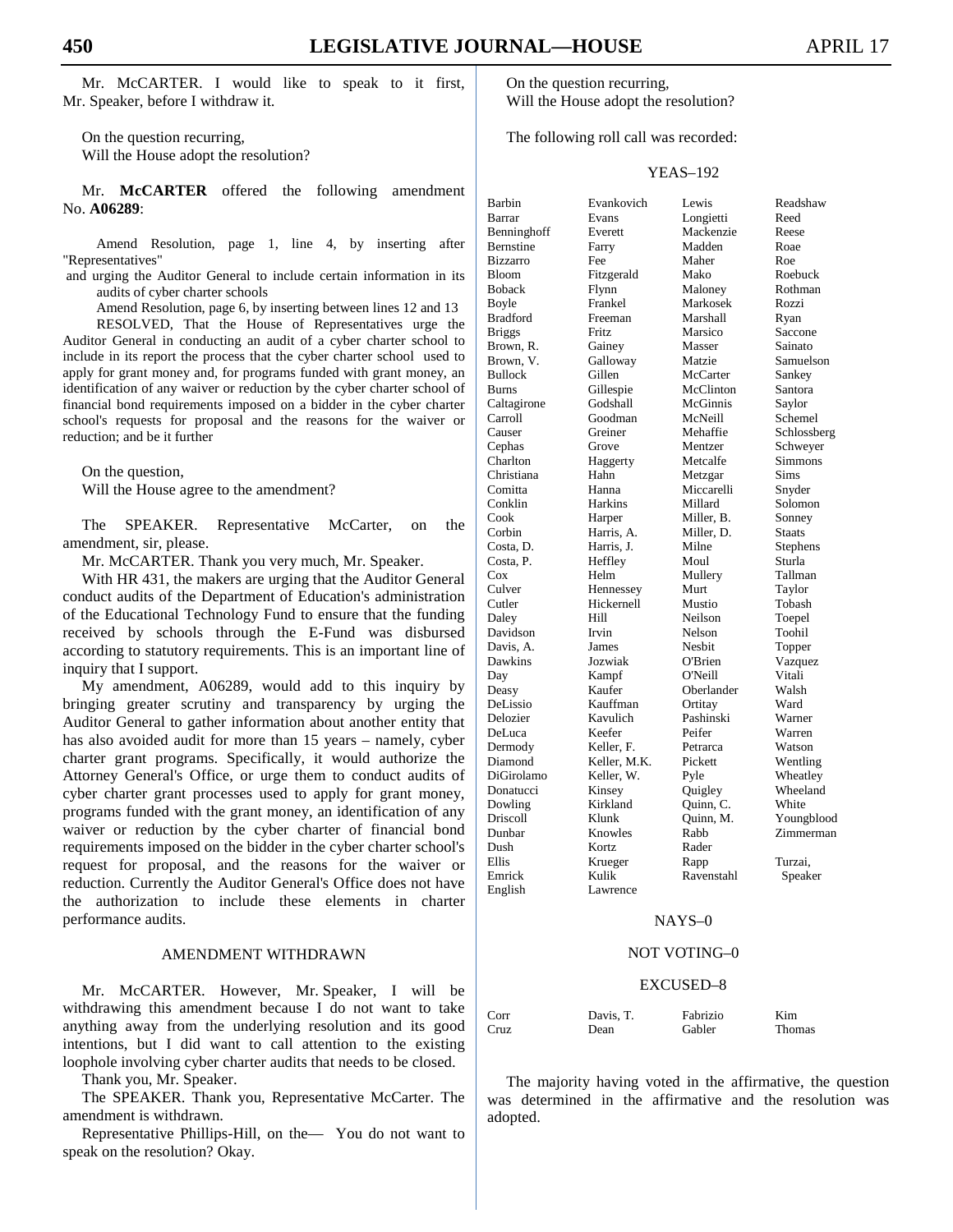The SPEAKER. There are no further votes.

 Representative Gainey and Representative Murt wish to speak on resolutions; neither have guests. Representative Gainey will speak first on HR 836, followed by Representative Murt on HR 770.

 Representative DiGirolamo, as they come up, do you have a committee announcement, sir? You may proceed.

Mr. DiGIROLAMO. Thank you, Mr. Speaker.

Reminder to the members—

 The SPEAKER. Members, please – Representative, I apologize – members, please hold off before you depart. There is a caucus announcement.

### **REPUBLICAN CAUCUS**

 The SPEAKER. Representative Marcy Toepel, for a caucus announcement. You may proceed. My apologies.

Mrs. TOEPEL. Thank you, Mr. Speaker.

 Republicans will caucus immediately at the break. Thank you.

### **DEMOCRATIC CAUCUS**

 The SPEAKER. Representative Dan Frankel, the minority caucus chair.

Mr. FRANKEL. Thank you, Mr. Speaker.

 Democrats will also be caucusing immediately at the break, immediately at the break. Thank you.

### **REMARKS SUBMITTED FOR THE RECORD**

 The SPEAKER. Representative Gainey has waived off. Representative Gainey has waived off.

Representative Murt wishes to speak on HR 770.

 But Representative Gainey's remarks are submitted for the record on HR 836.

 Mr. GAINEY submitted the following remarks for the Legislative Journal:

 Mr. Speaker, I rise today to ask for your support of this resolution recognizing the efforts of the Pennsylvania architectural community to promote equity, diversity, and inclusion within the architecture, engineering, and construction (AEC) industries.

 AIA (American Institute of Architects) Pennsylvania has made efforts to increase their commitment to equity, diversity, and inclusion by encouraging individuals who may have been previously shut out of reasonable access to the profession of architecture.

 AIA Pennsylvania is committed to continuing their work to promote equity, diversity, and inclusion throughout the architectural community and in the workplace.

 Please join me in supporting this legislation to ensure that the architects in our Commonwealth are creating role models that all of our children can identify with and designing the built environment to be more responsive to the communities that we all represent. I would respectfully request your "yes" vote on HR 836.

Thank you, Mr. Speaker

### **HUMAN SERVICES COMMITTEE MEETING**

 The SPEAKER. Representative DiGirolamo, I apologize. I did not realize I had a caucus announcement. That was my fault. I apologize for interrupting. You may proceed. Then I will go to Representative Murt.

Mr. DiGIROLAMO. Thank you, Mr. Speaker.

 Just a reminder to members of the Human Services Committee, we have a voting meeting tomorrow, 10 o'clock, room 60, East Wing. Thank you.

 The SPEAKER. The Human Services Committee will have a voting meeting tomorrow at 10 o'clock, room 60, East Wing.

### **AGING AND OLDER ADULT SERVICES COMMITTEE MEETING**

 The SPEAKER. Representative Tim Hennessey is recognized on unanimous consent.

Mr. HENNESSEY. Thank you, Mr. Speaker.

 Just a reminder to the members of the Aging and Older Adult Services Committee, we will have a budget overview for the Department of Aging Services tomorrow, Wednesday, April 18, 9:30 a.m., in G-50 of the Irvis Office Building. Thank you.

 The SPEAKER. The Aging and Older Adult Services Committee will have a budget overview for the Department of Aging Services tomorrow, Wednesday, April 18, 9:30 a.m., in G-50 of the Irvis Office Building.

### **STATEMENT BY MR. MURT**

The SPEAKER. Representative Murt, on HR 770.

Mr. MURT. Thank you, Mr. Speaker.

 Mr. Speaker, I thank my colleagues for their unanimous support of HR 770 earlier today when we recognized the danger of shaken baby syndrome.

 Mr. Speaker, these statistics are important. In the United States every year, as many as 3,750 infants and young children are diagnosed with shaken baby syndrome. Tragically, one-third of those victims die as a result of direct brain injuries.

 Mr. Speaker, in 2006, Pennsylvania became an example to the rest of the nation when it became the first State to provide hospital-based education on shaken baby syndrome in 100 percent of all birthing and children's hospitals. Today we build on that by declaring it "Shaken Baby Syndrome Awareness Week" in Pennsylvania. Mr. Speaker, it is our way of educating parents, extended family members, and babysitters on how delicate young children are.

 Shaken baby syndrome is caused by the vigorous shaking of an infant or young child by the arms, legs, chest, or shoulders. Forceful shaking can result in brain damage leading to intellectual or developmental disabilities, speech and learning disabilities, paralysis, seizures, hearing loss, and even death. It may cause bleeding around the brain and eyes, resulting in blindness.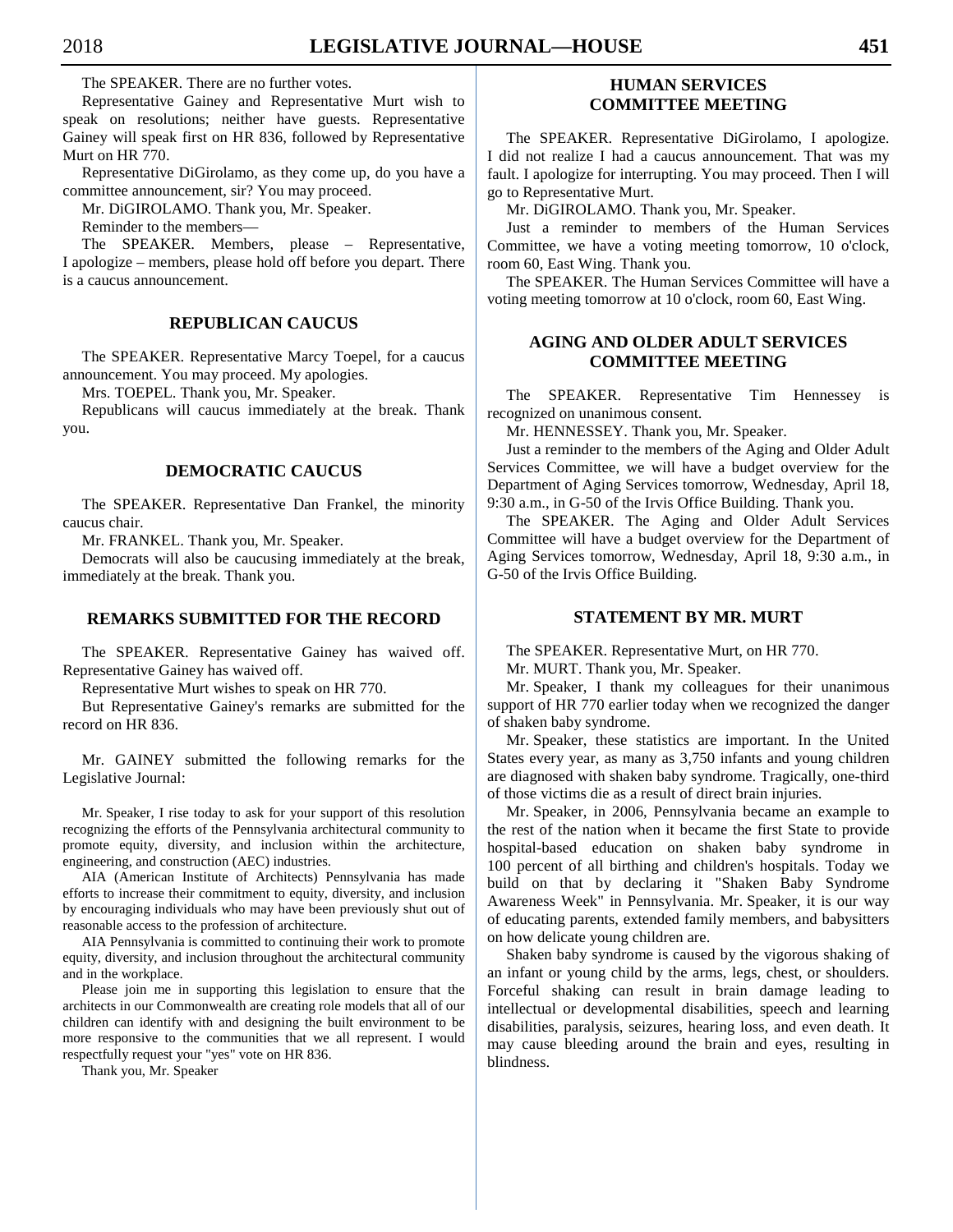Mr. Speaker, a baby's head and neck are especially vulnerable to injury because the head is so large and neck muscles are still weak. In addition, the baby's brain and blood vessels are still very fragile and easily damaged by whiplash motions such as shaking, jolting, and jerking.

 Some experts believe that the shaking is primarily the result of an angry adult who loses self-control and that the perpetrator is aware of the potential harm to the child. Other experts believe a lack of knowledge about the dangers of shaking is a contributing factor and that most people do not intend to harm or kill children by shaking them.

 Mr. Speaker, this is why physicians, social workers, educators, attorneys, families, parents, and others collaborate to educate the public about preventing shaken baby syndrome. And by recognizing shaken baby syndrome, we are drawing attention to the hundreds of children hurt or killed by thoughtless parents and guardians. This is an injury that can be avoided.

Thank you, Mr. Speaker.

The SPEAKER. Thank you very much Representative Murt.

Members, there are no further votes.

### **VOTE CORRECTION**

 The SPEAKER. Representative Mike Tobash, for an announcement.

 Mr. TOBASH. Yes, Mr. Speaker, to correct the record on a vote.

 I had inadvertently voted in the "nay" on HB 645. I would like to go on record as changing my vote to a "yes."

The SPEAKER. Yes, sir.

Mr. TOBASH. Thank you.

### **BILLS RECOMMITTED**

 The SPEAKER. The Chair recognizes the majority leader, who moves that the following bills be recommitted to the Committee on Appropriations:

 HB 638; HB 2078; HB 2080; HB 2081; HB 2082; HB 2083; HB 2084; HB 2085; HB 2086; HB 2242; HB 2243; HB 2244; HB 2245; HB 2246; SB 108; and SB 180.

 On the question, Will the House agree to the motion? Motion was agreed to.

### **BILLS REMOVED FROM TABLE**

 The SPEAKER. The Chair recognizes the majority leader, who moves that the following bills be removed from the tabled calendar and placed on the active calendar:

 HB 2066; HB 2155; HB 2156; HB 2157; HB 2158; HB 2159; HB 2203; HB 2204; HB 2205; and HB 2206.

 On the question, Will the House agree to the motion? Motion was agreed to.

### **BILLS REMOVED FROM TABLE**

 The SPEAKER. The Chair recognizes the majority leader, who moves that HB 1076 and HB 1488 be removed from the tabled calendar and placed on the active calendar.

 On the question, Will the House agree to the motion? Motion was agreed to.

### **BILLS TABLED**

 The SPEAKER. The Chair recognizes the majority leader, who moves that HB 1076 and HB 1488 be removed from the active calendar and placed on the tabled calendar.

 On the question, Will the House agree to the motion? Motion was agreed to.

#### **BILLS ON SECOND CONSIDERATION**

 The House proceeded to second consideration of **HB 1024, PN 2518,** entitled:

An Act amending the act of October 7, 2010 (P.L.484, No.70), known as the Adult Protective Services Act, in reporting suspected abuse by employees, providing for Statewide adult abuse registry.

 On the question, Will the House agree to the bill on second consideration?

### **BILL TABLED**

 The SPEAKER. The Chair recognizes the majority leader, who moves that HB 1024 be removed from the active calendar and placed on the tabled calendar.